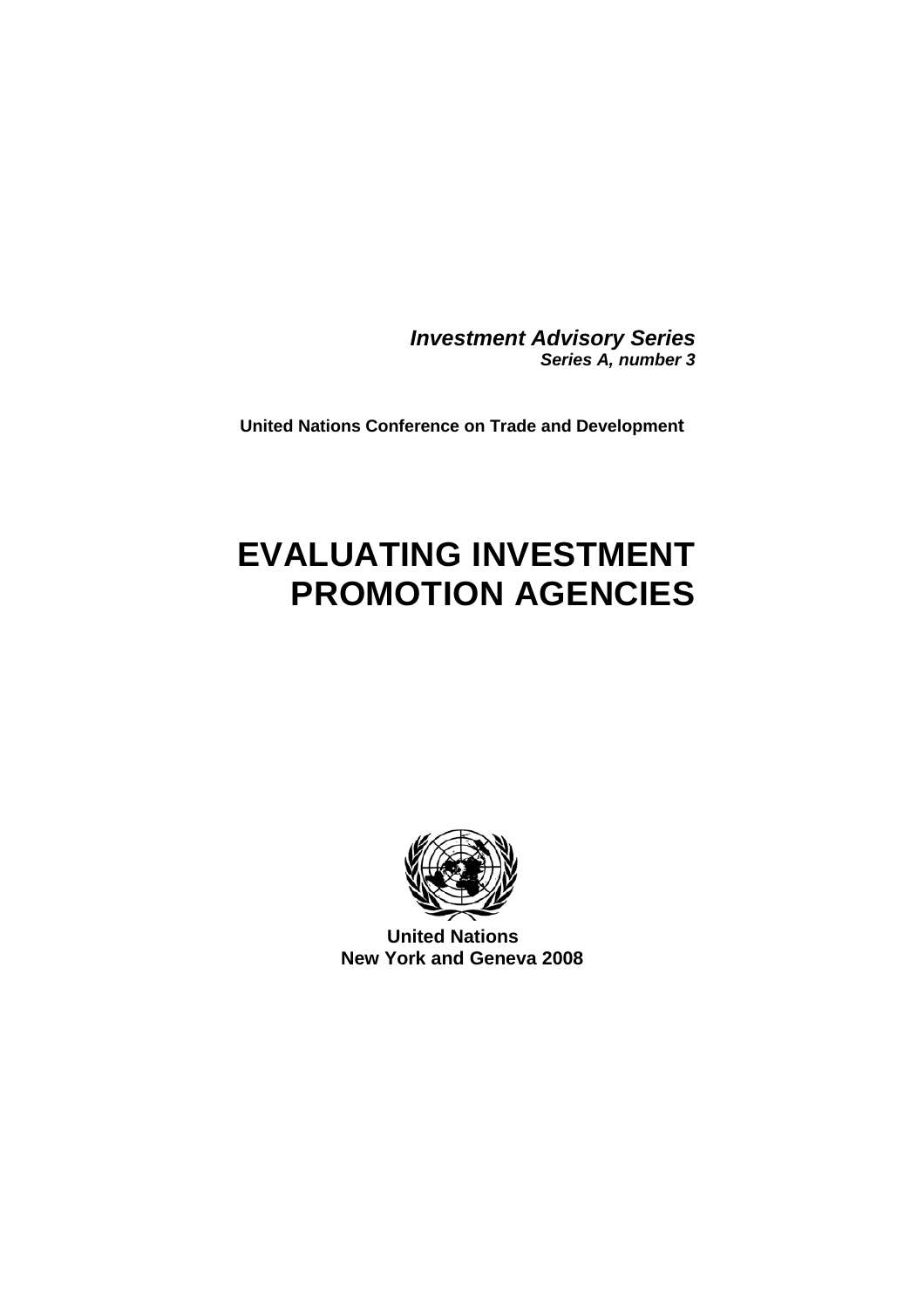# **Note**

As the focal point in the United Nations system for investment, and building on 30 years of experience in this area, UNCTAD, through the Division on Investment and Enterprise (DIAE), promotes understanding of key issues, particularly matters related to foreign direct investment (FDI). DIAE also assists developing countries in attracting and benefiting from FDI and in building their productive capacities and international competitiveness. The emphasis is on an integrated policy approach to investment and enterprise development.

The term "country" as used in this publication also refers, as appropriate, to territories or areas. The designations employed and the presentation of the material do not imply the expression of any opinion whatsoever on the part of the Secretariat of the United Nations concerning the legal status of any country, territory, city or area, or of its authorities, or concerning the delimitation of its frontiers or boundaries. In addition, the designations of country groups are intended solely for statistical or analytical convenience and do not necessarily express a judgement about the stage of development reached by a particular country or area in the development process.

The material contained in this publication may be freely quoted or reprinted with appropriate acknowledgement. A copy of the publication containing the quotation or reprint should be sent to the Chief, Investment Facilitation Section, DIAE, UNCTAD, Palais des Nations, Room E-10057, CH-1211 Geneva, Switzerland; by fax: (41 22) 917 01 97; or e-mail: iif@unctad.org. Publications are available on the website **http://www.unctad.org**.

| UNCTAD/DIAE/PCB/2008/2     |
|----------------------------|
| ISSN 1995-6088             |
| United Nations Publication |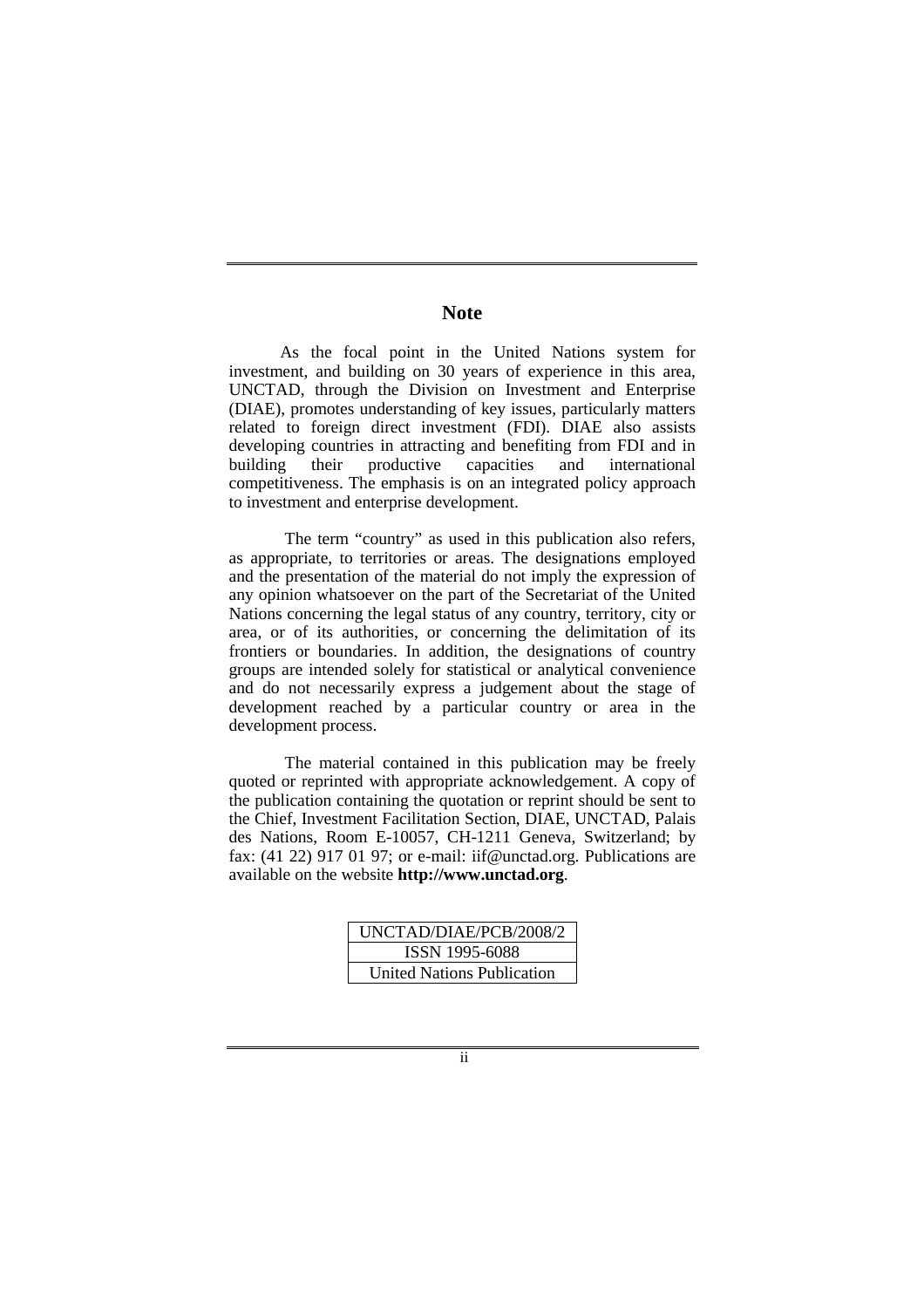# **Preface**

The *Investment Advisory Series* provides practical advice and case studies of best policy practice for attracting and benefiting from foreign direct investment (FDI), in line with national development strategies. The Series draws on the experiences gained in, and lessons learned through, UNCTAD's capacity- and institution-building work in developing countries and countries with economies in transition.

*Series A* deals with issues related to investment promotion and facilitation and to the work of investment promotion agencies (IPAs) and other institutions that promote FDI and provide information and services to investors. intended to be pragmatic, with a how-to focus, and include toolkits and handbooks. The prime target audience for Series A is practitioners in the field of investment promotion and facilitation, mainly in IPAs.

*Series B* focuses on case studies of best practices in policy and strategic matters related to FDI and development arising from existing and emerging challenges. The primary target audience for Series B is policymakers in the field of investment. Other target audiences include civil society, the private sector and international organizations.

The *Investment Advisory Series* is prepared by a group of UNCTAD staff and consultants in the Policies and Capacitybuilding Branch, under the guidance of James Zhan.

This guide was prepared by Jan Smit (UNCTAD consultant) under the supervision of Paul Wessendorp, Chief of the Investment Facilitation Section. Inputs and advice were received from Andreas Wigren and Carlos Griffin. The guide benefited from comments made by Rory Allan, Chantal Dupasquier and Nisha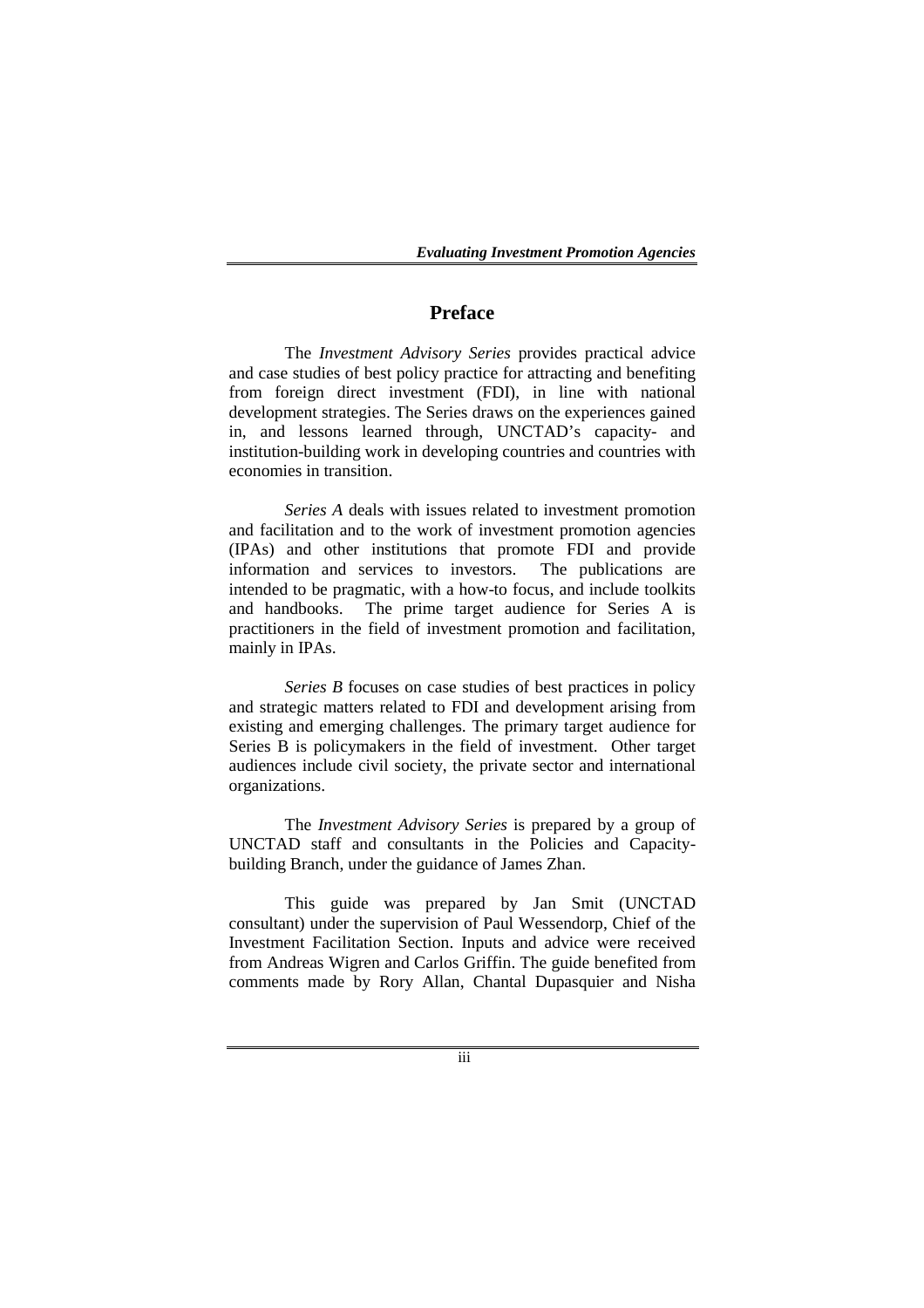Ramesh from UNCTAD. Desktop publishing was done by Teresita Ventura.

Preparation of this publication was done in cooperation with the World Association of Investment Promotion Agencies (WAIPA) and was made possible by generous funding from the Swedish International Development Cooperation Agency (SIDA).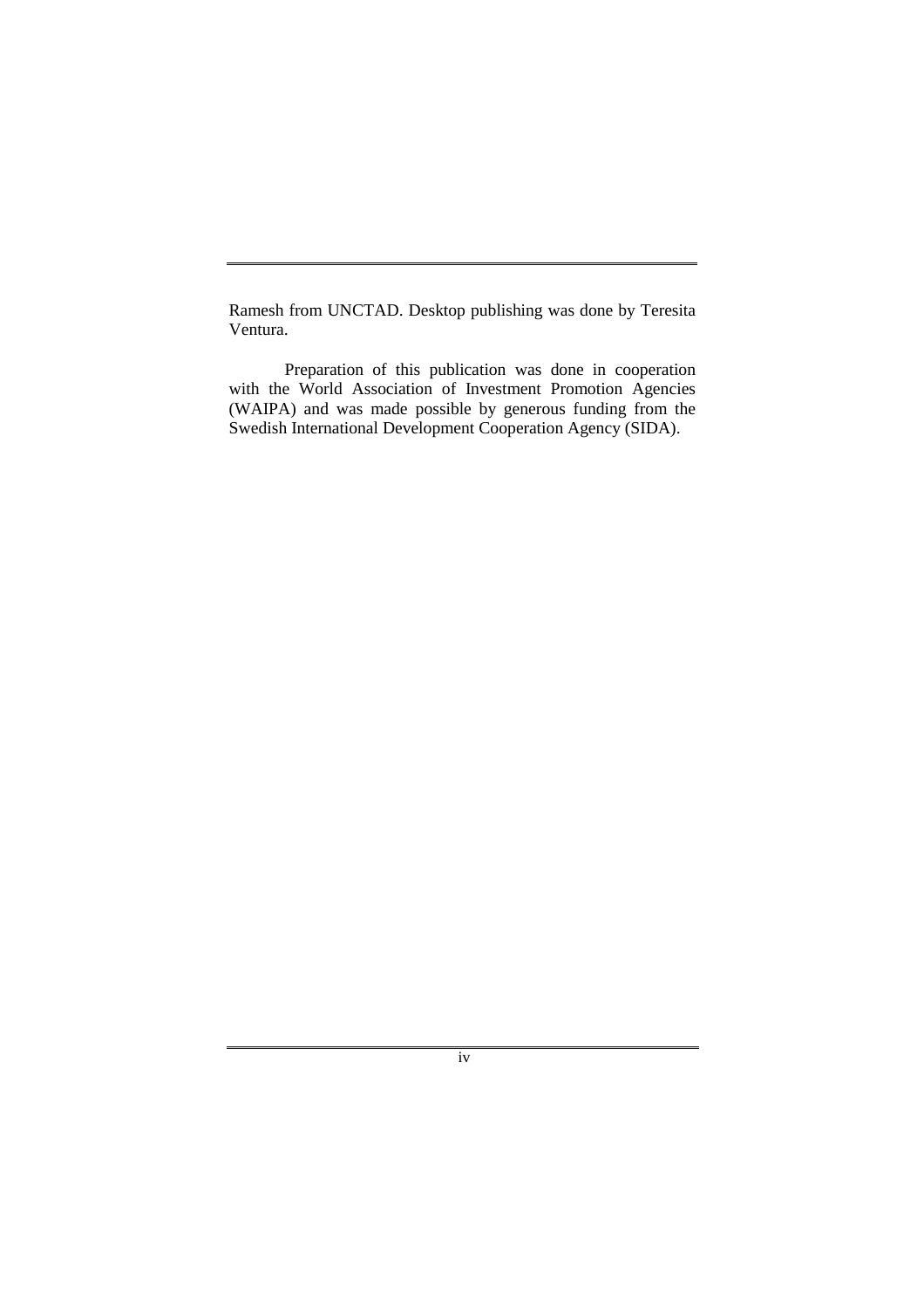# **Contents**

| 1. The rationale for evaluating IPA performance 7              |
|----------------------------------------------------------------|
|                                                                |
| 1.4 Key requirements for successful evaluation  16             |
|                                                                |
| 2.1 Information and data required for evaluation  19           |
|                                                                |
|                                                                |
|                                                                |
|                                                                |
| 3.2 Doing the thing right: Evaluating main management areas 42 |
|                                                                |
|                                                                |
|                                                                |
|                                                                |
|                                                                |
|                                                                |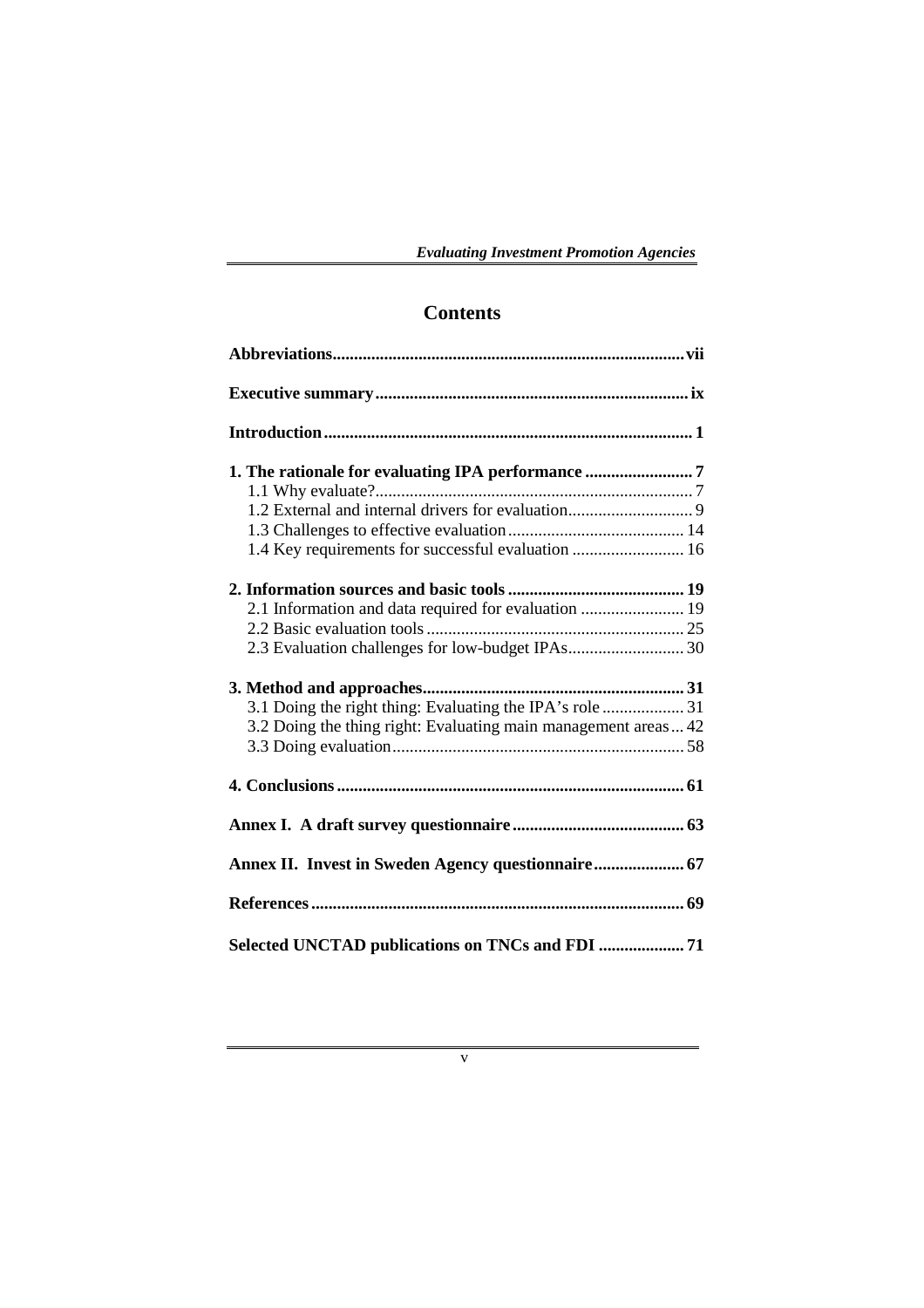# **Boxes**

|    | 1. IPA evaluation and Good Governance in                      |  |
|----|---------------------------------------------------------------|--|
|    |                                                               |  |
|    |                                                               |  |
| 3. | Evaluation of an IPA: The London Development Agency 39        |  |
| 4. |                                                               |  |
|    | 5. Evaluating proposals to obtain funding at Greater Helsinki |  |
|    |                                                               |  |
|    |                                                               |  |
| 7. |                                                               |  |
| 8. | Evaluation targets for operations at ProsperAr (Argentina)56  |  |
| 9. | Performance evaluation at the Tanzania                        |  |
|    |                                                               |  |
|    |                                                               |  |

# **Figures**

|--|--|--|

# **Tables**

| 1. Market failures that can underpin the rationale for an IPA  11 |  |
|-------------------------------------------------------------------|--|
|                                                                   |  |
|                                                                   |  |
|                                                                   |  |
|                                                                   |  |
| 6. Example of a balanced scorecard for an                         |  |
|                                                                   |  |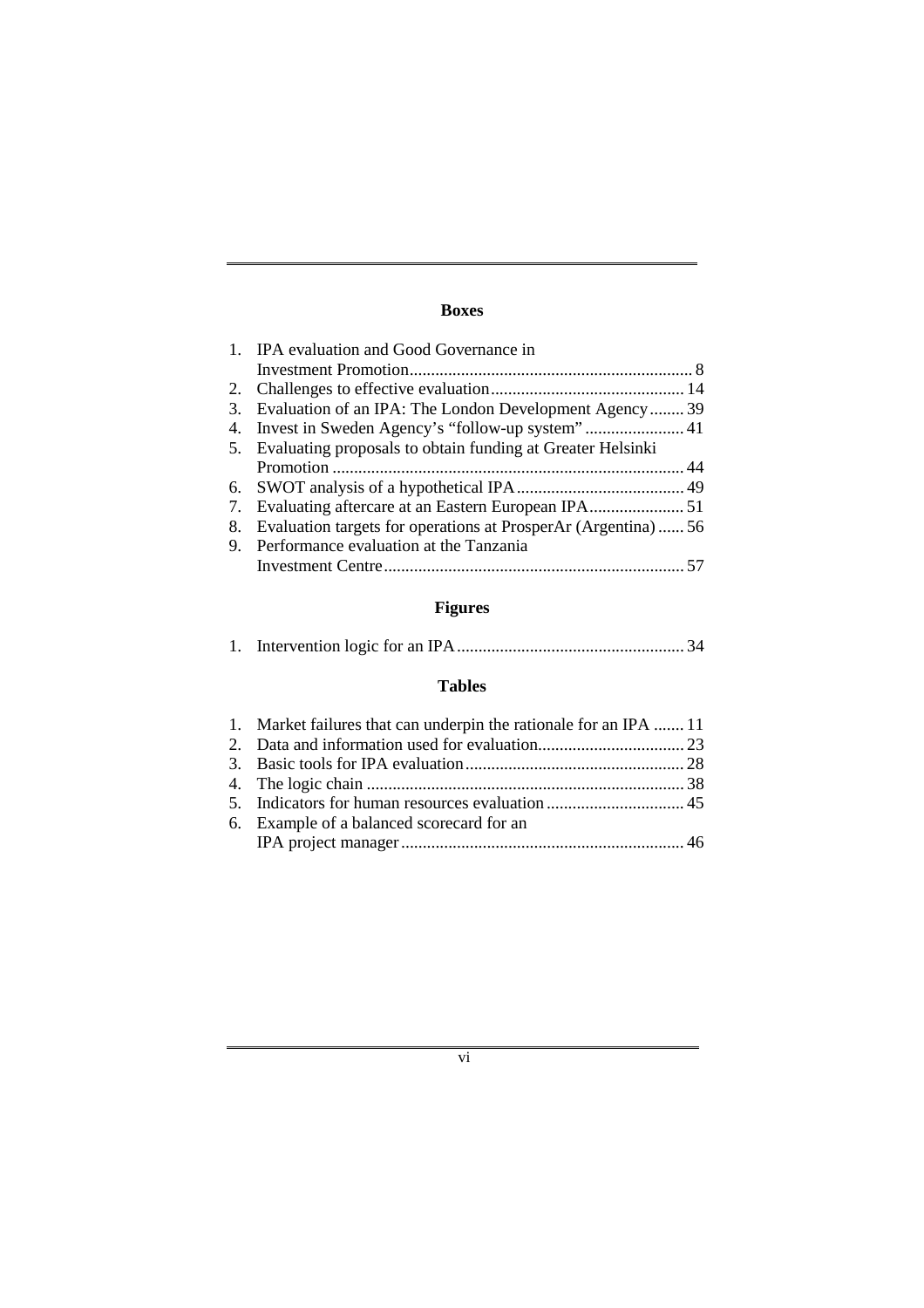# **Abbreviations**

| <b>CATI</b>        | computer-assisted telephone interviewing         |  |  |  |
|--------------------|--------------------------------------------------|--|--|--|
| <b>CRM</b>         | customer relationship management                 |  |  |  |
| <b>DIAE</b>        | Division on Investment and Enterprise            |  |  |  |
| <b>DTI</b>         | Department of Trade and Industry (United         |  |  |  |
|                    | Kingdom)                                         |  |  |  |
| <b>FDI</b>         | foreign direct investment                        |  |  |  |
| <b>GGIP</b>        | Good Governance in Investment Promotion          |  |  |  |
| <b>GHP</b>         | <b>Greater Helsinki Promotion</b>                |  |  |  |
| <b>HM</b> Treasury | Her Majesty's Treasury (United Kingdom)          |  |  |  |
| <b>HR</b>          | human resources                                  |  |  |  |
| <b>ICT</b>         | information and communication technology         |  |  |  |
| <b>ISA</b>         | Invest in Sweden Agency                          |  |  |  |
| <b>LDA</b>         | <b>London Development Agency</b>                 |  |  |  |
| <b>MIGA</b>        | Multilateral Investment Guarantee Agency         |  |  |  |
| <b>OECD</b>        | Organisation for Economic Co-operation and       |  |  |  |
|                    | Development                                      |  |  |  |
| ProsperAr          | National Investment Development Agency           |  |  |  |
|                    | (Argentina)                                      |  |  |  |
| R&D                | research and development                         |  |  |  |
| <b>RHQ</b>         | regional headquarters                            |  |  |  |
| <b>SWOT</b>        | strengths, weaknesses, opportunities and threats |  |  |  |
| TIC                | <b>Tanzania Investment Centre</b>                |  |  |  |
| TL.                | <b>Think London</b>                              |  |  |  |
| <b>UKTI</b>        | UK Trade and Investment                          |  |  |  |
| <b>UN</b>          | <b>United Nations</b>                            |  |  |  |
| <b>UNCTAD</b>      | United Nations Conference on Trade<br>and        |  |  |  |
|                    | Development                                      |  |  |  |
| <b>UNEG</b>        | <b>United Nations Evaluation Group</b>           |  |  |  |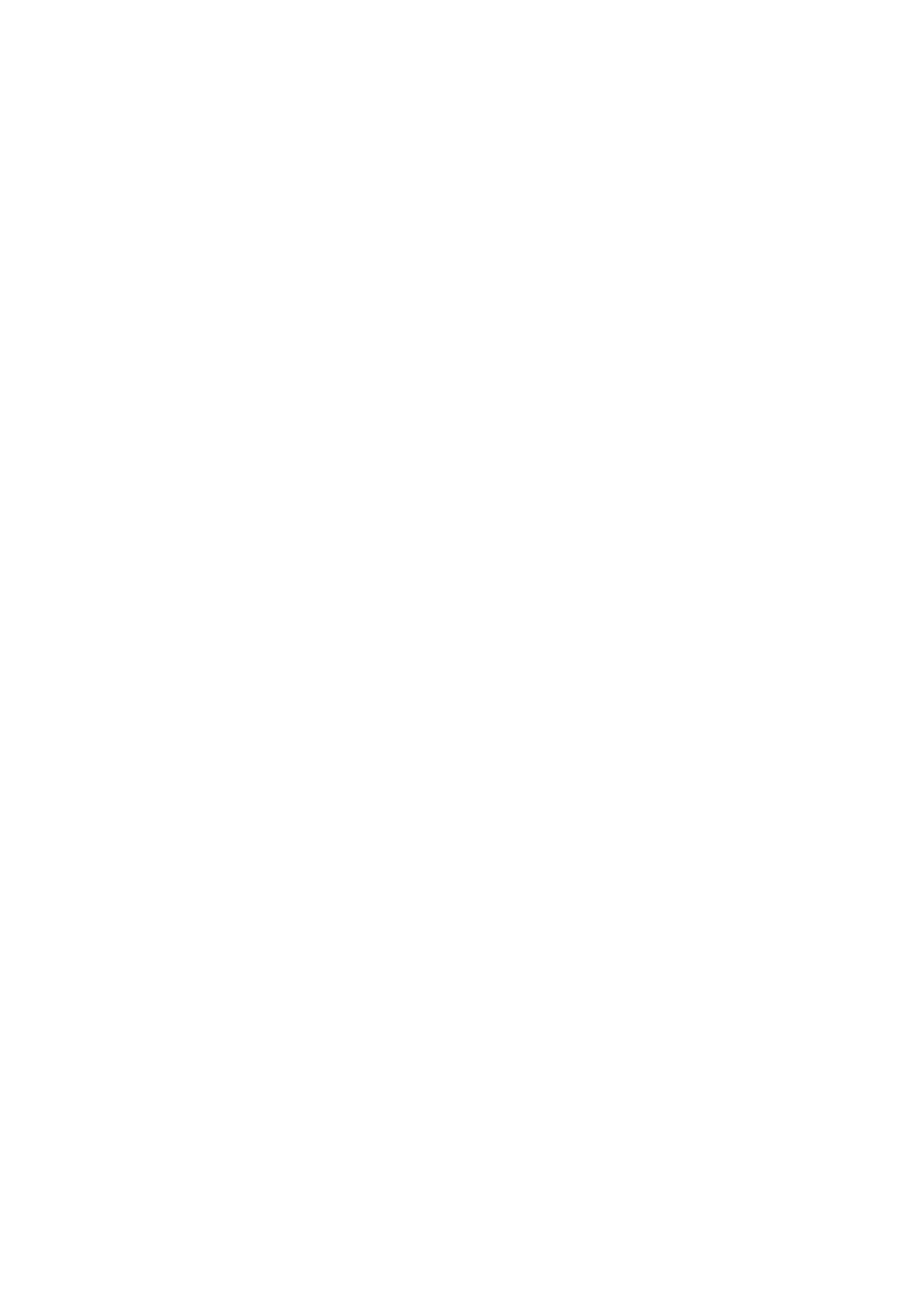# **Executive summary**

Investment promotion agencies (IPAs) are potentially key institutions for delivering increased levels of welfare. There has been a rapid increase in the number of IPAs operating throughout the world and a growth in the resources dedicated to investment promotion since the 1980s.

However, there is evidence to suggest that this growth in the number of and resources employed by IPAs has not been matched by a corresponding emphasis on evaluation of performance and development of performance evaluation systems. Yet there exists a set of well-defined methodologies for evaluating public programmes, as well as private sector performance evaluation tools that are readily applicable to IPAs. This guide sets out what some of those tools are and how they can be used in IPAs.

It is also recognized that while there is a need for evaluation, driven both by external stakeholders such as funding ministries or donors, and the internal needs of management, there are some human and technical barriers that may have to be overcome for effective evaluation to take place.

The publication takes two different approaches to evaluation: (a) "doing the right thing" and (b) "doing the thing right". From the *first* approach, the IPA is looked at in terms of its reason for being: why is it in operation? One reason for being may be to counter specific, identified market failures. Once such failures are identified, it can be set out how, in a logical way, the IPA intends to deal with those market failures. When this is clear, it is possible, through the evaluation methodology set out in this guide, to evaluate whether the IPA is doing the right thing, what it should be doing more of, less of, or not at all.

The *second* approach to evaluation is that of "doing the thing right." That means, given the rationale for its existence, evaluating if the IPA is carrying out the appropriate activities to implement its mandate and if this is being done in the best possible way. This approach to evaluation is considered in terms of core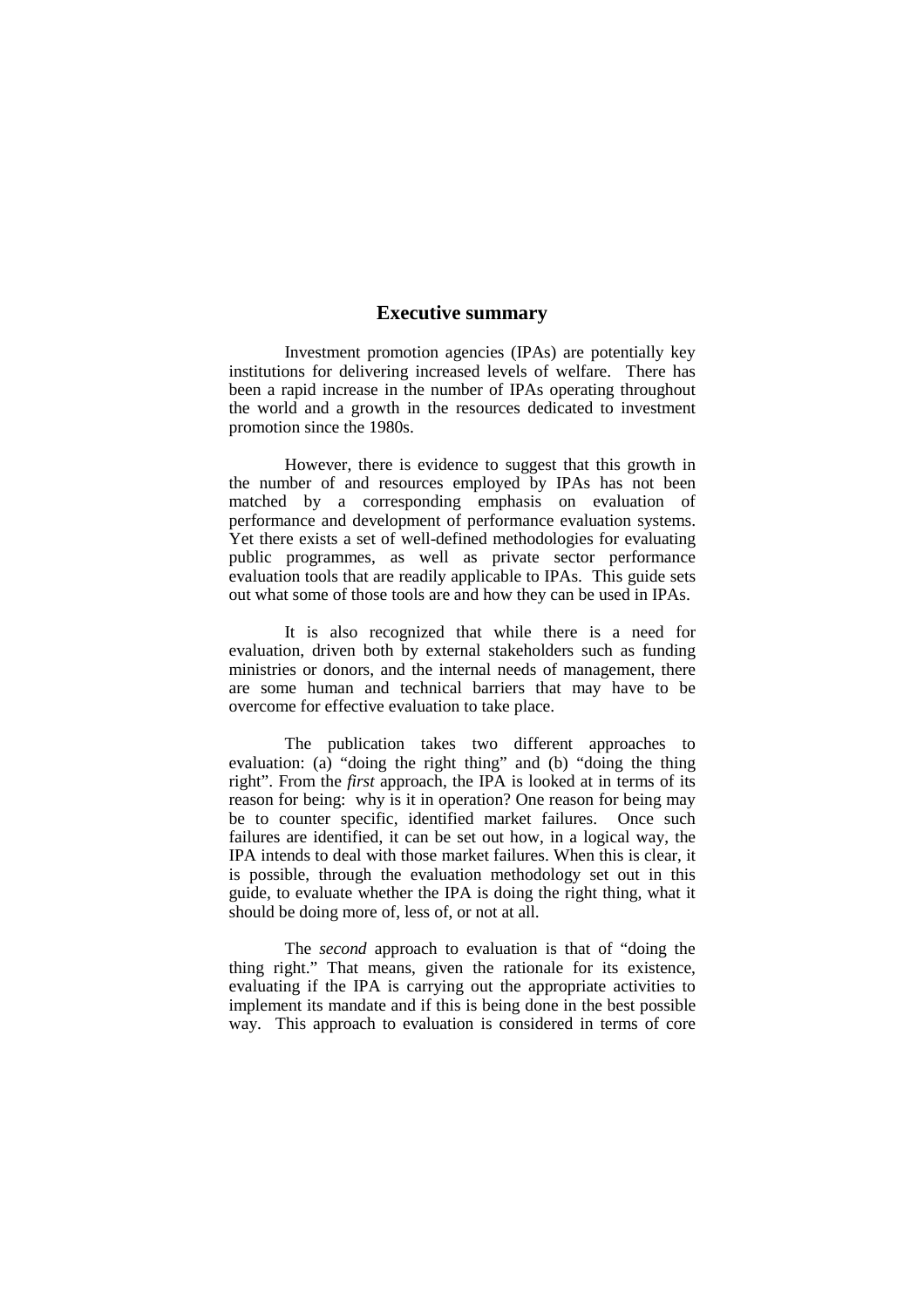management areas in the IPA: funding, human resources management, strategy, marketing and operations. Several tools are presented for evaluating whether the IPA is "doing the thing right".

An underlying theme is the relationship between the two approaches to evaluation. They continually inform each other, as borne out by the fact that they use the same basic tools, data and information sources. The types of tools, data and information required for evaluation are listed, along with their respective advantages and disadvantages. Throughout the text, case studies are provided for illustration. The annexes provide a draft survey questionnaire and an example of an actual survey questionnaire used by an IPA.

The overall conclusion of this report is that successful evaluation will enable the IPA to identify the best use of the resources at its disposal. There is a sound body of evaluation methodology that can be applied to help IPAs do this.

Successful evaluation requires attention to both "hard" factors such as data collection and interviewing and "soft" factors such as dealing with people and organizations to obtain their collaboration by being open, inclusive, unbiased and objective.

One key implication of IPA evaluation in terms of the methodology presented in this guide is that good performance does not necessarily mean that the best "return on investment" within an IPA is being achieved: "doing the thing right" does not necessarily mean "doing the right thing".

Ultimately, the value of evaluation is measured by the changes that result from such exercises.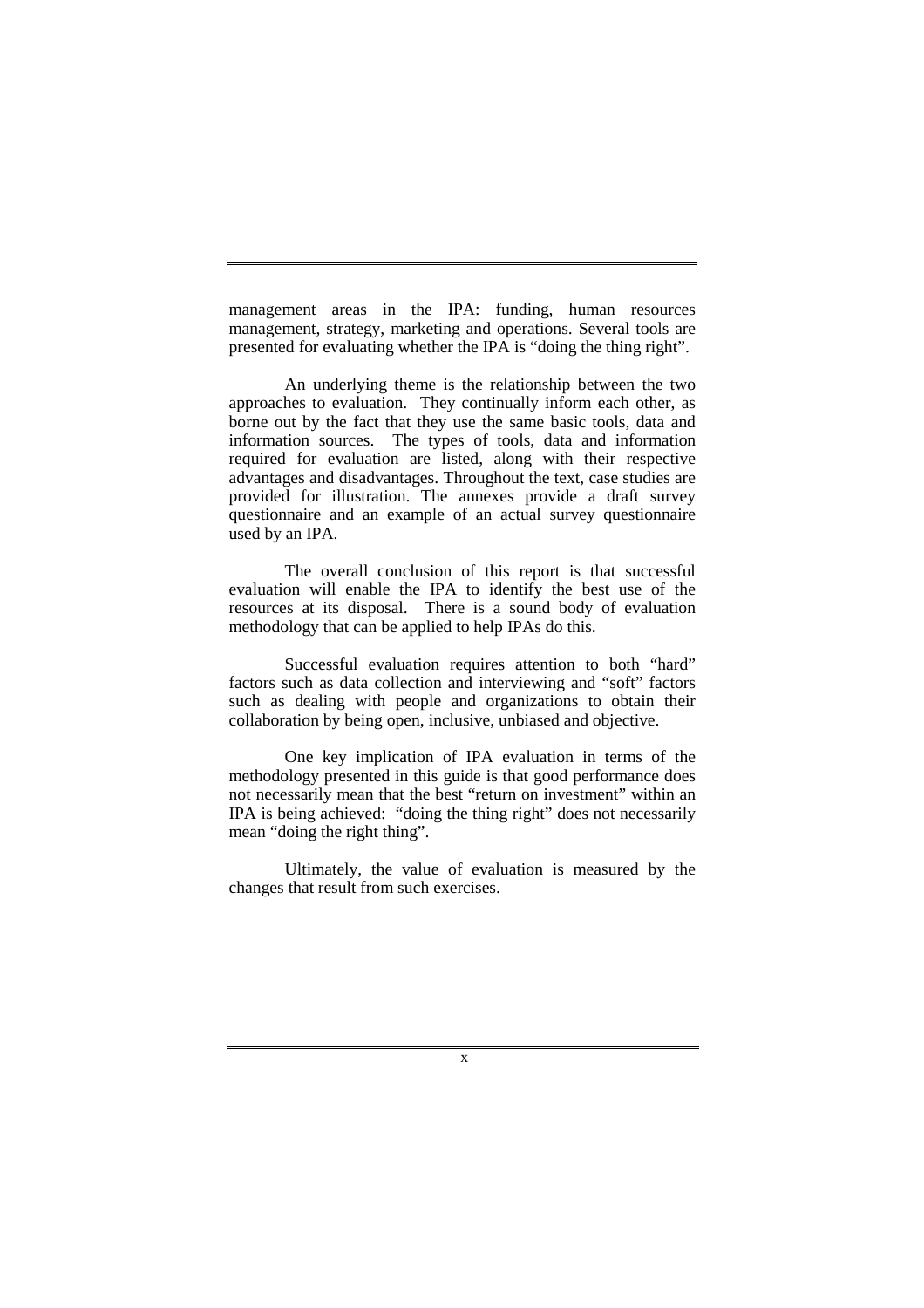# **Introduction**

Investment promotion agencies (IPAs) are potentially key institutions for delivering increased levels of welfare through the attraction of foreign direct investment (FDI). To this end, IPA managers and staff exercise great efforts, often with great ingenuity in a highly competitive environment. As far back as 1986, Encarnation and Wells said: "Indeed, competition among governments for foreign investment involves strategies that are as complex as those adopted by private firms".<sup>1</sup> Since then, competition has intensified. In the absence of ready indicators such as profit or return on capital, IPAs are required to develop specific measures for performance evaluation.

Having said this, the reality is that in 2000 an UNCTAD survey found that "most IPAs…state that they do not have any clear performance indicators, either qualitative or quantitative, for evaluating their achievements".<sup>2</sup> Rapid growth in the number of IPAs has fuelled a corresponding expansion of funds and employment. This, coupled with countries' and regions' need for effective marketing strategies to target investors, makes it imperative that funding organizations obtain better insight into what the outcomes of their funding activities are. It is also necessary for the executives and managers of IPAs to determine how they are most useful and allocate their resources accordingly.

There are well-developed procedures for the evaluation of public sector programmes, with established methodologies that have been developed over time by governments and donor organizations. Guidelines have been published and are readily available from national governments and organizations, such as the

<sup>1</sup> Encarnation D J and Wells L T Jr (1986). "Competitive Strategies in Global Industries: A View From Host Governments", in Porter M E (ed): Competition in Global Industries. Boston: HBS. 2

UNCTAD (2002). *The World of Investment Promotion at a Glance*: 32.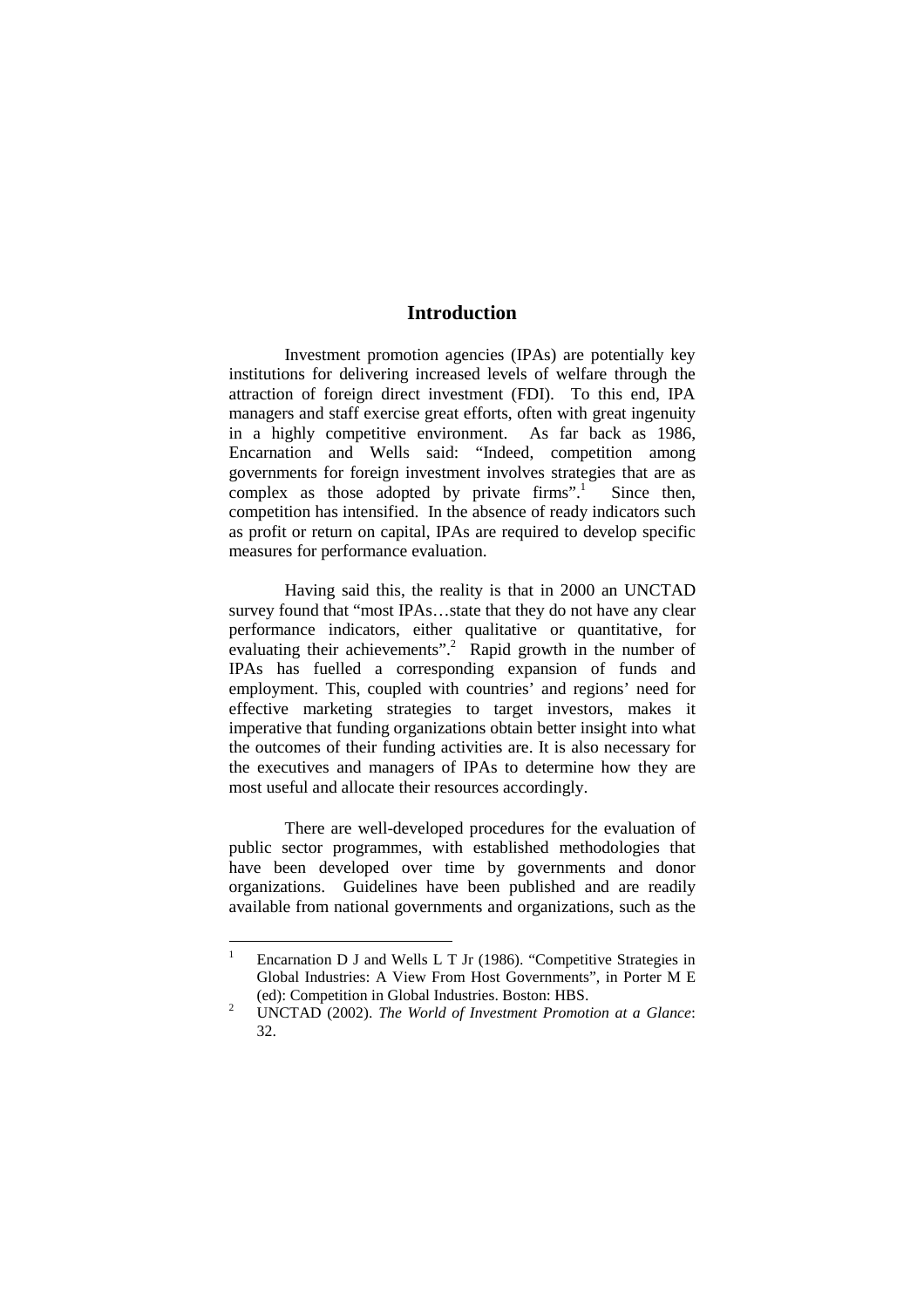Organisation for Economic Co-operation and Development (OECD), the United Nations (UN) and the World Bank.<sup>3</sup>

This guide presents a generic methodology for evaluation of IPAs, based on a body of accepted research, which can be adjusted to fit the specific circumstances of IPAs worldwide. The primary objective of evaluation is to learn from experience, leading ultimately to improved performance and returns on public and private funds invested. Evaluation achieves this through two basic mechanisms:

- (a) *Accountability* looking backward, evaluation helps to explain to stakeholders what has been achieved by a programme and the use made of public funds;
- (b) *Improving future programmes*  looking forward, evaluation helps ensure that lessons from the past are learnt and used to improve existing and future programmes.

## **Defining "evaluation"**

Evaluation involves determining as systematically and objectively as possible the relevance, efficiency, effectiveness, sustainability and impact of activities in light of their objectives. Evaluations can assess both processes (for example setting up, managing and implementing a programme to deliver an outcome) and outcomes themselves (the ultimate objectives that a programme is seeking to achieve). A variety of things can potentially be subject to evaluation: a project (e.g. a specific inward investment), a programme (e.g. a new marketing initiative for a specific sector), an organizational function in the IPA (e.g. aftercare), a process in the IPA (e.g. enquiry handling), the whole IPA organization, or the economic impact of the IPA. However, evaluation does not stop there. It also asks, "Are there better ways of doing it?" and makes a

<sup>3</sup> See the references for this guide.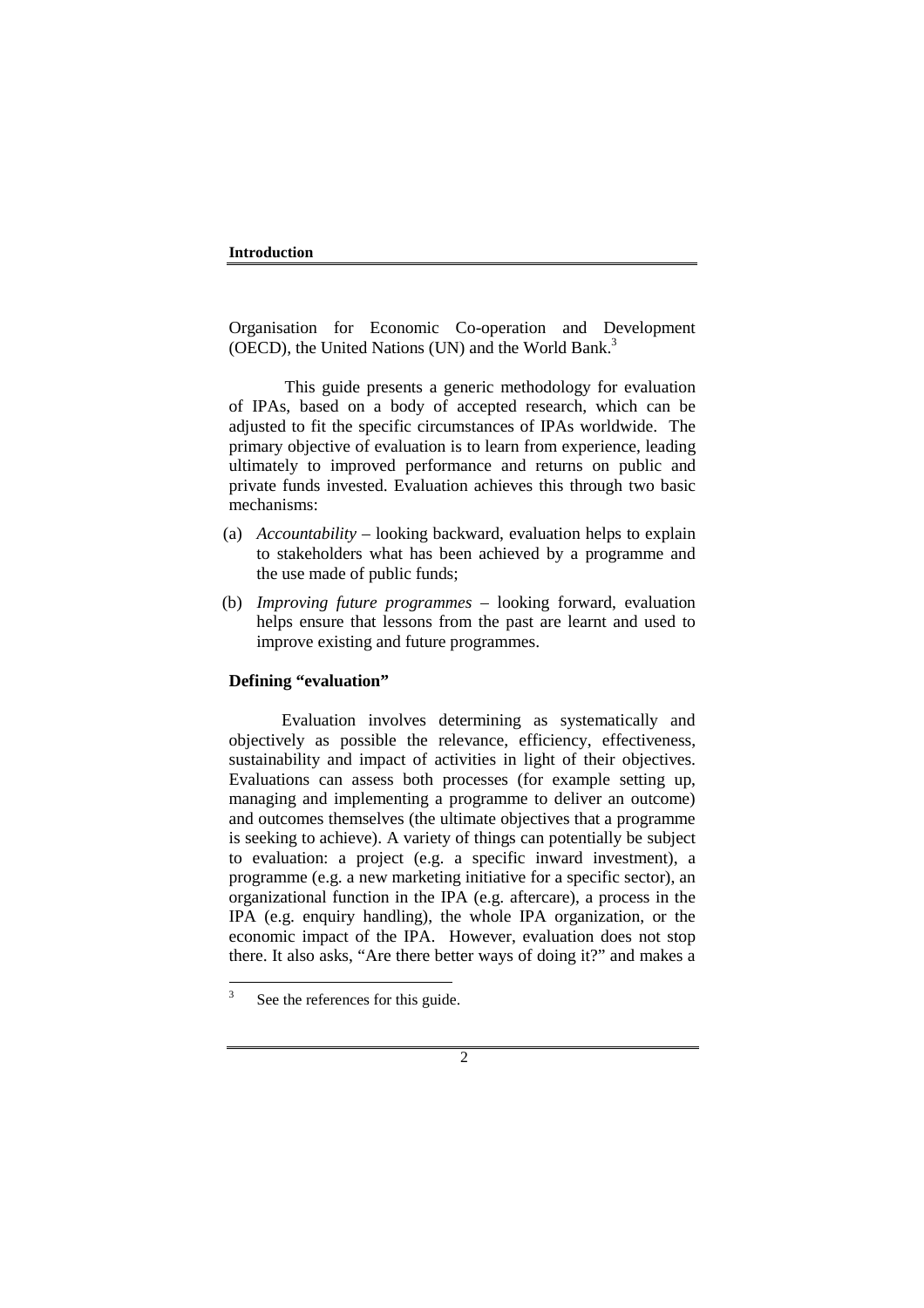critical contribution to organizational learning and institutional performance.4

The definition of "evaluation" used in the UN system is: "…an assessment, as systematic and impartial as possible, of an activity, project, programme, strategy, policy, topic, theme, sector, operational area, institutional performance, etc. It focuses on expected and achieved accomplishments, examining the results chain, processes, contextual factors and causality, in order to understand achievements or the lack thereof. It aims at determining the relevance, impact, effectiveness, efficiency and sustainability of … interventions and contributions.... An evaluation should provide evidence-based information that is credible, reliable and useful, enabling the timely incorporation of findings, recommendations and lessons...".5

In this guide, the term "evaluation" is used in two different senses: to assess (a) if the IPA is "doing the right thing" and (b) if it is "doing the thing right". In the *first* sense of the word (sometimes called "existential" evaluation), evaluations can be carried out before launching a programme (ex ante), in the course of a programme (mid-term), or once it is concluded (ex post). The focus of this guide is on mid-term and ex post evaluation, "retrospective analysis of a project, programme or policy to assess how successful or otherwise it has been, and what lessons can be learnt for the future",<sup>6</sup> but the same method could be used for ex ante evaluation as well.

The *second* sense in which the term is used, "doing the thing right", assesses the effectiveness of achieving those goals identified as the "right" things. Evaluation in this sense aims to

<sup>4</sup> <sup>4</sup> UNEG (2005). *Norms for Evaluation in the UN System*: 4.

Ibid.

<sup>6</sup> HM Treasury. *The Green Book. Appraisal and Evaluation in Central Government. The Stationery Office*: 102.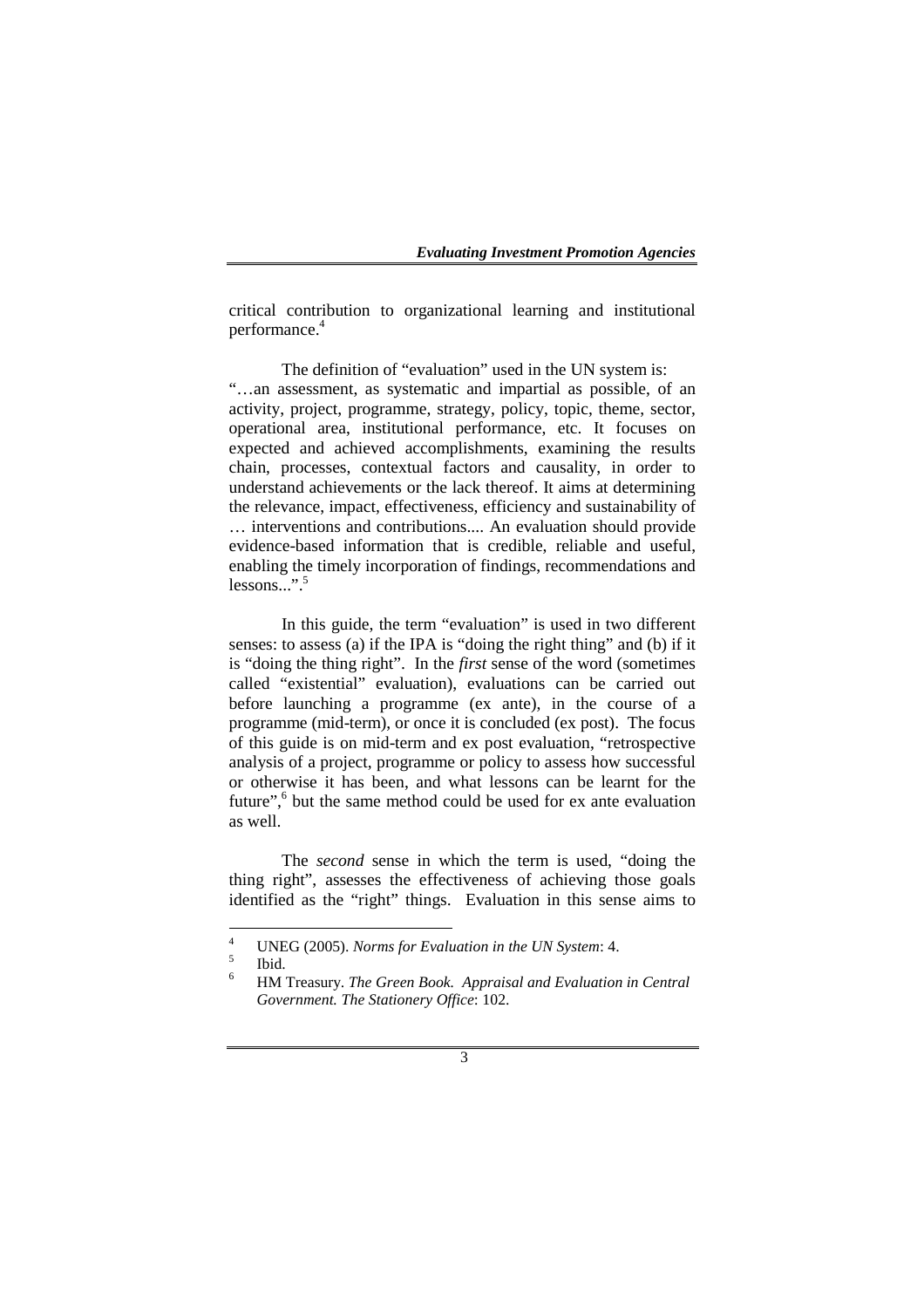#### **Introduction**

answer questions such as: How many resources are being used to win specific investment projects or access a particular target market? How does that compare with other target markets? How productive is our team? How useful is our website? What are the barriers to our organization's improved performance? This kind of evaluation is closely linked to performance measurement<sup>7</sup> and is carried out continuously, rather than at periodic intervals of a few years, as in the first case.

Answers to the question "Are there better ways of doing it?" are mainly obtained from examining the organization internally but often also from looking at what others are doing and comparing the IPA with them through benchmarking exercises. The elements are, however, interdependent: good goal-setting and activity definition make it easier to track performance, which then makes it easier to compare goals and activities with other IPAs.

Furthermore, evaluation should be seen as part of an ongoing organizational learning process, not a one-off exercise, and organizations should develop a culture of evaluation.

#### **Aims of the guide**

The aims of this guide are to:

- (a) Make clear why it is important to evaluate the IPA, and identify some challenges to evaluation;
- (b) Consider the advantages and disadvantages of different information sources and tools;
- (c) Set out a sound methodology to evaluate IPA performance, including both quantitative and qualitative measures, and taking into account differences among IPAs.

<sup>7</sup> Useful guidance on monitoring in an IPA is provided in MIGA (2000). Investment Promotion Toolkit 8. Monitoring and Evaluation Activities in Investment Promotion Agencies.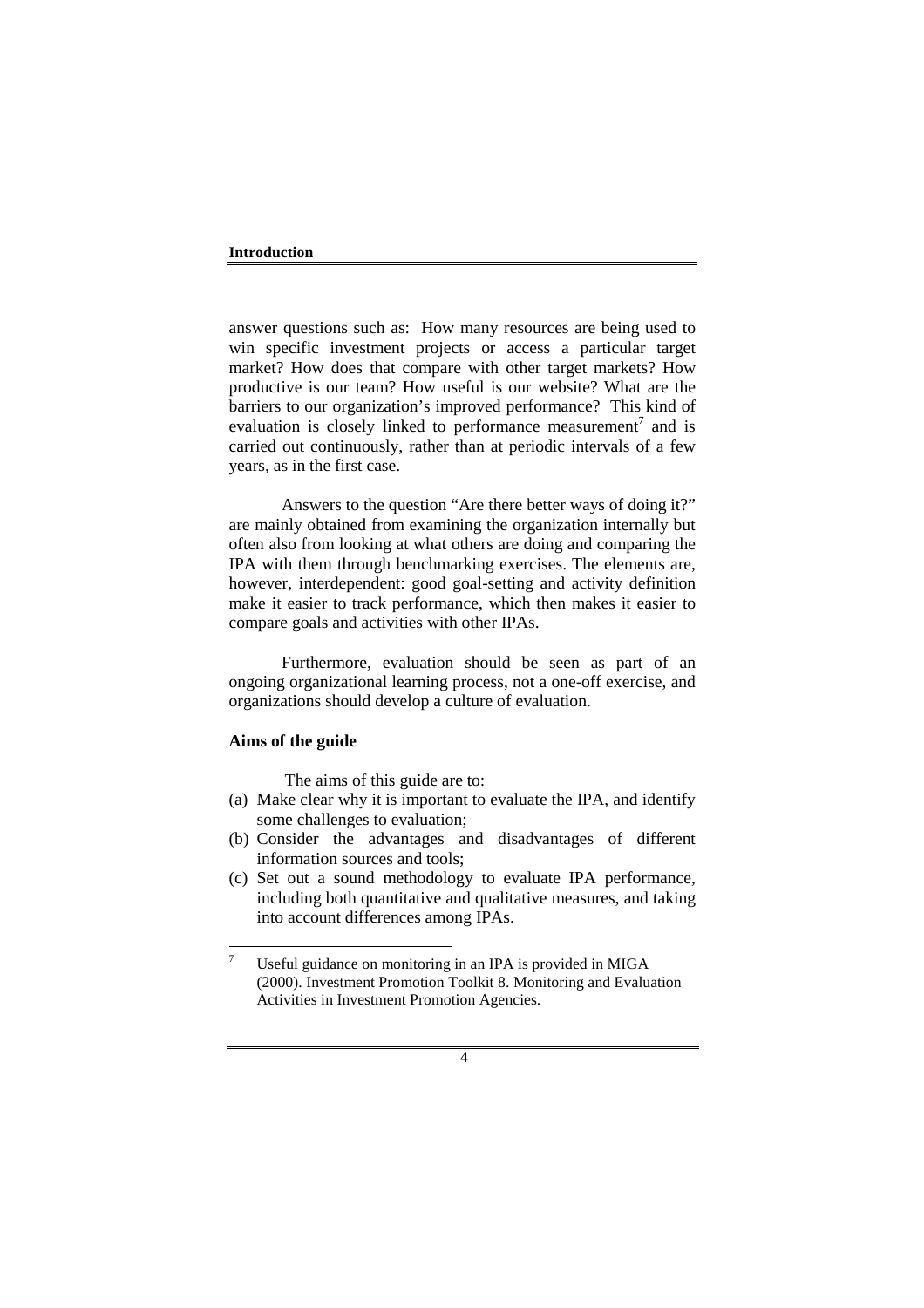#### **The challenge of IPA evaluation**

A foreign investment decision made by a firm is the result of a wide range of factors, both internal and external to the organization. In such a context, evaluating the IPA's contribution to inward investment can be quite complex. The central question is one of attribution – what has been the role of the IPA?

Once this question has been answered, the IPA should know:

- (a) What it should be doing but is not;
- (b) What it should be doing and is, but should do more or less of, or better;
- (c) What it should not be doing at all.

Only when this is clear can the IPA develop effective options and select optimal strategies for the future.

#### **The structure of the guide**

Chapter 1 of this guide looks at the rationale for IPA evaluation and some challenges to such evaluation; chapter 2 deals with various information sources and evaluation tools; chapter 3 sets out an evaluation methodology; and chapter 4 concludes the guide.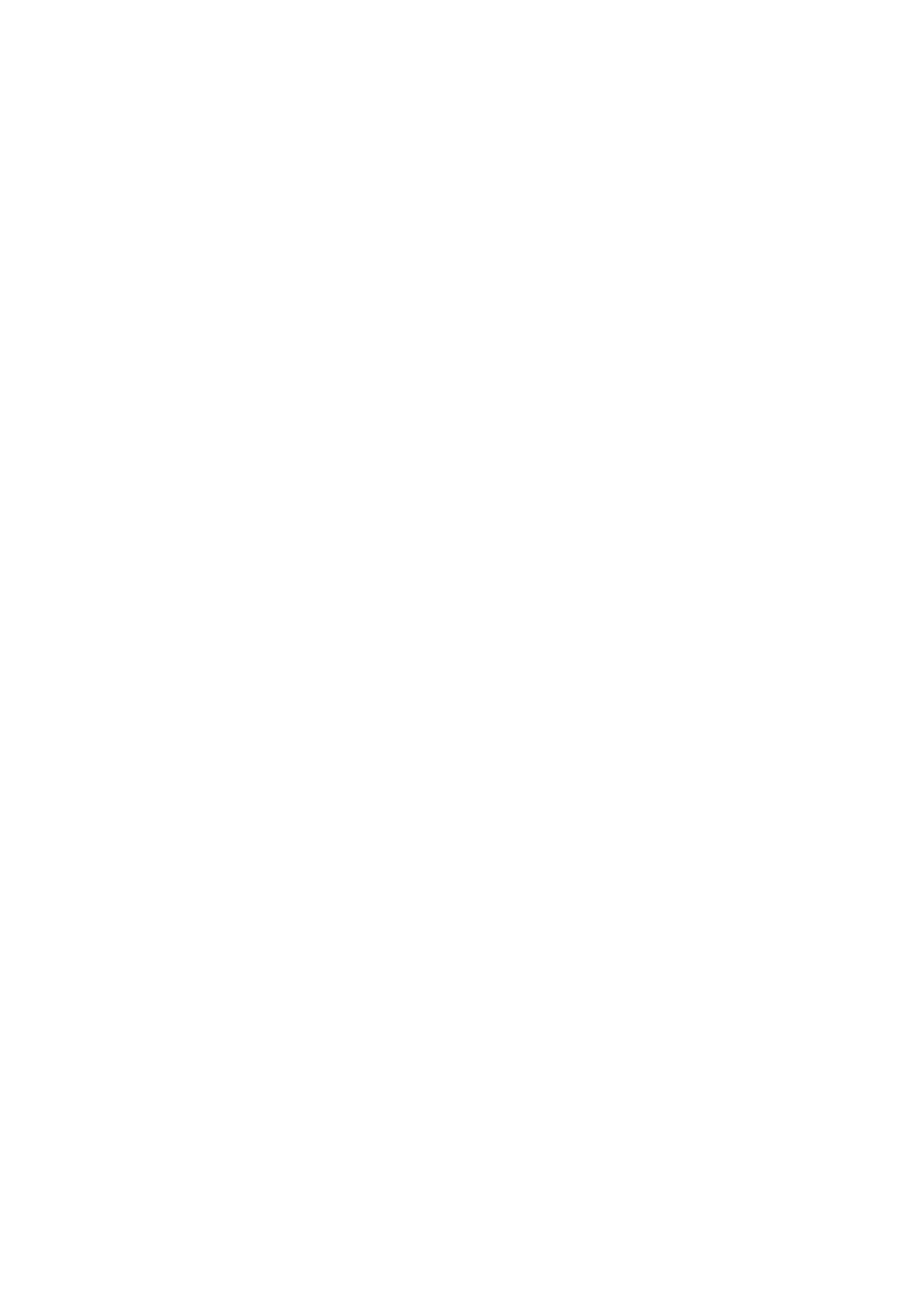# **1. The rationale for evaluating IPA performance**

The aim of this chapter is to make clear the importance of carrying out evaluation exercises. We ask why there is a need for evaluation and consider who has an interest in evaluation of the IPA, both internally and externally. We then address some evaluation challenges and discuss key requirements for successful evaluation.

# **1.1 Why evaluate?**

IPA managers are continually faced with making decisions such as:

- (a) Should we carry out general awareness programmes or focus on targeted investment generation?
- (b) How do we ensure that we have the appropriate mix of staff, and how do we motivate them?
- (c) Do we establish or close down foreign offices?
- (d) What do our clients value most?
- (e) What do we think is the most valuable role we can play?
- (f) What should we be doing better? How can we do it better?
- (g) What should we do to ensure that the benefits of our intervention are maximized in terms of, for example, job creation or technology transfer?
- (h) How is our region doing compared to others?
- (i) Do we invest more in attracting new firms to our region or in working with those already established here?

These are just some questions that, to be answered, require some type of evaluation. The common themes underlying these questions are those of increased effectiveness, improved performance, and better value for money. These will ultimately contribute to justifying the existence of the IPA and help its management decide what services it should offer and how it should deliver them. However, it is not just IPA managers who have an interest in securing best returns on the investment in the IPA: external organizations with a stake in the IPA have a similar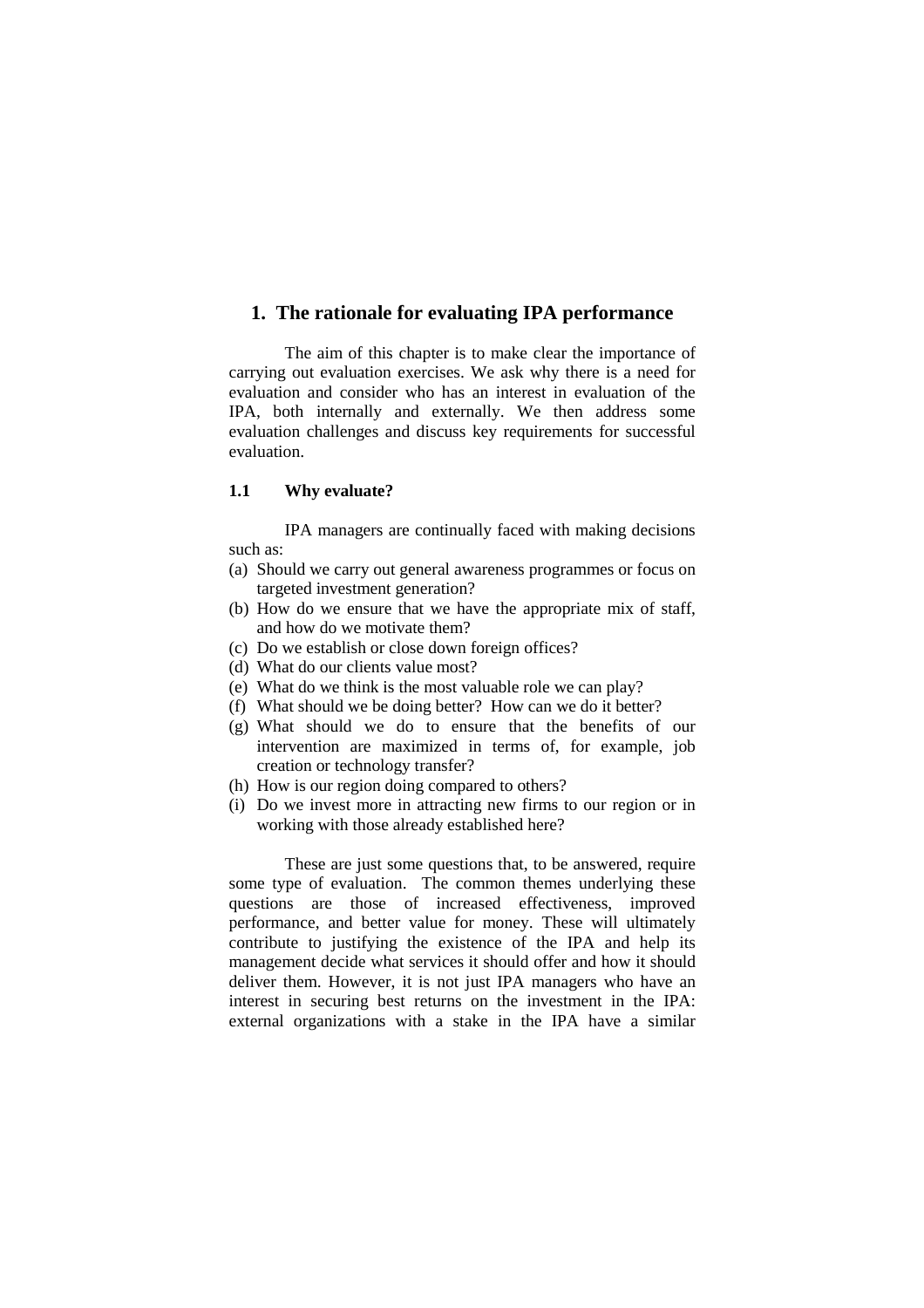#### **Chapter 1. The rationale for evaluating IPA performance**

interest. In addition, evaluation contributes to good governance, which is a high priority for many governments (see box 1).

#### **Box 1. IPA evaluation and Good Governance in Investment Promotion**

In addition to providing direction for the improvement of an IPA's efficiency and impact, evaluation adds to the quality of a country's investment climate by promoting Good Governance in Investment Promotion (GGIP).

Revisiting IPA goals, processes and performance through evaluation provides a basis for holding its managers and government accountable when they do not adequately meet their mission. To maximize accountability, negative evaluation results should be followed by remedial action whenever possible, and by adequate explanations whenever not.

Making evaluation results public is a big step towards transparency. Publicity keeps pressure on the IPA to meet its mission in relation to investors and the country. It acts as its own penalty and reward, embarrassing poor performers into doing better and giving good performers the encouragement and political recognition to continue. Here, transparency refers to the process of evaluation as well. If the integrity of an evaluation is suspect, its results may not be trusted and its benefits may be lost – for IPA performance and GGIP.

*Source*: UNCTAD.

Evaluation activities stem from the desire to understand and ameliorate shortcoming and build on strengths, enabling improvements to be brought about by learning and applying lessons from experience. The reasons for evaluation can be external and internal. These two drivers for evaluation will now be discussed in turn.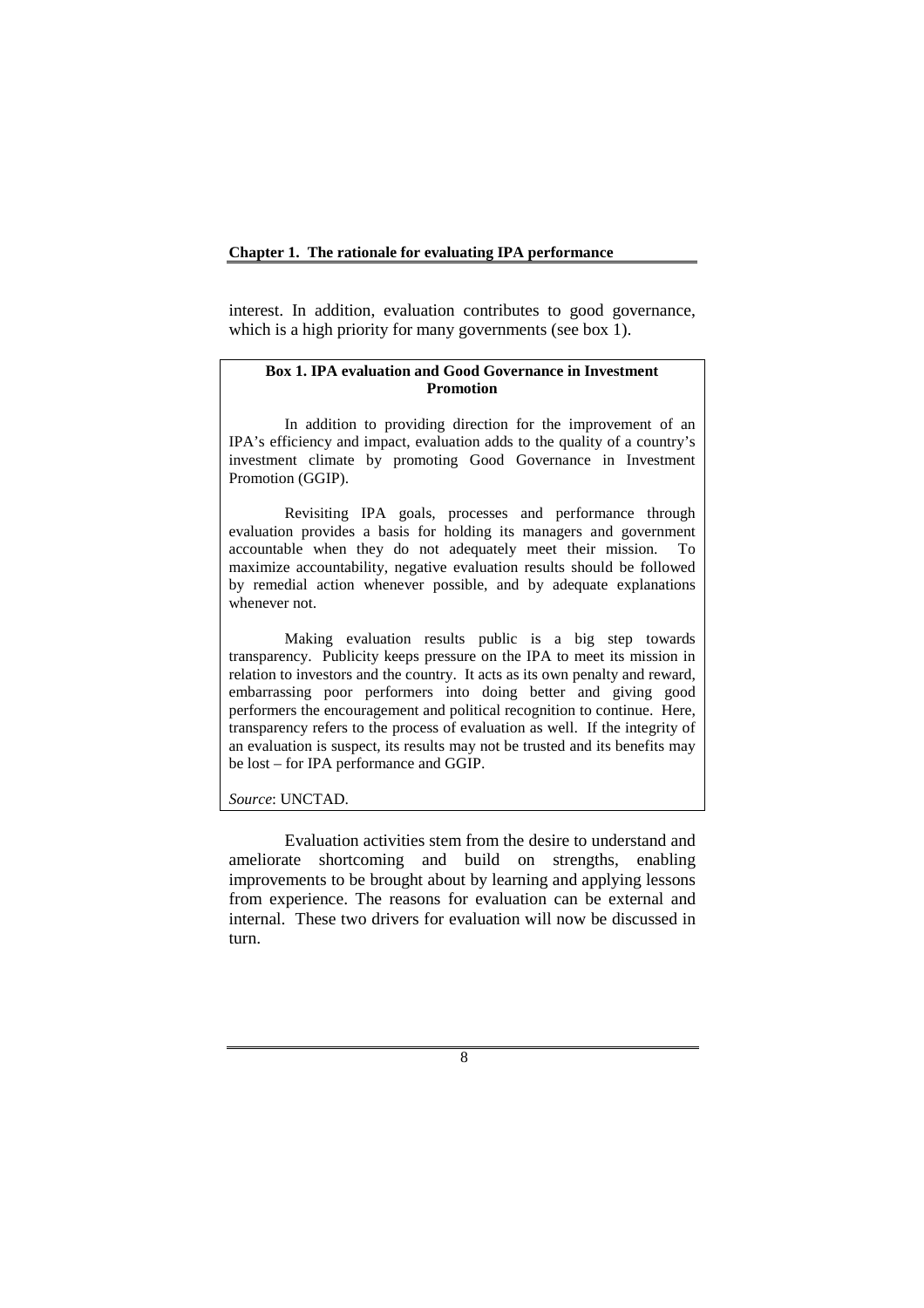#### **1.2 External and internal drivers for evaluation**

# *External organizations*

It is possible to distinguish four groups of external organizations that have an interest in IPA evaluation. These are: (a) Government departments that provide funding for IPAs;

- (b) Other external organizations or stakeholders that provide funding or other forms of support for IPAs;
- (c) Donor organizations;
- (d) Other affected organizations.

The nature of these groups' interests will be discussed below.

#### *Government finance departments*

Having an IPA is not just a matter of national or subnational prestige – it needs to be useful, and to be able to *prove* that it is useful. Thus for example, a World Bank paper asks: "Does a Country Need a Promotion Agency to Attract Foreign Direct Investment?"<sup>8</sup> The author suggests, based on a survey of 58 countries, that greater investment promotion is associated with greater FDI flows. Findings also suggest that IPA effectiveness is related to investment climate; the scope of activities the IPA undertakes (in particular the role of policy advocacy increases effectiveness, when compared with investment generation and targeting strategies that can be risky and expensive); and, that the closer the reporting is to the highest policymakers or the private sector, the more effective is the IPA. The point is that having a special agency for the marketing of a location and generation of

<sup>8</sup> Morisset J (2003). "Does a Country Need a Promotion Agency to Attract Foreign Direct Investment? A Small Analytical Model Applied to 58 Countries", Policy Research Working Paper 3028. FIAS, World Bank. Washington, DC.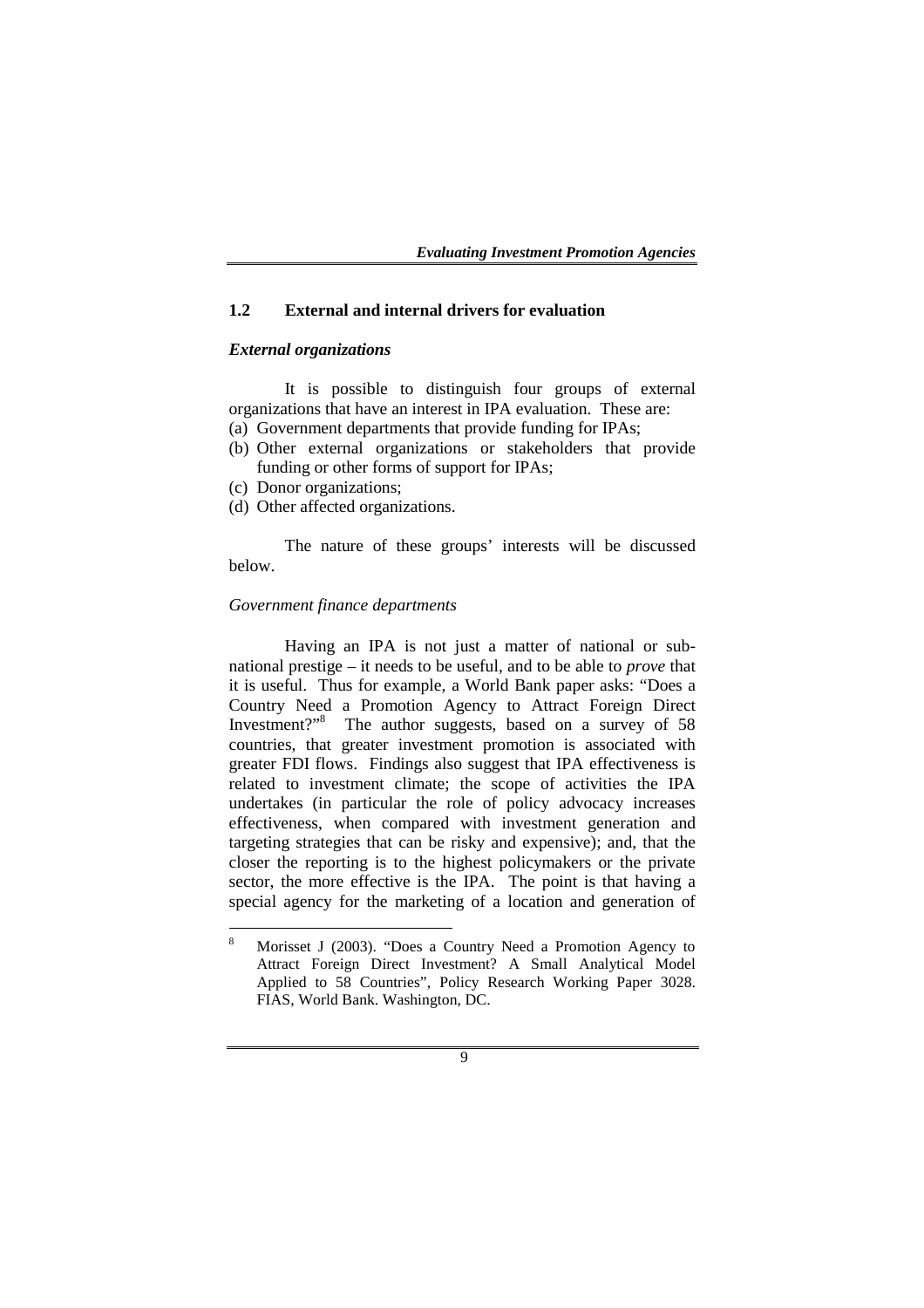inward investment is under scrutiny and being questioned by policymakers.

In most market-oriented economies, finance departments or treasuries need a strong economic *rationale* before they are prepared to intervene in the economy. In such economies, the rationale for intervening is built on identification of a failure in the market to produce what are considered optimal outcomes in terms of resource allocation, production and distribution. Typical market failures in an inward investment context, and how they can underpin the rationale for an IPA, are presented in table 1.

For example, the creation of the Invest in Britain Bureau (now UK Trade and Investment, UKTI) was based on a rationale of information problems. Research at the time (late 1970s) found US investment that would traditionally have gone to the United Kingdom (UK) was going to Germany instead. The British authorities took the view that this was due to incorrect perceptions of what was happening in the UK (based on TV, press and other media reports). An institution that would provide an "accurate" portrayal of developments in the UK to foreign investors would counter such misperceptions and ensure a continued flow of US investment to the UK. In addition to providing information to foreign investors, the IPA would coordinate the activities of subnational IPAs in the UK to produce better results for the country as a whole.

Different countries are faced with different circumstances that would justify intervention. For example, if there is only one monopoly supplier present, the IPA may assist a foreign company to enter the host market to change the competitive situation. Or it could be the case that a whole economy is transforming from a planned to a market economy, and this requires not only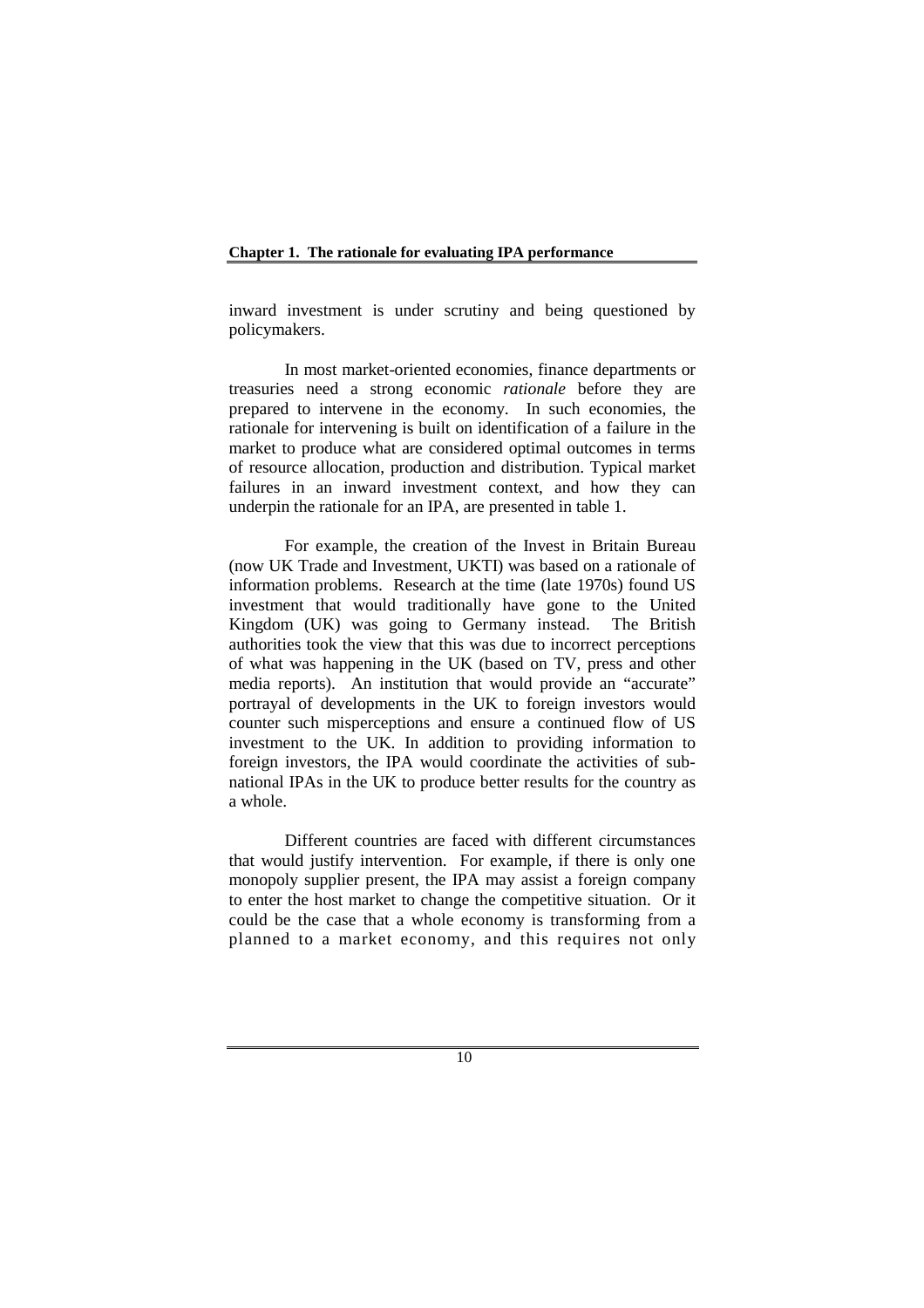**Table 1. Market failures that can underpin the rationale for an IPA** 

| <b>Market failure</b>               | <b>Description</b>                                                                                                                                                                                                                                                                                                                                                                                                                                                                                                                                                                                                                                                                                                                                                                                                                                                                                                                                                                               |  |  |
|-------------------------------------|--------------------------------------------------------------------------------------------------------------------------------------------------------------------------------------------------------------------------------------------------------------------------------------------------------------------------------------------------------------------------------------------------------------------------------------------------------------------------------------------------------------------------------------------------------------------------------------------------------------------------------------------------------------------------------------------------------------------------------------------------------------------------------------------------------------------------------------------------------------------------------------------------------------------------------------------------------------------------------------------------|--|--|
| <b>Public goods</b><br>and services | It may be impossible to<br>exclude<br>non-clients from<br>consuming IPA services. If, for example, an IPA carries<br>out an advertising campaign that improves the country's<br>image abroad, all inhabitants may benefit as a result. But<br>if it were left up to the clients to pay for the services, the<br>funding would only reflect their benefit from the IPA. The<br>benefit of its services to others would not be taken into<br>account. In such a case, the IPA may become under-<br>funded. If, on the other hand, the IPA is publicly funded,<br>non-clients benefiting from the IPA's work would also be<br>paying for the services (through taxes). In theory at least,<br>the greater supply of IPA services would then better<br>reflect the total benefit to society.                                                                                                                                                                                                         |  |  |
| <b>Externalities</b>                | Positive externalities occur when benefits accrue to those<br>not involved in a transaction. In the case of inward FDI, a<br>foreign company may bring e.g. new technologies or<br>management techniques to the host country.<br>The<br>establishment of a foreign firm can also contribute to the<br>development of suppliers, better training, and transfer of<br>skills. In some cases, other companies and individuals in<br>the host country can also benefit from these.                                                                                                                                                                                                                                                                                                                                                                                                                                                                                                                   |  |  |
| <b>Information</b><br>problems      | Insufficient<br>(or incorrect)<br>information<br>can<br>lead<br>to<br>inefficient markets. This means that people may be better<br>off if these information gaps can be filled. An IPA can act<br>as an information provider to foreign investors. There are<br>several situations in which the IPA can fulfil this role,<br>including:<br>Smaller firms or individuals rarely have resources to<br>acquire knowledge about location decisions;<br>Larger firms do not always have access to knowledge<br>$\bullet$<br>or know where to find it, even if they have resources;<br>• International perceptions of a region may not reflect<br>business realities:<br>The business sector rarely has sufficient knowledge of<br>the public sector to find its way around. Especially for<br>foreigners, an IPA providing a "road map" may be very<br>useful:<br>There is a role for a "trusted intermediary" to introduce<br>the foreigner to the domestic business and private<br>sector networks. |  |  |
| Coordination<br>problems            | Coordination problems may prevent market participants<br>from overcoming the above-mentioned problems or their<br>consequences. Market-driven initiatives to solve these<br>may not be forthcoming (e.g. to reduce or coordinate sub-<br>regional competition for FDI). The IPA can act as a centre<br>for dealing with coordination between economic agents.                                                                                                                                                                                                                                                                                                                                                                                                                                                                                                                                                                                                                                    |  |  |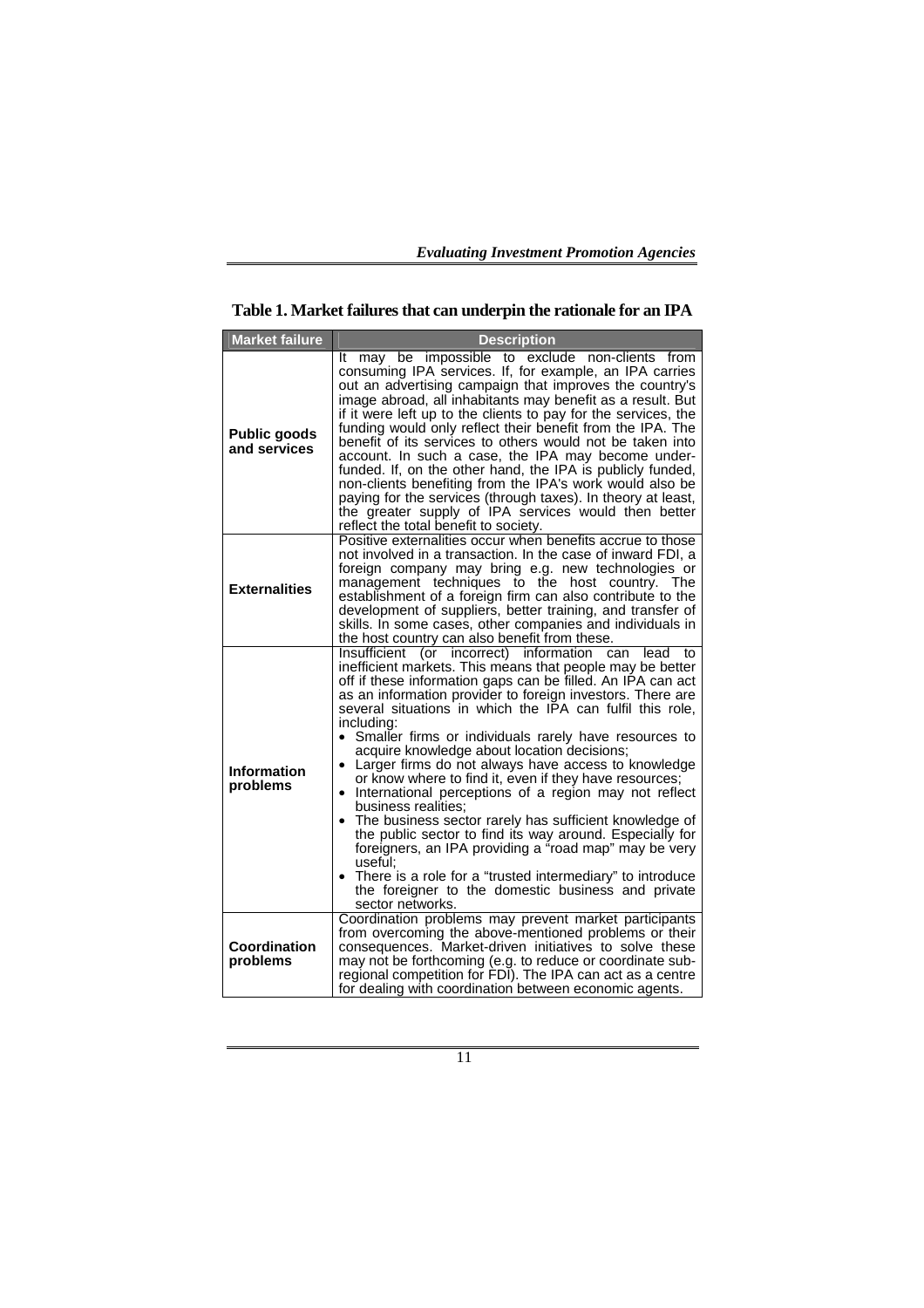competition-related interventions by the IPA but also interventions pertaining to information and coordination problems. IPAs could incorporate the rationale in their mandate or founding charter, which would then become the yardstick against which they are evaluated.

As IPAs evolve and their budgets grow, pressure will increase on them to justify their continued public support. This is quite reasonable, as governments have to be sure that public funds are being spent in the best way. It would be wise of IPAs to preempt government questions about continued funding, and any justification should be based on a sound economic rationale.

#### *Other external organizations or stakeholders that provide resources*

Other external organizations that provide funding or other forms of support (such as chambers of commerce and industry), including in-kind support for IPAs, need to be assured that the resources they are providing are being used effectively. Members of their organizations are competing with IPAs for funding to support what may often be very deserving projects relating to, for example, trade development programmes or industry cluster development.

Such organizations need robust, transparent, objectively verifiable evaluation results to support their claims for further support. The evidence must be tangible, and be able to provide justification for the continued allocation of resources to support the IPA and the path it wishes to pursue.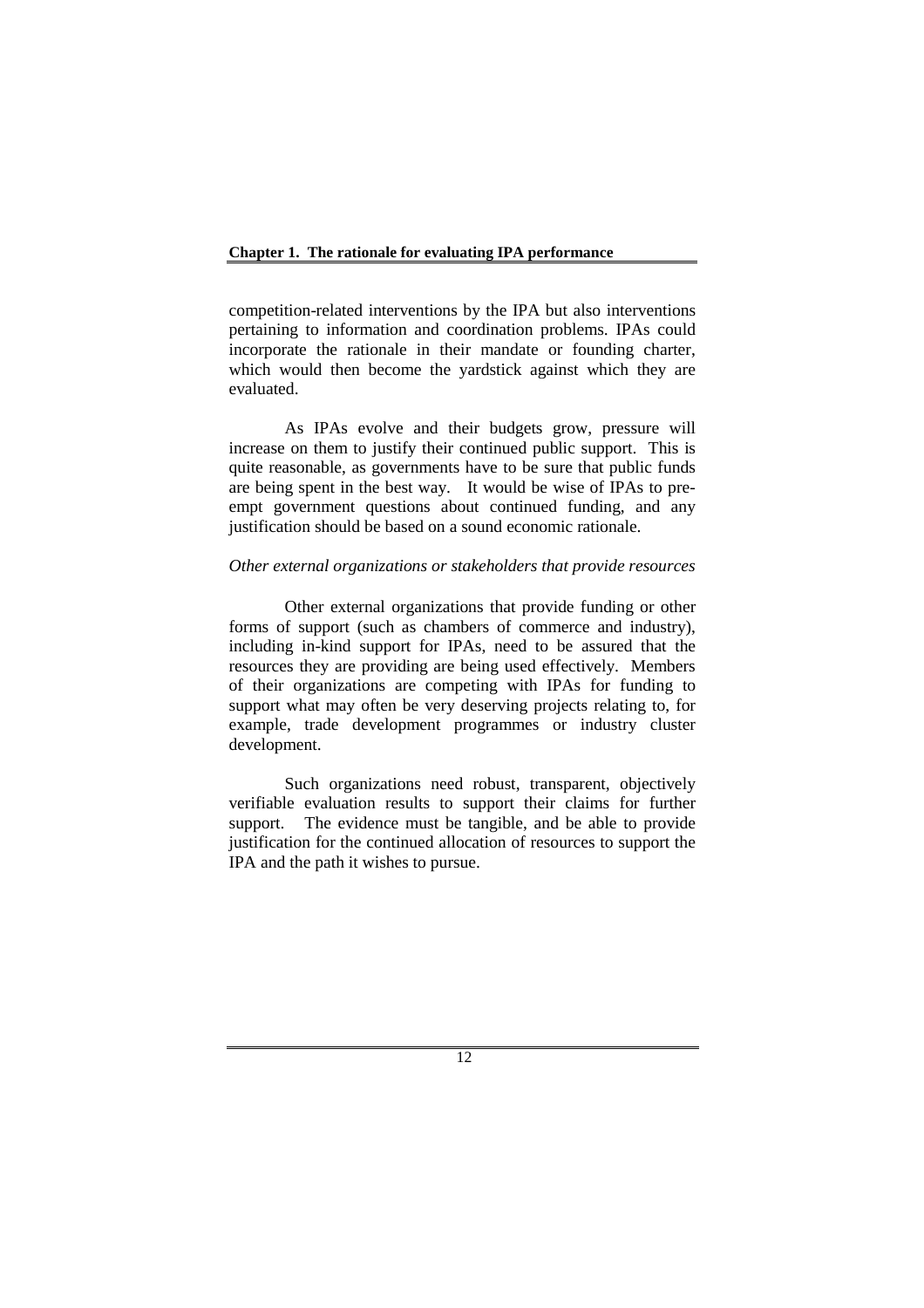#### *Donor organizations*

Donor organizations have a distinct interest in knowing that their funds have been put to best use. They need to report to their governments and sometimes parliaments or equivalent institutions. In this political environment, they need to be able to make a case for continued support of their programmes, often against other pressing domestic needs.

# *Other affected organizations*

Principal among these would be the inward investor's competitors and suppliers. There have been instances where IPA marketing initiatives abroad have had to be curtailed due to pressure from native firms concerned about competition. An evaluation could provide insights into the IPA's programmes and may reveal, for example, if foreign investors are given an unfair advantage over domestic firms due to the activities of the IPA.

#### *Internal purposes*

From an internal point of view, robust evaluation of performance underlies and must inform all organizational activities, from strategy development through marketing, human resources, communications, finances and administration. Only then will it be possible to allocate resources in the most effective manner.

For example, one IPA thought that it was doing a great job generating inward FDI. In the course of an evaluation, it was found that many of the projects coming in were in fact of low contestability – investments would have come to that location anyway. It was found that what inward investors actually valued most was set-up support: introduction into local business networks so that they could get up and running. As a result, resources were reallocated to where they could make the most difference, and a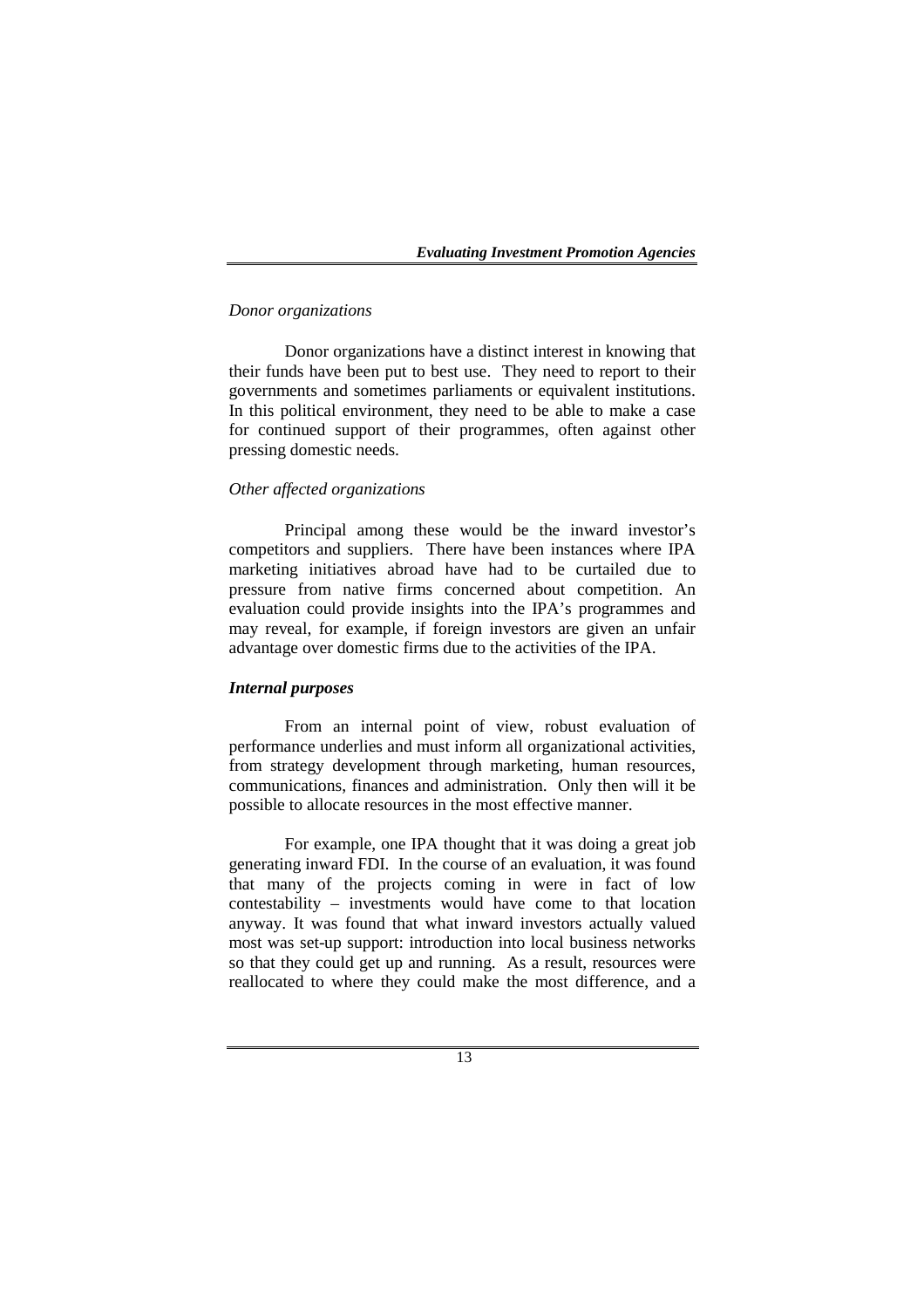service was developed to support rapid set-up. In addition, the IPA was given some new targets for attracting FDI in more challenging sectors. This example shows how evaluation can serve to prioritize allocation of resources to where they are most effectively deployed.

Of course, it is not desirable or even possible to conduct an annual "wall-to-wall" evaluation of an IPA, looking at all of the different parts of the organization in detail. However, periodic IPA-wide evaluations will often identify specific areas that need to be looked into in more detail and thus set an agenda of specific projects, such as recruitment profile, information and communication technology (ICT) and customer relationship management (CRM) systems.

# **1.3 Challenges to effective evaluation**

IPAs have mentioned the points presented in box 2 as examples of challenges they have faced in evaluation.

#### **Box 2. Challenges to effective evaluation**

- (a) The performance of an IPA depends on many issues beyond its competence;
- (b) Lack of capacity to register all evaluation factors;
- (c) Information is not readily available and its collection is very timeconsuming;
- (d) Lack of a structured approach for data collection;
- (e) It is not considered a priority;
- (f) There is no standard format developed to evaluate the performance of the organization;
- (g) Lack of sufficient funding to carry out effective evaluation, especially to engage an external professional.

*Source*: UNCTAD, based on information provided by selected IPAs.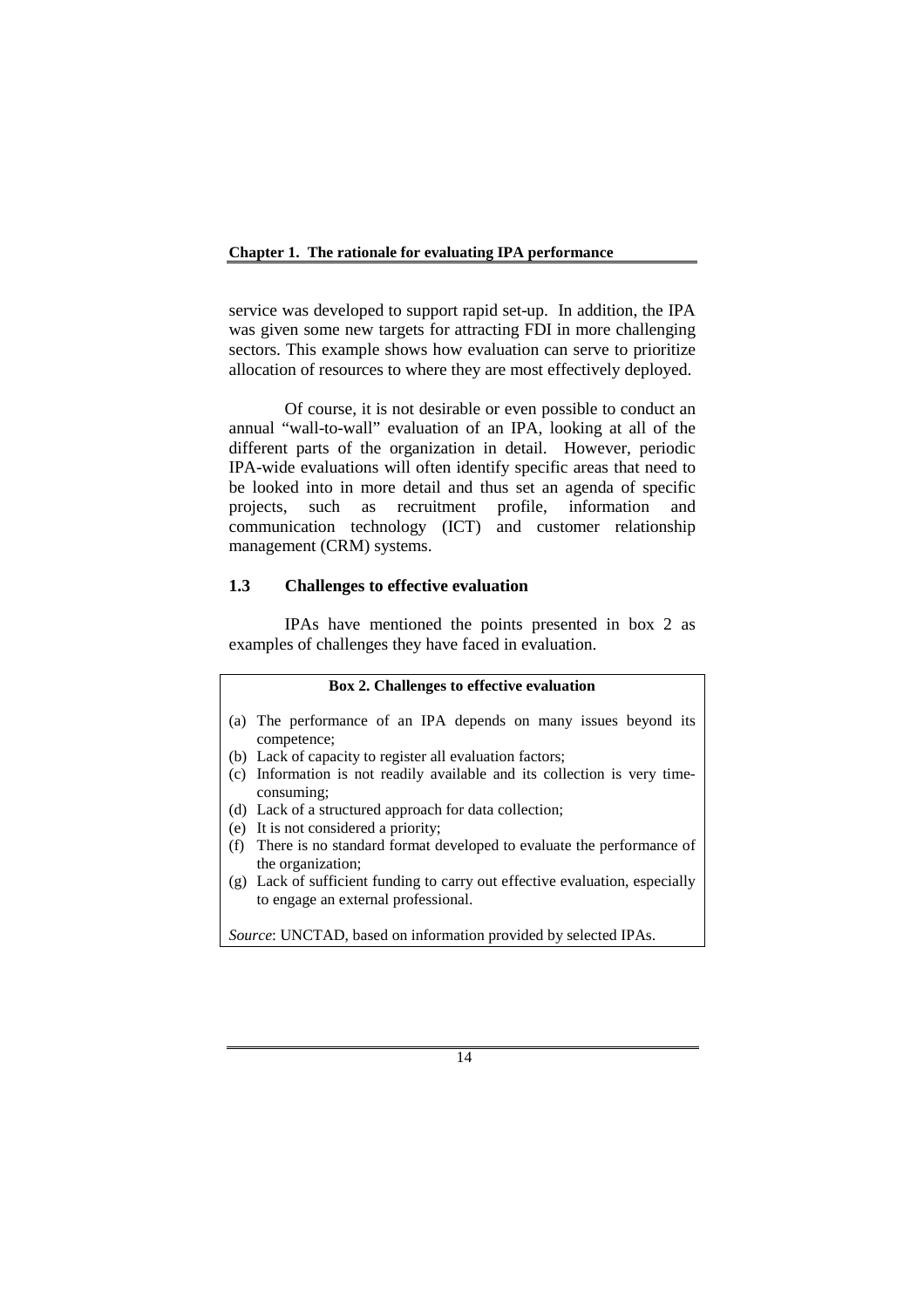Challenges to evaluation are discussed under the following headings: institutional and contextual factors, practical matters, organizational challenges, and conceptual issues.

# *Institutional and contextual factors*

There are many different types of IPA. Some are small marketing operations; a number focus on administrative aspects of inward FDI; others are part of larger economic development organizations; and some allocate and manage financial support. Evaluation methodology needs to be able to accommodate such differences, and these must be allowed for and borne in mind when carrying out an evaluation. More will be said about this topic in chapter 3. But the different mandates and structures of IPAs also underline the importance of defining, up front, the rationale against which each IPA's results will be evaluated.

In addition, firms are complex organizations. They contain complexity in decision-making, operating requirements, aspirations, etc. All firms are not the same, and inward investment from or by one firm may have a very different result when compared to another. This too needs to be accounted for in IPA evaluation. Contexts may also change greatly over time due to external factors. These include effects of the business cycle, major changes in stock valuations, and political change.

#### *Practical matters*

An evaluation can only be as good as the evidence it is based on and data is often incomplete or inaccurate. Obtaining data and information, and then interpreting it, requires time and incurs costs. IPA executives and staff must set aside time for interviews, meetings, reviews and discussions with those carrying out the evaluation, whether internal or external. The nature of data and information to be collected for evaluation will be looked at in more detail in section 2.1.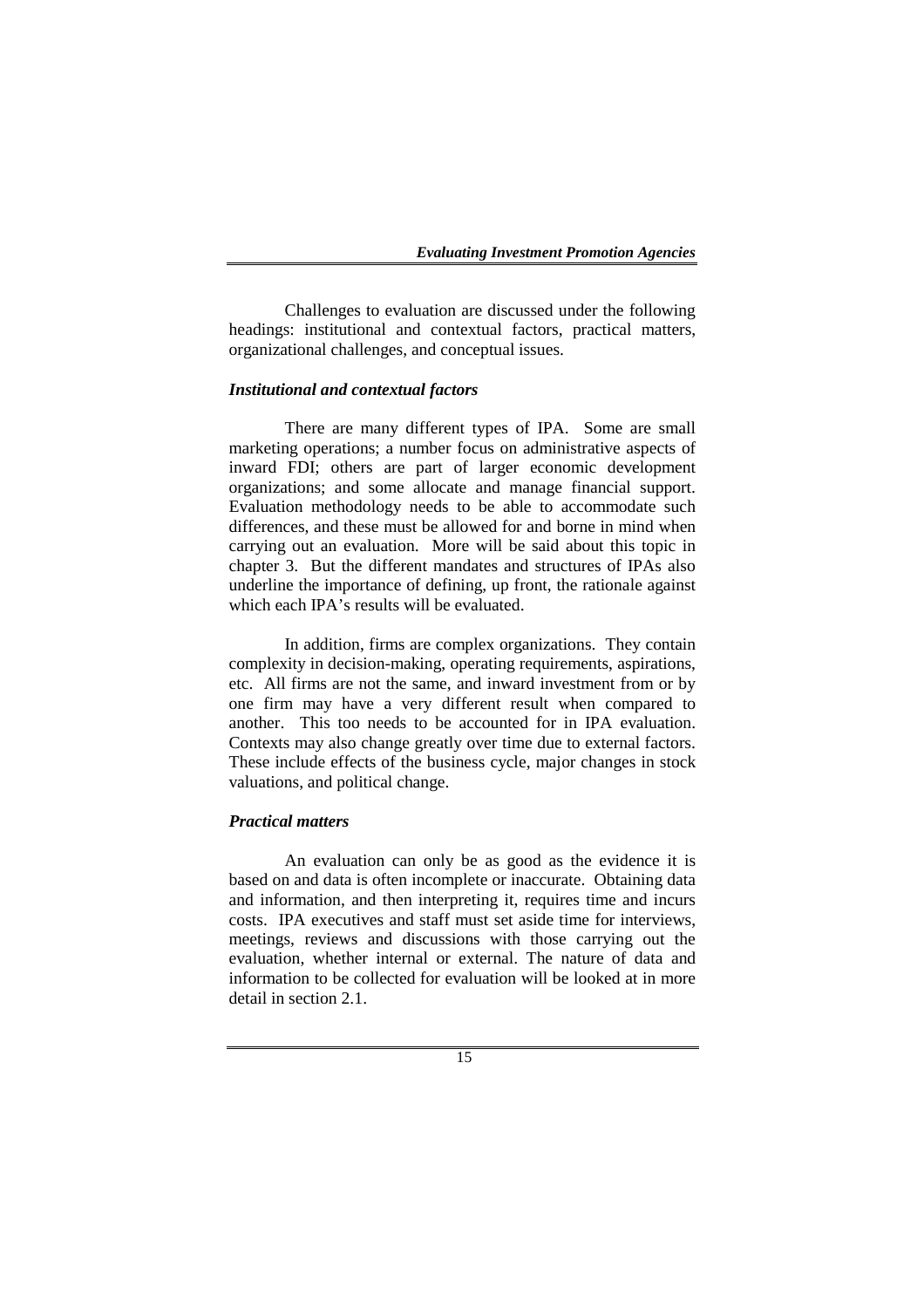#### *Organizational challenges*

An organization such as an IPA, with its stakeholders, funders and donors (where appropriate), can be seen as a group of competing and cooperating sub-systems: they compete for external and internal resources, and cooperate to achieve organizational goals. If the tension created by this process is healthy, the organization will perform well; if not, it will fail.

However, an organization may lack internal consensus on how to proceed. This could lead to formation of coalitions for or against the evaluation programme and its results. Some may feel threatened by being evaluated and this can have negative effects on the IPA. At the same time, others may respond positively to the idea that an evaluation is taking place and improve performance accordingly. Because of this, it is considered important for an IPA to prepare its staff and management when undertaking an evaluation and keep all informed about the progress.

#### *Conceptual issues*

In principle, the evaluation exercise can be relatively straightforward; in reality, it may be very complex. All the foregoing points have implications for some difficult conceptual issues: Is there enough accurate, robust data? Have the key people been consulted? Are the views obtained unbiased?

So at the end of the exercise, the question is whether there is enough evidence to build a sound case for the conclusions with regards to causality, attribution, options and recommendations.

#### **1.4 Key requirements for successful evaluation**

There are some best practice guidelines to overcoming challenges to evaluation and ensuring that the evaluation and its results are accurate. These include: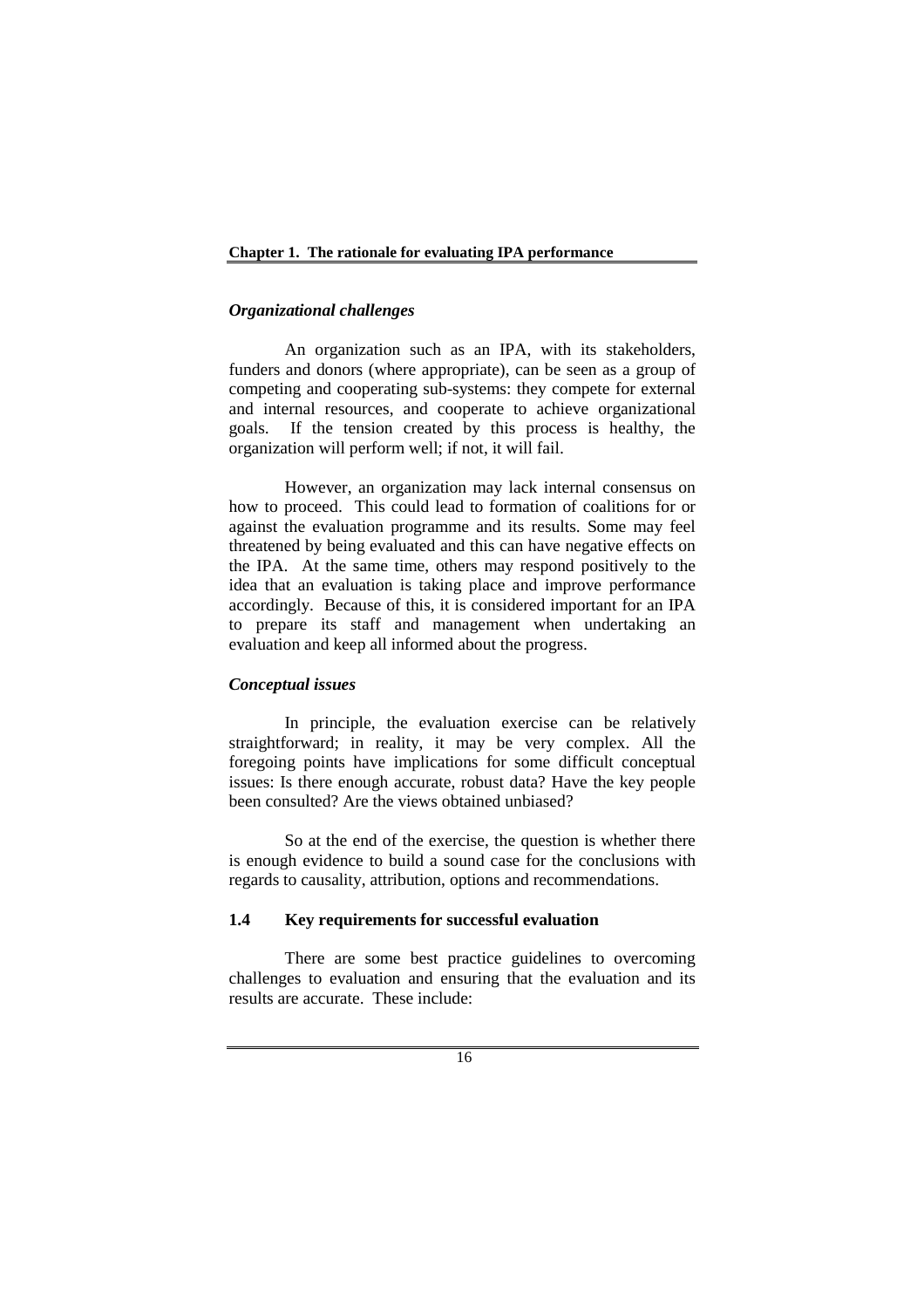- (a) Defining and stating the aims of the exercise as clearly as possible;
- (b) Preparing the organization and its external partners for the coming evaluation by advising them of it, its aims, its expectations and the roles of those involved in the process;
- (c) Consulting as widely as possible with those that have an interest or can provide valuable inputs; being as inclusive as possible;
- (d) Striving for transparency with progress, methods, and ultimately findings.

The United Nations Evaluation Group (UNEG) has defined some "Norms for Evaluation in the UN System". These include impartiality, independence, transparency and contribution to knowledge-building.

There is a generally held view that it is best if the evaluation is carried out by an external organization. This could be a private company or a part of the public sector tasked with similar activities, such as a national audit office. It is also important to know the audience for the evaluation. Is the evaluation's ultimate client the IPA itself, the government department that sponsors it, the department of finance, or a donor organization?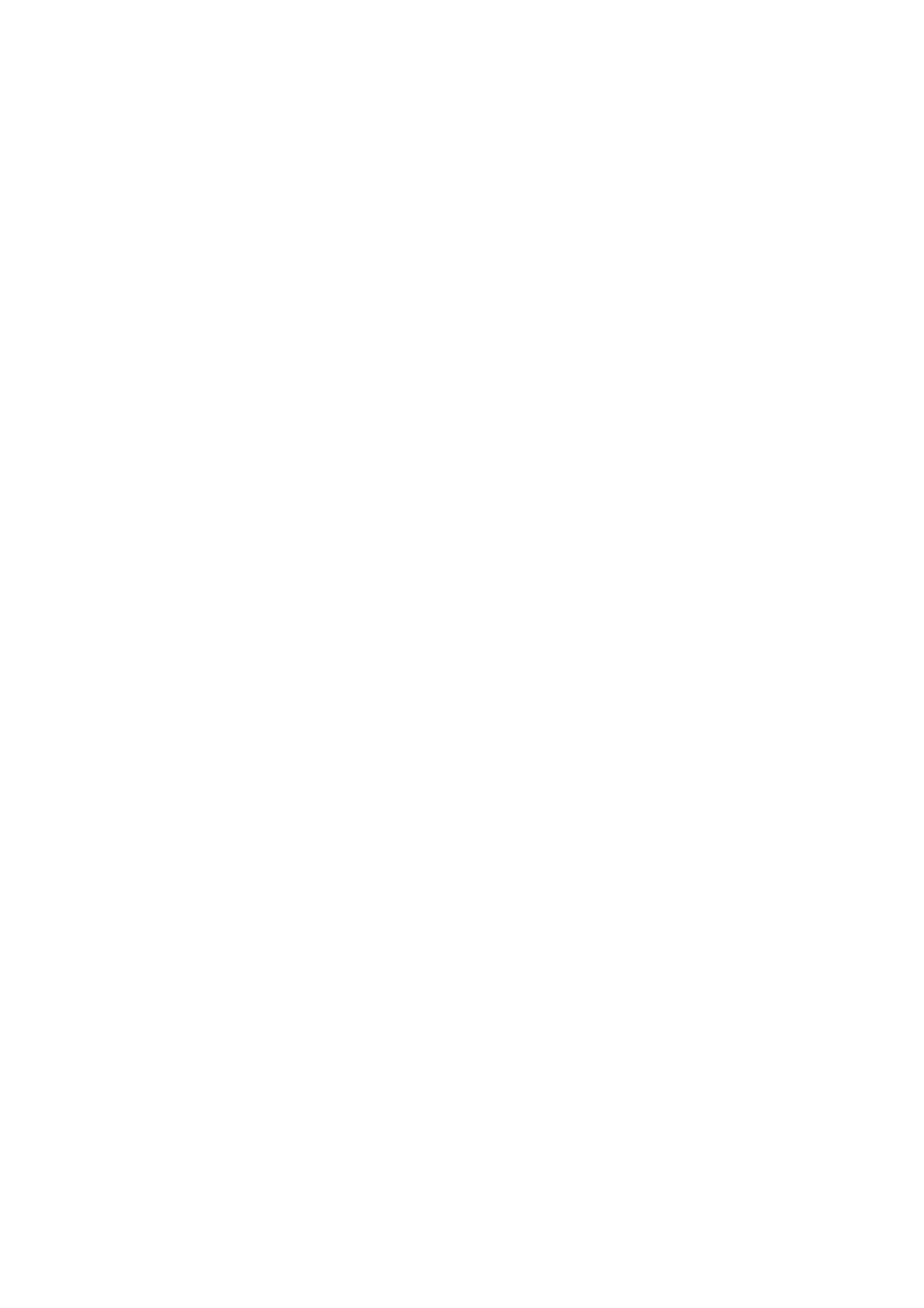# **2. Information sources and basic tools**

The aim of this chapter is to describe the types of information and data required for evaluation; present basic evaluations tools; and consider their respective advantages and disadvantages. Finally, the chapter addresses evaluation challenges for low-budget IPAs.

This guide takes two different approaches to evaluation: "doing the right thing" and "doing the thing right" (see chapter 3). However, underlying both approaches is the use of the same basic information sources and tools.

# **2.1 Information and data required for evaluation**

To carry out rigorous, robust evaluation requires the collection and interpretation of a good deal of information and data. This section describes the types of information and data required for evaluation, why it is sought, and presents some examples of the type of information involved as well as where it can be found. An IPA may – or should – already hold a good deal of this information, for example in its CRM system, but some may have to be created or bought in.

A factor to keep in mind when gathering information and data is the ease of storing, codifying and updating it. If the information can be used to build a time series, for example, it would also be more useful than if it is just a one-off exercise. Furthermore, it is worthwhile to consider the side effects of gathering the information. Can it, for example, provide a basis for building stronger relationships with other stakeholders or clients, or with other parts of the IPA? A summary of the information and data described below can be found in table 2*.*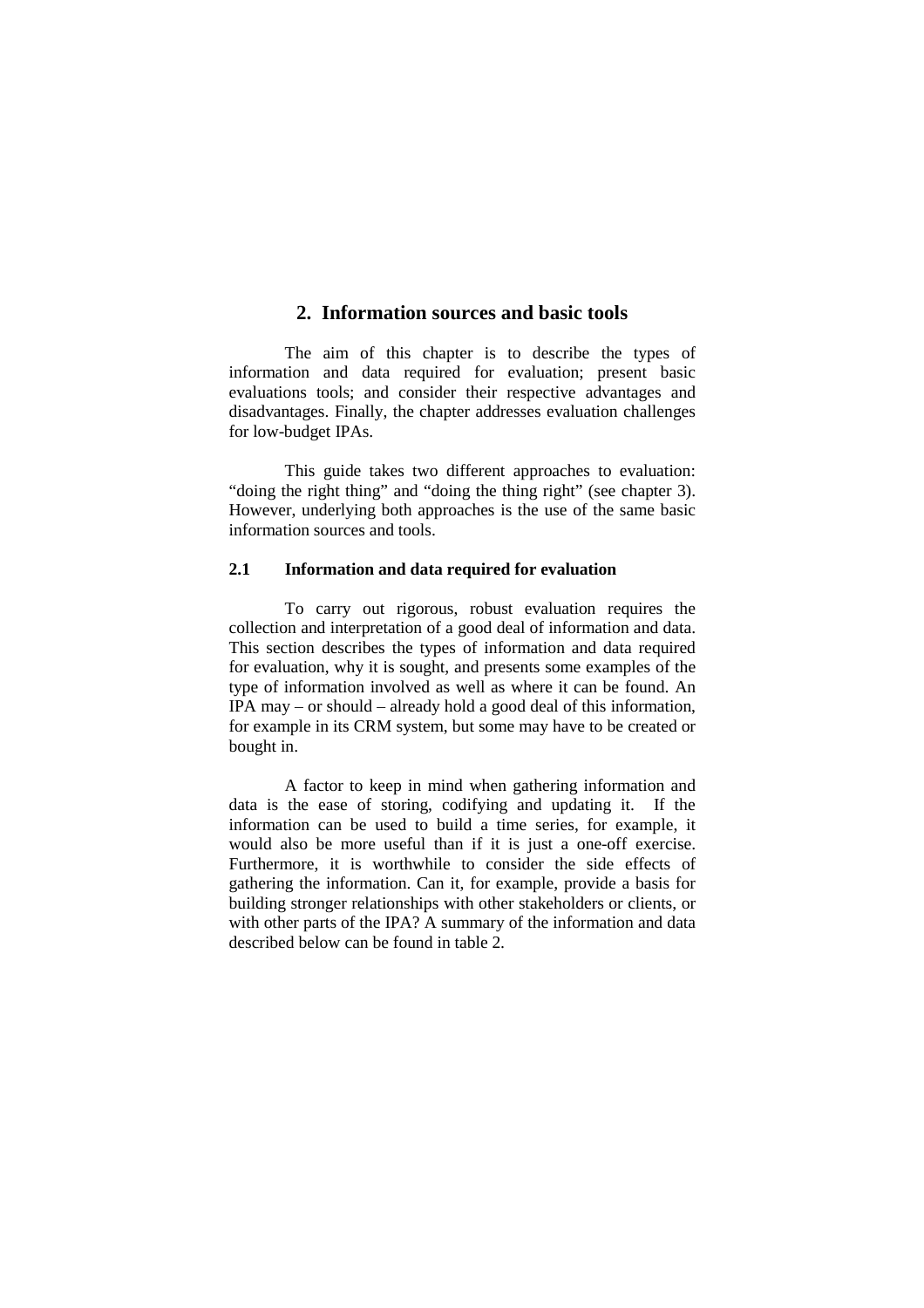# *Stakeholder views*

Through interviews and consultations with partners or stakeholders, people in key sectors or government departments, the evaluators can obtain views, at an early stage of the evaluation, on the extent to which the IPA and the firms it is attracting contribute to policy targets. Information from stakeholders will also reveal how the IPA meshes with other public sector organizations working in investment promotion and other fields and how the IPA integrates with national, regional or sector policies and institutions, both public and private. Furthermore, the views of stakeholders will make clear and help prioritize issues to be addressed in the evaluation. Useful information can be obtained from trade associations, chambers of industry and commerce, ministries, small business development organizations, sub national authorities, etc. If the IPA has regional commitments, it should consult with other national IPAs as well, and if it is a national IPA, it should consult with sub-national and even key city IPAs (if such exist). The information obtained can be used, for example, to assess the effect of inward investment on property markets, competition or competitiveness in key sectors, or labour force flexibility.

# *IPA views*

Information obtained through consultations and interviews with key IPA managers, as well as with staff (through staff satisfaction surveys) can be used to understand the development of the IPA, its strategic position and operating conditions, systems, targets, and constraints. It can also help clarify which external organizations the IPA works with and how the agency works with them. The IPA may, for example, until recently have been a purely promotional agency but has now been integrated into a larger economic development organization with new strategies, goals and targets, financial and staffing policies. In such a case, IPA interviews can be used to determine the implications of this type of restructuring.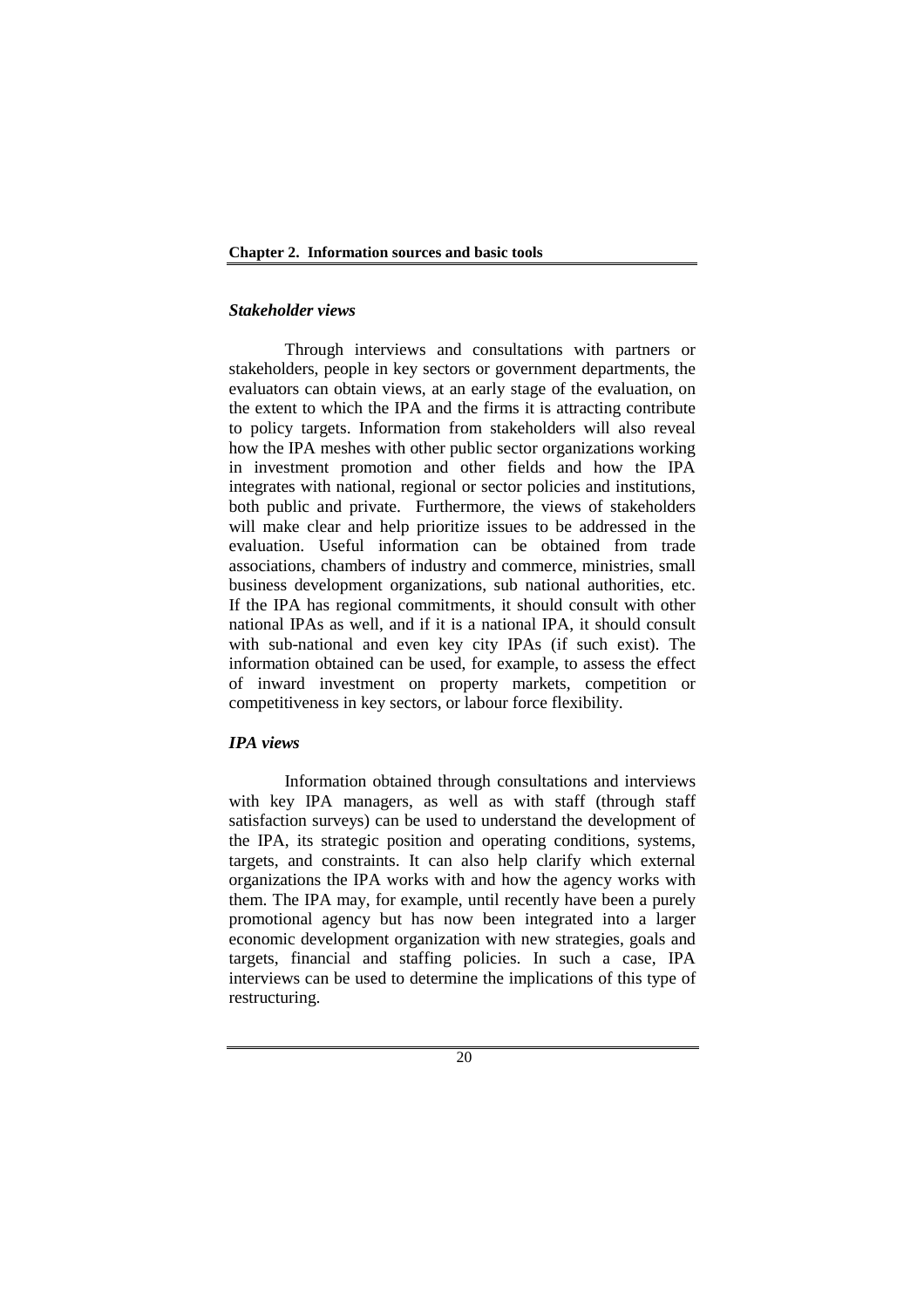# *Client feedback*

Feedback from IPA-assisted investors can be obtained through interviews and surveys (face-to-face, by telephone, online, or as a mix of these). The composition of the target sample is the key to a valuable survey. Direct qualitative and quantitative feedback from beneficiaries of the IPA's programme is crucial and will inform key evaluation drivers such as deadweight, displacement, multipliers, etc (see chapter 3 for an explanation of technical terms). The most common practice is to carry out a survey with one individual in the firm. However, especially in larger firms, an investment is often a group decision. It is therefore important to obtain (if possible) responses from more than one person involved in the decision. This will lead to multiple questionnaires within one firm. As an alternative, all decisionmakers can be interviewed as a group (if joined with others, as a focus group).

#### *Non-client feedback*

Surveys can be carried out with investors who have not used the IPA to establish in the location. Similar techniques and questions can be used as those in the investors' survey mentioned above. Firms that did not invest should also be surveyed – both those that did and did not consider the location. This is important for understanding why such firms did not use the IPA, if they might have, or what the IPA should have done to make the firms want to use it. A survey of non-clients helps define the economic rationale for the IPA, targeting, and development of the service offering. It may also help to identify wasted resources. Annex I presents a questionnaire for investors that can be used (with modifications for specific circumstances) both for established and non-established investors who have and have not used the IPA. Depending on the time available and how willing survey respondents are to be interviewed, it may be possible to add on more questions about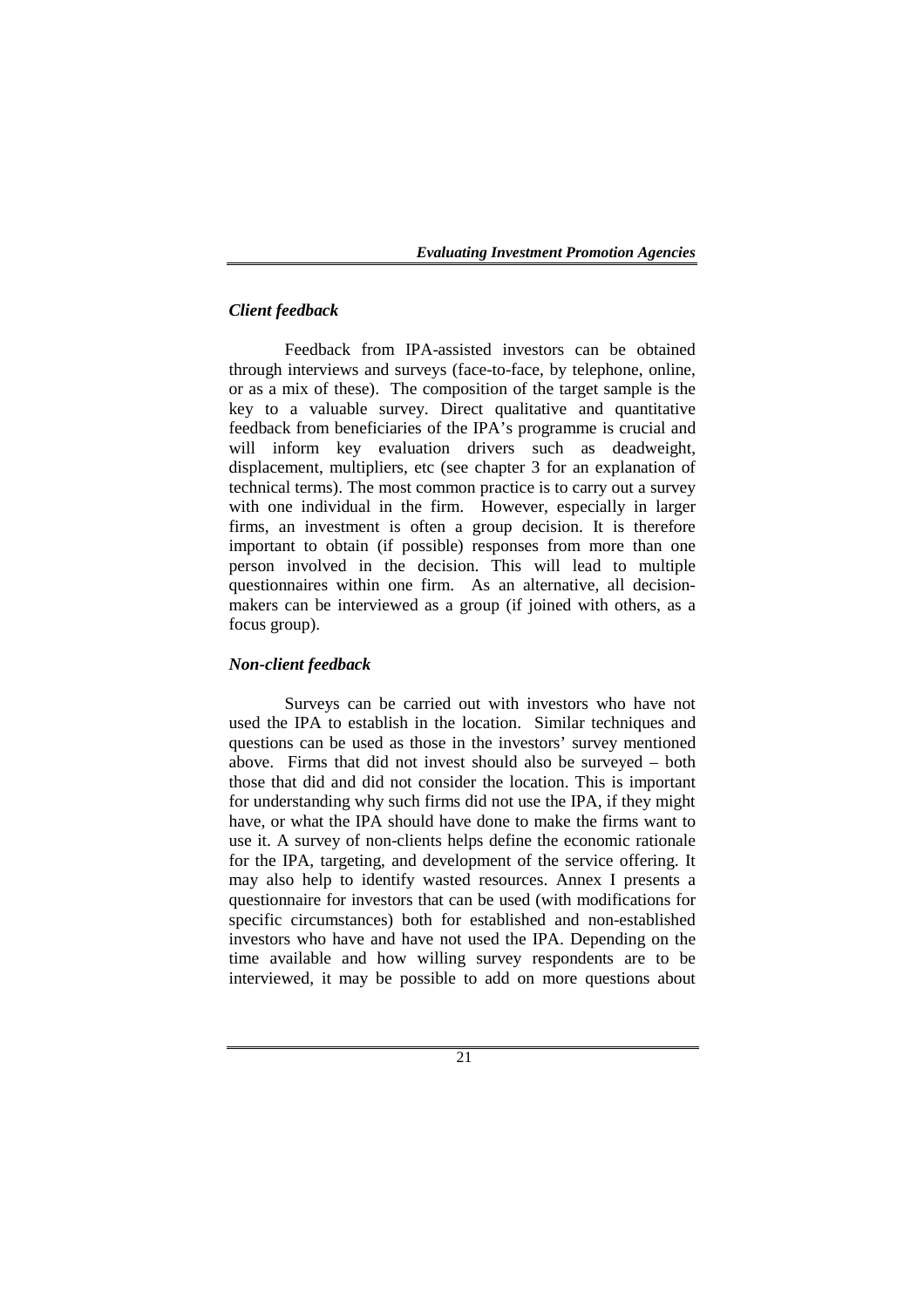other matters such as the perception of the location in relation to other specific locations in order to obtain a competitor review.

#### *Case studies*

Information obtained through case studies can help identify how investment decisions are made, where the IPA can be helpful – and *most* helpful, and what investors value most. The cases should be selected on the grounds of being representative or as examples of best practice. Useful topics to explore include decision-making processes and establishment or post-establishment experiences of inward investors. A case study should involve some background research on the company and interviews, ideally with several people from the firm as well as others involved in the process, both from the public and private sector. This will serve to gain insight and lessons into what drives the process, what the stages are, and how and where support can be best provided in the course of the client journey.

#### *Benchmarking*

Benchmarking is about developing reference points or standards against which performance can be assessed. It can be for overall organizational performance or for specific functions in the organization. The aim is to compare and learn. When developing benchmarks, it is important to keep in mind that they must be comparable and suitable for implementation. From an organizational point of view, the aim of benchmarking would be to compare performance and practice with other IPAs and private firms, selected against various criteria. From a functional point of view, an IPA could benchmark, for example, lead generation or aftercare services.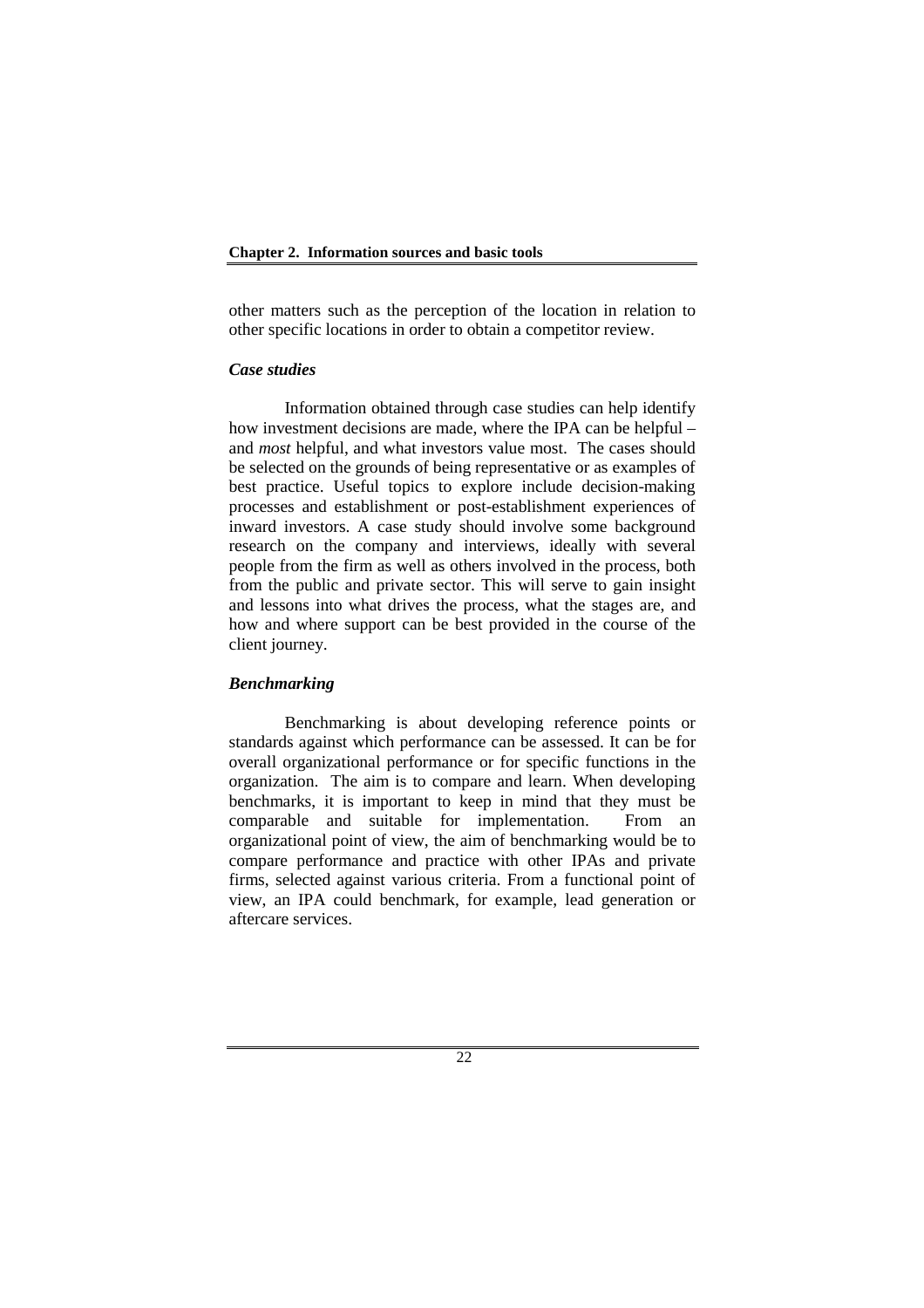| <b>Type</b>                             | What                                                                | Why                                                                                                                        | <b>Examples</b>                                                                                                                        |
|-----------------------------------------|---------------------------------------------------------------------|----------------------------------------------------------------------------------------------------------------------------|----------------------------------------------------------------------------------------------------------------------------------------|
| Stakeholder<br>views                    | Views from<br>partners and<br>stakeholders                          | Find out to what extent<br>the IPA contributes to<br>policy targets, how it<br>fits into the wider<br>context.             | Consultations with<br>chambers of industry<br>and commerce.<br>ministries, other IPAs,<br>etc.                                         |
| <b>IPA</b> views                        | Views from IPA<br>managers and<br>staff                             | Understand the<br>development of the<br>IPA, its strategic<br>position, operating<br>conditions, external<br>partners etc. | The IPA may recently<br>have been integrated<br>into a larger economic<br>development<br>organization.                                 |
| Client<br>feedback                      | Feedback from<br>investors using<br><b>IPA</b> services             | Obtain feedback from<br>the beneficiaries of the<br>IPA's services.                                                        | Survey(s) of the<br>individual(s) involved<br>in the investment<br>decision                                                            |
| Non-client<br>feedback                  | Feedback from<br>investors that did<br>not use the IPA              | Understand why some<br>firms did not use the<br>IPA.                                                                       | Most questions are the<br>same as those used in<br>the inward investor<br>survey.                                                      |
| Case studies                            | Detailed studies<br>of some<br>representative<br>inward investors   | Identify where the IPA<br>can be helpful - and<br>most helpful, and what<br>investors value most.                          | <b>Background research</b><br>on the company,<br>interviews with people<br>from the firm and<br>others involved in the<br>process      |
| Benchmarking                            | Reference points<br>against which<br>performance can<br>be assessed | Compare and learn.                                                                                                         | Study of performance<br>and practices of<br>national IPAs in<br>competitor countries                                                   |
| Literature,<br>reports and<br>documents | Publications, etc.<br>on subjects<br>relevant to the<br>IPA         | Understand changes<br>in the environment that<br>may influence<br>evaluation; develop a<br>theory of causation.            | OECD, UNCTAD,<br>World Bank<br>publications, news-<br>letters, reports on<br>specific policies                                         |
| Performance-<br>monitoring<br>data      | Data measuring<br>attainment of IPA<br>objectives                   | This constitutes the<br>basis for evaluation of<br>the IPA's performance.                                                  | Number of project<br>successes, jobs saved<br>or created, number of<br>visits from firms.<br>number of overseas<br>presentations, etc. |
| Financial<br>inputs                     | The funding of<br>activities to be<br>evaluated                     | Determine the funding<br>of the IPA.                                                                                       | Other authorities than<br>the main sponsoring<br>department, or private<br>organizations may<br>contribute financially to<br>the IPA.  |

**Table 2. Data and information used for evaluation**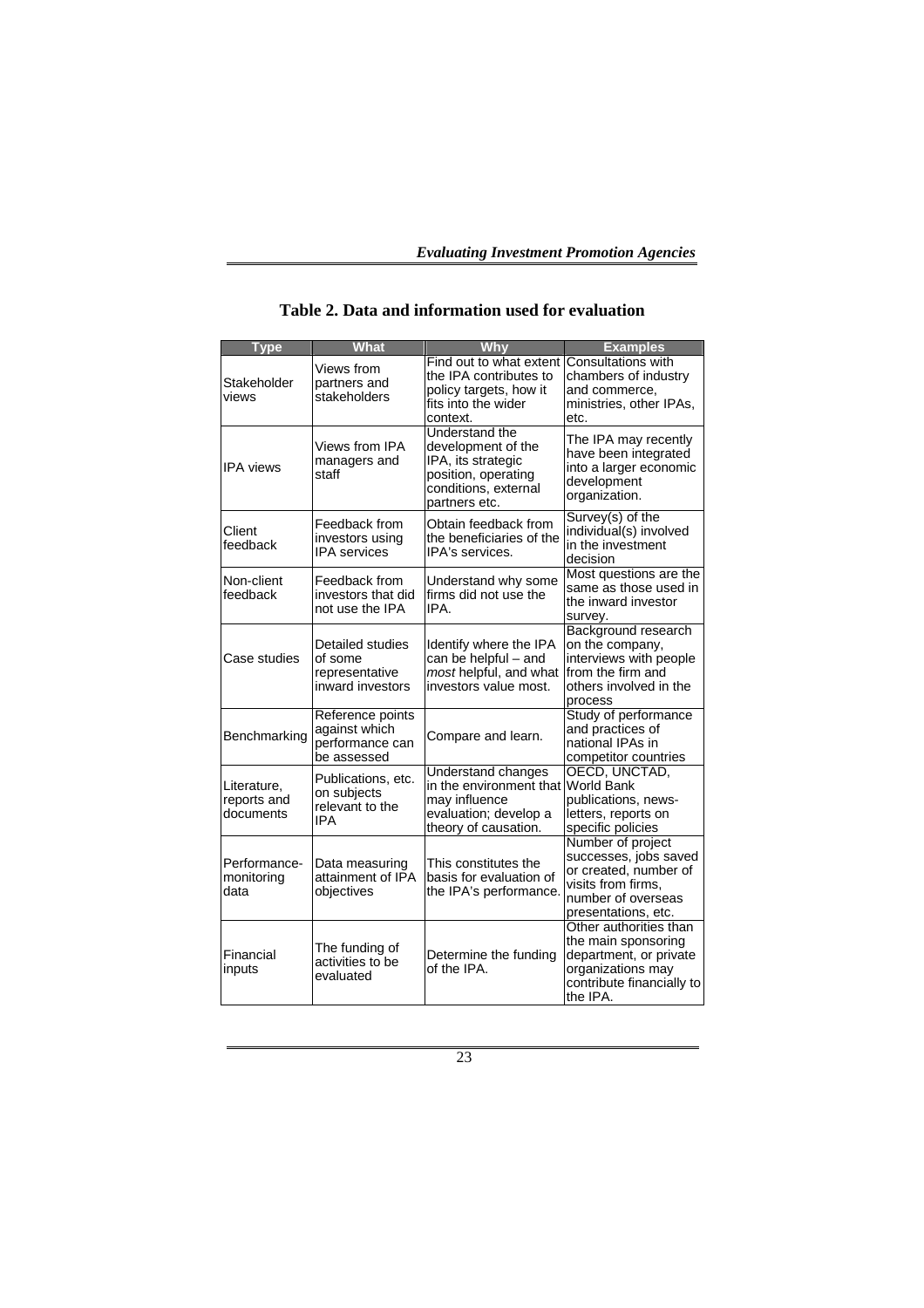#### *Literature, reports and documents*

Academic literature and published or unpublished reports can help evaluators understand and incorporate various changes in the environment that may have an influence on the evaluation. It can also help in developing a theory of causation that underlies the evaluation as a whole. Relevant material to review includes UNCTAD's *World Investment Report* and *Trade and Development Report* as well as publications from the OECD and the World Bank. Reports on specific policies (e.g. industry clusters or sectors such as agri-food or automotive) may also be useful.

## *Performance-monitoring data*

Performance data against which attainment of IPA objectives is assessed needs to be as complete as possible. Typical IPA performance data would be presented in a hierarchy with the number of project successes, jobs saved or created at the top, and then cascading down to data such as number of presentations to and visits from firms in target markets, number of overseas presentations, or number and value of incentive applications approved, depending on the nature of the IPA.

A very wide range of internal performance measures exists, most of which are very valuable and without which it would be impossible to manage the IPA. Many of these measures, however, may be focused on efficient rather than effective management (i.e. "doing the thing right" rather than "doing the right thing", see chapter 3).

# *Financial inputs*

Financial inputs (both monetary and in-kind) include funds paid directly to the IPA, the costs of administering the funding, and any other additional public or private sector funds that may have been leveraged or included to finance the IPA's activities.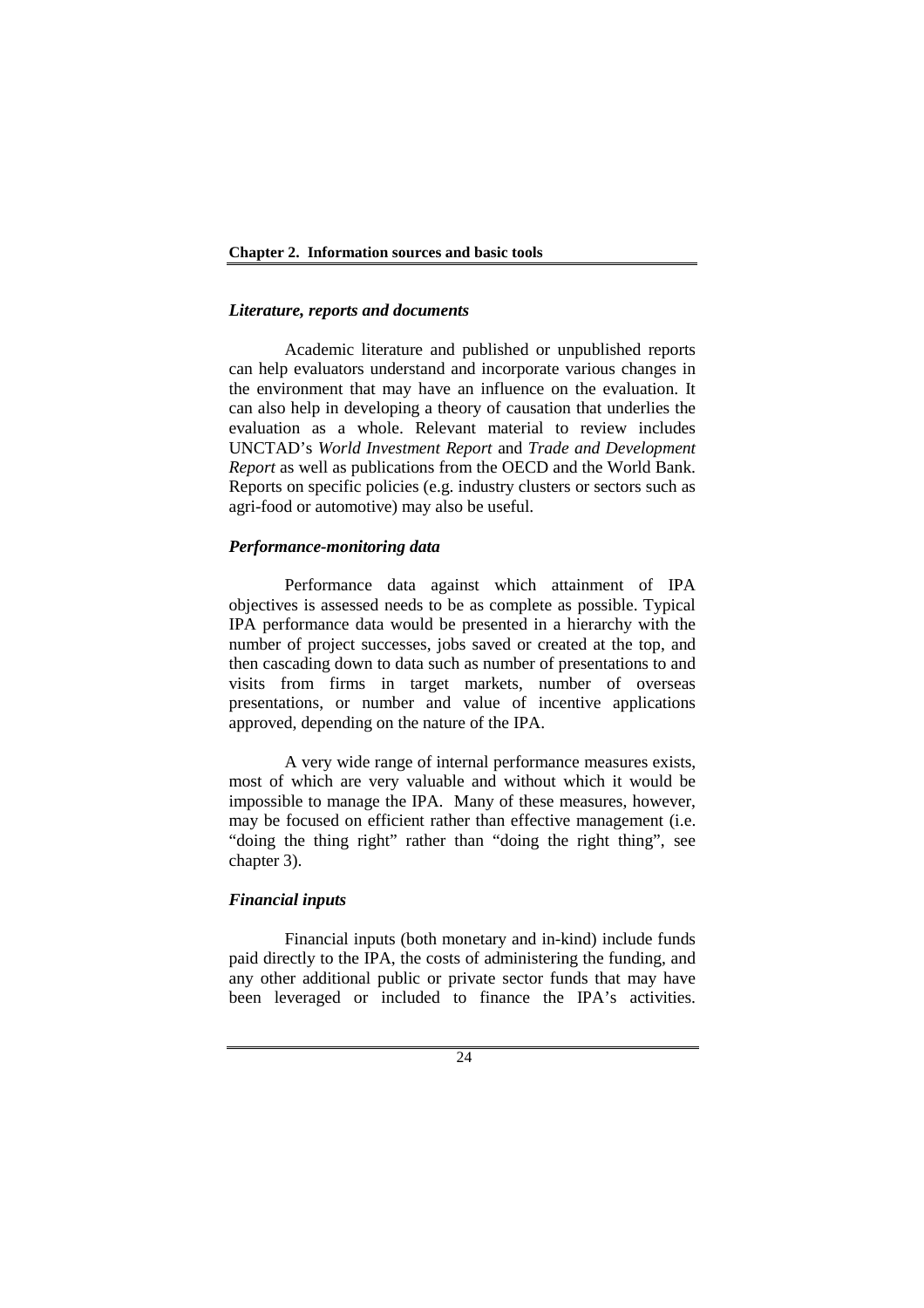Financial inputs are used to determine the cost of the activity to all involved. Local authorities, municipalities, or even government departments other than the main sponsoring department may have contributed financially to the IPA. In some instances, private sector funds are also leveraged, in which case they must also be considered.

#### **2.2 Basic evaluation tools**

The aim of this section is to describe general evaluation tools and their respective advantages and disadvantages. More particularly, it focuses on which tools are most practical on the one hand, and most effective as regards contributing to evaluation in the cost-constrained environment that most IPAs operate in, on the other.

# *Criteria for assessing evaluation tools*

 When it comes to assessing which tools are potentially most useful, the following criteria can be used:

*Ease of obtaining information*: for example, it is probably relatively easy to obtain feedback about an investor's experiences when the IPA has provided support. However, care needs to be exercised when evaluating such feedback, as it may be biased if the investor believes that the nature of the feedback could be advantageous or prejudicial, either to the firm or to the IPA staff involved. This is why it is often useful to get external organizations to carry out such exercises, and even to have them act as a "control" as regards feedback already obtained by the IPA. So there is a trade-off between ease and reliability.

*Cost* is always a key issue. Therefore, it is useful if the IPA can obtain some of the information itself. When information has to be acquired, it should be as useful as possible (in the sense that it may be used for several purposes). For example, when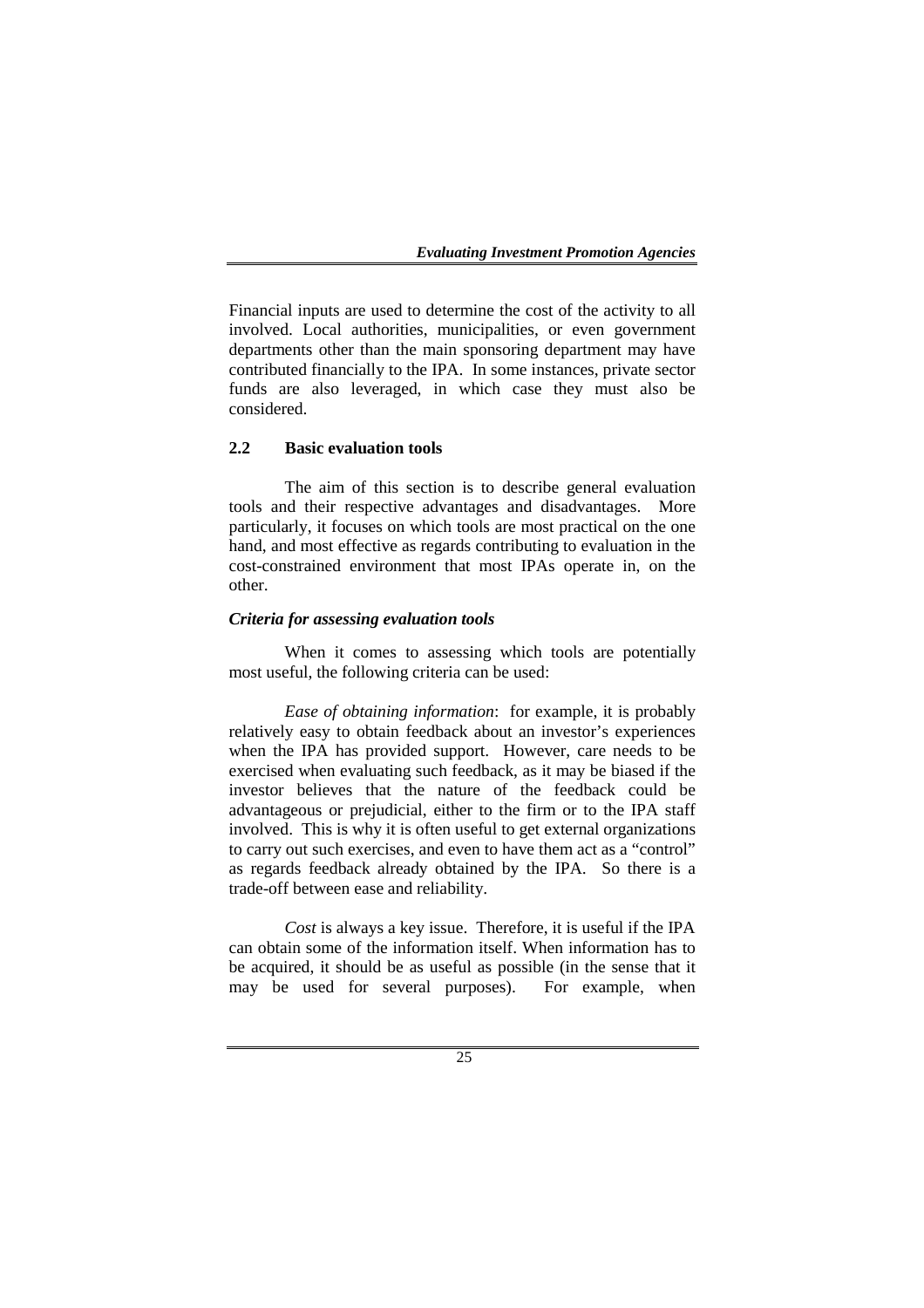interviewing investors, evaluators should not just ask them about their experience with the services of the IPA, but also about their perceptions of the host location and competitors. It may also be that there are low-cost options available for gathering data – for example through web-based surveys. However, as is pointed out in table 3, there are advantages and disadvantages to this.

There may also be possibilities of sharing costs and knowledge with other organizations. Some stakeholders may have an interest in the information, and some government departments may as well. For example, the Ministry of Tourism may have an interest in obtaining feedback from inward investors in that sector or may be prepared to share the cost of buying reports on trends in tourism.

# *Tools for IPA evaluation*

Below, different tools for IPA evaluation are described in detail, together with their advantages, disadvantages and areas of use. A summary is given in table 3.

# *Interviews and surveys*

These tools can be used for surveys of perception, salaries, customers, non-customers, IPA staff or stakeholders. Other areas where interviews and surveys can be of use include case studies, competitor research, and benchmarking. There are several different types:

(a) *Face-to-face interviews* (by external or IPA staff) provide an opportunity for direct feedback and are potentially more accurate than other forms of interview. They also leave room for wider exploration of issues and may potentially be used as the basis for relationship development if conducted by IPA staff. One major disadvantage is the cost in terms of time (set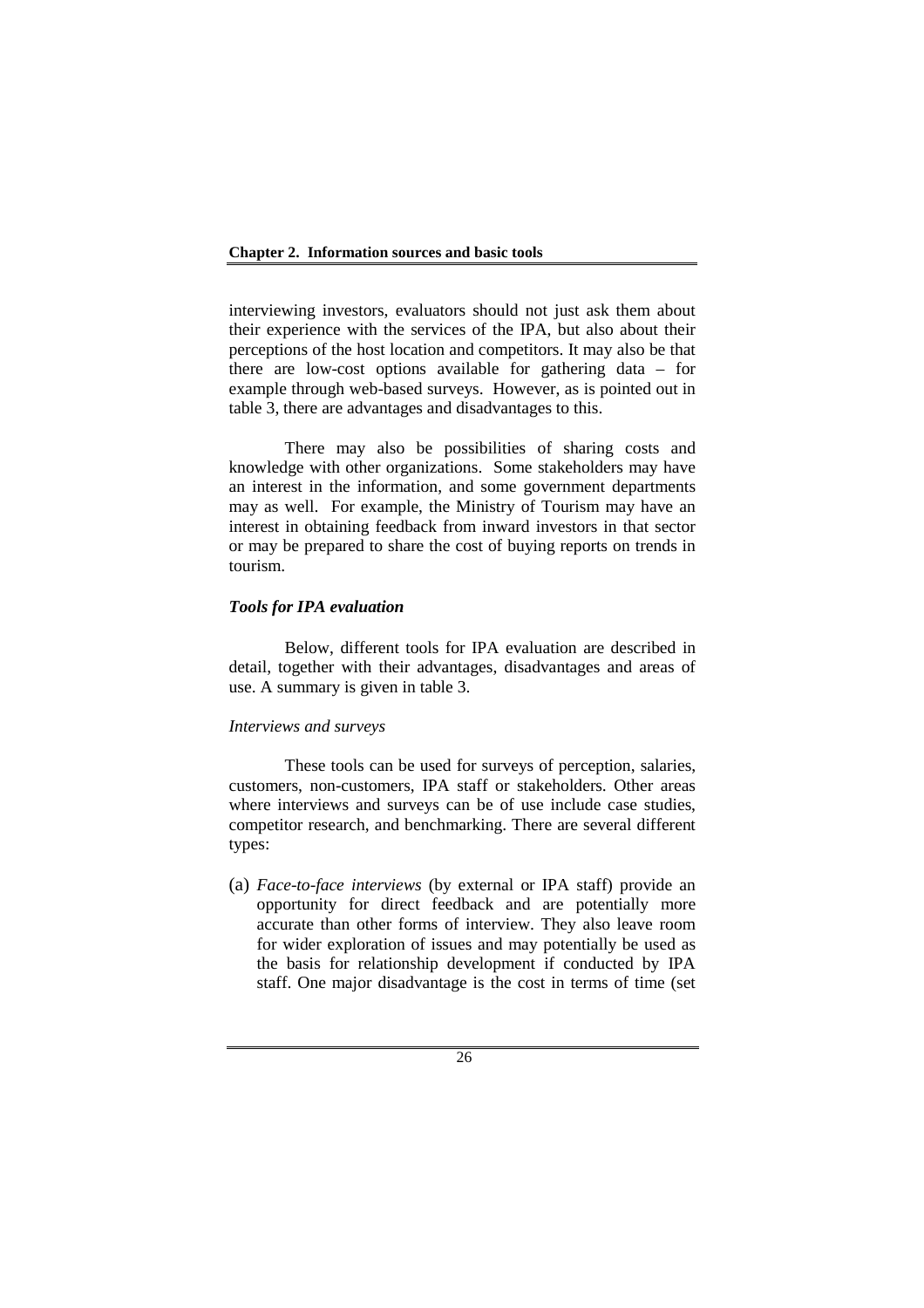up, travel, interview, write-up, interpretation) and funds if external organizations are contracted to undertake the interviews.

- (b) *Telephone interviews* (by external or IPA staff) are somewhat similar to face-to-face interviews, but to a lesser extent: albeit less costly, they are still quite expensive if outsourced to external contractors.
- (c) *Computer-assisted telephone interviewing (CATI)* is relatively inexpensive, and makes it possible to reach a very wide range of respondents. Data is presented in a readily analysable format, but the interviewers may not have expertise in the subject matter so the script must be very well defined. Furthermore, there is no possibility of exploring potentially interesting and important subjects that are not part of the script.
- (d) *Web-based surveys* can be very inexpensive and reach a wide range of respondents. As with CATI, data is presented in a readily analysable format. In this type of survey, however, one cannot "persuade" respondents to participate. Other major issues are incomplete interviews, misunderstandings, and different interpretation of questions.

For all survey-based tools, a good database of organizations or people to contact is essential. There is also a trade-off between the cost and the quality of the information obtained.

## *Literature reviews*

Surveys of literature can be useful for environment assessment, competitive positioning, learning about trends and external factors, competitor research and benchmarking.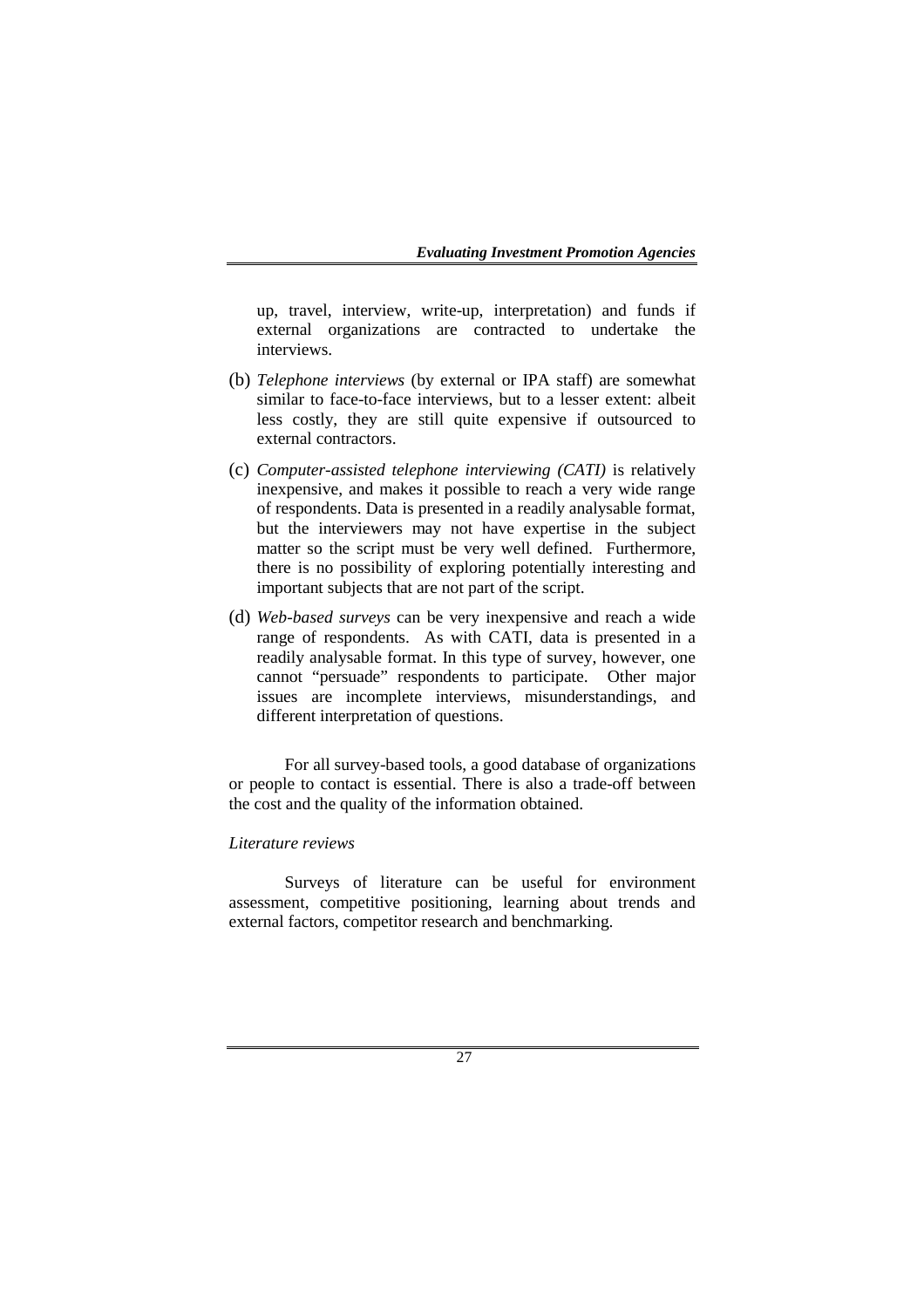|  | <b>Interviews and surveys</b>                                                                                                                                  |                               |                                                                                                               |                                                                                                      |  |
|--|----------------------------------------------------------------------------------------------------------------------------------------------------------------|-------------------------------|---------------------------------------------------------------------------------------------------------------|------------------------------------------------------------------------------------------------------|--|
|  | <b>Used for</b>                                                                                                                                                | <b>Types</b>                  | <b>Advantages</b>                                                                                             | <b>Disadvantages</b>                                                                                 |  |
|  | • Measuring<br>perceptions                                                                                                                                     | Face-to-<br>face              | Direct feedback,<br>potentially more accurate                                                                 | Costs in terms of<br>time and funds                                                                  |  |
|  | Customer feedback Telephone<br>Non-customer<br>$\bullet$<br>feedback<br>• Obtaining<br>stakeholder views<br>Salary research<br>Measuring staff<br>satisfaction |                               | Similar to face-to-face<br>interviews, but less costly                                                        | Still quite expensive                                                                                |  |
|  |                                                                                                                                                                | CATI                          | Relatively inexpensive,<br>possible to reach a wide<br>range of respondents                                   | Interviewers may<br>not have expertise.<br>Not possible to<br>explore subjects<br>beyond the script. |  |
|  | Case studies<br>Competitor<br>٠<br>research<br>• Benchmarking                                                                                                  | Web-based<br>surveys          | Can be very inexpensive<br>and reach a very wide<br>range of respondents.                                     | Cannot persuade<br>respondents to<br>participate. Risk of<br>misunderstandings                       |  |
|  | <b>Literature reviews</b>                                                                                                                                      |                               |                                                                                                               |                                                                                                      |  |
|  | <b>Used for</b>                                                                                                                                                | <b>Types</b>                  | <b>Advantages</b>                                                                                             | <b>Disadvantages</b>                                                                                 |  |
|  | Environment<br>assessment<br>Competitive<br>positioning                                                                                                        | Published<br>reports          | Cheaper than<br>commissioning "from<br>scratch". Often topical<br>and up to date.                             | Not always<br>contextually<br>relevant. May be<br>expensive.                                         |  |
|  | • Learning about<br>FDI and other<br>trends                                                                                                                    | Trade<br>magazines            | Can be very useful,<br>focused, and up to date.<br>Relatively inexpensive.                                    | May have "partisan<br>views".                                                                        |  |
|  | • Learning about<br>external factors<br>• Competitor<br>research<br>Benchmarking                                                                               | Academic<br>papers            | Can be inexpensive and<br>useful. May inspire new<br>ways of thinking.                                        | Often not as<br>relevant as they<br>may appear at first                                              |  |
|  |                                                                                                                                                                |                               | Press reports May bring to light points<br>that have been<br>overlooked.                                      | Sometimes biased,<br>inaccurate or<br>incomplete                                                     |  |
|  |                                                                                                                                                                | Former<br>internal<br>reports | Often provide useful<br>information about issues<br>in the IPA. May help<br>avoid "reinventing the<br>wheel". | Circumstances may<br>have changed. May<br>deal with related<br>yet different issues.                 |  |
|  |                                                                                                                                                                | Public sector<br>reports      | Usually free, may be up<br>to date and topical. Tend<br>to provide useful<br>background.                      | Can be out of date<br>and not<br>contextually<br>relevant.                                           |  |

## **Table 3. Basic tools for IPA evaluation**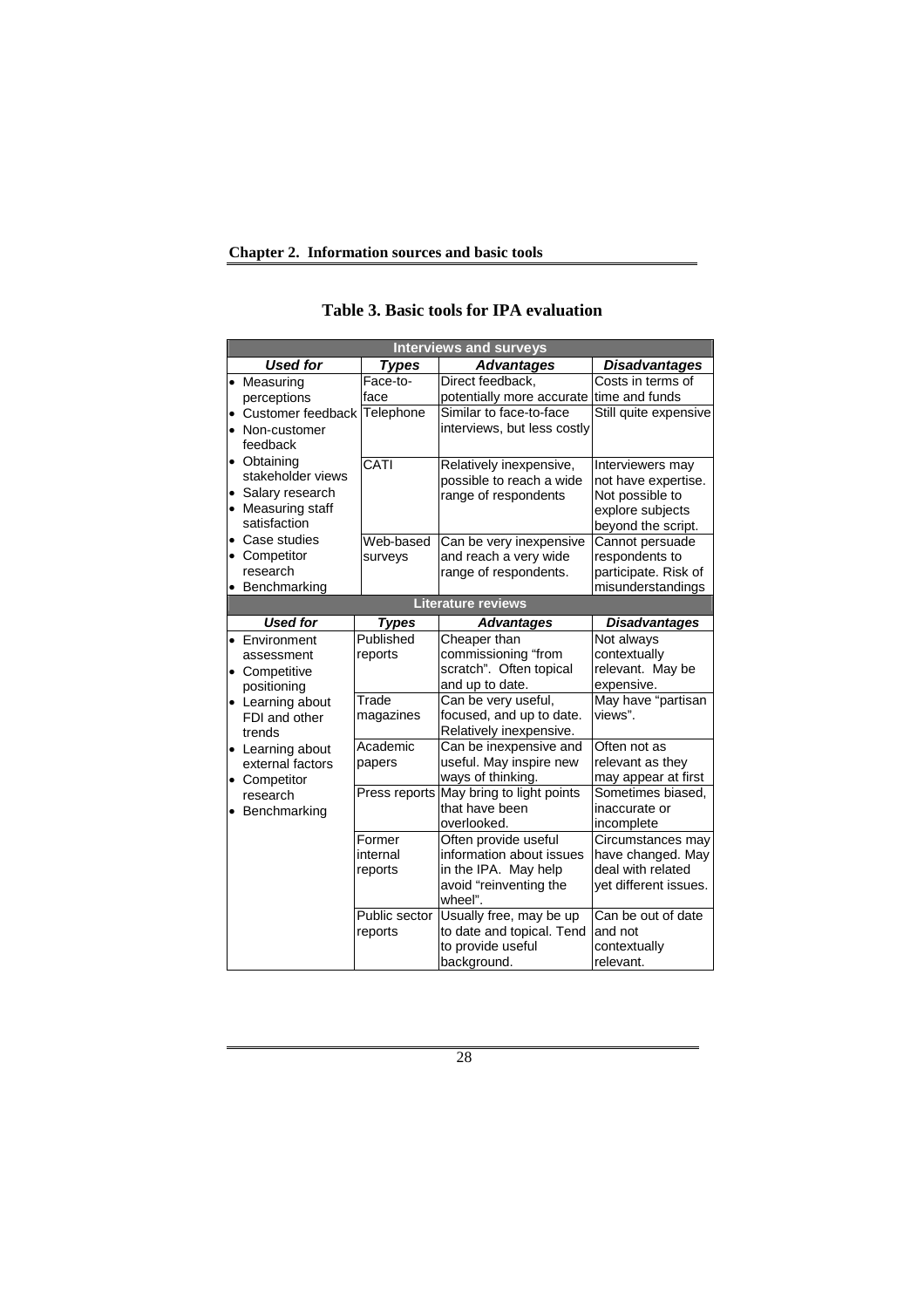There are a number of sources to be reviewed, each of them with their specific advantages and disadvantages:

*Published reports* may be expensive but are cheaper than commissioning reports "from scratch". Often they are topical and up to date (or they would not be produced), and those writing them are usually expert in the area or have contacted experts. It may also be possible to contact those involved for more information. While topical, reports may not always be relevant in terms of the specific IPA context. They can also go out of date quite quickly.

*Trade magazines* can be very useful, focused, up to date and relatively inexpensive, but they may also have partisan views or need to express the views of their owners.

*Academic research/papers* may also be very useful, inspiring new ways of thinking about problems, and in general should not be expensive. Cutting-edge ideas may challenge the conventional wisdom of the IPA and its stakeholders. Academic papers can, however, be hard to follow, and are often not as relevant as they may at first appear as the assumptions may be very restrictive with a view to obtaining rigorous conclusions.

*Press reports* may bring to light overlooked points and can be quite informative, providing new leads for enquiry or new opportunities. Press material may, however, be biased, inaccurate, or incomplete. It is therefore sometimes necessary to follow up press reports for verification purposes.

*Former internal reports* are often overlooked, but just as often provide very useful information and insights into continuity as regards the emergence of issues in the IPA. As a result, it may not be necessary to "reinvent the wheel", and it is useful to check whether former recommendations made have been implemented or not. The main disadvantages are that circumstances may have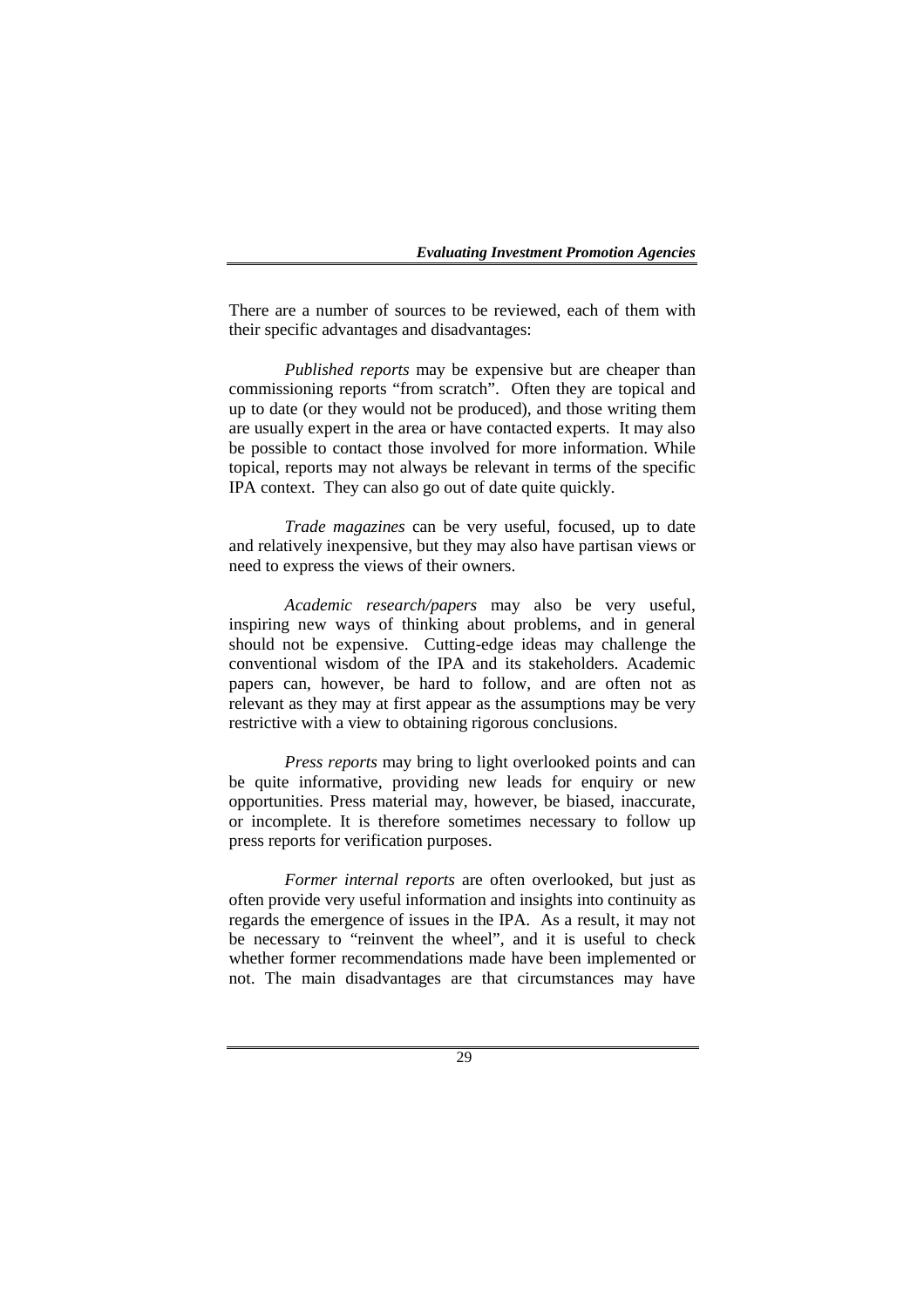changed since the reports were written or that the reports deal with related yet different issues.

*Public sector reports* are usually free and may be up to date and topical. They tend to provide useful background on policies, trends and context that are important for defining the evaluation framework. However, they may also be very out of date and not contextually relevant for the IPA.

## **2.3 Evaluation challenges for low-budget IPAs**

The majority of IPAs are small and have low budgets. In such an environment, even more than in a resource-rich one, it is essential that the IPA use its resources in the best possible way. Evaluation in terms of a well-defined organizational rationale is essential.

For low-budget IPAs, the cost issue can easily become a problem. A cost-constrained IPA could gradually improve its evaluation capacity, initially using funds for the most useful tools, such as a detailed investor survey. Then one need only supplement that information periodically with work by external contractors, helping to keep costs down and making sure that a lot of the knowledge gained in the process stays inside the organization as well. However, issues concerning objectivity and bias must be dealt with in such a case. In addition, one should obtain financial support from funding organizations, stakeholders or donors. In many cases, evaluations are actually initiated and funded by those groups.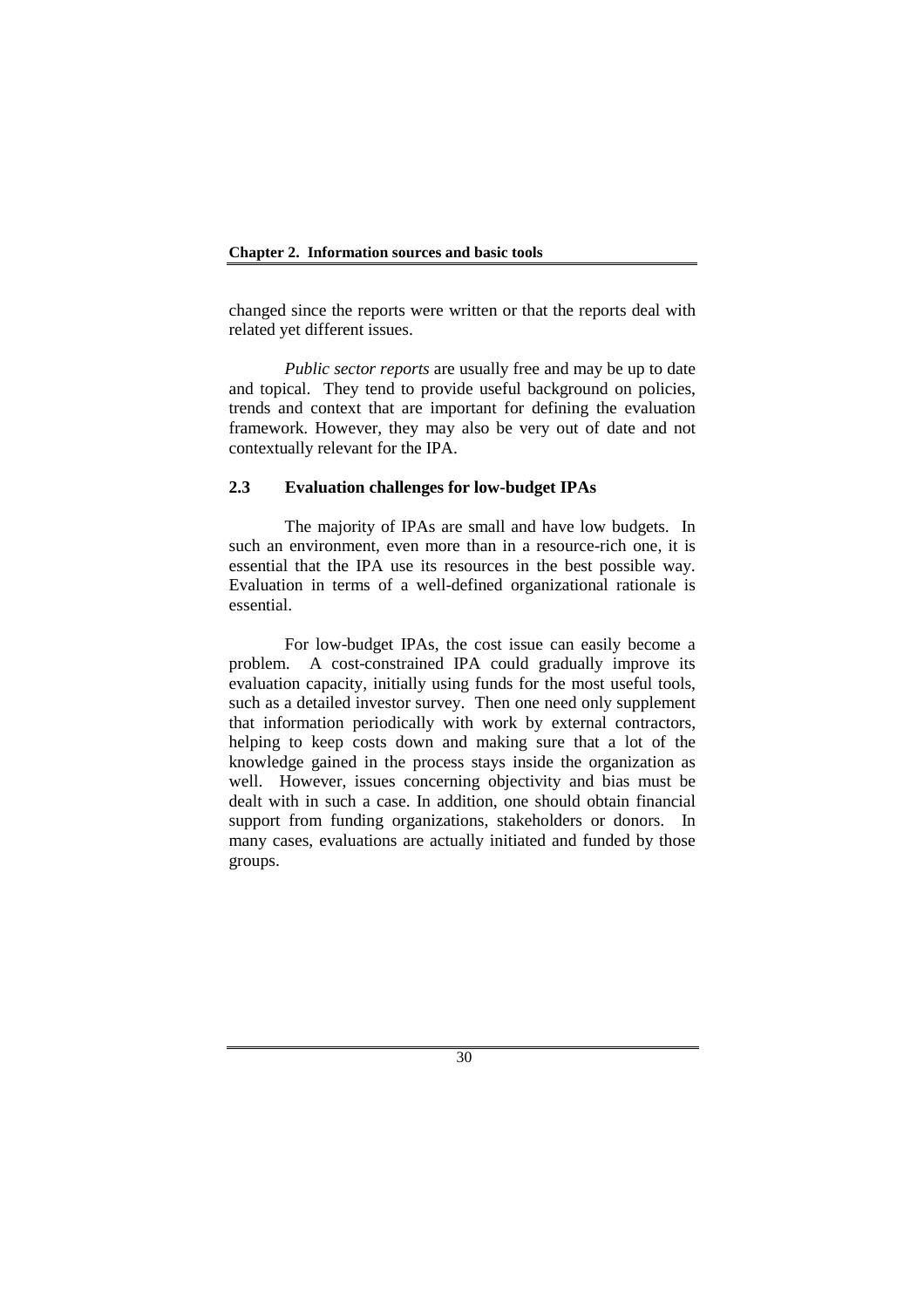## **3. Method and approaches**

The aim of this chapter is to present generally accepted methodology for evaluation in IPAs. Two different approaches to evaluation are presented: the "doing the right thing" approach is dealt with first. A framework for carrying out such evaluation is outlined; technical evaluation terms are set out; and the critical evaluation logic chain used to identify attribution and causation is presented. In the final section of the chapter, the evaluation of key management areas in the IPA is discussed – the "doing the thing right" approach. Tools for evaluation of these specific areas are also presented, in addition to the basic tools outlined in chapter 2.

## **3.1 Doing the right thing: Evaluating the IPA's role**

The key questions that evaluation deals with include the following:

- (a) What should the IPA be doing to address identified market failures?
- (b) How should it do this?
- (c) What should the IPA be doing more of, less of, or better?
- (d) To what extent is the IPA meeting its goals or fulfilling the rationale for its existence?
- (e) What is the relationship between resource inputs and results?
- (f) What is the role of the IPA in realizing these results?
- (g) What are the options available for improving effectiveness?

The method presented below addresses these questions directly.

### *A framework for IPA evaluation*

IPAs operate in a specific context, and it is important to understand this and make it explicit when evaluating one or comparing it to another. The evaluation programme must therefore gather information to define a clear and explicit framework. Setting out the IPA's context helps answer the key evaluation questions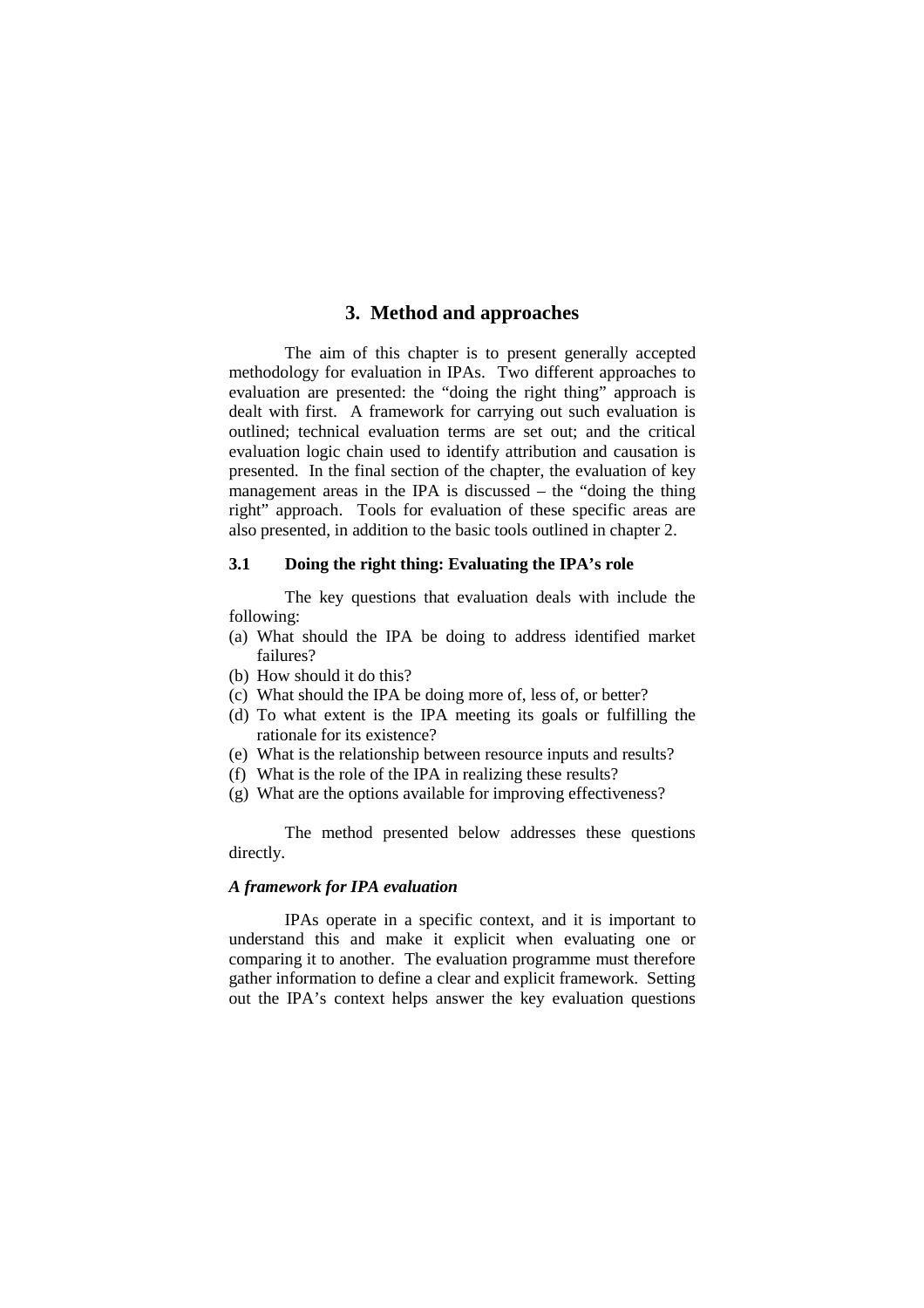above and ensure the transferability of lessons and good practices when carrying out benchmarking exercises.

The IPA context is defined by factors external and internal to the IPA. External factors include the global environment, regional trends and developments, national circumstances, and various sub-national factors. Internal factors are the nature or type of IPA, its resources and stage of development. These external and internal factors are outlined below. The attention to be devoted to these and their impacts will vary for each IPA.

### *External factors*

External factors can be grouped into four categories corresponding to different geographical levels:

- (a) Global: If the country of an IPA is globally well known, resource-rich and accessible, the IPA should develop a service offering that reflects these realities. This could mean, for example, a focus on support for establishment or aftercare. If, on the other hand, the country is relatively unknown and lacks resources, the IPA may have to focus on awareness creation and investment generation in target industries.
- (b) Regional: The country may be part of a region with good or bad infrastructure, high or low degree of political stability, market integration, etc. As a result, foreign investment may be either positively or negatively affected through no direct role of the IPA. Such factors must be identified and made explicit when setting out the evaluation framework.
- (c) National: It may be that an IPA has a mandate to support specific national development programmes for certain industries. On the other hand, the IPA may be given a free rein to pursue what it has itself, through research, found to be areas of opportunity.
- (d) Sub-national: Powerful industry-driven factors, such as the presence of strong industry clusters, may have a great impact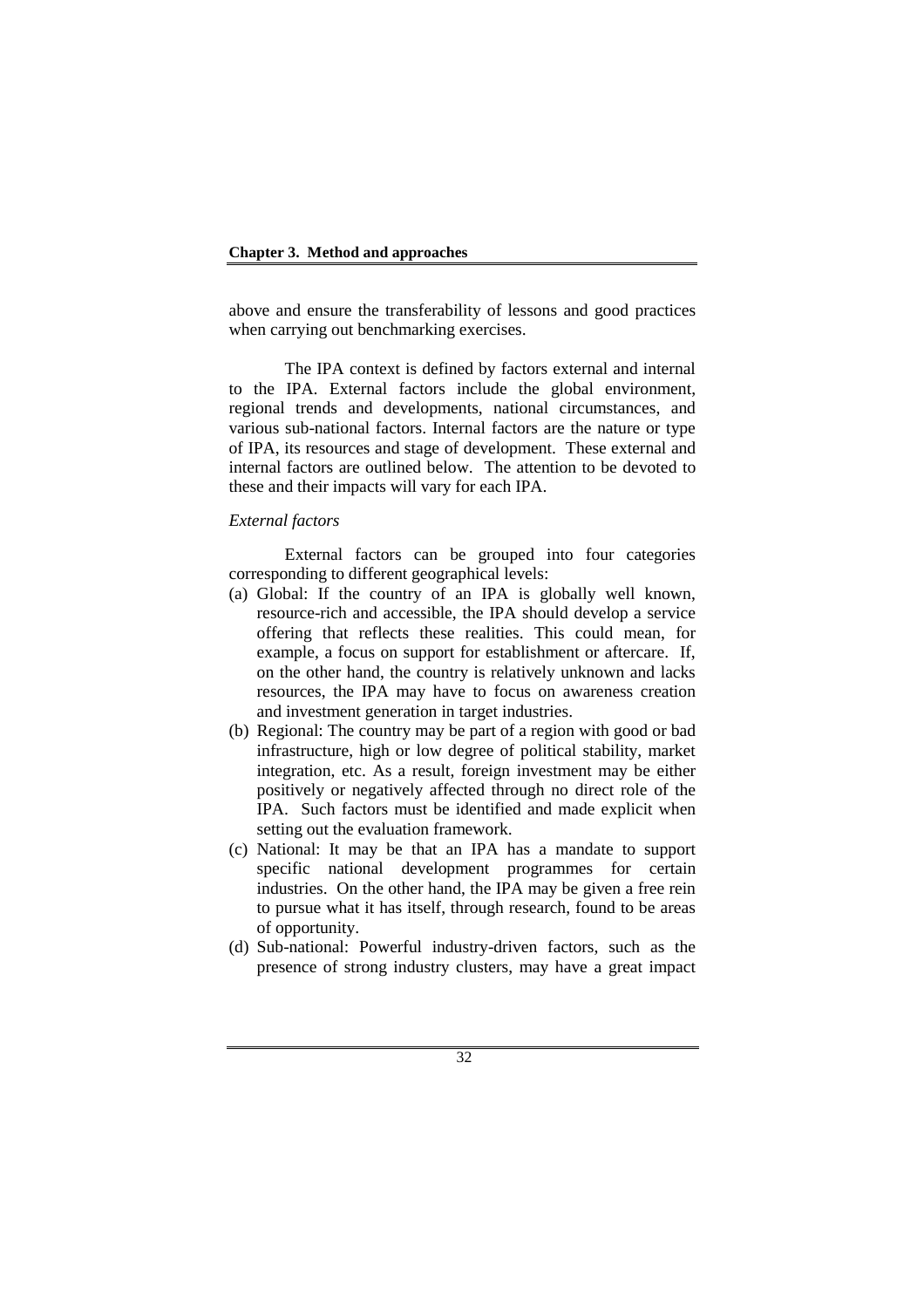on inward investment. IPAs need to be aware of these effects, both positive and negative, when carrying out evaluations.

### *Internal factors*

IPAs are often in a continuous state of evolution but can generally be categorized in terms of the following types:

- (a) Investment promotion/facilitation organizations;
- (b) Investment promotion/facilitation organizations integrated with broader economic development organizations;
- (c) Investment promotion/facilitation organizations integrated with broader economic development organizations that are also responsible for administering financial support of various kinds;
- (d) Any of the above, but in addition acting as a single entry and registration point for foreign investment into the country.

These organizational types need to be taken into account in an evaluation. For example, the size and role of the promotional department as compared to the aftercare department may differ among IPA types, as could the staff composition.

### *A generic method for IPA evaluation*

This sub-section presents a generic method for evaluation that has been tried and tested and can be tailored to fit the various contexts or frameworks described above. The aim is to identify and separate factors that cannot be attributed to the IPA's activities. This, however, necessitates the introduction of some technical terms.

Once this has been done, the logical sequence into which the terms fit is discussed. This is followed by a case study of an actual IPA evaluation using the described methodology.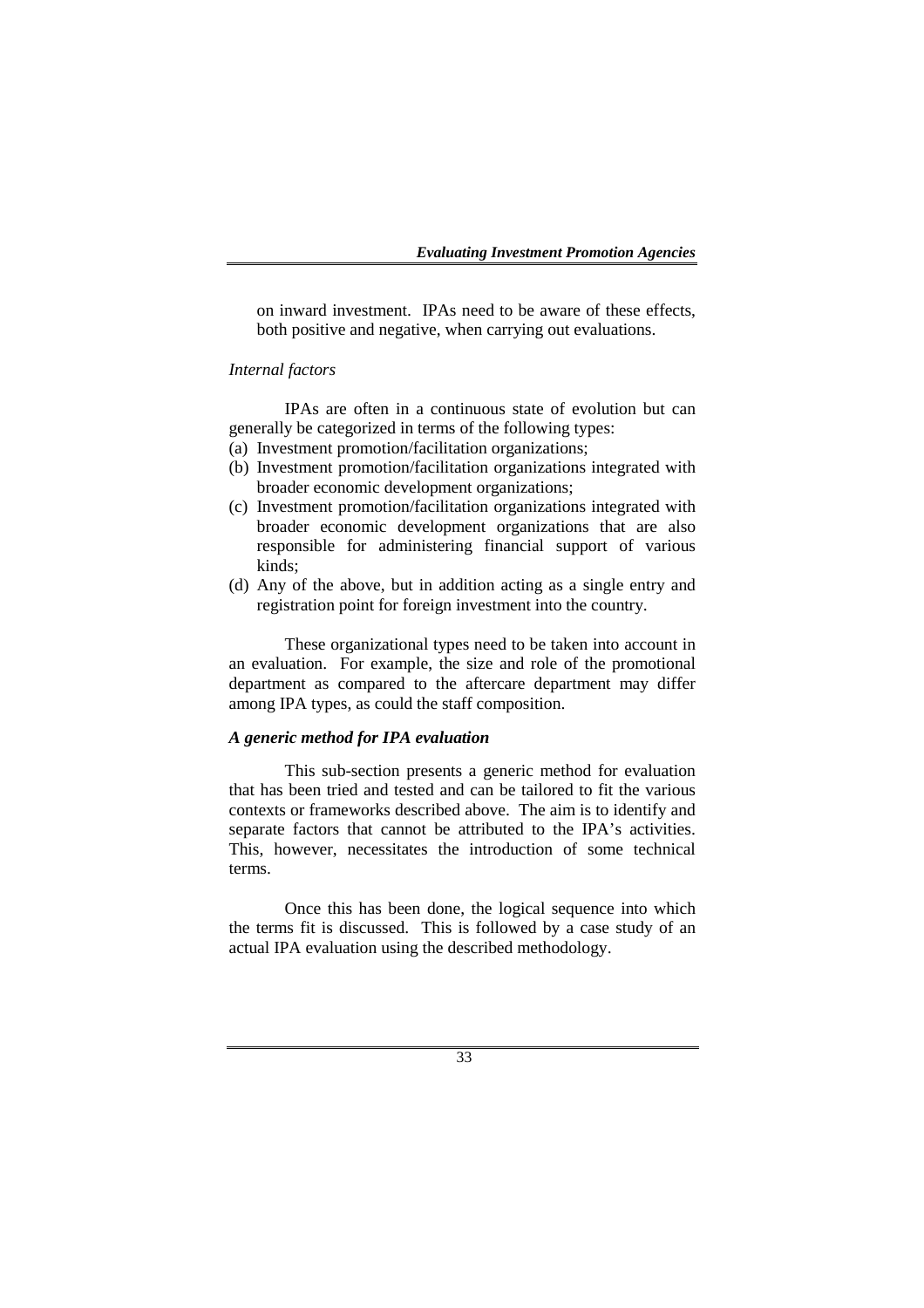### *Intervention logic and performance indicators*

The first step is to understand the intervention logic (sometimes called the "programme theory" or "theory of action"). It sets out what the IPA's programme of activities is supposed to achieve and how it is supposed to achieve it. The intervention logic explains the *intended causal relationship* between inputs, the activities of a programme, and the outcomes.

The intervention logic is driven by the market failures identified (see table 1). For example, if it is considered that the reason for insufficient inward investment into a country lies in its low profile among transnational companies (TNCs), the intervention logic would be to raise the country's profile with the aim of realizing more inward investment. Alternatively, if a country wants to diversify its types of investors to include those involved in higher value-added activities, an IPA's intervention logic may call for investor-targeting efforts.

It is useful to set out the intervention logic for an IPA in diagrammatical form as in figure 1.



### **Figure 1. Intervention logic for an IPA**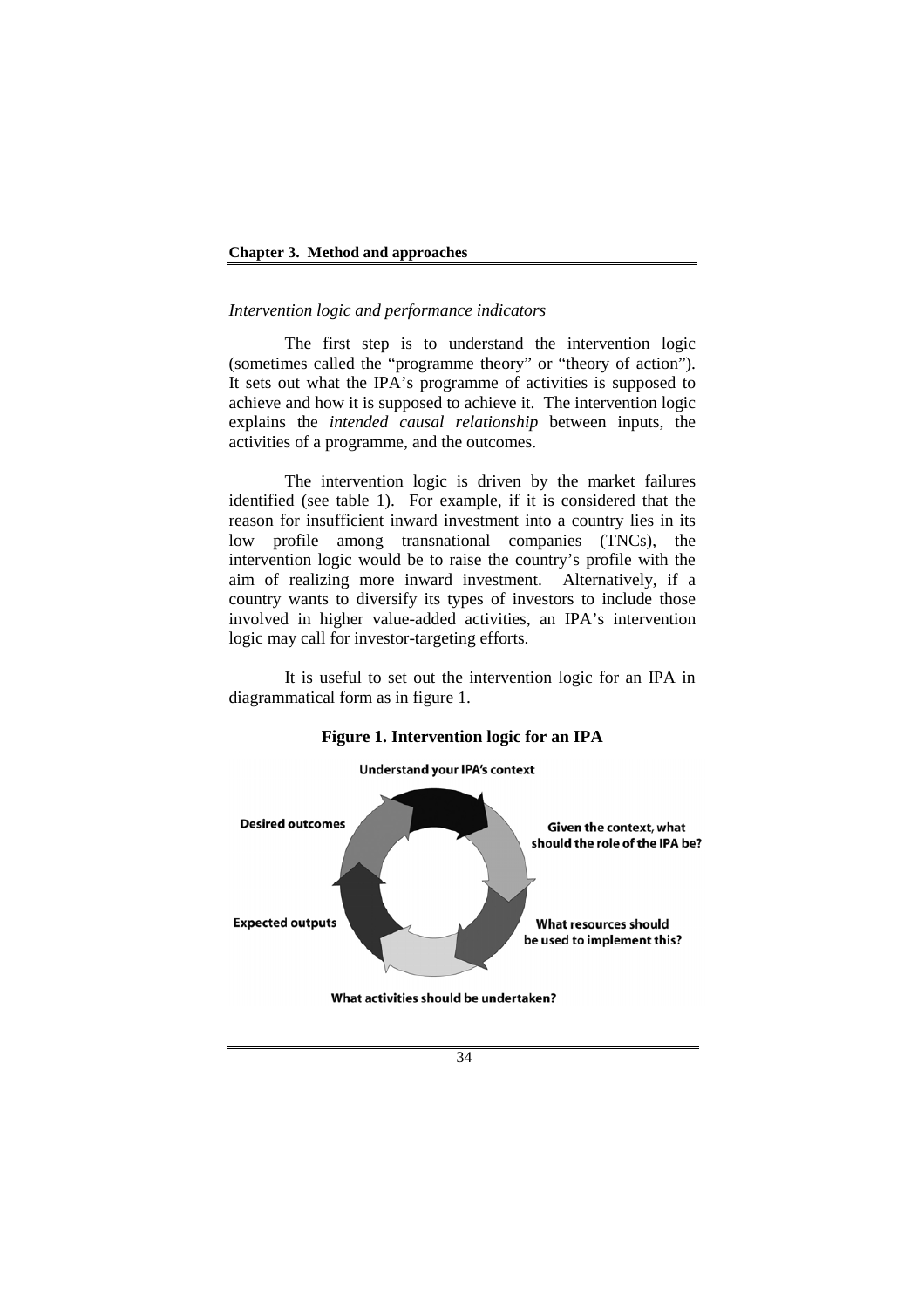The intervention logic will also determine the appropriate performance indicators. It is against these that the programme will be assessed. Performance indicators should:

- (a) Reflect the programme's intervention logic and capture different stages in the implementation process (inputs, processes, activities, outcomes);
- (b) Ideally be quantifiable, although this will not always be possible or appropriate.

Performance indicators related to a programme's outcomes are especially important. It is necessary to distinguish between outputs and outcomes (see below for a definition of these terms). Indicators also need to be designed in a way that is consistent with the programme objectives.

### *Review of technical terms*

The technical terms<sup>9</sup> involved in evaluation of an IPA are explained below as they relate to IPAs.

*Additionality* is an effect that would not have occurred in the absence of the IPA's intervention. This can be in terms of investment *size*: (e.g. more employment), *scope*, (e.g. not just manufacturing but also research and development) or *timing* (e.g. quicker start-ups).

*Counterfactual* cases are those where a targeted output of an IPA was realized without the involvement of the IPA.

*Crowding out* refers to a decrease in private sector demand as a direct result of the IPA's activities. For example, crowding out exists if, due to the presence of the IPA, less private sector location

 $\overline{9}$  Some key sources of technical terms are: Her Majesty's Treasury (UK), OECD, Department of Trade and Industry, UK (2006).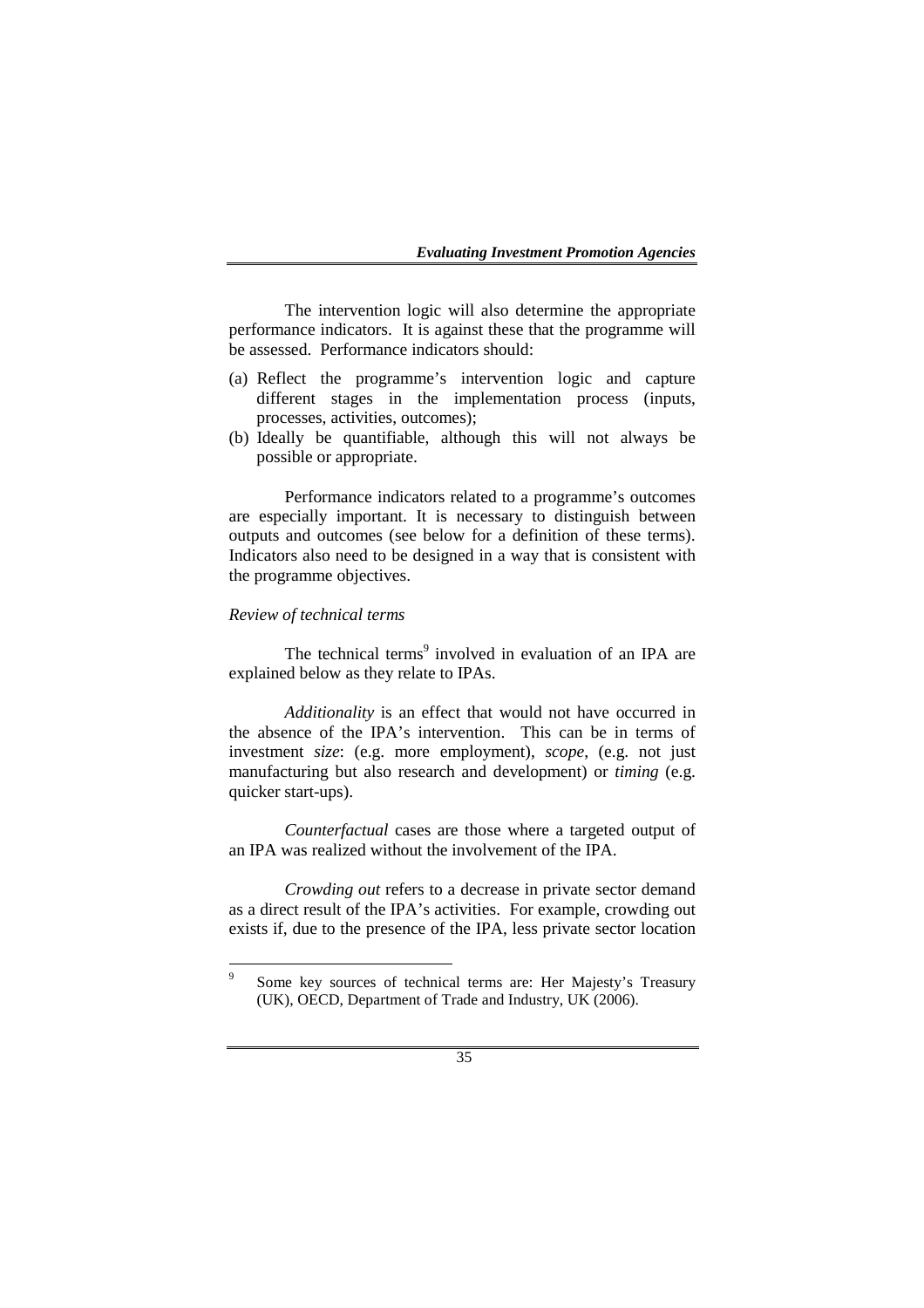consultancies are in operation than would otherwise have been the case. The opposite effect − *crowding in* − would be the case if more law firms in the host location develop services to meet the needs of foreign investors attracted by the IPA.

*Deadweight* means expenditure to promote investment that would in fact have occurred without the expenditure, for example, if a firm received support from the IPA even though it would have established without the support in question.

*Displacement* refers to reductions in productive capacity resulting from activities supported by the IPA. An example would be if an indigenous firm is disadvantaged or even goes out of business because a foreign investor has established in the country with the IPA's support. Thus displacement refers to indirect negative effects, whereas crowding out refers to direct negative effects of IPA activity.

*Gross attributable outputs* are the total number of outputs delivered by the programme. These include the number of inward investment projects assisted, new jobs created or safeguarded as a result, new products developed, surface area occupied by offices and factories, R&D-driven investment, website visits, and number of visits by potential inward investors.

*Leakage* refers to IPA efforts and resources spent on a potential investor who in the end does not invest in the location.

*Multipliers* refer to further economic activity generated. One example is income multipliers from additional economic activity associated with the income earned by those employed by the investor. Another example is supply multipliers from additional local purchases of, for example, IT equipment or other business services.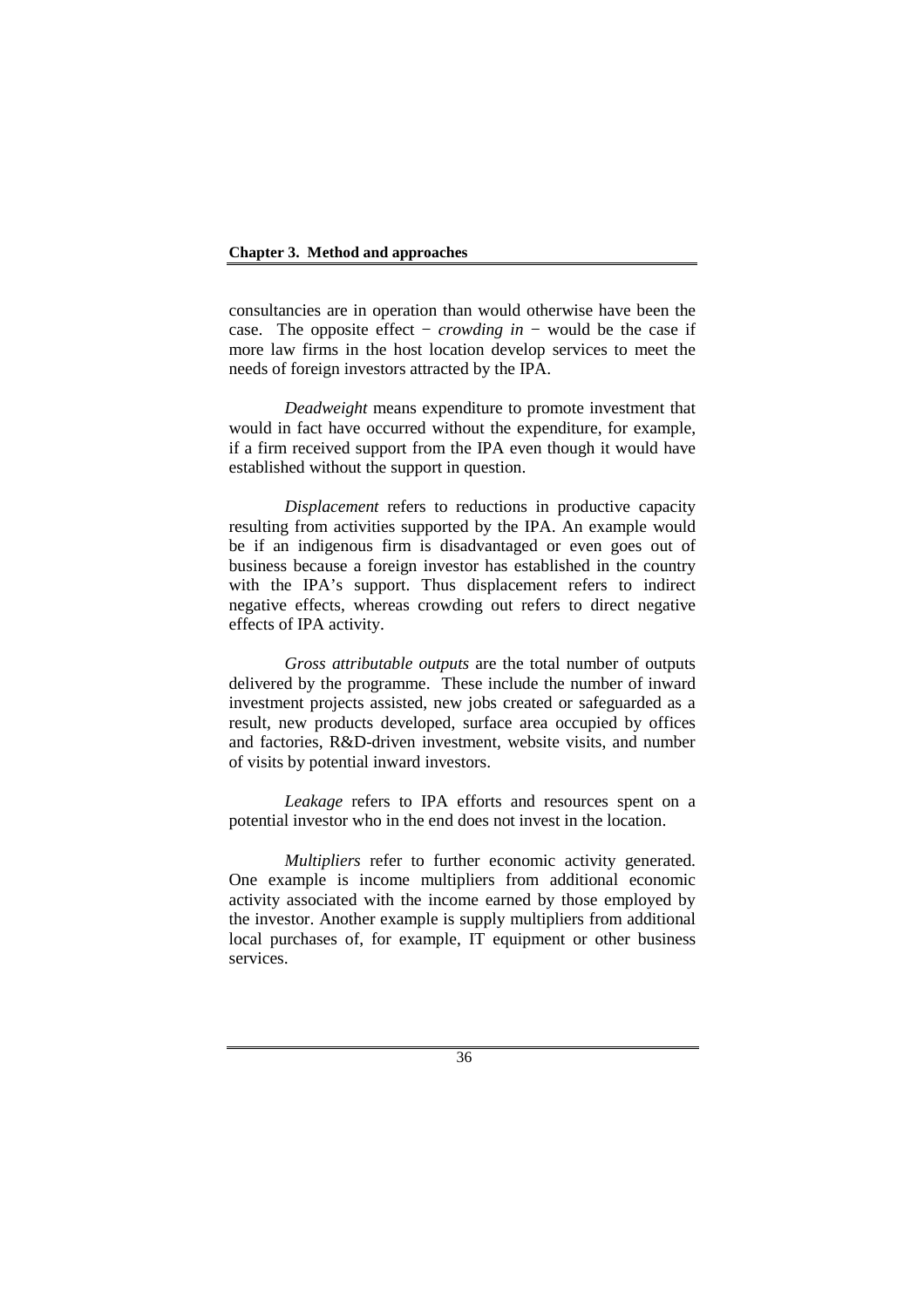*Outcomes* are the eventual benefits to society that the IPA's activities are expected to achieve. Since outcomes are often difficult to measure, the achievements are sometimes expressed as outputs, as intermediate steps along the way. Thus, an IPA may wish to create a certain number of new jobs, but instead of reporting the actual outcomes it reports (gross attributable) outputs, as it has not subtracted deadweight, displacement, leakage, etc from the gross number of jobs recorded.

*Substitution* occurs where a firm substitutes one activity for another to take advantage of public sector assistance. For example, an inward investor expands by replacing an existing worker with a jobless one to obtain incentives for providing jobs to the unemployed; or moves from an urban to a peripheral area to take advantage of employment and other grants.

*Unintended or unforeseen effects* could be positive or negative, for example, if inward investment facilitates the recovery of an ailing industry, leading subsequently to export growth and significant expansion.

*Wider effects* are effects on sustainable development through the "triple bottom line": economic, social and environmental development.

### *Identifying causality and attribution: The logic chain*

The logic chain is the process whereby that which is really attributable to the IPA's activities is identified. The process, described in more detail in table 4, can be summarized as follows:

- 1. Identify all inputs (financial and non-financial);
- 2. List gross attributable outputs (from performance reporting);
- 3. Using feedback from the investor and counterfactual surveys and research, subtract the effect of deadweight, leakage and substitution from those gross outputs;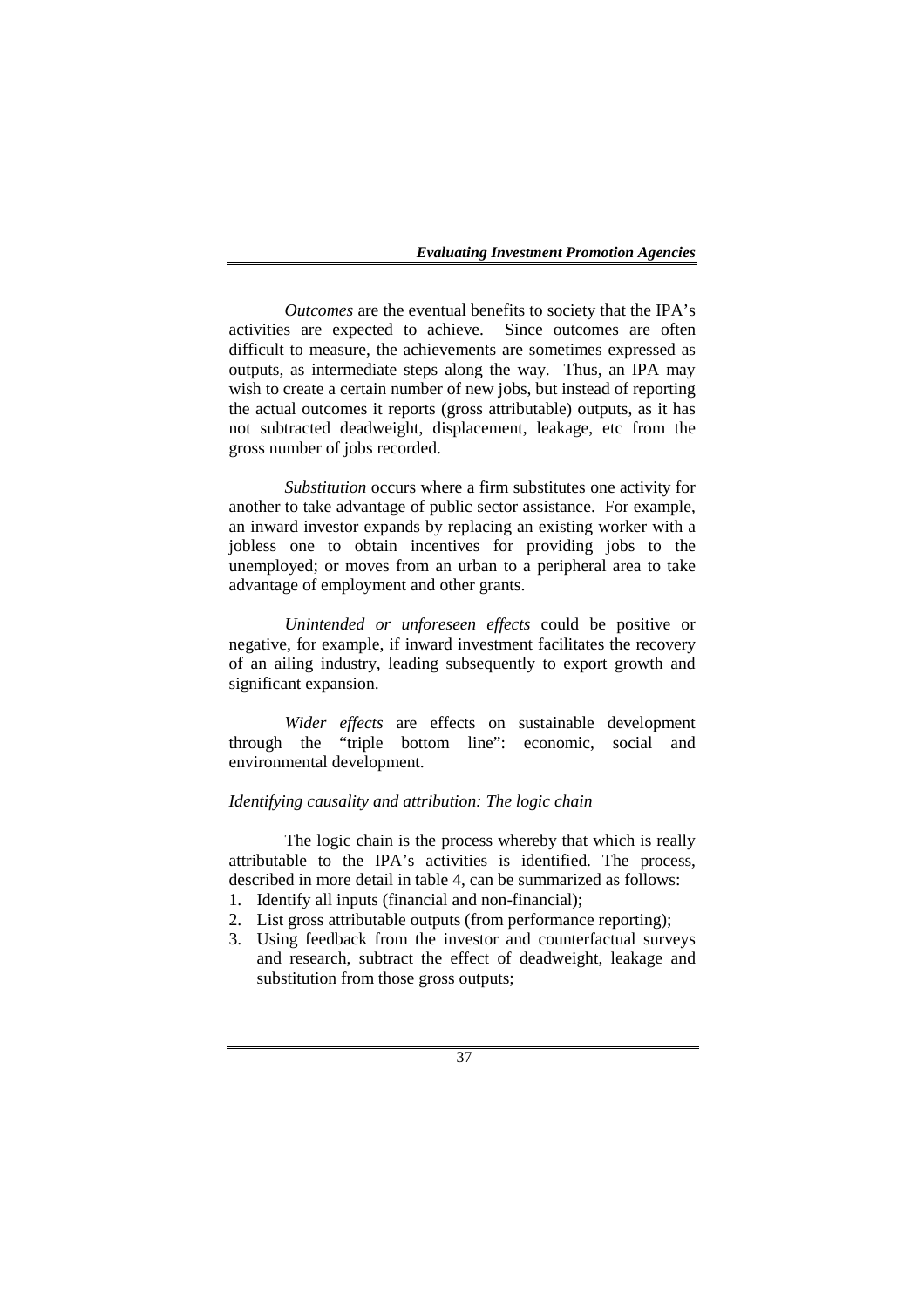| <b>Stage</b>                                                                      | <b>Item</b>                                                           | <b>Type of Item</b>                                       | <b>Information source</b> |  |  |  |
|-----------------------------------------------------------------------------------|-----------------------------------------------------------------------|-----------------------------------------------------------|---------------------------|--|--|--|
| Inputs                                                                            | Financial and non-                                                    | Financial, in-kind, from                                  | From funders/donors,      |  |  |  |
|                                                                                   | financial                                                             | IPA, stakeholders, and                                    | and other stakeholders    |  |  |  |
|                                                                                   |                                                                       | others                                                    |                           |  |  |  |
| Gross                                                                             | As identified in performance reporting: usually related to employment |                                                           |                           |  |  |  |
| attributable                                                                      | created, safeguarded and value added                                  |                                                           |                           |  |  |  |
| outputs                                                                           |                                                                       |                                                           |                           |  |  |  |
|                                                                                   | (-) Deadweight                                                        | Deadweight (would have                                    | From surveys and case     |  |  |  |
|                                                                                   |                                                                       | happened anyway)                                          | studies                   |  |  |  |
|                                                                                   | (-) Leakage                                                           | Leakage (e.g. left despite                                | From follow-up            |  |  |  |
|                                                                                   |                                                                       | - or because of -                                         | activities on enquiries   |  |  |  |
|                                                                                   |                                                                       | intervention)                                             | From interviews with      |  |  |  |
|                                                                                   | (-) Substitution                                                      | Substituting activities that<br>do not produce a net      |                           |  |  |  |
|                                                                                   |                                                                       | positive result                                           | investors/ surveys        |  |  |  |
|                                                                                   |                                                                       | Gross direct Usually less than gross attributable outputs |                           |  |  |  |
| outputs                                                                           |                                                                       |                                                           |                           |  |  |  |
|                                                                                   | (-) Displacement                                                      | Displacement (competitor                                  | Surveys, press reports,   |  |  |  |
|                                                                                   |                                                                       | closes down - due to IPA                                  | industry contacts         |  |  |  |
|                                                                                   |                                                                       | support of - inward                                       |                           |  |  |  |
|                                                                                   |                                                                       | investor)                                                 |                           |  |  |  |
| Need not be very different to gross direct outputs if well targeted<br>Net direct |                                                                       |                                                           |                           |  |  |  |
| outputs                                                                           | interventions by IPA                                                  |                                                           |                           |  |  |  |
|                                                                                   | $(+)$ Income                                                          | Income multipliers: jobs                                  | Usually determined by     |  |  |  |
|                                                                                   | multipliers                                                           | created through additional                                | value of jobs created     |  |  |  |
|                                                                                   |                                                                       | expenditure from income                                   | (salaries), use survey    |  |  |  |
|                                                                                   |                                                                       | of those newly employed                                   | and national statistical  |  |  |  |
|                                                                                   |                                                                       | or with safeguarded jobs                                  | data                      |  |  |  |
|                                                                                   | (+) Supply                                                            | Supply multipliers: jobs                                  | Usually determined by     |  |  |  |
|                                                                                   | multipliers                                                           | created through effects on                                | value of company          |  |  |  |
|                                                                                   |                                                                       | supply chains                                             | purchases, use survey     |  |  |  |
|                                                                                   |                                                                       |                                                           | and national statistical  |  |  |  |
|                                                                                   |                                                                       |                                                           | data                      |  |  |  |
| Net outputs                                                                       | Usually the multipliers in developed economies are in the region of   |                                                           |                           |  |  |  |
|                                                                                   | about 1.1, to 1.5                                                     |                                                           |                           |  |  |  |
|                                                                                   |                                                                       |                                                           |                           |  |  |  |
|                                                                                   | $(+/-)$ Dynamic                                                       | Dynamic multiplier effects:                               | Surveys and interviews    |  |  |  |
|                                                                                   | multiplier effects                                                    | from extra economic                                       | with investors and non-   |  |  |  |
|                                                                                   |                                                                       | effects through crowding in investors, press              |                           |  |  |  |
|                                                                                   |                                                                       | versus crowding out                                       | reports, industry         |  |  |  |
|                                                                                   |                                                                       |                                                           | contacts                  |  |  |  |
| Total net                                                                         | This will depend on the balance between the plus/minus effect listed  |                                                           |                           |  |  |  |
| outcomes                                                                          | above.                                                                |                                                           |                           |  |  |  |

# **Table 4. The logic chain**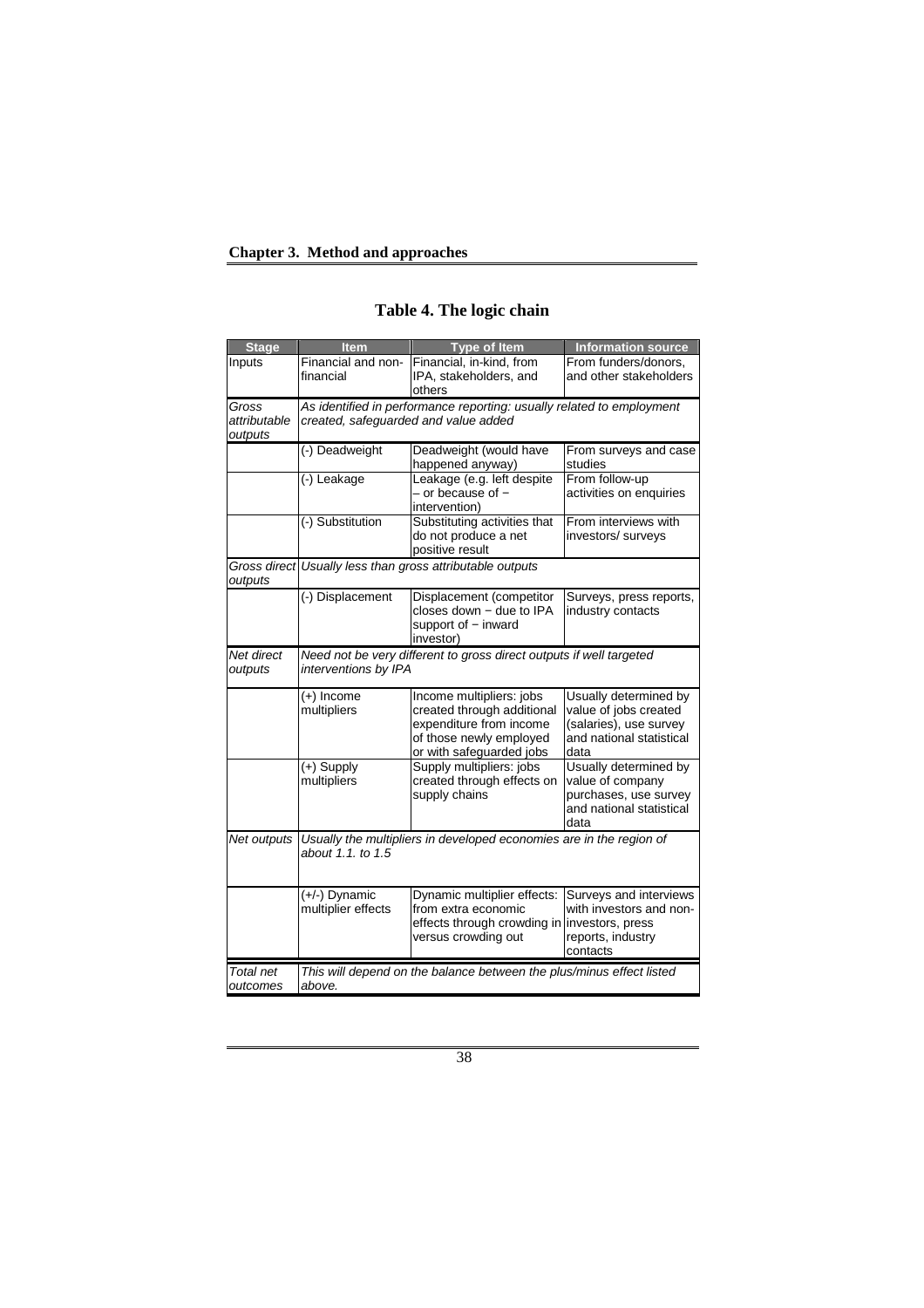- 4. From the gross direct outputs thus arrived at, subtract displacement, to arrive at net direct outputs;
- 5. To arrive at net outputs, apply income and supply multipliers (values are usually available from the national statistical office);
- 6. Then consider any dynamic/multiplier effects from crowding in/out to arrive at total net outcomes (based on research and interviews).

An evaluation can become very detailed and include research on where jobs are created/safeguarded (regions, or even areas within towns and cities), the nature of jobs created (skills/remuneration), the role of expansion, contribution to new product development and innovation, and much more, depending on resources available for the work and the quality of the data available. There is, potentially, substantial scope for quantification.

One of the key results of using the logic chain described above is that it is possible to develop a notion of the cost of the outcomes, which can then be compared to those of other programmes and other IPAs. In addition, the surveys and interviews will help identify areas of opportunity for the future, where net outcomes are maximized and deadweight, substitution, leakage and displacement can be minimized. This could lead to a significant redesign and realignment of the IPA's service offering.

An example of an evaluation using the logic chain methodology is presented in box 3.

### **Box 3. Evaluation of an IPA: The London Development Agency**

The London Development Agency (LDA) has the responsibility for promoting inward investment to London, which it carries out in coordination with the UK's national IPA, UKTI. The LDA outsources its inward investment promotion activities to the agency Think London (TL).

/…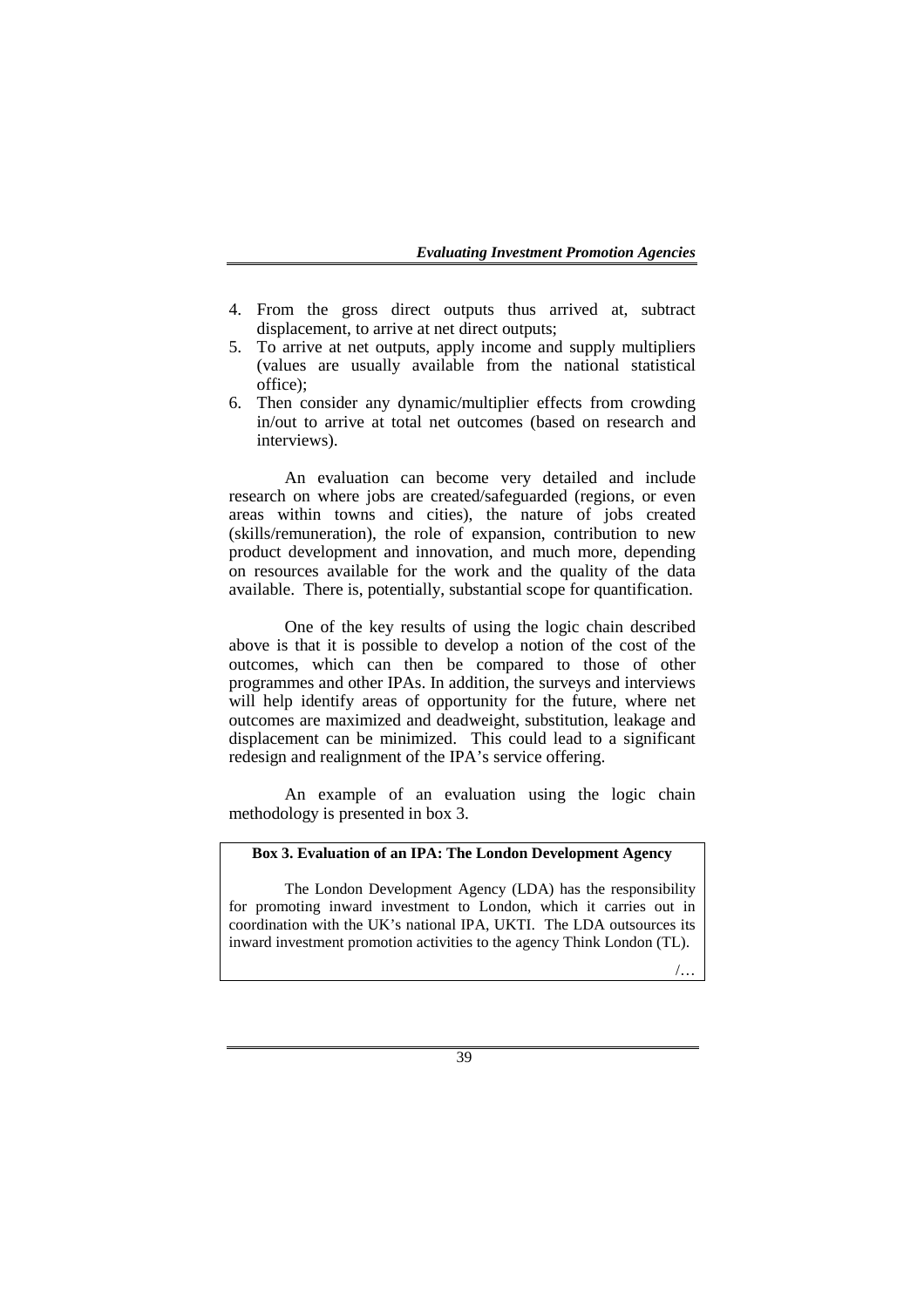### **Box 3 (concluded)**

A review of inward investment and business retention was undertaken in 2006/7 in order to establish priorities and understand future delivery options. The review was conducted within the evaluation framework as set out above, as this was a specific requirement of the project specification. The research ascertained that some US\$29 million had been provided to TL over the period of 2003/4 to 2007/8.

The survey of firms assisted by TL found that a very large share of them would have established in London anyway (deadweight). The majority of firms were in corporate functions to which London was ideally suited (headquarters, sales and marketing and other service operations); they tended to establish in the expected areas (the City, Westminster); and projects (reflecting pan-European trends as reported in Ernst & Young's European Investment Monitor) were getting smaller and smaller. In addition, the main source of TL's leads was UKTI. Deadweight was thus estimated to be in the neighbourhood of 70 per cent or more, and few projects were really considered contestable.

Displacement was not significant, as most firms brought in new products or services or were following clients they had been supplying from their home locations. Substitution was insignificant, as London is not a major area for government grants and other forms of intervention. Leakage was estimated at some 10 per cent, and multiplier effects were considered to be at 1.5.

The consequence was that it was decided that service delivery for the future would be redesigned and realigned to reduce deadweight, increase value for money and bring the promotional activities of the LDA and TL more into line with identified market failures and the LDA's overall economic development strategy.

*Source*: UNCTAD, based on information provided by LDA.

Invest in Sweden Agency (ISA) has developed a very useful "follow-up system" that makes use of key elements of the logic chain methodology without going into great detail. The system (subsequently reviewed and updated) set out in box 4 has been in use since 1999. The overall aim is to obtain an equivalent to the return on investment figure of the private sector for public sector inward investment promotion.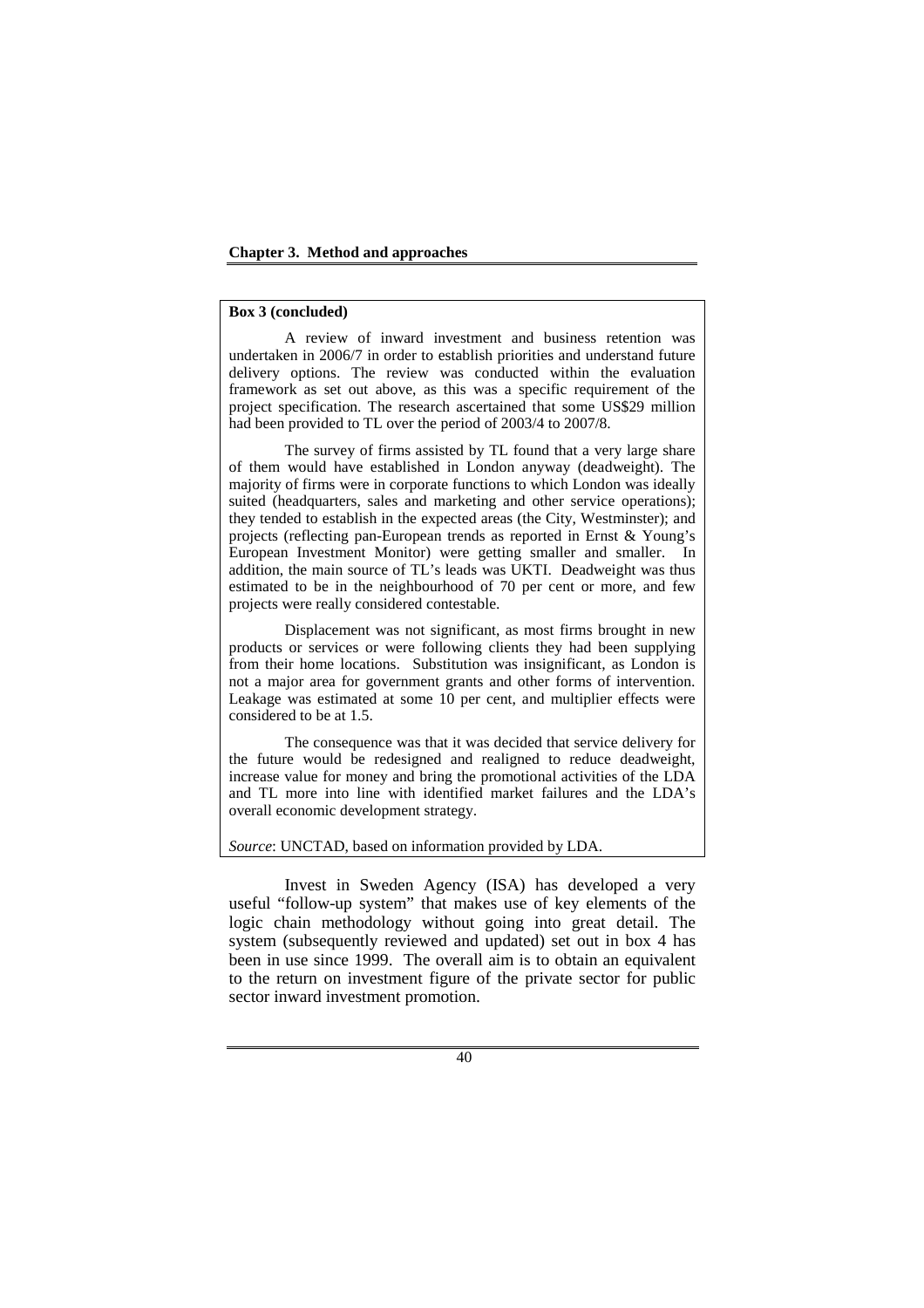### **Box 4. Invest in Sweden Agency's "follow-up system"**

The system has the following elements:

- (a) Registration of all contacts, both qualified and non-qualified, on the CRM database, followed by tracking until a decision has been reached.
- (b) Completion by the inward investor of a short feedback questionnaire (sample included as annex II). The questionnaire has two parts: one confirming the facts of the investment and another evaluating ISA's services and involvement.
- (c) Evaluation of results by the Audit Committee. The Audit Committee consists of two external representatives and the Director General. Implemented investments are reviewed and evaluated by the Audit Committee in terms of the size of the investment; its importance (using a five-point scale that considers various factors weighted together); and the impact of ISA's involvement (a three-point scale: low, medium and high). Points are awarded to each investment accordingly.
- (d) An annual "investor perception survey", carried out by an external company, on how investors perceive ISA's services. This identifies areas for improvement.
- (e) Annual follow-up of how the past three years' new establishments have progressed. This is to obtain a picture of how earlier reported investments have progressed.
- (f) A "scorecard". Special summaries are produced annually for countries, focus areas and projects. Scorecards draw together the accumulated resources (staff and funds) that are used for the accumulated results from those countries, focus areas and projects. Findings are then reviewed from the point of view of future operations. This is seen as the equivalent of the statement of earnings in a private company.

 Only investments that have been quality assured through registration in the database, a filled-in questionnaire from investors, and evaluation by ISA's Audit Committee are included in ISA's official reporting.

*Source*: UNCTAD, based on information provided by ISA.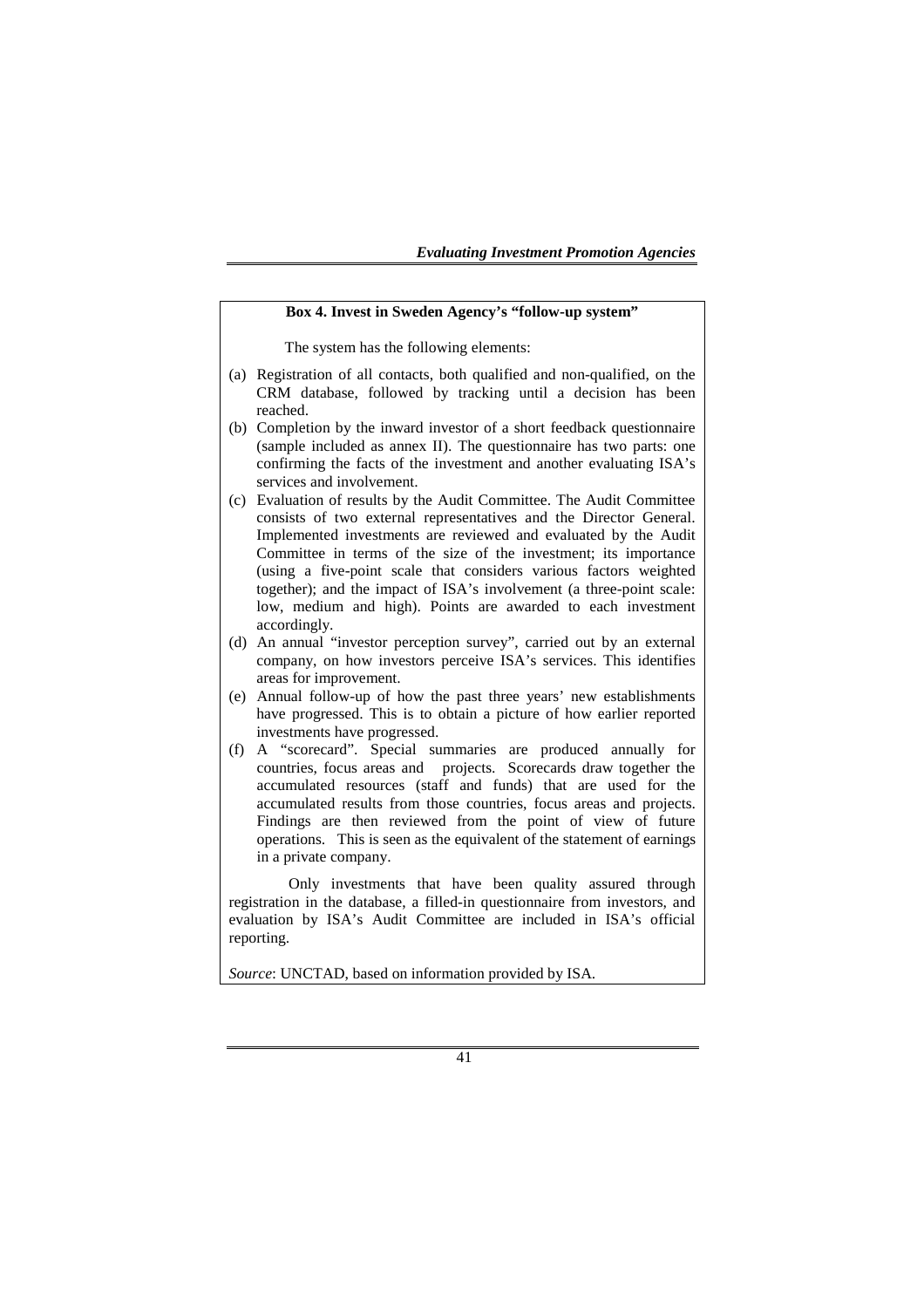### **Chapter 3. Method and approaches**

#### *Strategic added value*

A term that has recently entered the evaluation vocabulary is "strategic added value"  $(SAV)$ .<sup>10</sup> The idea is that organizations can create value in ways that are very real even if sometimes very hard to quantify. Ways in which this is done include:

- (a) Strategic leadership and acting as a catalyst: for example creating confidence in a region's prospects through press briefings and other forms of public support;
- (b) Strategic influence: by organizing cross-regional partnerships and alignment with national economic goals;
- (c) Leverage: drawing more resources into the activity both financial and non-financial;
- (d) Synergy: sharing of information and best practices between national and sub-national agencies;
- (e) Engagement: active roles working with clusters or other economic initiatives such as innovation.

Clearly, these roles can be important, and even if they are hard to quantify they must be identified and spelt out.

### **3.2 Doing the thing right: Evaluating main management areas**

In this section, another approach to evaluation is outlined. Here, evaluation is considered from the perspective of "doing the thing right". If it has been established through the type of evaluation set out in 3.1 that there is an economic rationale warranting the establishment and operation of an IPA, the nature of the market failures has been identified, and the requirement of addressing those market failures is written into the IPA's mandate, then the task of the IPA is to carry this out as well as possible.

<sup>10</sup> DTI (2006). *Evaluating the Impact of England's Regional Development Agencies: Developing a Methodology and Evaluation Framework*: 19-21.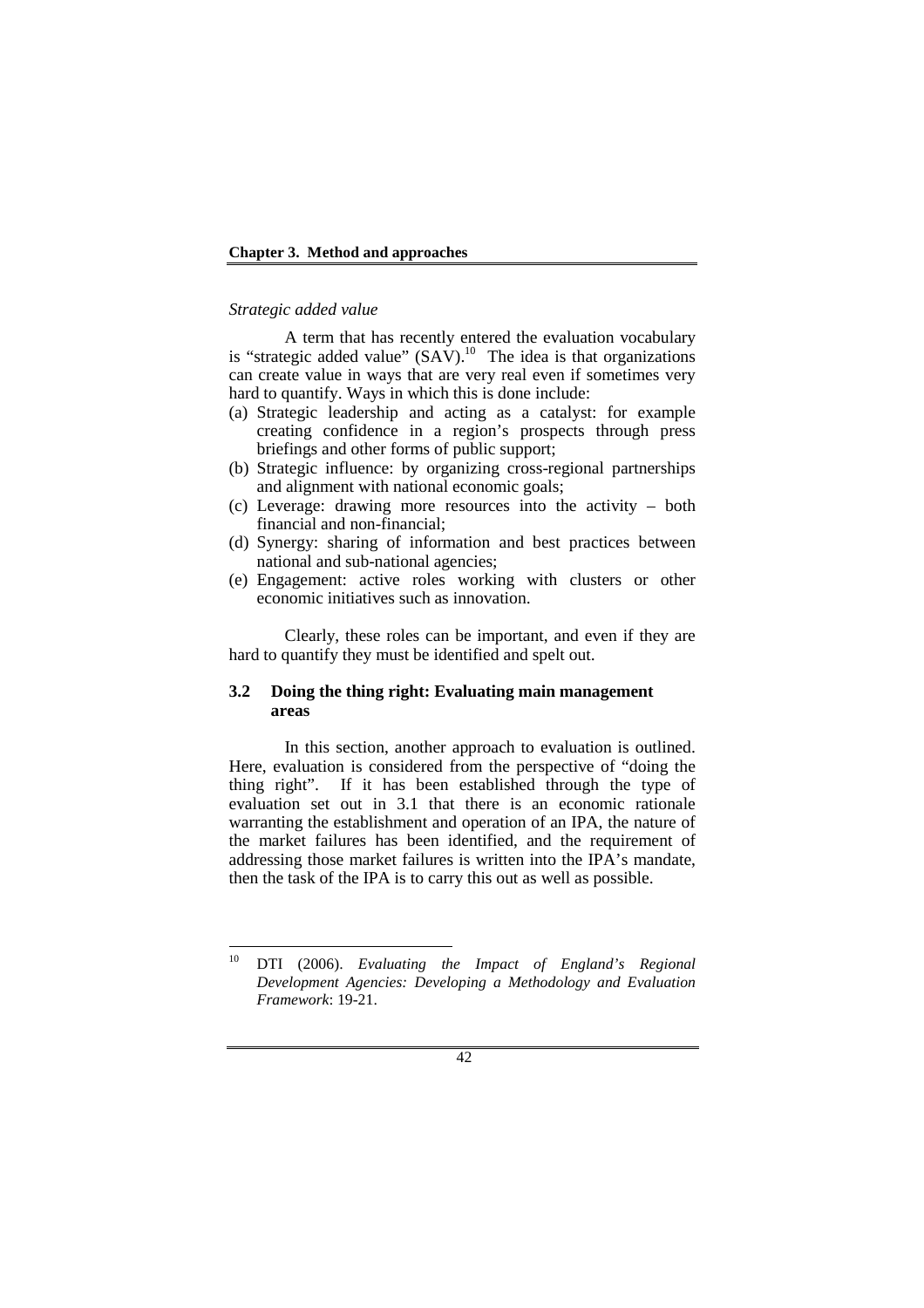This approach to evaluation should be applied to some of the main management areas of an IPA: (a) funding, (b) human resources, (c) strategy, (d) marketing and (e) operations.

In practice, many organizations have developed their own customized tools for evaluation in these areas. The sub-sections below consider some well-known tools and how they can be used to evaluate performance. $\frac{11}{11}$  The intention is to illustrate core principles in a generic manner that can then be modified as required by the particular operational realities of individual IPAs.

### *Funding*

Most IPAs are financed predominantly through public funds. However, some may receive private funding or raise funds from public sector organizations other than their main sponsors. In such cases, it is useful to evaluate the funding by tracking these ratios over time, and, as importantly, from the point of view of cashflow and the balance/timing between outgoing and incoming funds.

Some IPAs are also responsible for granting incentives. This raises questions about where the funding comes from: are funds given to the IPA to disburse or are they kept in a different organization until disbursement? The granting of incentives, and any strategic objectives relating to these, may be affected by the system in place.

An example of how agencies can link funding to implementation, commitment and results is the system used by Greater Helsinki Promotion (GHP), a new company set up by cities in Finland's capital region – Espoo, Helsinki, Kauniainen and Vantaa together with Uusimaa Regional Council. Box 5 presents part of a GHP project proposal form.

 $11$  There are some useful web-based learning tools available.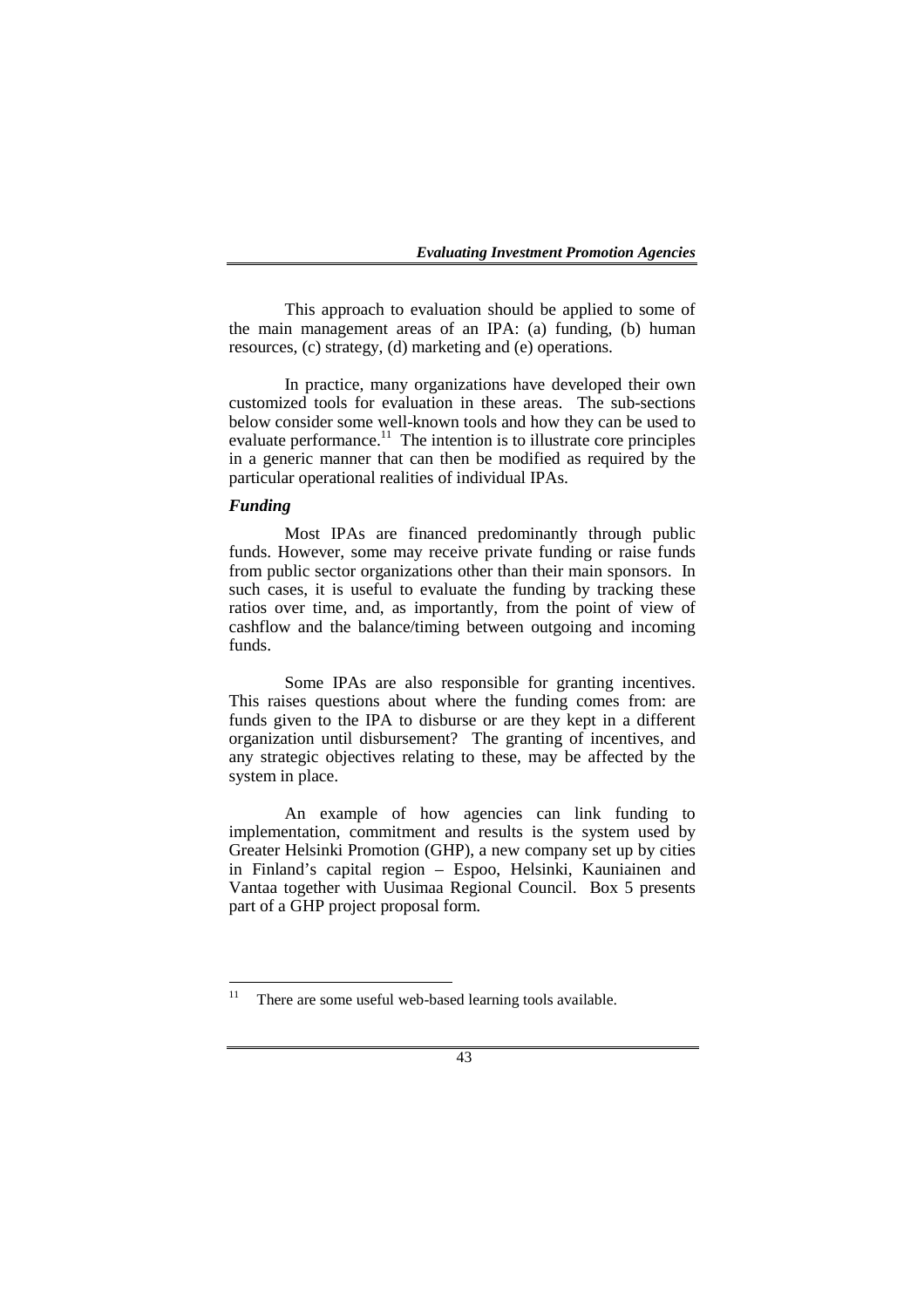### **Box 5. Evaluating proposals to obtain funding at Greater Helsinki Promotion**

The following is a funding application form used by GHP.

#### **Description**

This section briefly describes the project. The info in this section will form content for Helsinki Opus, so be as clear and concise as possible. [Provide:] Name/Description/Communications links/Links to other projects/Notes.

#### **Expected outcomes**

This section deals with the expected outcomes of the project. It allows targets to be set and enables measures to be defined. [Provide:] Description/Targets/Measures/Notes.

#### **Team – Helsinki Alliance**

List the Helsinki Alliance organizations that are (likely) committed to the project. This group is the de facto project steering group. Each organization identifies a project contact.

#### **Team – Subcontractors**

List the possible subcontractors that have been contacted to potentially provide services (or are otherwise likely to provide services) to the project. This information is not binding.

#### **Resources**

Commitment to a project is achieved through an organization's promise to spend resources on the project. Estimate the percentage of total commitment for each organization and list it in the "Percent of total" column.

#### **Evaluation – Project categories**

According to the GHP modus operandi, identify the category where the project is most relevant. Projects may be relevant in multiple categories. Projects listed under 'Generic' or 'Other' require explanation.

### **Evaluation – FDI focus areas**

If this is an FDI project, specify the FDI focus area that the project relates to. If the project relates to multiple focus areas, please list the focus areas in the Notes section below and assign an approximate weight (in percent). If the project does not relate to any focus area, please select N/A.

#### **Evaluation – Cost centres**

According to the GHP competitiveness framework, identify the cost centre where the project outcomes will have their expected impact. Projects may have an impact in multiple cost centres.

*Source*: UNCTAD, based on information provided by GHP.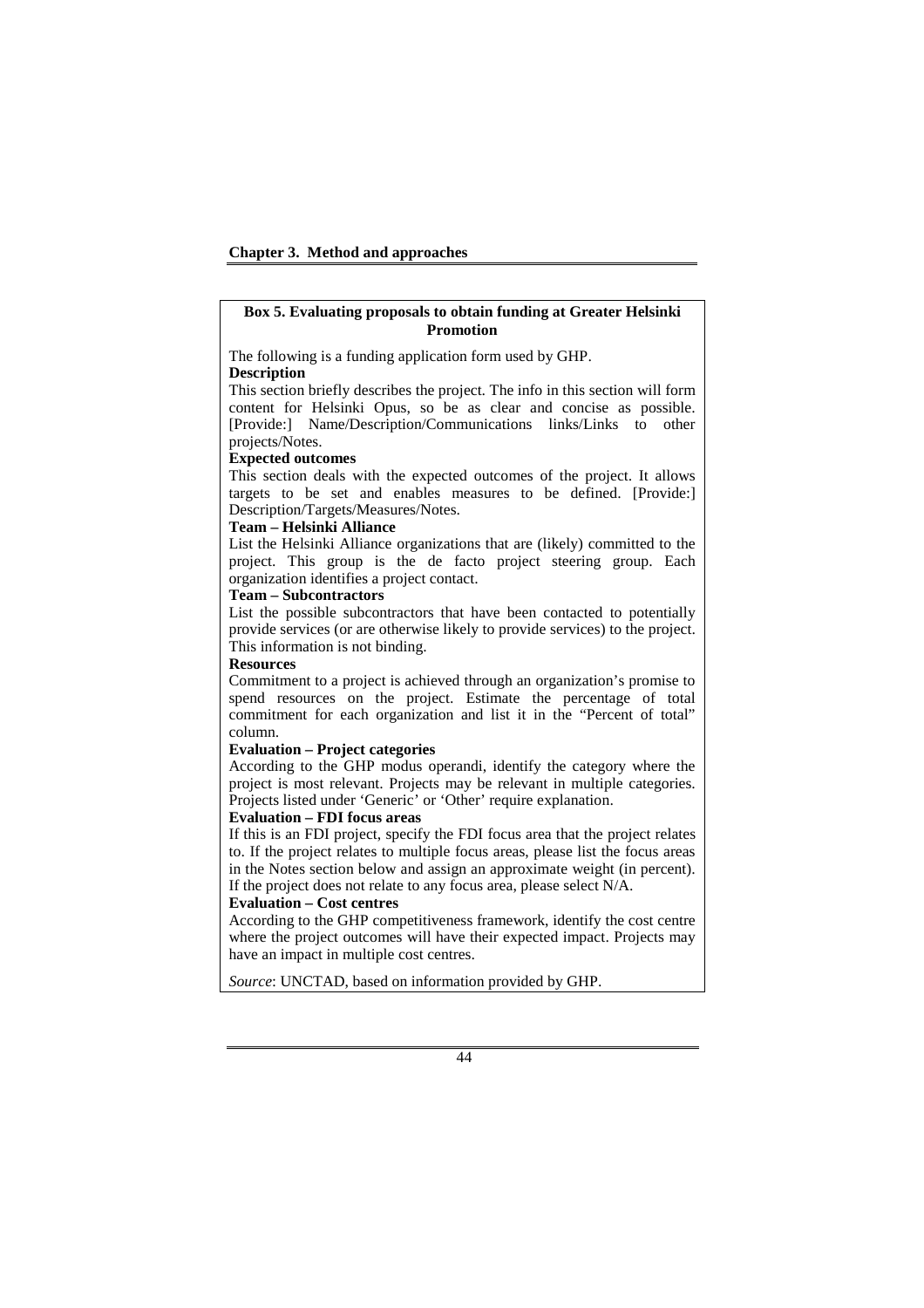### *Human resources*

People are the most important assets of an IPA, and evaluation of the human resources (HR) management component will have a key bearing on its future success.

## *Staff profile*

A wide range of indicators can be tracked to evaluate if the IPA's HR management is successful. Depending on the nature of the IPA and its strategic orientation, different weights would be placed on the indicators. Some possible indicators are listed in table 5.

| <b>Indicator</b> | <b>Example</b>                                                                                                                          |
|------------------|-----------------------------------------------------------------------------------------------------------------------------------------|
| <b>Skills</b>    | Is there a good mix of researchers, generalists,<br>specialists, etc?                                                                   |
| Experience       | How many years of experience do staff members<br>have? In the public sector? Private sector? Where? In<br>what position?                |
| Education        | Does staff have degrees in marketing?, engineering?,<br>languages?, or are they generalists?, etc.                                      |
| Seniority        | What is the mix of senior, middle-level, and junior staff<br>members? What mix best suits the IPA's operating<br>model?                 |
| Retention        | How many years of service in the IPA do employees<br>have? What is the average? By different staff<br>categories, etc?                  |
| Secondment       | How many IPA staff members have been seconded?<br>From the public sector/private sector?                                                |
| Training         | To what extent are staff members continuing with<br>further training or education?                                                      |
| Careers          | What is the career path in the IPA? After leaving the<br>IPA?                                                                           |
| <b>Salaries</b>  | How do the IPA's salaries (including benefits) compare<br>to other parts of the public sector? To the private<br>sector?                |
| Motivation       | Are there any staff motivational initiatives at the IPA?                                                                                |
| Satisfaction     | Findings from employee satisfaction or feedback<br>surveys                                                                              |
| <b>Roles</b>     | What are the individual preferred team roles and<br>aptitudes? How can the IPA develop the right,<br>balanced mix of roles in the team? |

**Table 5. Indicators for human resources evaluation**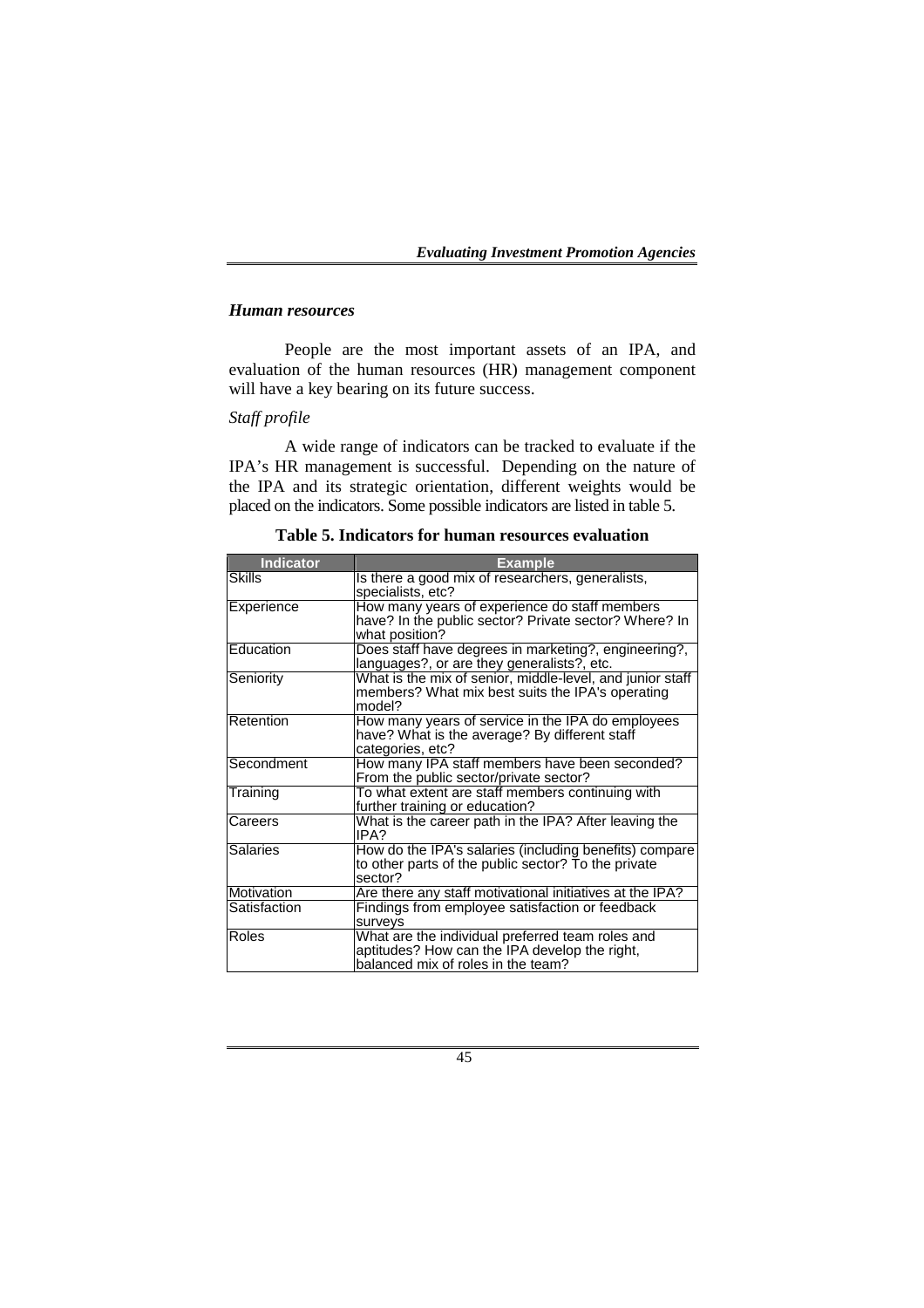To evaluate the staff profile, a matrix that presents desired as opposed to actual staff profile can be drawn up (in terms of the indicators above), helping to highlight areas for intervention.

### *Staff performance*

One important truth that evaluation often reveals is that there is very rarely, if ever, a straightforward and direct causal link between an individual staff member and an inward investment outcome. This is why balanced scorecards are increasingly adopted when evaluating individual performance, and a reason why team performance is also evaluated. The idea behind this tool is that staff should not only be evaluated against external output targets such as the number of projects facilitated, but also in other areas like customer relationships, activities relating to the organization itself (internal); and the learning and personal growth that employees have undertaken in the course of the period under review. The targets on the balanced scorecard for teams and individuals should read across from those of the IPA as a whole, and includes both quantitative and qualitative elements. Table 6 presents a hypothetical example of a balanced scorecard for an IPA project manager.

## **Table 6. Example of a balanced scorecard for an IPA project manager**

| <b>External</b>                                                                        | Internal                                   |
|----------------------------------------------------------------------------------------|--------------------------------------------|
| Traditional IPA targets such as number of                                              | This could include presentations to        |
| projects facilitated, number of aftercare visits, other parts/teams of the IPA on what |                                            |
| exhibitions attended, presentations for and to his or her team is doing; developing    |                                            |
| prospects, types of projects, sector and                                               | collaborative projects with other parts of |
| country of origin                                                                      | the IPA; support provided to the IPA.      |
| <b>Customer</b>                                                                        | Learning and development                   |
| Number of customer feedback forms (such                                                | Courses attended (both theoretical and     |
| as those in annex II, for example) obtained;                                           | people-related). Private study             |
| specific problems dealt with or solved for                                             | undertaken, evidence of personal           |
| customers (and feedback if possible);                                                  | development (e.g. how to deal with         |
| evidence of improved customer relationships, difficult people, or customer relation-   |                                            |
| for example through initiatives for established ship management)                       |                                            |
| investors (e.g. an investor's forum)                                                   |                                            |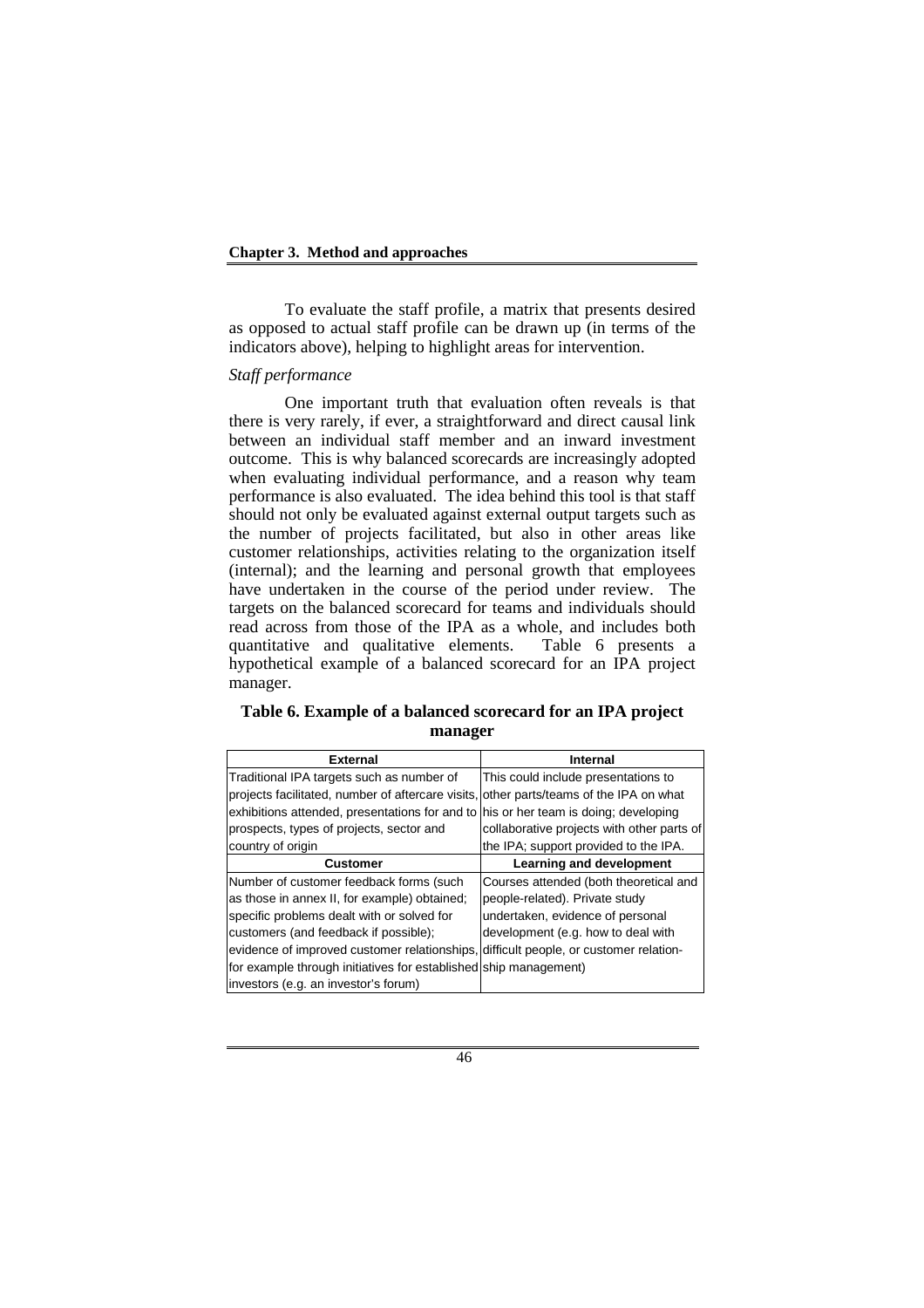There is no easy solution to the challenge of improving the performance and motivation of IPA staff members. However, the key to doing so lies in making work meaningful for the individuals and teams involved. By being able to link their performance to those of the IPA when it is "doing the right thing" as identified in an evaluation exercise, it is possible to make real progress towards this goal.

## *Strategy*

Evaluation can be useful both before and after the implementation of a strategy. Before developing a strategy, an evaluation of the IPA's operating environment can be carried out to inform the formulation of strategic goals. After the strategy has been spelled out and implemented, evaluating goal realization is a logical step.

### *The IPA's operational environment*

It is worth remembering that the word strategy is derived from *strategos*, the Greek word for a military commander. Evaluating the environment is like a commander assessing the strength of his or her troops, taking stock of the lay of the land, and deciding which targets to seek out and how to proceed. A wellknown and useful tool for evaluating the IPA's operational environment is the SWOT analysis. The SW – strengths and weaknesses − refer to the capabilities, or *internal* operating environment of the IPA, and its offering.

(a) *Strengths*: these could be both quantitative and qualitative, for example stable funding, a good reputation, supportive stakeholders, or good ties to the country's consular and diplomatic corps. The IPA may also have good relations with established investors, skilled and dedicated staff, a highly capable and respected leader, and sufficient funds to carry out its mandate. It may also have a good product to market – ample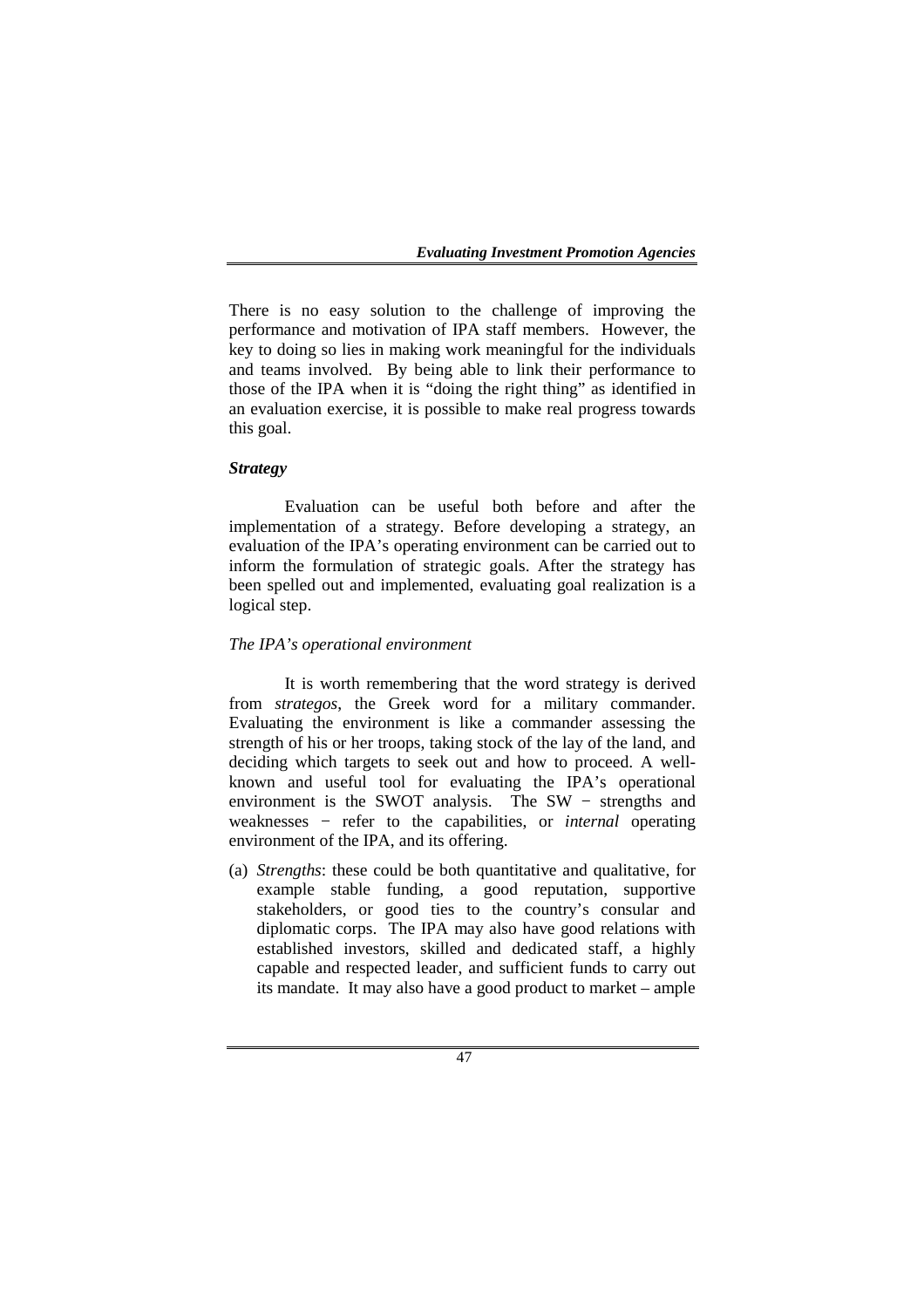### **Chapter 3. Method and approaches**

land and business sites, skilled labour, generous incentives and good connectivity.

(b) *Weaknesses*: the agency may be new, not well resourced, and still finding its feet in terms of recruitment and operating; there might be high staff turnover, or a situation may exist where different Government departments are involved in a "turf war" over who is responsible for the organization or exactly what its role should be. The location being marketed may also present challenges: contaminated soil, unskilled labour, archaic industrial practices, an unstable exchange rate, and limited accessibility.

The OT – opportunities and threats – refer to the *external* environment of the IPA.

- (c) *Opportunities*: for example, trends identified in global investment flows that favour the region, such as firms offshoring to lower-cost locations or the presence of a leading biotech institution in the locality; or a leading competitor location may be experiencing problems from "overheating" due to large inward investment flows that are pushing up costs.
- (d) *Threats*: these could include a lack of skilled staff, cost pressures, negative political developments, an economic slowdown, or a wide variety of factors.

An evaluation of the operational environment may also be of use to an IPA's *proactive* policy advocacy. Such an evaluation can help to identify problems in the investment climate, and serve as input to the development of policy remedies. Box 6 shows a SWOT statement for a hypothetical IPA.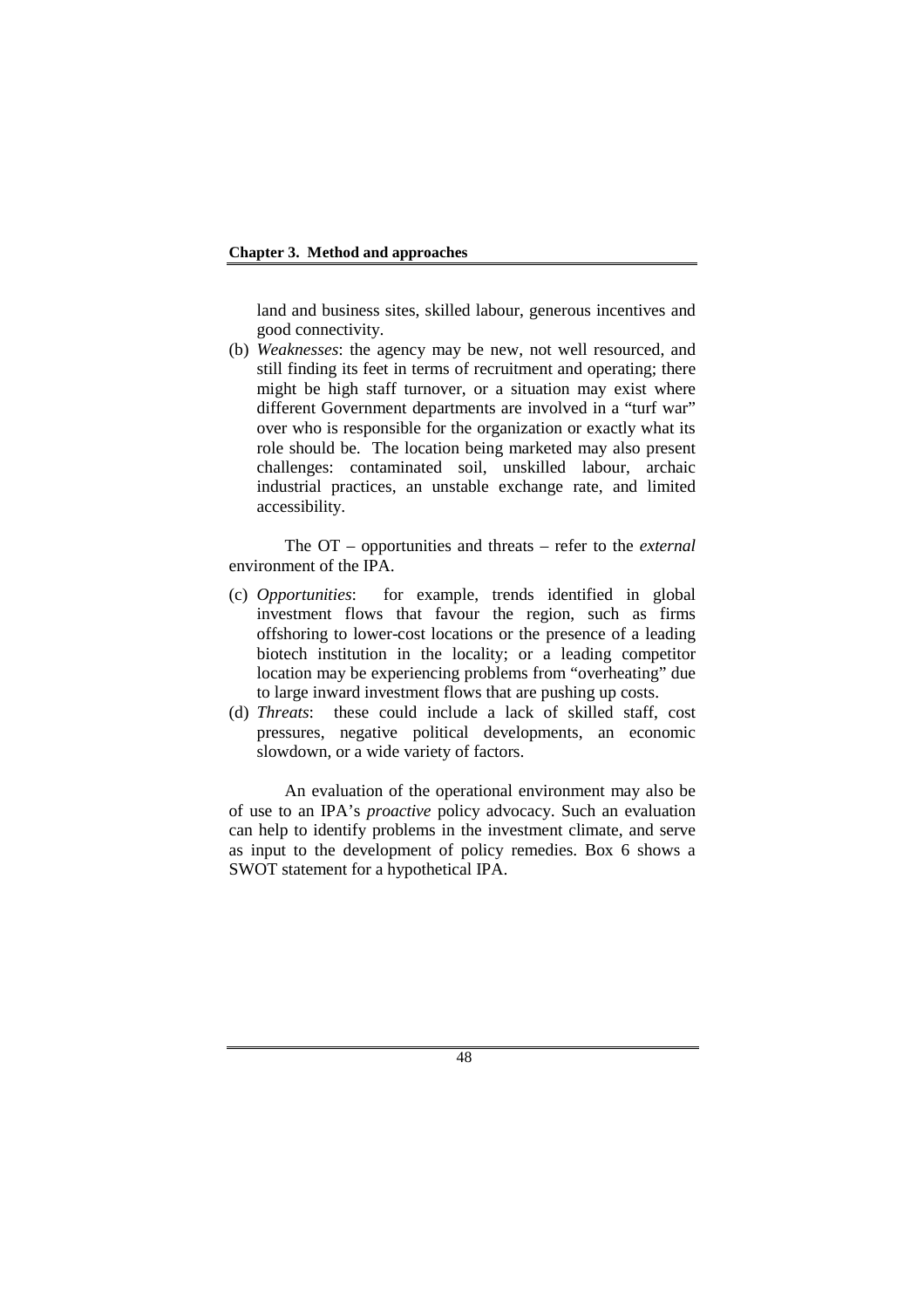| Box 6. SWOT analysis of a hypothetical IPA                                                                                                                                                                                                                                                                   |                                                                                                                                                                                                                                                                                                                                                                                          |  |
|--------------------------------------------------------------------------------------------------------------------------------------------------------------------------------------------------------------------------------------------------------------------------------------------------------------|------------------------------------------------------------------------------------------------------------------------------------------------------------------------------------------------------------------------------------------------------------------------------------------------------------------------------------------------------------------------------------------|--|
| <b>Strengths</b>                                                                                                                                                                                                                                                                                             | Weaknesses                                                                                                                                                                                                                                                                                                                                                                               |  |
| • The IPA has a good international<br>reputation.<br>• Skilled and dedicated staff<br>• Good links between the IPA and<br>established investors in the<br>location<br>• Strong base of original<br>equipment manufacturers<br>• Innovative domestic companies                                                | • High staff turnover<br>• Insufficient funding<br>• Lack of coordination with other<br>government agencies<br>• A complex tax system that<br>discourages foreign investment<br>High concentration of ownership in<br>some sectors is perceived as a barrier<br>to entry of foreign companies.                                                                                           |  |
| <b>Opportunities</b>                                                                                                                                                                                                                                                                                         | Threats                                                                                                                                                                                                                                                                                                                                                                                  |  |
| • Marketing still undeveloped<br>• Undeveloped brand for inward<br>investment<br>• Development of a fast-track<br>system for dealing with inward<br>investors<br>• Regulatory liberalization<br>• Leverage intellectual and<br>industrial strengths into global<br>clusters, e.g. in biopharma-<br>ceuticals | • Active promotion and emergence of<br>competitor regions<br>• Increased clustering of inward<br>investment projects around already<br>well-established locations in<br>neighbour countries<br>• Inertia of current system prevents<br>change and repositioning.<br>• Time compression and<br>conservatism of FDI decision-<br>making favours already well-<br>established destinations. |  |
| <i>Source:</i> UNCTAD.                                                                                                                                                                                                                                                                                       |                                                                                                                                                                                                                                                                                                                                                                                          |  |

*Realization of strategic goals* 

The output of the SWOT analysis described above is a list of issue statements that makes it clear what the key issues that should inform strategy are. These can then, further, be ranked in terms of importance. In the evaluation of strategy, it is against these issue statements that performance and goal realization will be tested. At regular intervals, but at least quarterly, thought should be given to whether the strategic initiatives and various programmes in the IPA are dealing with the issues identified in terms of their relative importance.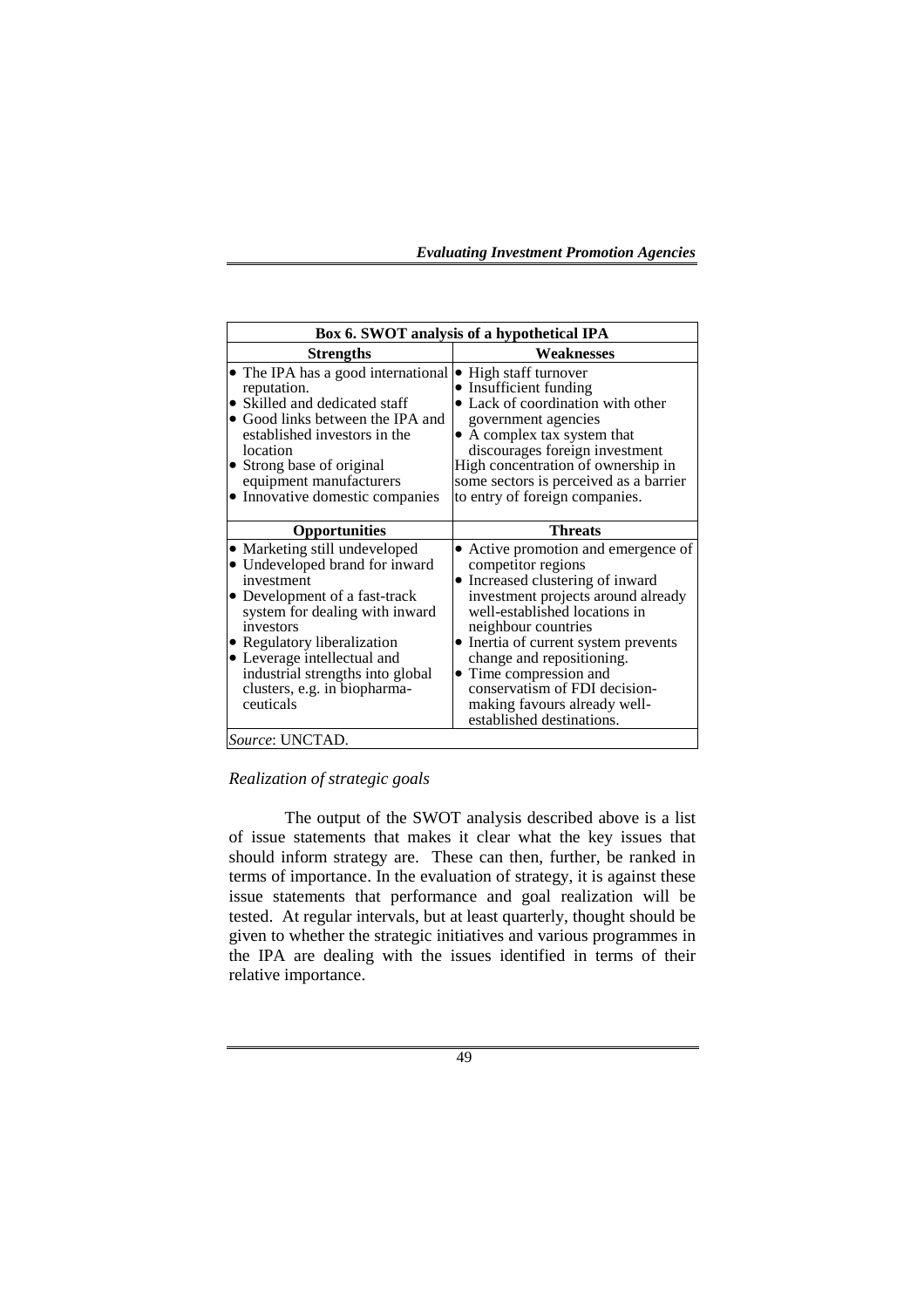### **Chapter 3. Method and approaches**

Once a strategy has been selected, the key issue is to identify the indicators for measuring strategy implementation, based on a logic model along the lines of the one set out in figure 1 above. From the point of view of evaluating the IPA's progress towards meeting its strategic goals, good data, both quantitative and qualitative, is essential. Examples include:

- (a) Absolute performance data (e.g. number of projects, sectors, employment, value added, and exports);
- (b) Market shares, where available (e.g. percentage of investment projects into a specific part of Asia);
- (c) Customer feedback (e.g. perception, value of services, contestability of projects).

The aim of these indicators is to assess the extent to which the strategic targets have been achieved. For example, if the strategic aim (or one of the aims) had been to develop an effective aftercare service, performance would be evaluated against the indicators selected to measure the development of such an offering, e.g. number of aftercare visits made, number of new leads identified, number of leads converted, results in terms of jobs safeguarded or created; as well as some more qualitative criteria such as for example the nature and extent of IPA involvement, whether the results involved moving higher up the value chain, the relationship to targeted sectors, and feedback from surveys of established firms targeted by the aftercare programme. Box 7 presents how an Eastern European IPA evaluates the success of its aftercare programme.

Box 7 also illustrates how evaluating goal realization can provide input to *reactive* IPA policy advocacy. In the course of the evaluation, complaints from existing investors can be registered, and based on this feedback the IPA can advocate changes that improve the investment climate. The most successful policy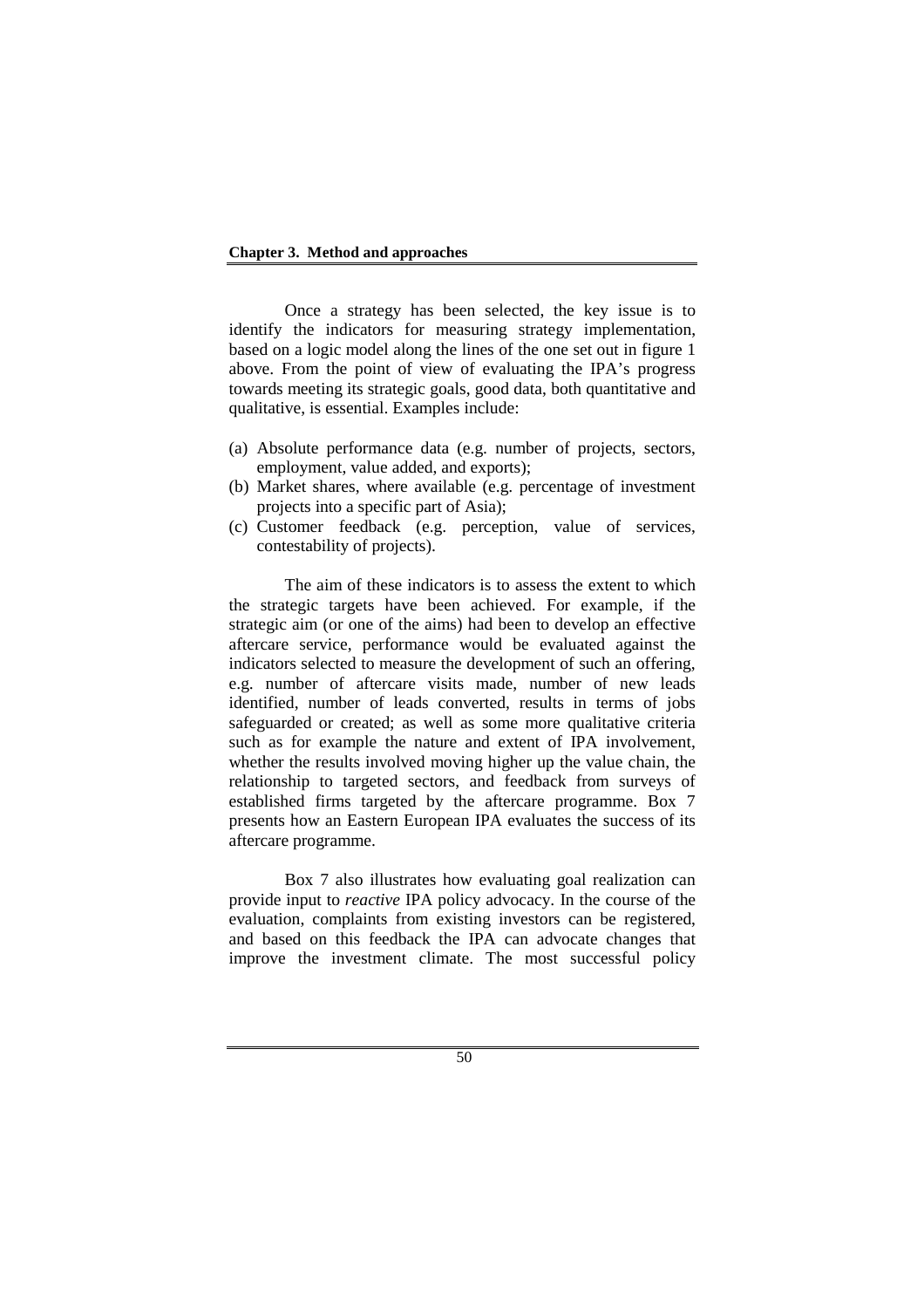advocacy will be both proactive and reactive, $12$  and as the above sub-section has shown, strategy evaluation can be useful for both.

### **Box 7. Evaluating aftercare at an Eastern European IPA**

The success of the aftercare unit and its staff is evaluated using a matrix that measures achievement on three main dimensions (these are also weighted):

**Client investor services:** This includes a range of activities such as visiting and meeting with investors, troubleshooting, consultancy, providing assistance, liaising with other government departments and agencies, organizing seminars, etc. Measurement criteria used include the number of reports, letters and e-mails generated etc.; seminars run; number of attendees; and the results of customer satisfaction surveys.

**Structural issues:** These relate to the formal reporting of structural obstacles (and related suggestions for improvement) to inward investment identified as a result of undertaking aftercare duties. Measurement criteria used include the number of reports generated and the number of suggested solutions made.

**Client investor performance:** This relates to the expansion activity of client investors. The measurement criteria include: The number of jobs, and the annual percentage change in the number of jobs, associated with expansion leads in manufacturing, business support services and technology centres; the level and annual change in employment for all existing investors receiving financial incentives; the amount and/or annual change in the revenues, exports, profit and investment made by all existing investors receiving financial incentives. These metrics are also calculated for the economic gain "additional" to that associated with the investment incentive.

*Source*: UNCTAD, based on information provided by an Eastern European IPA.

<sup>12</sup> UNCTAD (2008). *Investment Promotion Agencies as Policy Advocates*: 15.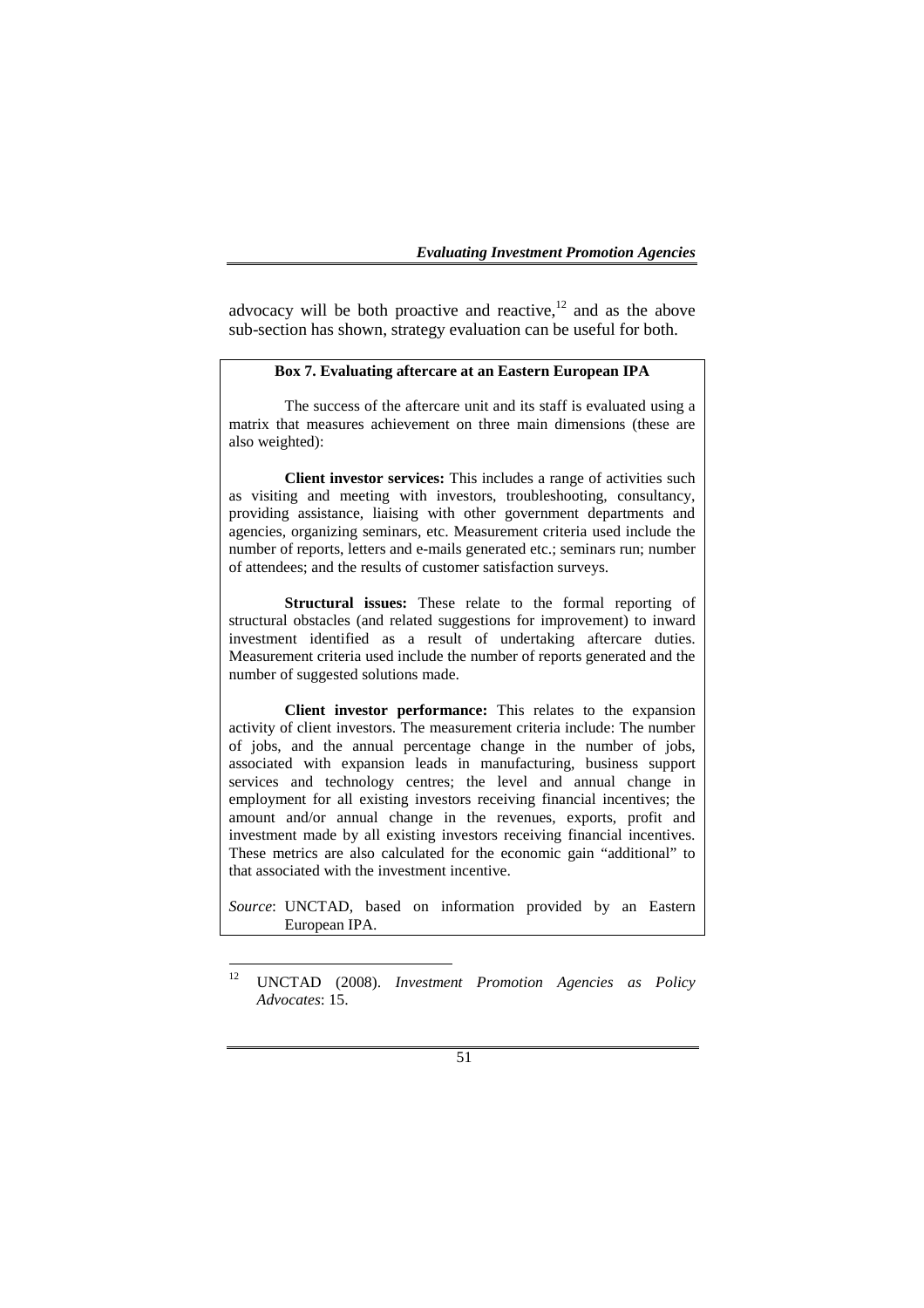### **Chapter 3. Method and approaches**

### *Marketing*

In a sense, everything an IPA does is marketing. It is its reason for being. Below some key marketing aspects for an IPA to evaluate are described:

### *Location*

- (a) What do existing foreign investors think of the IPA's "product", the location? It is important that the IPA receive investor feedback both on physical attributes (e.g. demographics, growth prospects, or transport) and qualitative factors (e.g. government, regulation, or security).
- (b) How do non-investors perceive the location in terms of the same attributes as established investors? Is there a difference (a "perception gap") between the groups?
- (c) Who is establishing in the location? The IPA may want to know, for example, the investor's country of origin, sector, type of activity, size of operation, space occupied, spatial needs, capital/labour mix, skill requirements, source of inputs, destination of outputs, use of grants/incentives, or relationship to other companies in the parent firm.

On the basis of the answers to the preceding questions, the IPA should be able to understand how investors and non-investors perceive the product it is trying to sell, whether there are gaps or issues to be addressed and, importantly, if the perception of the product is as presupposed in the strategy. Does it fit in with what targeted investors are looking for? How can the product be developed or enhanced as required? How can the IPA contribute to this? Perception-tracking surveys can create quantifiable data that can be regularly monitored to measure the success of marketing *initiatives*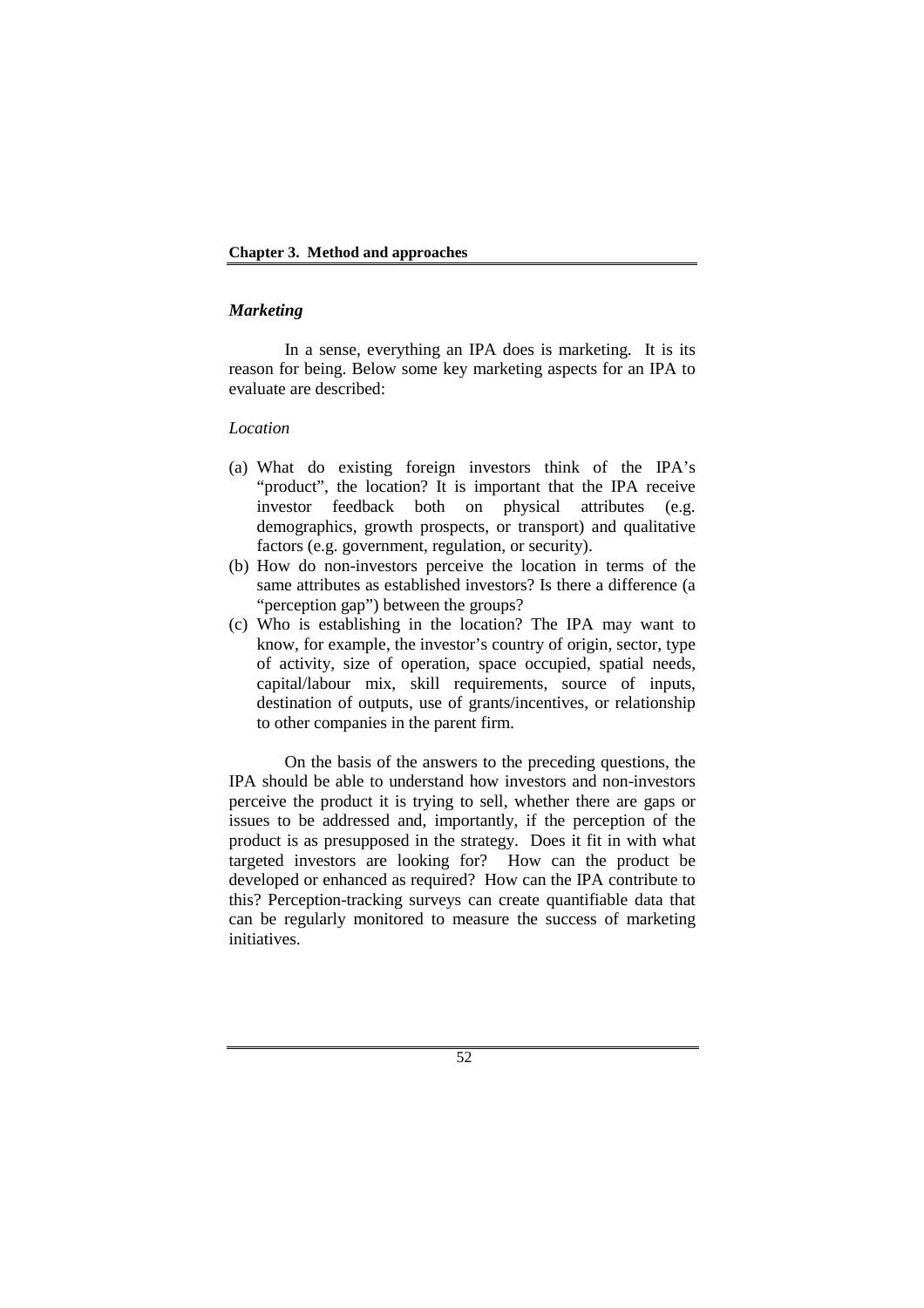## *Channels*

A critical issue for the IPA is to evaluate its "routes to market". Should it establish foreign representation? Should staff be based in the field or in a central office? What role should an electronic presence play in the overall marketing strategy? What should be the role of trade shows, exhibitions and other events? Many of the answers to these questions will be related to contextual matters, such as the age and the size of the IPA and the perception of the location represented. Whichever channels are selected, it is important to track and evaluate, for those channels, the following key indicators that are very simple but can be very revealing: number of leads generated; origin of leads (e.g. through an overseas embassy, from a lead-generating firm, unsolicited walk-ins, etc.); quality of leads (value/conversion ratios); costs incurred by those channels; and non-quantifiable aspects of channel presence.

For evaluating this aspect of marketing is useful to ask established firms or those that gave serious consideration to the location, how and why they heard of it and how the location came to be on the "radar screen" of the investing firm. The results of such an exercise can be more useful – and cheaper – than tracking the number of business cards sales teams bring back from trade shows in foreign locations or the number of companies that attended a luncheon hosted by the IPA in some major capital.

### *Advertising and public relations campaigns*

 The design of advertising and public relations campaigns can be outsourced, but it is essential that providers be given good briefs and test their campaigns before launch. It is only if goals are well defined that they will be readily measurable, and realization of goals can be evaluated. The acid test for such campaigns comes when personal sales contact is made with target prospects and it can be determined whether or not they were exposed to the messages in question and whether or not they recall them.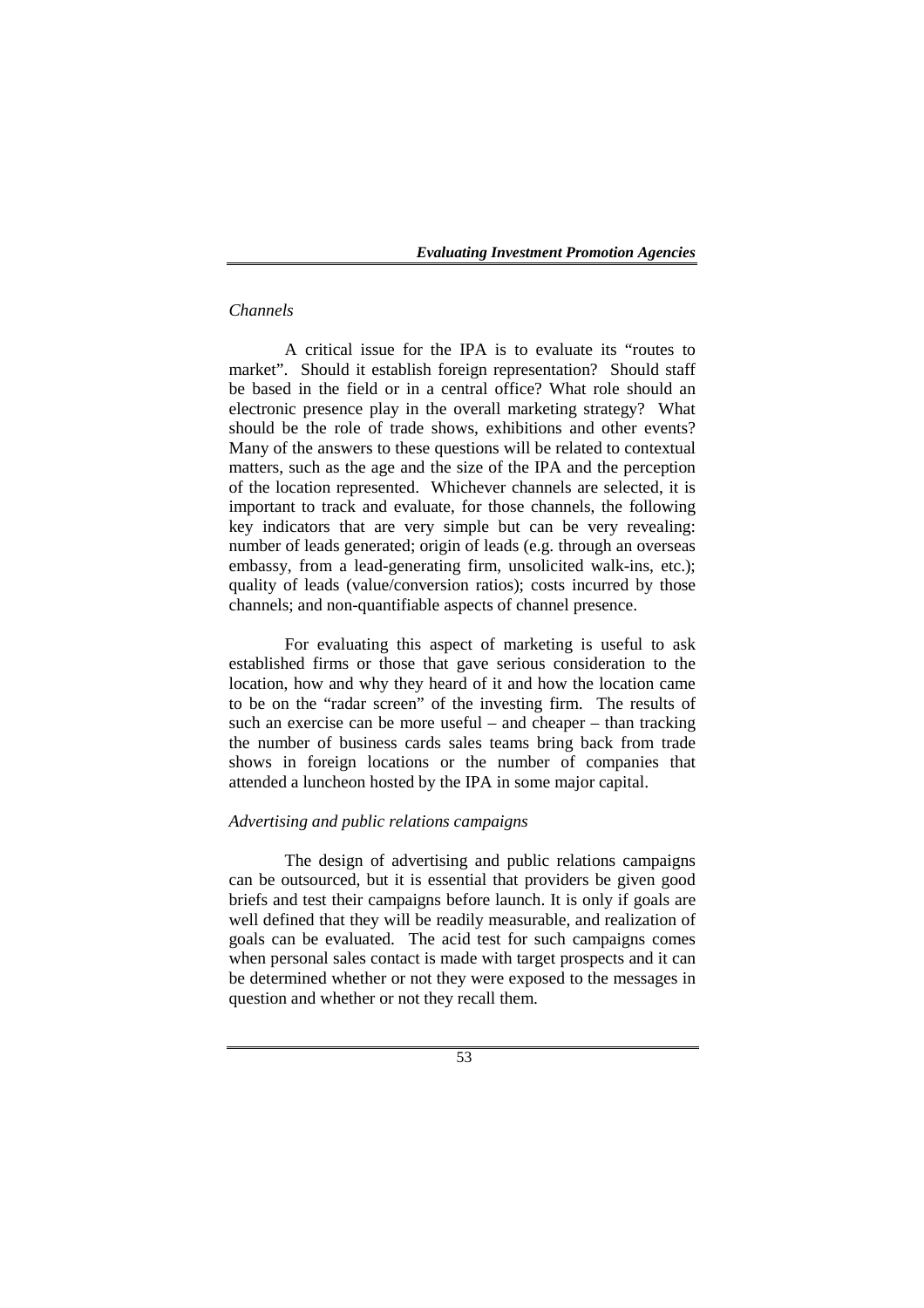#### **Chapter 3. Method and approaches**

Good recording and tracking over time of the sources of incoming enquiries at the IPA that are not from personal sales contacts can be invaluable: just asking where the enquirer heard of the IPA or region in question (they may even be given a few options) and recording this on the CRM database could be extremely useful. More in-depth information could be obtained from the investor and non-investor surveys (see chapter 2).

## *Grants and incentives*

The role of various grants and incentives in the investment decision varies with the nature of the investment in question: for example, a reduced rate of tax on profits is not of much value if the investment is a cost centre, $13$  while it may be very useful for a company using the location as an export platform for final goods.

Different grants and incentives have different impacts and often cause unintended results, for example attracting foreign firms established in urban areas to outlying regions where incentives or grants are available when the aim was to attract new foreign investors. The role and importance of grants and incentives can be assessed in the course of the investor survey. Thought can then be given to whether they are appropriate, how desirable and important their effects are, and whether they need to be modified.

### *Operations*

From an operational point of view, it is useful for an IPA to track and evaluate the behaviour of the project "pipeline". This involves tracking the number of enquiries that come in and their progress along the different stages of the pipeline. One example includes the following stages: (a) enquiry; (b) lead; (c) qualified

 $13$  A cost centre is a unit that adds to the cost of a company, but only indirectly adds to its profit. Research and development (R&D) and customer services units are typical examples of cost centres.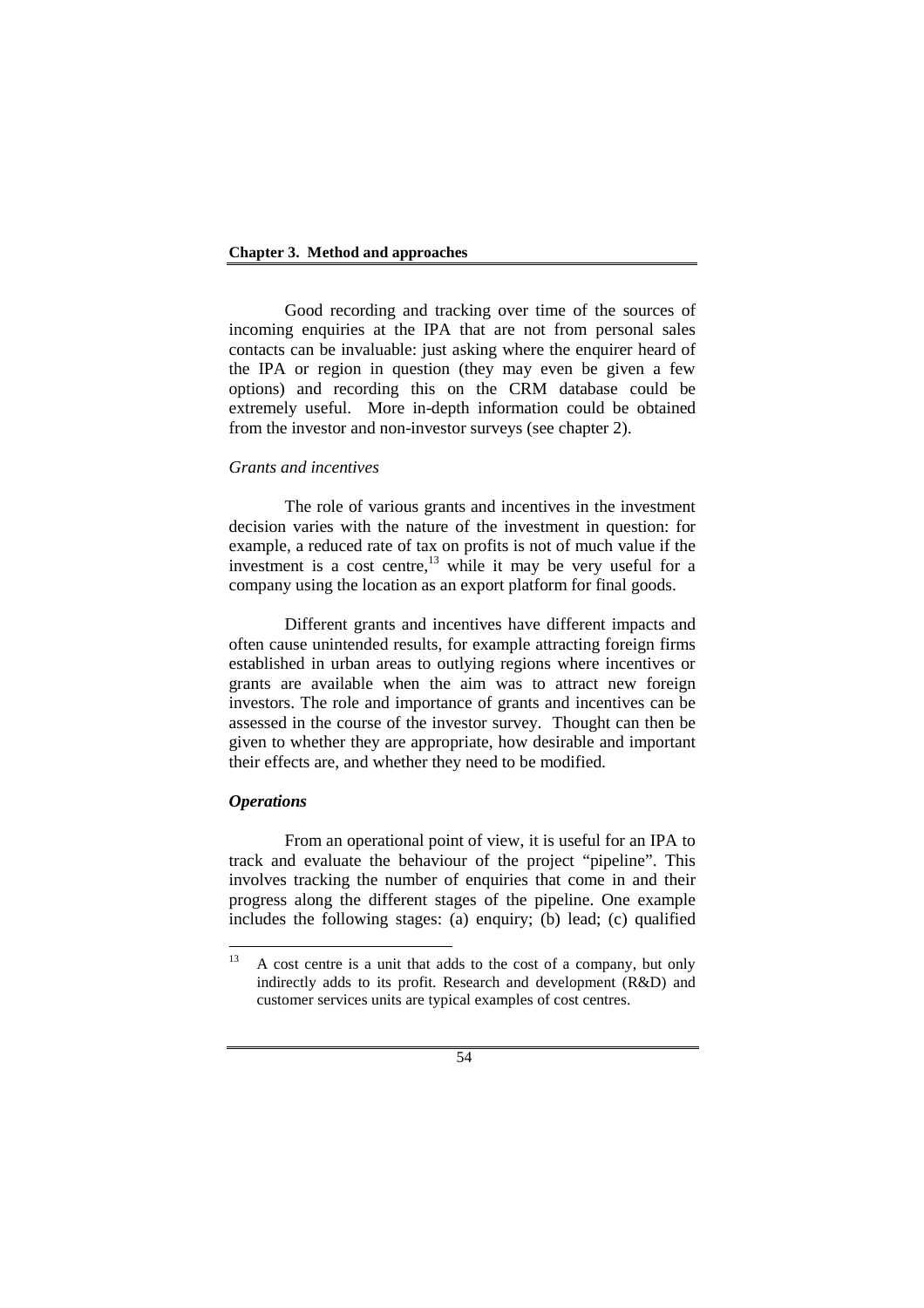lead; (d) prospect; (e) first visit; (f) second visit; (g) establishment; and (h) aftercare.

Each IPA can develop its own staging system to reflect its specific operating conditions. Some IPAs may develop separate pipelines for different services (e.g. aftercare), or differentiate clearly between these within the pipeline.

The project pipeline is critical for evaluating whether the IPA is "doing the thing right", for the following reasons:

- (a) It can be used to track ratios between the different stages over time to determine whether the targeting and promotional campaigns are reaching the right people and whether or not the ratios are improving;
- (b) If combined with information about costs, it is possible to ascertain whether resources are being used to greater effect over time;
- (c) It is possible to see whether projects tend to get stuck at specific stages or where bottlenecks develop. If bottlenecks appear, it is possible to develop a solution by reviewing what is happening at that stage. Also, it might be that certain types of project get stuck or actually leave the pipeline altogether at specific stages. Reasons for this can be determined;
- (d) It should be possible to identify which projects absorb the most IPA time and to make decisions about the desirability of pursuing such projects in a rational, evidence-based manner;
- (e) Resource/staffing requirements can be tracked and forecast;
- (f) Trends can be identified to evaluate performance over time.

Other important operational factors that can be tracked include quality of information provided and speed of response of the IPA to enquiries. Box 8 presents evaluation targets for the operations of Argentina's National Investment Development Agency, ProsperAr.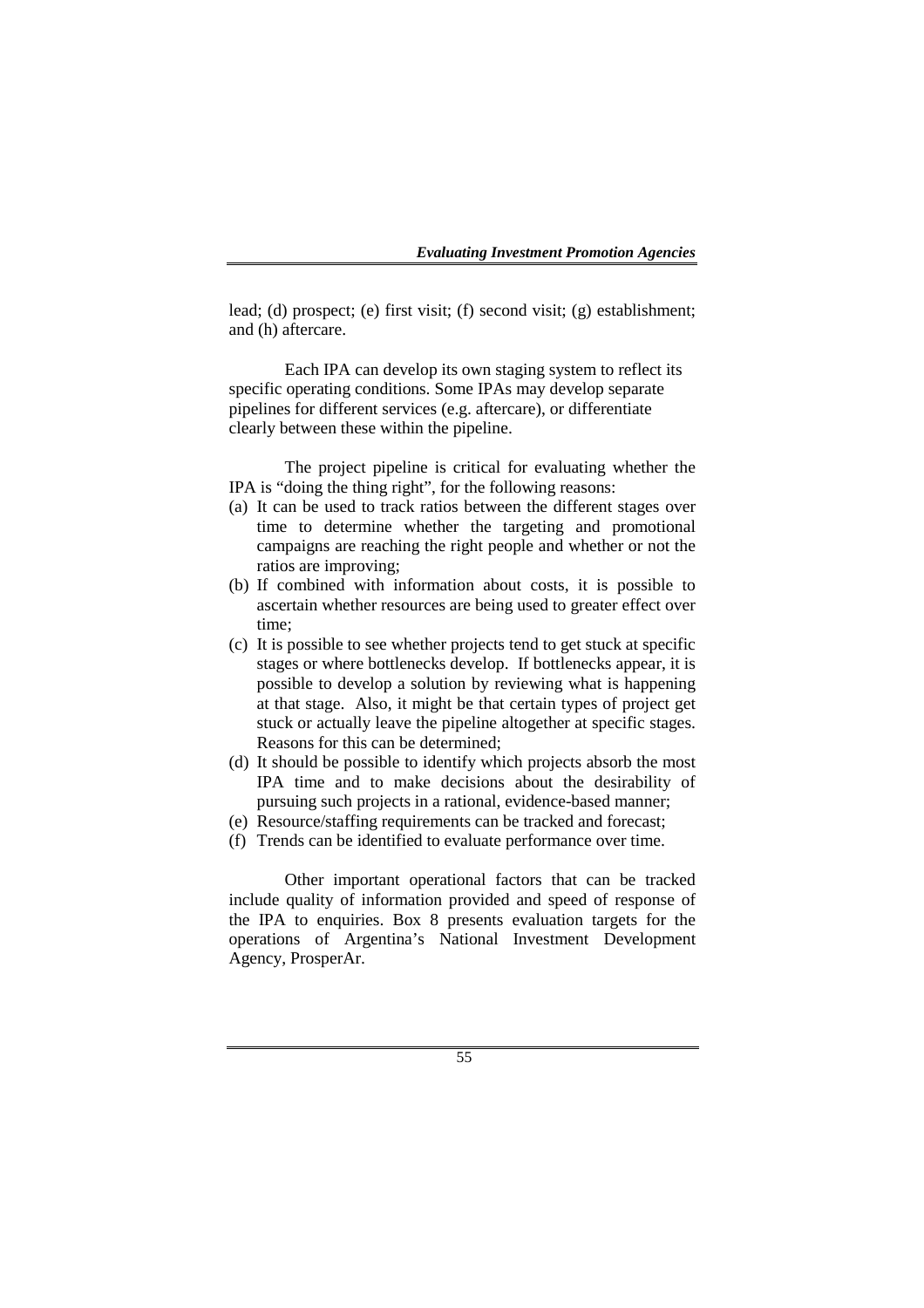

## **Box 8. Evaluation targets for operations at ProsperAr (Argentina)**  (a) Number of inquiries answered on time in relation to the total number of inquiries received; (b) Number of investment projects advised and facilitated on time in relation to the total number of advice and facilitation requests; (c) Number of investments that have materialized with agency involvement and advice; (d) Level of fulfilment regarding the monitoring of investment projects that received advice from the agency; (e) Investment missions conducted abroad; (f) Number of firms proactively contacted by agency personnel; (g) Preparation of an Investment Announcement Report every six months; (h) Preparation of a report using balance-sheet information of those firms operating in the country every six months; (i) Number of actions conducted by the agency aimed at promoting an entrepreneurship culture in the country. *Source*: UNCTAD, based on information provided by ProsperAr.

### *Putting all the pieces together*

It is important that all evaluation of management areas (as set out above) forms part of an integrated, mutually supportive whole – from strategy development to the individual officer working on a case. The performance evaluation at the Tanzania Investment Centre (TIC), as summarized in box 9, illustrates how performance can be tracked in terms of both external objectives (e.g. FDI inflows, technology transfer, employment creation and competitiveness) and internal objectives at the departmental and individual staff levels.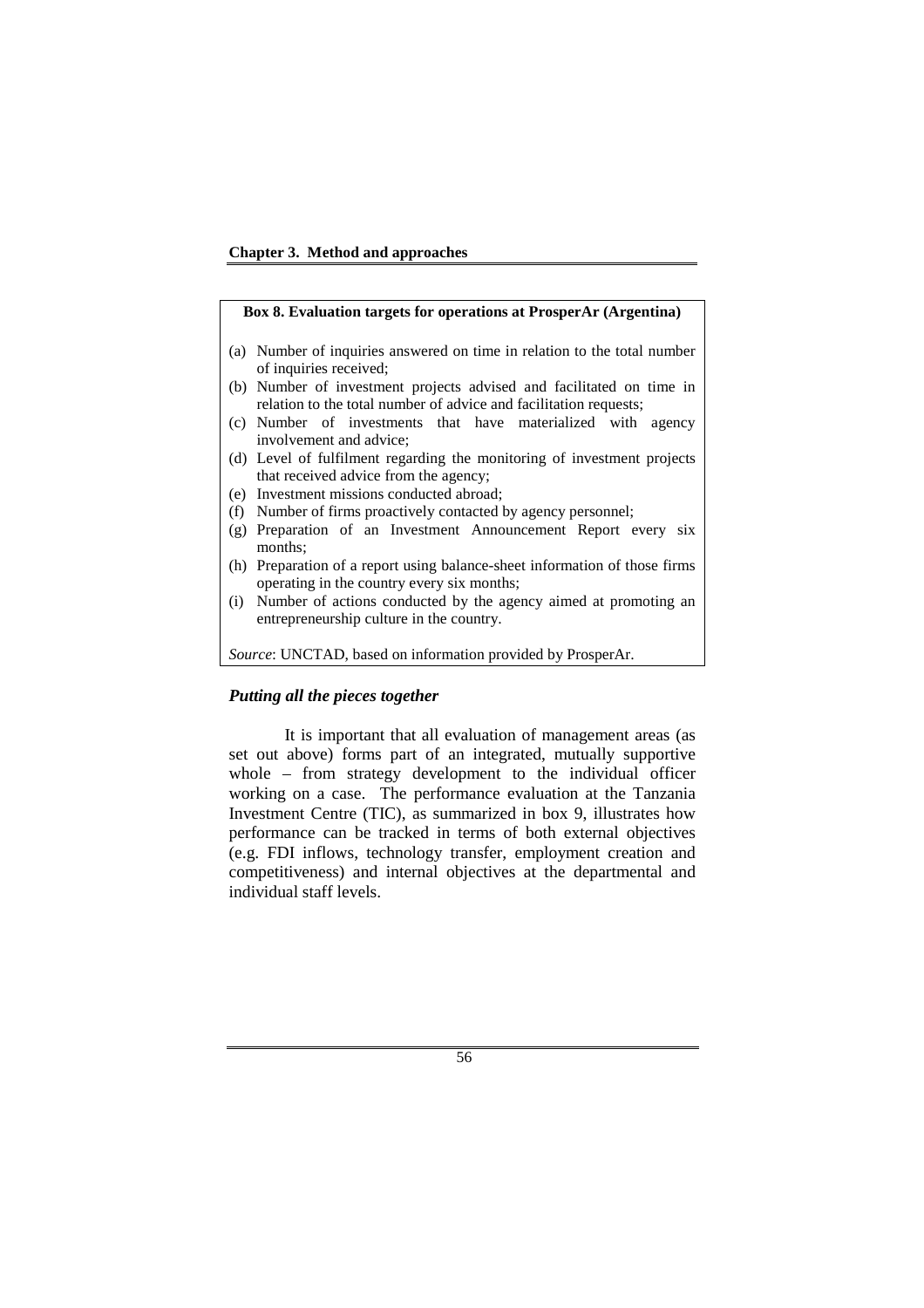### **Box 9. Performance evaluation at the Tanzania Investment Centre**

Six **key objectives** form the basis for the continuous evaluation of the TIC's performance:

- 1. Raise the profile and image of Tanzania as a business location;
- 2. Increase FDI flows in key sectors;
- 3. Maximize the benefits of new investment to the Tanzanian economy;
- 4. Ensure a competitive business environment;
- 5. Develop and promote sites and infrastructure that meet investor needs;
- 6. Ensure a conducive work environment for TIC staff.

TIC performance is measured on how its targets contribute to the goals of the national development strategy (MKUKUTA): increased gross domestic product (GDP) and productivity, inward technology transfer, employment creation, empowerment, poverty reduction and increased competitiveness in attracting FDI. The TIC's evaluation of its own performance can be broken down into three levels:

#### **Institutional level**

- (a) The Research and Information Systems Department conducts a census of all companies investing in Tanzania every four years with annual sample surveys in between;
- (b) Investment site visits (part of an aftercare programme) to capture investor perceptions of TIC services;
- (c) Participation in annual surveys/studies to feed UNCTAD's *World Investment Report* and other international studies.

#### **Departmental level**

- (a) Number of inquiries generated from investors (e-mails, website visits, phone calls, or physical visits);
- (b) Number of start-up and expansion projects registered by TIC;
- (c) Number of successful projects: all investors registered with TIC are required to provide six-monthly progress reports that are collected and analysed.

### **Staff level**

(a) The Automated Workflow Management System tracks how many projects each staff member of the Facilitation Department has assisted for approval (e.g. daily, monthly, annually);

/…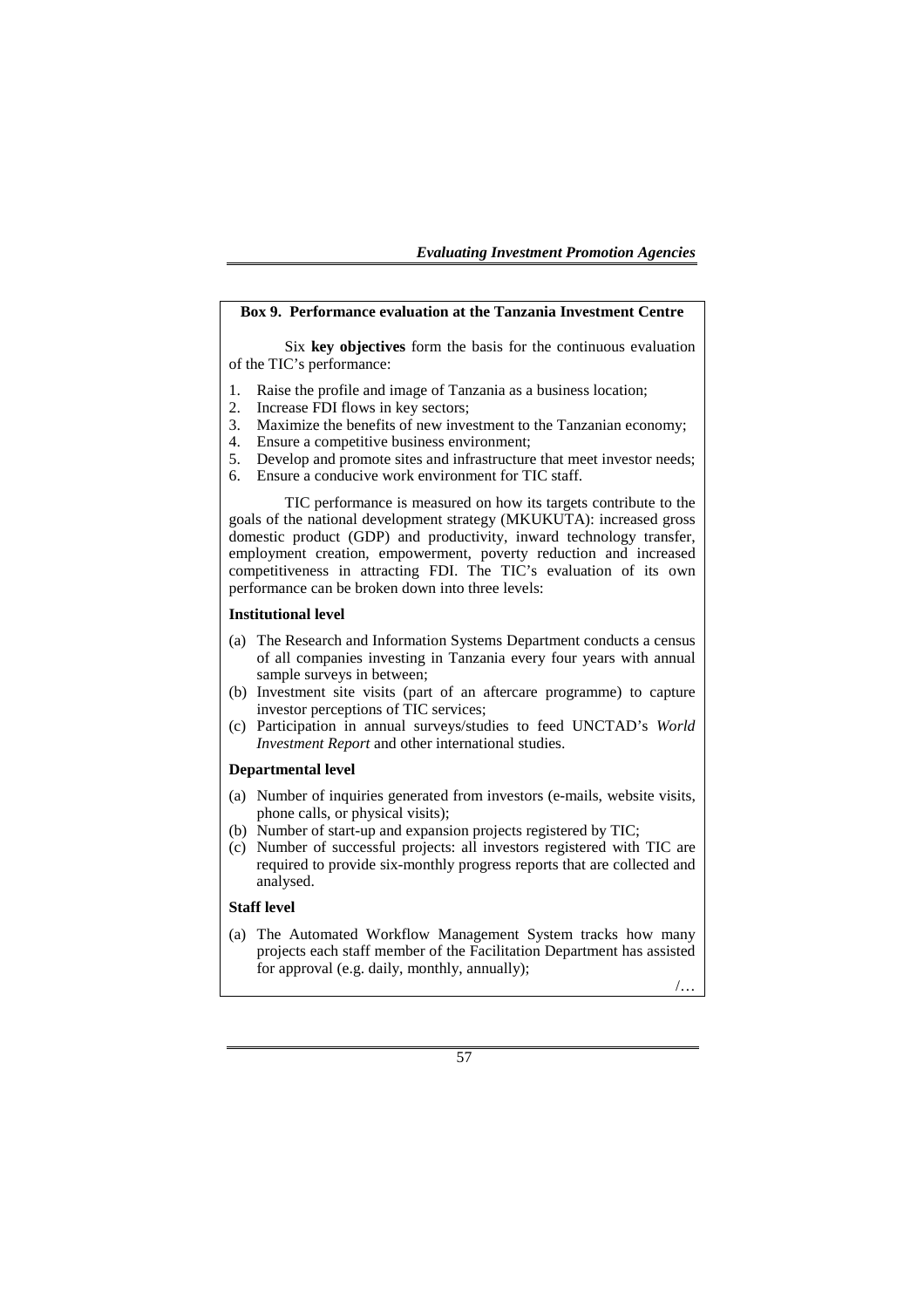### **Chapter 3. Method and approaches**

### **Box 9 (concluded)**

- (b) The Automated Customer Relations software tracks the number of enquires received and the number of issues attended by specific staff members in the Promotion Department;
- (c) Research staff performance is measured by the number of research issues and reports written.

*Source*: UNCTAD, based on information provided by the TIC.

## *Relationship between "doing the right thing" and "doing the thing right"*

"Doing the right thing" and "doing the thing right" are complementary in the overall evaluation of the IPA. For example, if it is found in the course of evaluating promotional materials and strategies that in reality lavish marketing materials end up in office rubbish bins and that it is in fact due to personal executive networks that the location has been favoured, this has implications for how to do marketing right. But it also suggests that the service offering of the IPA should be changed by spending less on such promotional materials and spending more on activities that access executive networks – that is, doing the right thing.

## **3.3 Doing evaluation**

The final section of this chapter relates to the actual doing and management of the evaluation. While internal staff may be used for the "doing the thing right" evaluations – in fact, this would be part of their daily work or job descriptions – the generally agreed view is the "doing the right thing" evaluation is best carried out by an external organization (whether public or private) to ensure impartiality and unbiased findings.

Having said that, evaluations should not be seen as a series of external, discrete, one-off exercises, and it is a good idea to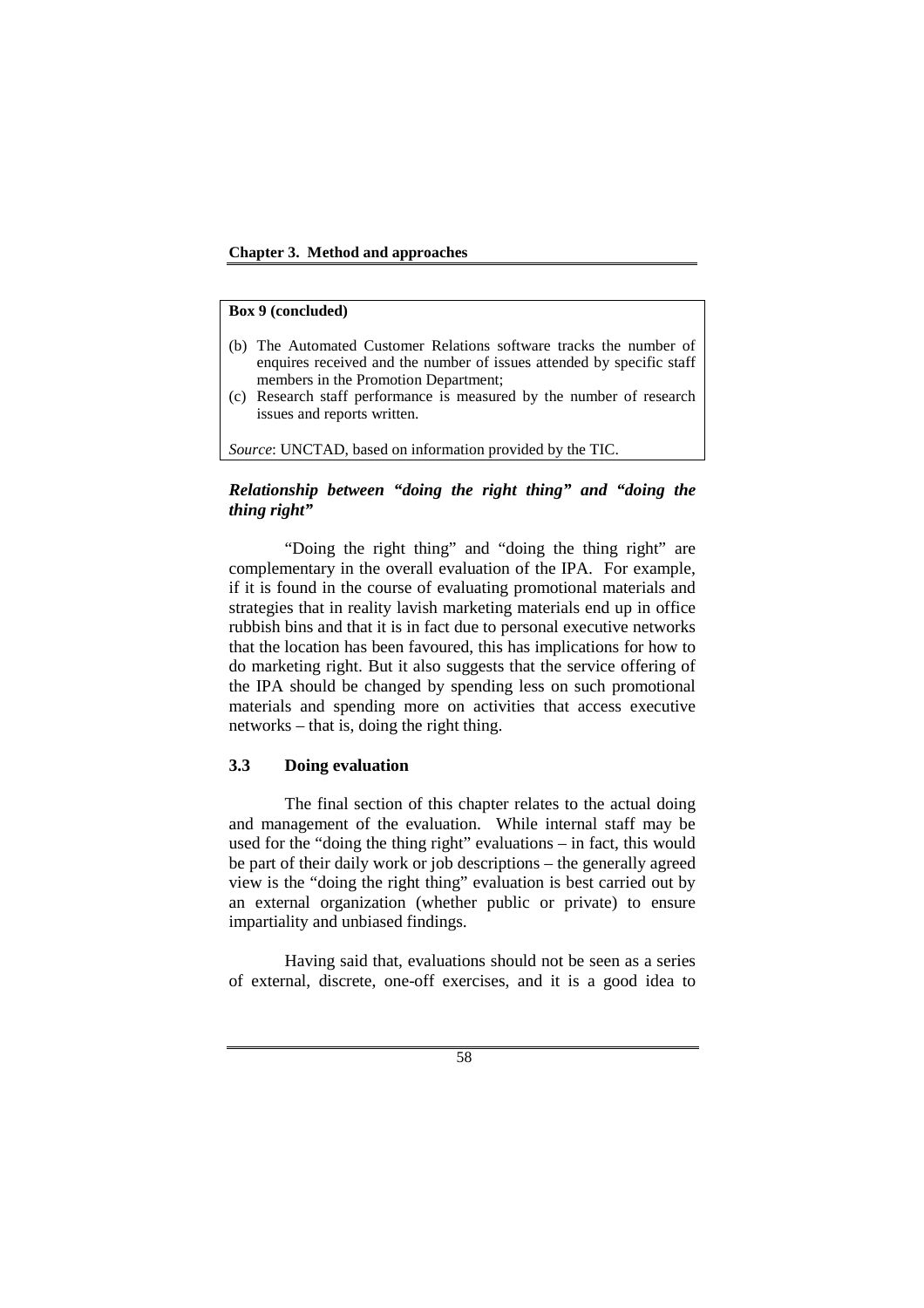appoint a person as the evaluation manager or the person responsible for evaluation, in order to foster an "evaluation culture" and see to it that data and information are continuously gathered to that end, and to ensure the integrity of such data, so that when an evaluation does take place, much data is already available, reducing the cost and potential disruption that may be caused by such an exercise.

The ultimate aim of evaluation exercises is of course to ensure the best use of resources. Therefore it is critical that the findings of the exercise and recommendations be implemented, or else the exercise may turn out to have been worthless or even worse. If it is seen that good recommendations are not being implemented, this may have a negative impact on the morale and motivation of staff and managers.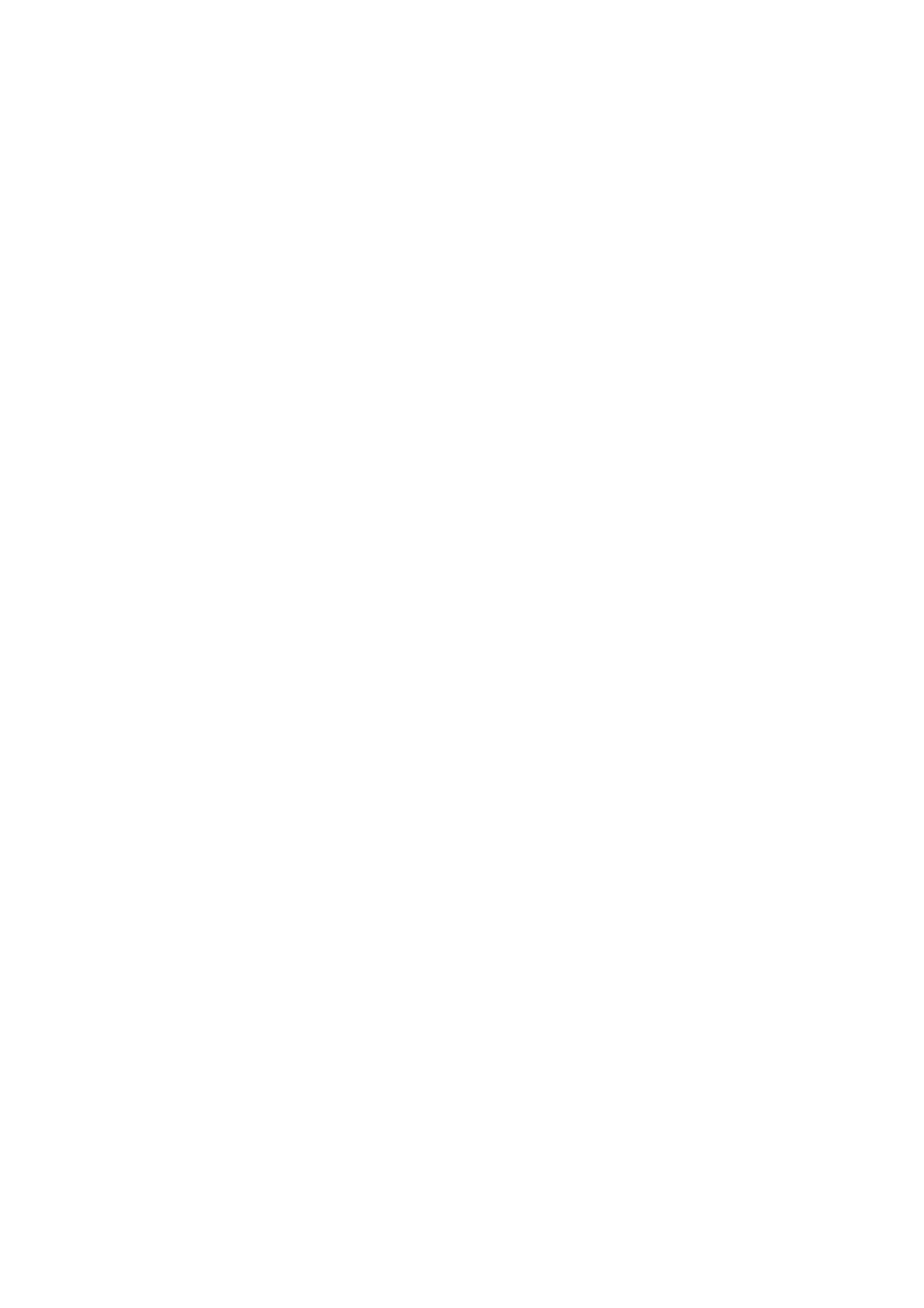# **4. Conclusions**

The main conclusion of this publication is that successful evaluation means that the IPA will be able to identify what activities are most appropriate for it to do, in its specific environment and circumstances, and ensure the best use of the public (and private when present) resources employed. Evaluation helps to identify the public sector equivalent of the private sector's "return on investment". As globalization continues, the field of investment promotion is growing more and more competitive. Evaluation can increase accountability to the IPA's stakeholders and provide input for improvements of the agency's services to investors. When viewed from this perspective, those IPAs that regularly evaluate their activities and implement recommendations from such evaluations will have a competitive advantage over IPAs that fail to assess their performance.

There is a body of accepted research that supports the method and tools presented in this publication. What is done here is to apply that body to the specific situation of the IPA.

Successful evaluation has both a "soft" and a "hard" side. On the soft side is the need to deal with human/organizational issues to ensure that all those involved can contribute so that the process is seen to be unbiased, objective, inclusive and transparent. On the hard side is the need for the collection of evidence: robust data and information, both quantitative and qualitative, its elaboration and interpretation, to support any conclusions, options or recommendations.

A key implication of the evaluation approaches presented in this publication is that a successful narrow performance-focused approach may in fact not be providing the most valuable application of funds. Evaluation is about "doing the right thing", in addition to "doing the thing right".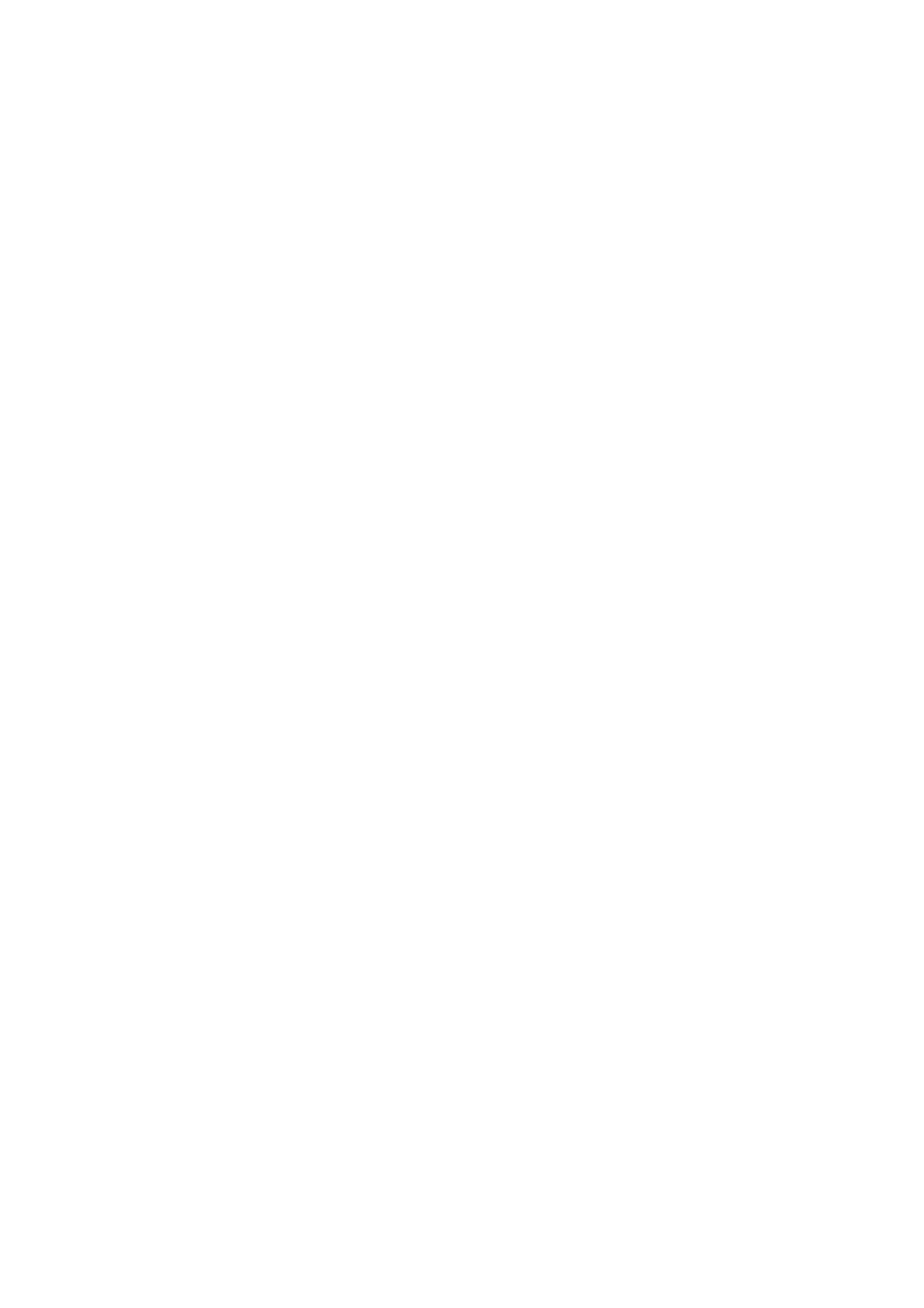# **Annex I. A draft survey questionnaire**

There are different ways to administer a questionnaire such as the one outlined below (e.g. outsourced face-to-face interviews or CATI). However, it will have to be preceded by an explanation of why the research is being conducted, who is conducting it, and assurances will have to be given as to the confidentiality of results in terms of responses not being attributable to individual, identifiable firms. Moreover, it is always important to make sure that one is speaking to the appropriate person in the organization.

Questions may be asked in different orders, and the questionnaire can be structured differently, but key questions are listed below.

|               | Questions for IPA evaluation: for interviews - beneficiaries and<br>counterfactual, also for case studies                                                                                                                                                                                                                                                                                                                                                                                                                    |
|---------------|------------------------------------------------------------------------------------------------------------------------------------------------------------------------------------------------------------------------------------------------------------------------------------------------------------------------------------------------------------------------------------------------------------------------------------------------------------------------------------------------------------------------------|
| <b>Number</b> | Questions                                                                                                                                                                                                                                                                                                                                                                                                                                                                                                                    |
|               | <b>Decision-making</b>                                                                                                                                                                                                                                                                                                                                                                                                                                                                                                       |
| 1             | What was respondent's role in the decision to establish/invest?                                                                                                                                                                                                                                                                                                                                                                                                                                                              |
| 2             | Who else was involved? Where are they based? [try to<br>understand who else is in the decision-making unit and the<br>decision chain and speak to them as well if possible].                                                                                                                                                                                                                                                                                                                                                 |
| 3             | What was the business driver behind the location search and<br>the investment [e.g. resources, costs/ efficiency/markets<br>business reorganization]?                                                                                                                                                                                                                                                                                                                                                                        |
|               | The investment - obtain/confirm details of the investment:                                                                                                                                                                                                                                                                                                                                                                                                                                                                   |
| 4             | Confirm the sector. Link this to Standard Industrial<br>Classification (SIC) or equivalent code in use. This can be<br>invaluable for linking to other industry policy analysis).                                                                                                                                                                                                                                                                                                                                            |
| 5             | What type of operation is it? What is the main operation (and if<br>relevant, what is secondary): e.g. mining, metals processing,<br>importing, manufacturing, sales and marketing, contact centre,<br>shared service centre, logistics, regional headquarters (RHQ),<br>headquarters (HQ), R&D. Obtain details if possible, for<br>example: if $R&D - what? - a global product mandate,$<br>localization of software, or process improvement?; if a shared<br>service centre, what countries or languages are covered, what |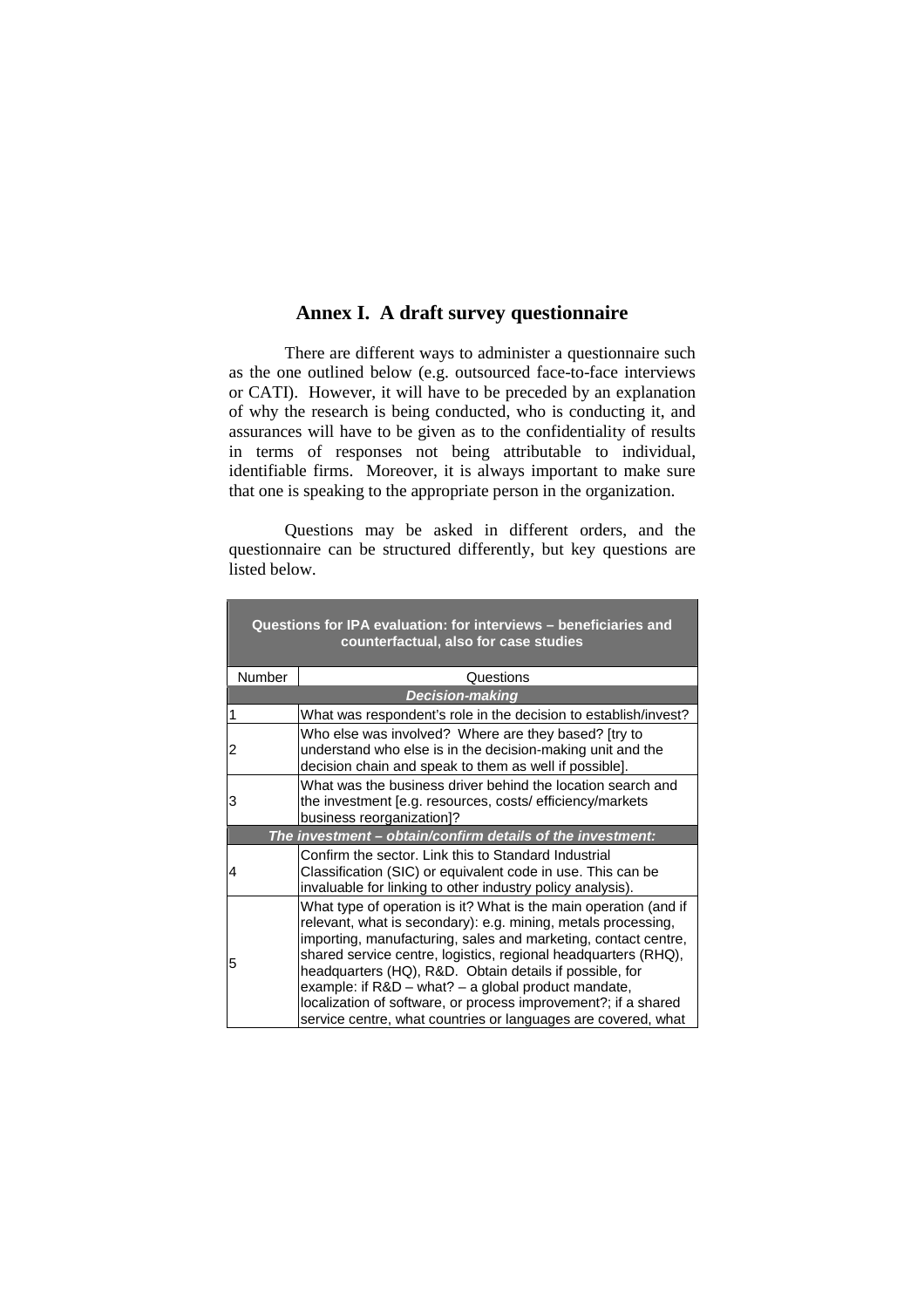### **Annex I**

|    | firm functions and processes are present?, etc  (The more<br>detailed the better!)                                                                                                                                                                                                      |
|----|-----------------------------------------------------------------------------------------------------------------------------------------------------------------------------------------------------------------------------------------------------------------------------------------|
| 6  | When was the operation established, when will it be fully<br>operational?                                                                                                                                                                                                               |
| 7  | Was it a new establishment/an expansion of an existing<br>operation/co-location of new function with other existing<br>function/relocation of an operation from elsewhere<br>(where?)/related to a merger and acquisition transaction?                                                  |
| 8  | Size of site/space occupied/type of site and space.                                                                                                                                                                                                                                     |
| 9  | How many are employed? (Location of where employees live<br>may also be useful).                                                                                                                                                                                                        |
| 10 | Breakdown of employment into skill/remuneration<br>groups/levels.                                                                                                                                                                                                                       |
| 11 | Developments - current/planning, future of establishment (3-5<br>years time) [e.g. plan to expand, export, RHQ, etc.].                                                                                                                                                                  |
|    | <b>Contestability and investment support</b>                                                                                                                                                                                                                                            |
| 12 | Did you consider any other locations to establish at? If yes,<br>which were they (countries/cities)?                                                                                                                                                                                    |
| 13 | Did you contact any IPAs from those regions? Yes/No, which.                                                                                                                                                                                                                             |
| 14 | What services did they provide? (Let respondent select from a<br>list and leave an option for "other").                                                                                                                                                                                 |
| 15 | How do they compare to what we (the IPA) provided? (Use a<br>scale or percentage, allow room for additional comments).                                                                                                                                                                  |
| 16 | Were external contractors (e.g. consultants) used to help? If<br>yes, who and what was their role?                                                                                                                                                                                      |
| 17 | Why was this location selected? (Provide a list of specific<br>location factors, including supply of other firms in their network<br>and following customers, etc).<br>If they mention several, ask them to identify the three most<br>important, ranking them in terms of 1, 2 and 3). |
| 18 | What were the main barriers, if any, to investing?                                                                                                                                                                                                                                      |
|    | IPA services and other support                                                                                                                                                                                                                                                          |
| 19 | It is understood that you worked with the IPA when<br>establishing? Yes/No.<br>How was initial contact made with the IPA? How did you learn<br>about the IPA's existence?                                                                                                               |
| 20 | What role did the IPA play? What support did you receive from<br>this IPA (list e.g. site visits, market research, introduction to<br>suppliers, etc.)? What was most useful?                                                                                                           |
| 21 | Did you work with any other public or private sector                                                                                                                                                                                                                                    |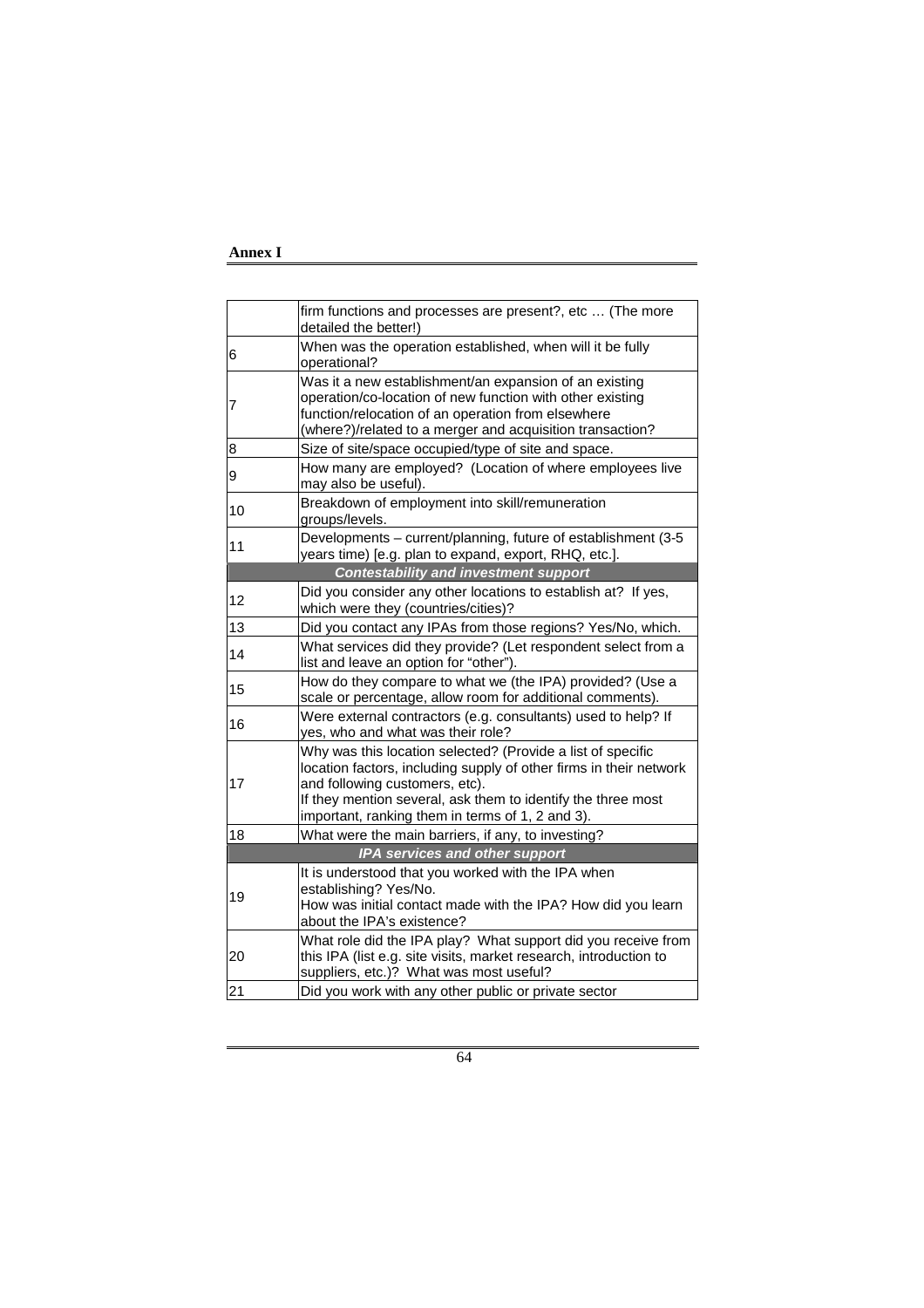*Evaluating Investment Promotion Agencies* 

|    | organizations in establishing here? Which ones (e.g. sub-<br>national IPAs, chambers of commerce)?                                                                                                                                                                                                                                                                                                                            |
|----|-------------------------------------------------------------------------------------------------------------------------------------------------------------------------------------------------------------------------------------------------------------------------------------------------------------------------------------------------------------------------------------------------------------------------------|
| 22 | What role did they play?                                                                                                                                                                                                                                                                                                                                                                                                      |
| 23 | Which was the most useful in undertaking this investment?<br>Why was that?                                                                                                                                                                                                                                                                                                                                                    |
| 24 | Was the project set up more quickly, or larger, or of a wider<br>scope than had been initially planned due to the role of the<br>IPA? (additionality)                                                                                                                                                                                                                                                                         |
| 25 | What role did the IPA play in the location decision?<br>$\circ$<br>Unimportant, we would have invested here even if we<br>$\circ$<br>had not met them:<br>It made a contribution, but not a great deal - neutral<br>$\circ$<br>overall:<br>It was useful and had some influence in the company<br>$\circ$<br>selecting this location;<br>It was critical – without it we would not have selected<br>$\circ$<br>this location. |
| 26 | What was the most valuable thing the IPA did? What should it<br>have done more of less of, not at all, or what it is not doing that<br>it should?                                                                                                                                                                                                                                                                             |
| 27 | How would you rate the overall quality of the support from the<br>IPA? Why?                                                                                                                                                                                                                                                                                                                                                   |
|    | <b>Additional impact-related questions</b>                                                                                                                                                                                                                                                                                                                                                                                    |
| 28 | Are there going to be additional local purchases as a result of<br>this investment? (What? How much? From which sources?)                                                                                                                                                                                                                                                                                                     |
| 29 | What will be the ratio between foreign/domestic staff? Are any<br>training programmes envisaged (company or government-<br>funded)?                                                                                                                                                                                                                                                                                           |
| 30 | Will there be any other social spin-offs from this project?                                                                                                                                                                                                                                                                                                                                                                   |
| 31 | Will there be any other economic spin-offs (e.g. cluster<br>development, increased productivity/new technologies applied,<br>land regenerated, etc.) from this project?                                                                                                                                                                                                                                                       |
|    | Finally                                                                                                                                                                                                                                                                                                                                                                                                                       |
| 32 | Confirm the firm's country of origin.                                                                                                                                                                                                                                                                                                                                                                                         |
| 33 | The size of the firm in this country (employment)                                                                                                                                                                                                                                                                                                                                                                             |
| 34 | The size of the firm (global employment)                                                                                                                                                                                                                                                                                                                                                                                      |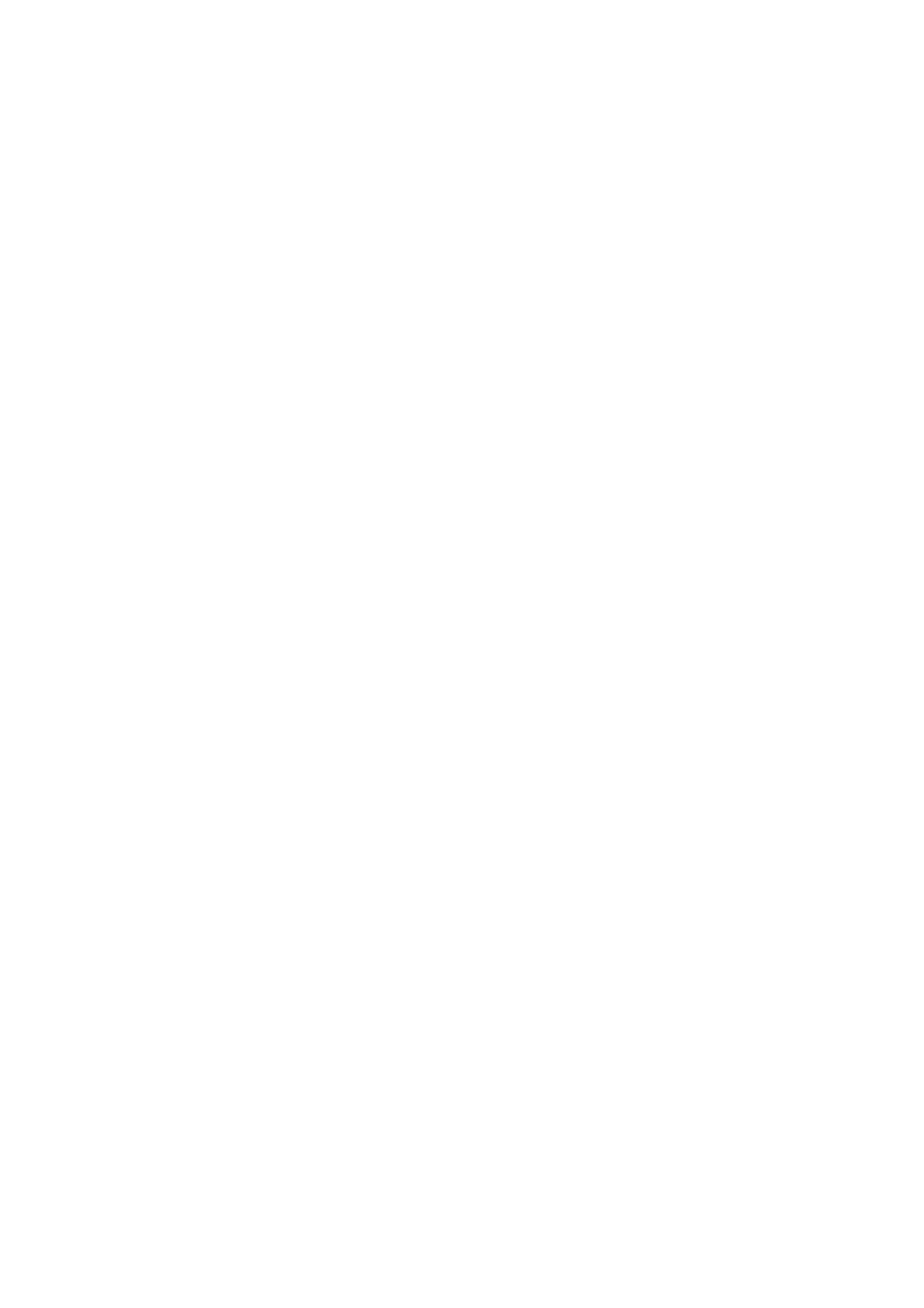# **Annex II. Invest in Sweden Agency questionnaire**

We would very much appreciate if you would provide us with some basic information about your investment in Sweden. The information is for internal ISA purposes only and does not constitute a commitment or obligation of your company. Thank you.

| 1. Contact details - investing company                           | 2. Contact details - company in Sweden                                            |  |  |  |
|------------------------------------------------------------------|-----------------------------------------------------------------------------------|--|--|--|
| Name of company investing in Sweden                              | Name of company/entity in Sweden                                                  |  |  |  |
| Contact person                                                   | Contact person                                                                    |  |  |  |
|                                                                  |                                                                                   |  |  |  |
| Telephone no.                                                    | Corporate registration no.                                                        |  |  |  |
|                                                                  |                                                                                   |  |  |  |
| 3. Type of investment (please choose one)                        |                                                                                   |  |  |  |
| New establishment                                                | Joint venture<br>Expansion (of existing<br>business in Sweden)                    |  |  |  |
| Acquisition                                                      | Franchise                                                                         |  |  |  |
| Strategic alliance                                               | Other:<br>Venture capital                                                         |  |  |  |
|                                                                  |                                                                                   |  |  |  |
| 4. Jobs at the entity in Sweden                                  |                                                                                   |  |  |  |
|                                                                  | a) If acquisition, please indicate number of existing jobs at the acquired entity |  |  |  |
| For any type of investment (incl. acquisition), please indicate: |                                                                                   |  |  |  |
| b) Number of new jobs created at the time of the investment      |                                                                                   |  |  |  |
|                                                                  | c) Expected number of new jobs created one year after the investment (in total)   |  |  |  |
|                                                                  | d) Expected number of new jobs created two years after the investment (in total)  |  |  |  |
| 5. Capital                                                       |                                                                                   |  |  |  |
| Approximate capital investment (SEK)                             |                                                                                   |  |  |  |
| 6. Type of services provided by ISA                              |                                                                                   |  |  |  |
|                                                                  |                                                                                   |  |  |  |
| Advice and counseling<br>in the decision                         | Publications/fact sheets<br>Information especially                                |  |  |  |
| process.                                                         | tailored to your needs.                                                           |  |  |  |
| Contacts with regional                                           | Practical assistance in<br>Other:                                                 |  |  |  |
| and local authorities.<br>companies and others.                  | the actual establishment<br>process.                                              |  |  |  |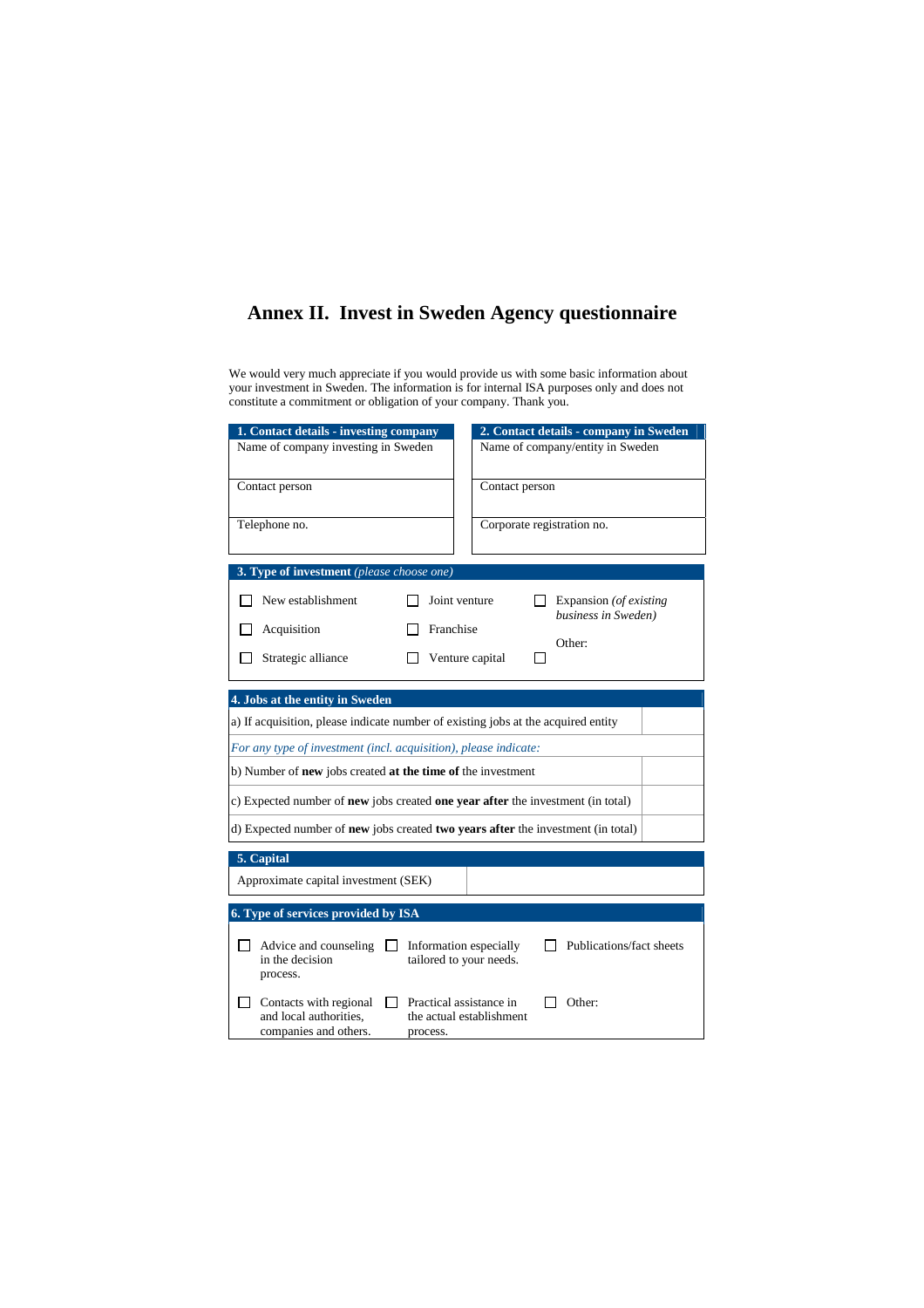## **Annex II**

| 7. Quality                                                                                            |                        |                     |        |        |        |                 |        |        |                    |                                    |
|-------------------------------------------------------------------------------------------------------|------------------------|---------------------|--------|--------|--------|-----------------|--------|--------|--------------------|------------------------------------|
| Overall<br>quality of<br>assistance<br>Quality of<br>publications<br>/fact sheets<br>provided         | Poor<br>1<br>Poor<br>1 | 2<br>$\overline{c}$ | 3<br>3 | 4<br>4 | 5<br>5 | 6<br>6          | 7<br>7 | 8<br>8 | 9<br>9             | Excellent<br>10<br>Excellent<br>10 |
| 8. ISA participation                                                                                  |                        |                     |        |        |        |                 |        |        |                    |                                    |
| To what<br>extent did ISA<br>contribute to<br>your<br>investment in<br>Sweden?                        | Not at all<br>1        |                     | 3      |        | 5      | 6               |        |        | Substantially<br>9 | 10                                 |
| 9. Please feel free to comment on the questions above and your perception of<br><b>ISA's services</b> |                        |                     |        |        |        |                 |        |        |                    |                                    |
|                                                                                                       |                        |                     |        |        |        |                 |        |        |                    |                                    |
| Signature (if on paper):                                                                              |                        |                     |        |        |        | Date:           |        |        |                    |                                    |
| Name (in block letters):                                                                              |                        |                     |        |        |        | Title/Position: |        |        |                    |                                    |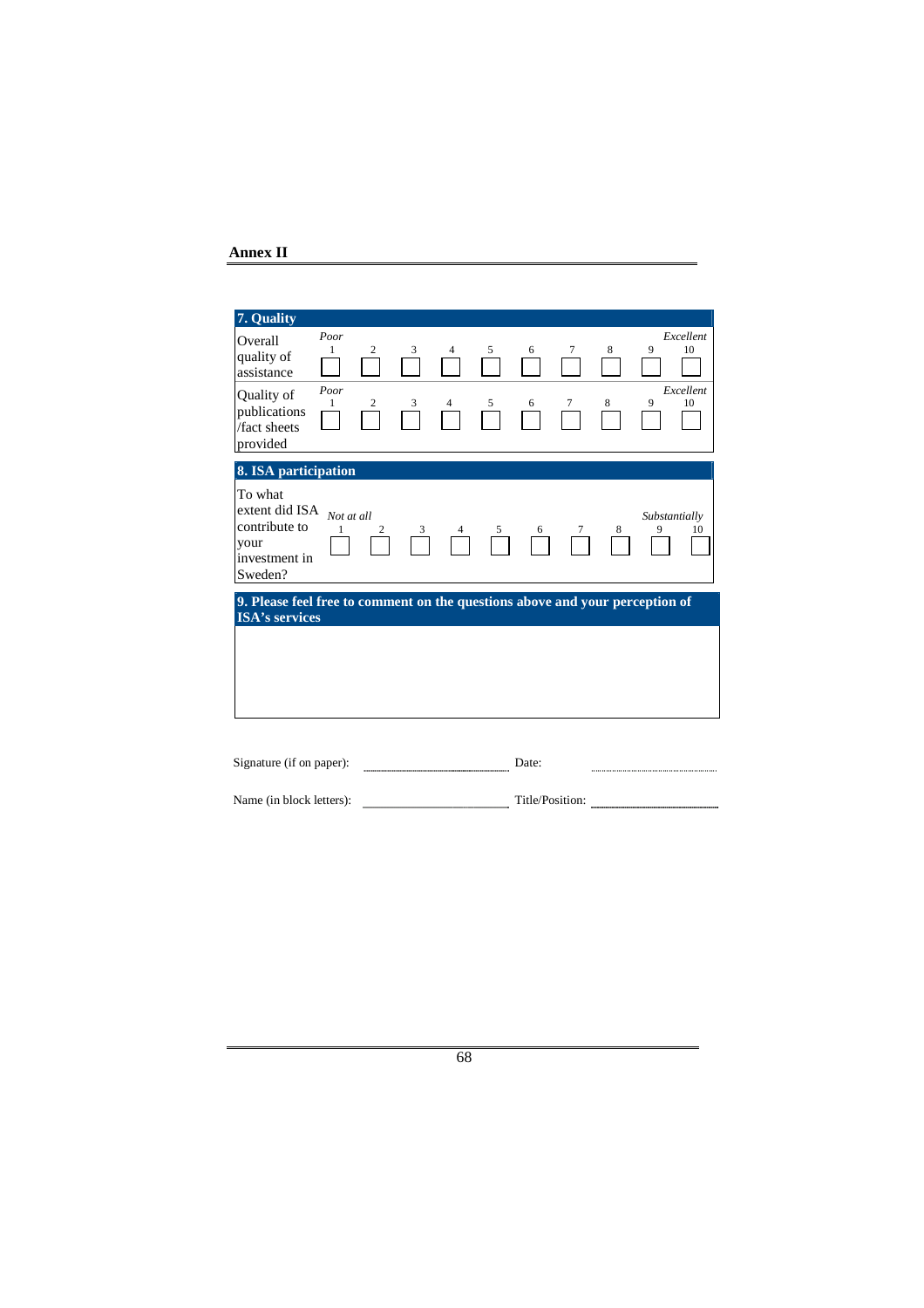### **References**

- DTI (2000). The Evaluation of the DTI Funded Elements of the Invest in Britain Bureau. London.
- DTI (2006). *Evaluating the Impact of England's Regional Development Agencies: Developing a Methodology and Evaluation Framework*. DTI Occasional Paper 2. London.
- DTI/UKTI (2006). *2004-2005 Study of the Relative Economic Benefits of UK Trade & Investment Support for Trade and Inward Investment: Final Synthesis Study*. DTI Evaluation Report Series No.9. London.
- Encarnation D J and Wells L T Jr (1986). "Competitive Strategies in Global Industries: A View From Host Governments", in Porter M E (ed): *Competition in Global Industries*. HBS: Boston.
- HM Treasury (2003). *The Green Book: Appraisal and Evaluation in Central Government*. Treasury Guidance. TSO: London.
- Invest in Sweden Agency (2006). Follow-up system. Stockholm.
- London Development Agency (2007). Inward Investment and Business Retention Review. Summary June 2007. London.
- MIGA (2000). Investment Promotion Toolkit, 8. Monitoring and Evaluation Activities in Investment Promotion Agencies, World Bank Group. Washington, DC.
- MIGA (2006). Investment Promotion Agency Performance Review 2006. Providing Information to Investors. World Bank Group. Washington, DC.
- Morisset J (2003). *Does a Country Need a Promotion Agency to Attract Foreign Direct Investment? A Small Analytical*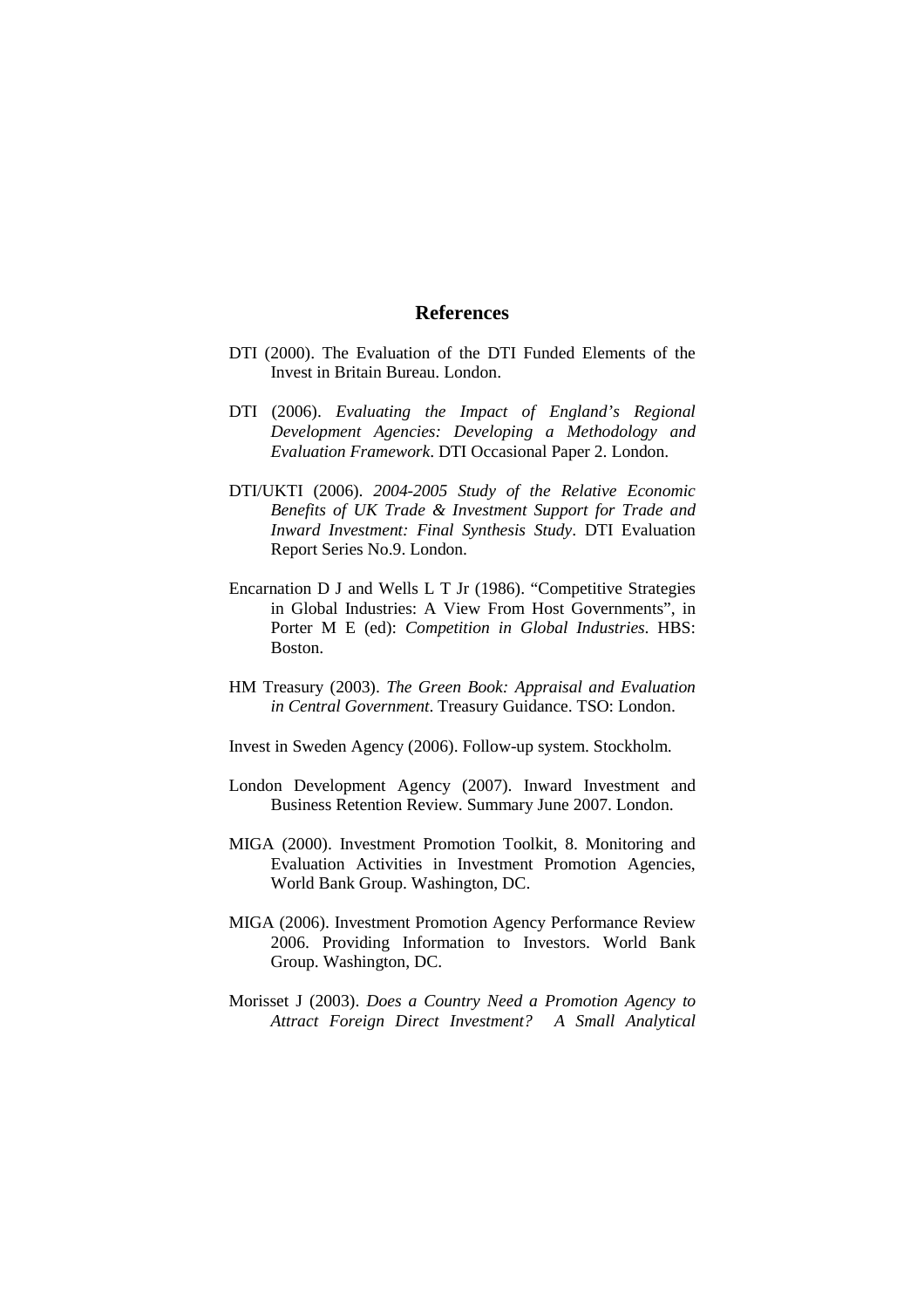*Model Applied to 58 Countries*. Policy Research Working Paper 3028. FIAS, World Bank. Washington, DC.

- UNCTAD (2002). *The World of Investment Promotion at a Glance: A Survey of Investment Promotion Practices*. UNCTAD Advisory Studies, No. 17. Geneva.
- UNCTAD (2007). *Aftercare: A Core Function in Investment Promotion*. Investment Advisory Series A, No. 1. New York and Geneva.
- UNCTAD (2008). *Investment Promotion Agencies as Policy Advocates*. Investment Advisory Series A, No. 2. New York and Geneva.
- UNEG (2005). Norms for Evaluation in the UN System. New York.
- Wells L T Jr and Wint A G (2000). *Marketing a Country*. FIAS, World Bank (revised edition). Washington, DC.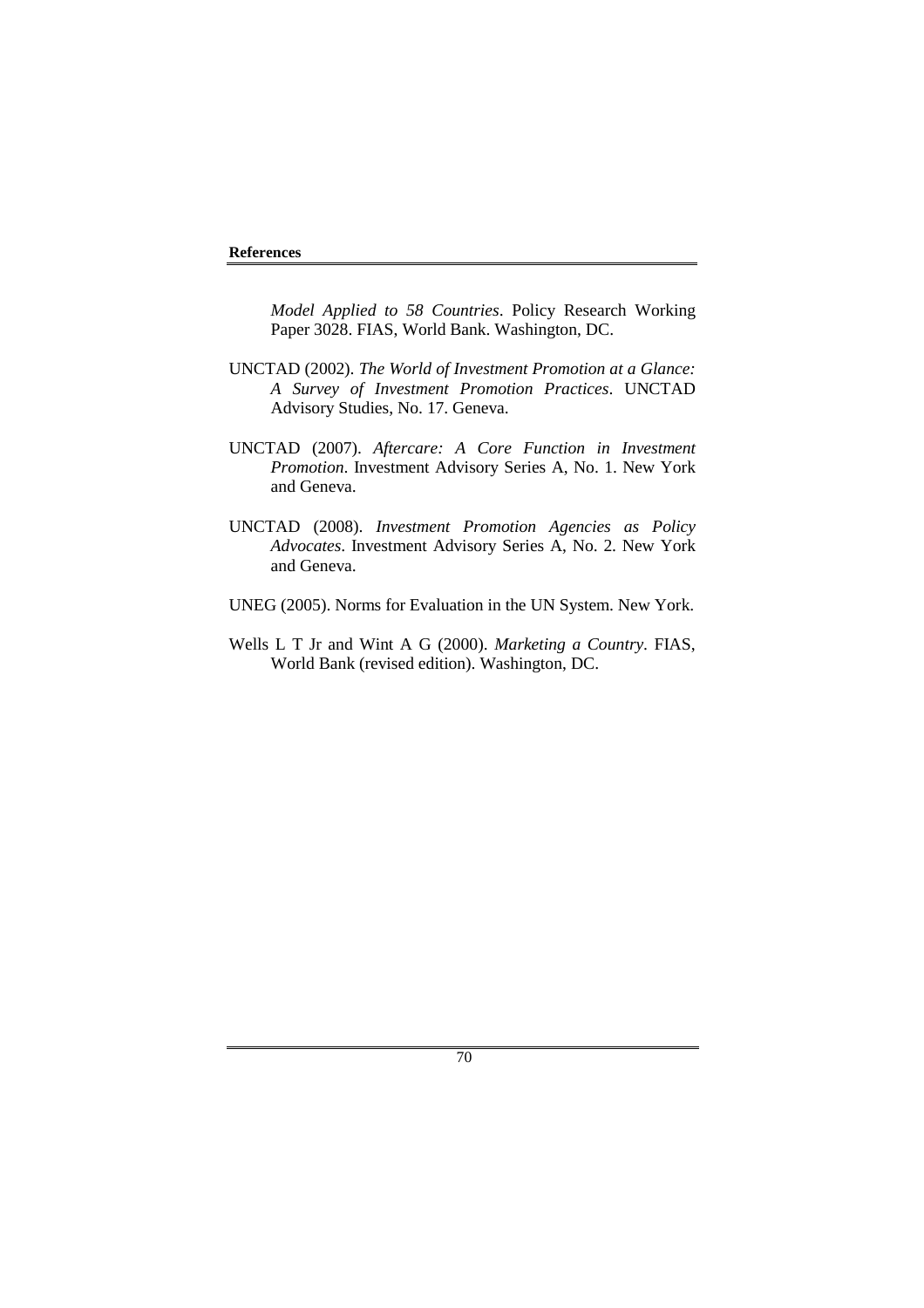# **Selected UNCTAD publications on transnational corporations and foreign direct investment**

(For more information, please visit www.unctad.org/en/pub)

### **A. Serial publications**

*World Investment Reports* (For more information visit www.unctad.org/wir)

*World Investment Report 2008. Transnational Corporations and the Infrastructure Challenge.* http://www.unctad.org/en/docs//wir2008\_en.pdf.

*World Investment Report 2007. Transnational Corporations and the Infrastructure Challenge. An Overview.* 42 p. http://www.unctad. org/en/docs/wir2008overview\_en.pdf.

*World Investment Report 2007. Transnational Corporations, Extractive Industries and Development.* Sales No. E.07.II.D.9. \$75. http://www.unctad.org/ en/docs//wir2007\_en.pdf.

*World Investment Report 2007. Transnational Corporations, Extractive Industries and Development*. *An Overview*. 50 p. http://www.unctad.org/ en/docs/wir2007overview\_en.pdf.

*World Investment Report 2006. FDI from Developing and Transition Economies: Implications for Development.* Sales No. E.06.II.D.11. \$75. http://www.unctad.org/ en/docs//wir2006\_en.pdf.

*World Investment Report 2006. FDI from Developing and Transition Economies: Implications for Development*. *An Overview*. 50 p. http://www.unctad.org/ en/docs/wir2006overview\_en.pdf.

*World Investment Report 2005. Transnational Corporations and the International International International International S International S International International International International International International International International Inter* http://www.unctad.org/ en/docs//wir2005\_en.pdf.

*World Investment Report 2005. Transnational Corporations and the Internationalization of R&D*. *An Overview*. 50 p. http://www.unctad.org/ en/docs/wir2005overview\_en.pdf.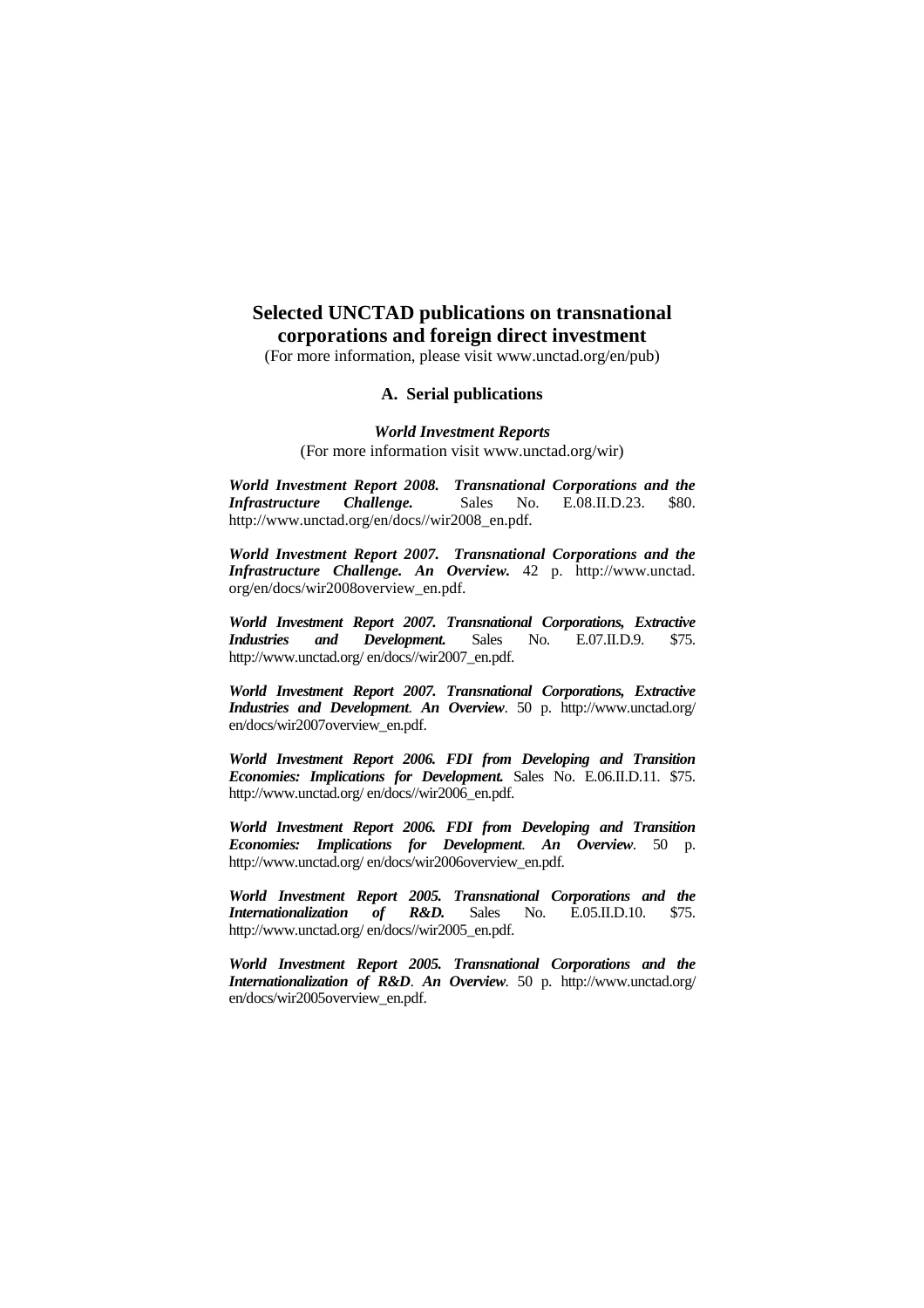#### **Selected UNCTAD publications on TNCs and FDI**

*World Investment Report 2004. The Shift Towards Services.* Sales No. E.04.II.D.36. \$75. http://www.unctad.org/en/docs//wir2004\_en.pdf.

*World Investment Report 2004. The Shift Towards Services*. *An Overview*. 62 p. http://www.unctad.org/en/docs/wir2004overview\_en.pdf.

*World Investment Report 2003. FDI Policies for Development: National and International Perspectives.* Sales No. E.03.II.D.8. \$49. http://www.unctad.org/ en/docs//wir2003\_en.pdf.

*World Investment Report 2003. FDI Polices for Development: National and International Perspectives*. *An Overview*. 66 p. http://www.unctad.org/ en/docs/wir2003overview\_en.pdf.

*World Investment Report 2002: Transnational Corporations and Export Competitiveness*. 352 p. Sales No. E.02.II.D.4. \$49. http://www.unctad.org/ en/docs//wir2002\_en.pdf.

*World Investment Report 2002: Transnational Corporations and Export Competitiveness*. *An Overview*. 66 p. http://www.unctad.org/en/docs/ wir2002overview\_en.pdf.

*World Investment Report 2001: Promoting Linkages*. 356 p. Sales No. E.01.II.D.12 \$49. http://www.unctad.org/wir/contents/wir01content.en.htm.

*World Investment Report 2001: Promoting Linkages*. *An Overview*. 67 p. http://www.unctad.org/wir/contents/wir01content.en.htm.

*Ten Years of World Investment Reports: The Challenges Ahead*. *Proceedings of an UNCTAD special event on future challenges in the area of FDI*. UNCTAD/ITE/Misc.45. http://www.unctad.org/wir.

*World Investment Report 2000: Cross-border Mergers and Acquisitions and Development*. 368 p. Sales No. E.99.II.D.20. \$49. http://www.unctad.org/wir/ contents/wir00content.en.htm.

*World Investment Report 2000: Cross-border Mergers and Acquisitions and Development*. *An Overview*. 75 p. http://www.unctad.org/wir/contents/ wir00content.en.htm.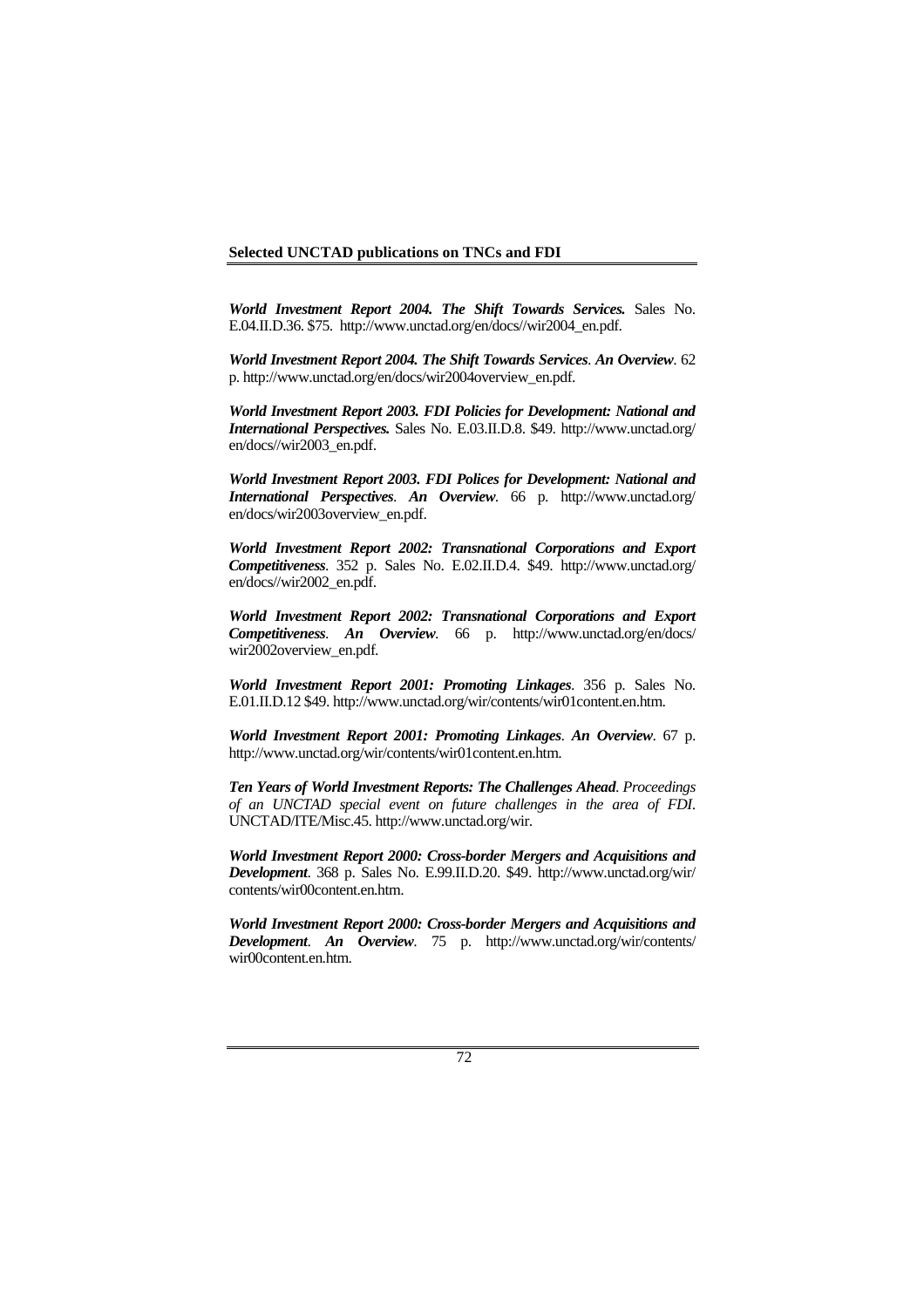*World Investment Directories*  (For more information visit http://www.unctad.org)

*World Investment Directory 2004: Latin America and the Caribbean. Volume IX.* 599 p. Sales No. E.03.II.D.12. \$25.

*World Investment Directory 2003: Central and Eastern Europe. Vol. VIII*. 397 p. Sales No. E.03.II.D.24. \$80.

> *Investment Policy Reviews*  (For more information visit http://www.unctad.orgi/pr)

*Investment Policy Review – Morocco*. 142 p. Sales No. F.07.II.D.4.\$25.

*Investment Policy Review – Rwanda*. 130 p. Sales No. E.06.II.D.15.\$25.

*Investment Policy Review – Colombia 73* p. Sales No. E06.II.D.4 \$25.

*Investment Policy Review – Kenya*. 126 p. Sales No. E.05.II.D.21. \$25.

*Investment Policy Review – Benin*. 147 p. Sales No. F.04.II.D.43. \$25.

*Investment Policy Review – Sri Lanka*. 89 p. No. E.04.II.D.19 \$25.

*Investment Policy Review – Algeria*. 110 p. Sales No. F04.II.D.30. \$25.

*Investment Policy Review – Nepal*. 89 p. Sales No. E.03.II.D.17. \$20.

*Investment Policy Review – Lesotho*. 105 p. Sales No. E.03.II.D.18. \$15/18.

*Investment Policy Review – Ghana*. 103 p. Sales No. E.02.II.D.20. \$20.

*Investment Policy Review – Tanzania*. 109 p. Sales No. E.02.II.D.6 \$20.

*Investment Policy Review – Botswana*. 107 p. Sales No. E.01.II.D.I. \$22.

*Investment Policy Review – Ecuador*. 136 p. Sales No. E.01.II D.31. \$25.

*Investment and Innovation Policy Review – Ethiopia.* 130 p. UNCTAD/ITE/ IPC/Misc.4.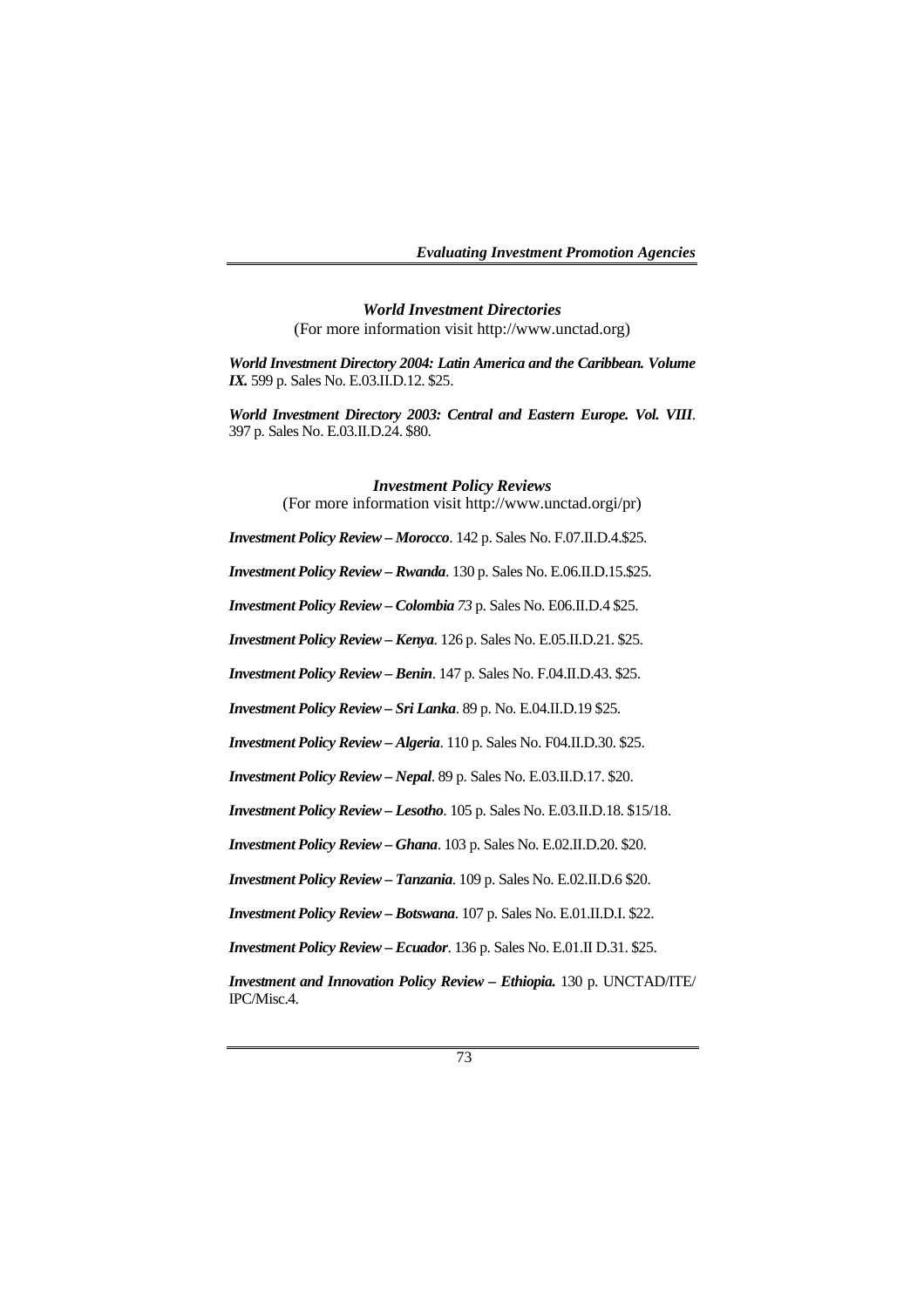*Investment Policy Review – Mauritius*. 92 p. Sales No. E.01.II.D.11. \$22.

*Investment Policy Review – Peru*. 109 p. Sales No. E.00.II.D.7. \$22.

*Investment Policy Review – Egypt*. 119 p. Sales No. E.99.II.D.20. \$19.

*Investment Policy Review – Uganda*. 71 p. Sales No. E.99.II.D.24. \$15.

*Investment Policy Review – Uzbekistan.*. 65 p. UNCTAD/ITE/IIP/Misc. 13.

*International Investment Instruments*  (For more information visit http://www.unctad.org/iia)

*International Investment Instruments: A Compendium. Vol. XIV.* Sales No. E.05.II.D.8. 326 p. \$60.

*International Investment Instruments: A Compendium. Vol. XIII.* Sales No. E.05.II.D.7. 358 p. \$60.

*International Investment Instruments: A Compendium. Vol. XII.* Sales No. E.04.II.D.10. 364 p. \$60.

*International Investment Instruments: A Compendium. Vol. XI.* 345 p. Sales No. E.04.II.D.9. \$60. http://www.unctad.org/en/docs// dite4volxi\_en.pdf.

*International Investment Instruments: A Compendium. Vol. X.* 353 p. Sales No. E.02.II.D.21. \$60. http://www.unctad.org/en/docs/psdited3v9.en.pdf.

*International Investment Instruments: A Compendium. Vol. IX.* 353 p. Sales No. E.02.II.D.16. \$60. http://www.unctad.org/en/docs/psdited3v9.en.pdf.

*International Investment Instruments: A Compendium. Vol. VIII.* 335 p. Sales No. E.02.II.D.15. \$60. http://www.unctad.org/en/docs/psdited3v8.en.pdf.

*International Investment Instruments: A Compendium. Vol. VII*. 339 p. Sales No. E.02.II.D.14. \$60. http://www.unctad.org/en/docs/psdited3v7.en.pdf.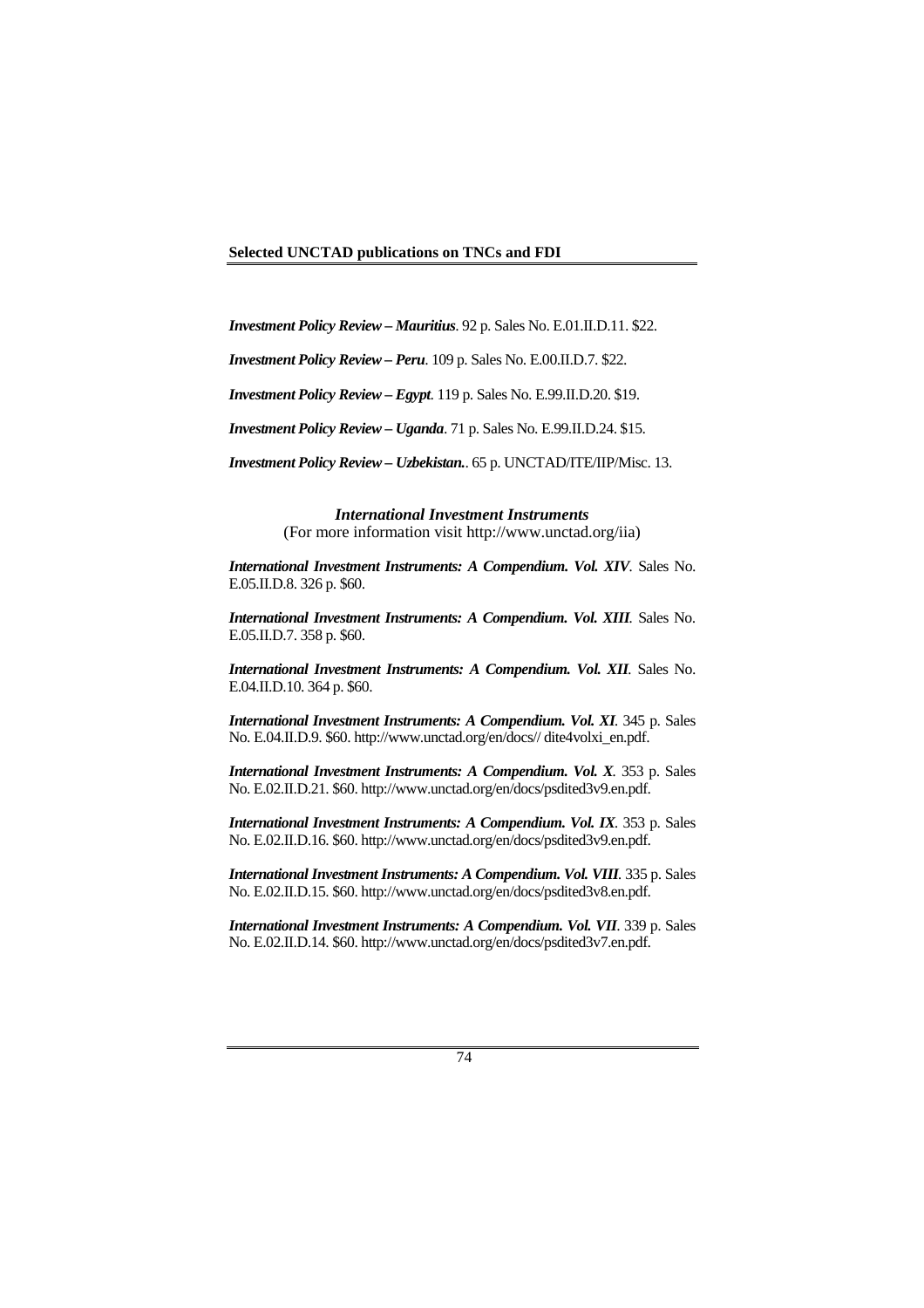*Evaluating Investment Promotion Agencies* 

*International Investment Instruments: A Compendium. Vol. VI.* 568 p. Sales No. E.01.II.D.34. \$60. http://www.unctad.org/en/docs/ps1dited2v6\_p1.en.pdf (part one).

*International Investment Instruments: A Compendium. Vol. V.* 505 p. Sales No. E.00.II.D.14. \$55.

*International Investment Instruments: A Compendium. Vol. IV.* 319 p. Sales No. E.00.II.D.13. \$55.

### *UNCTAD Investment Guides*

(For more information visit http://www.unctad.org)

*An Investment Guide to Rwanda: Opportunities and Conditions. 79* p. UNCTAD/ITE/IIA/2006/3.

*An Investment Guide to Mali: Opportunities and Conditions. 68* p. UNCTAD/ITE/IIA/2006/2.

*An Investment Guide to Kenya: Opportunities and Conditions.* 92 p. UNCTAD/ITE/IIA/2005/2.

*An Investment Guide to Tanzania: Opportunities and Conditions***.** 82 p. UNCTAD/ITE/IIA/2005/3.

*An Investment Guide to the East African Community: Opportunities and Conditions.* 109 p. UNCTAD/ITE/IIA2005/4.

*An Investment Guide to Mauritania: Opportunities and Conditions***.** 80 p. UNCTAD/ITE/IIA/2004/4.

*Guide de l'investissement au Mali: Opportunités et Conditions.* 76 p. UNCTAD/ITE/IIA/2004/1.

*An Investment Guide to Cambodia: Opportunities and Conditions.* 89 p. UNCTAD/ITE/IIA/2003/6. http://www.unctad.org/en/docs//iteiia20036\_en.pdf.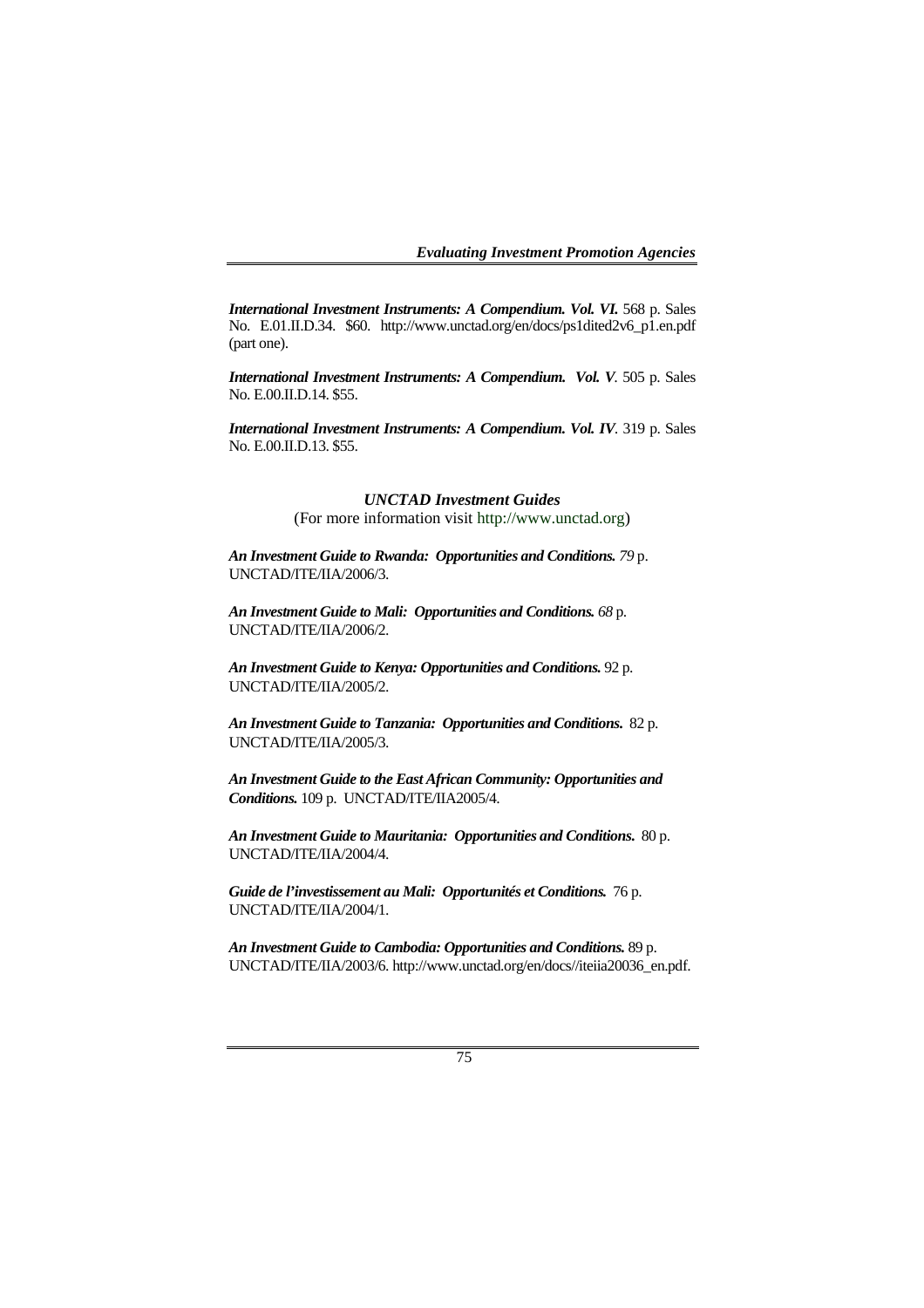#### **Selected UNCTAD publications on TNCs and FDI**

*An Investment Guide to Nepal: Opportunities and Conditions*. 97 p. UNCTAD/ITE/IIA/2003/2. http://www.unctad.org/en/docs/iteiia20032\_en.pdf.

*An Investment Guide to Mozambique: Opportunities and Conditions*. 109 p. UNCTAD/ITE/IIA/4. http://www.unctad.org/en/docs/poiteiiad4.en.pdf.

*An Investment Guide to Uganda: Opportunities and Conditions*. 89 p. UNCTAD/ITE/IIA/2004/3.

*An Investment Guide to Bangladesh: Opportunities and Conditions*. 66 p. UNCTAD/ITE/IIT/Misc.29. http://www.unctad.org/en/docs/poiteiitm29.en.pdf.

*An Investment Guide to Ethiopia: Opportunities and Conditions.* 90 p. UNCTAD/ITE/IIA/2004/2.

> *International Investment Policies for Development*  (For more information visit http://www.unctad.org/iia)

*Investment Promotion Provisions in International Investment Agreements.*  103 p. Sales no. E.08.II.D.5. \$15.

*Preserving Flexibility in IIAs: The Use of Reservations*. 104 p. Sales no.: E.06.II.D.14. \$15.

*International Investment Arrangements: Trends and Emerging Issues.* 110 p. Sales No. E.06.II.D.03. \$15.

*Investor-State Disputes Arising from Investment Treaties: A Review.* 106 p. Sales No. E.06.II.D.1 \$15.

*South-South Cooperation in Investment Arrangements.* 108 p. Sales No. E.05.II.D.26 \$15.

*International Investment Agreements in Services.* 119 p. Sales No. E.05.II.D.15. \$15.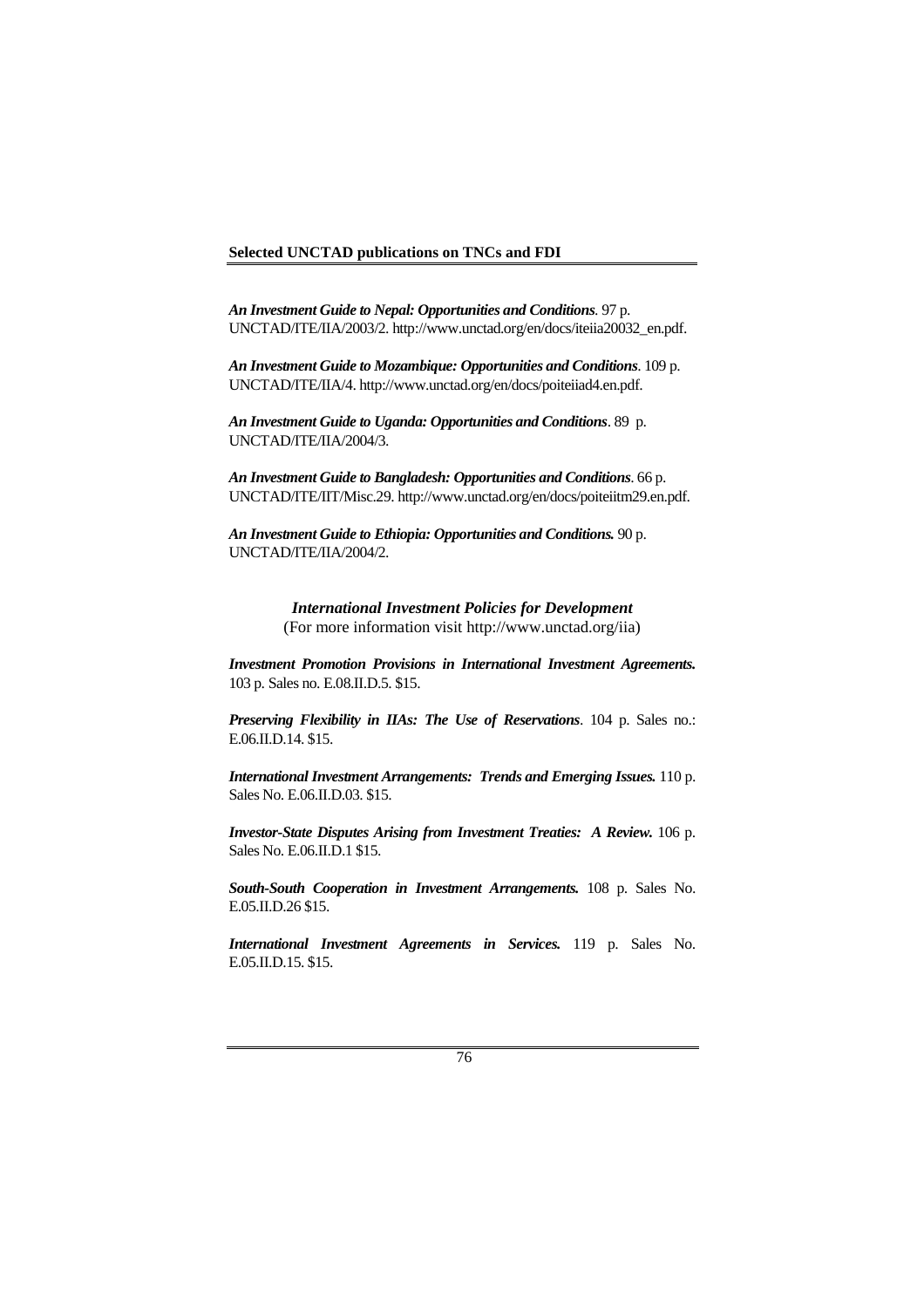*The REIO Exception in MFN Treatment Clauses.* 92 p. Sales No. E.05.II.D.1. \$15.

> *Issues in International Investment Agreements*  (For more information visit http://www.unctad.org/iia)

*International Investment Agreements: Key Issues, Volumes I, II* and *III***.** Sales no.: E.05.II.D.6. \$65.

*State Contracts.* 84 p. Sales No. E.05.II.D.5. \$15.

*Competition.* 112 p. E.04.II.D.44. \$ 15.

*Key Terms and Concepts in IIAs: a Glossary*. 232 p. Sales No. E.04.II.D.31. \$15.

*Incentives*. 108 p. Sales No. E.04.II.D.6. \$15.

*Transparency*. 118 p. Sales No. E.04.II.D.7. \$15.

*Dispute Settlement: State-State.* 101 p. Sales No. E.03.II.D.6. \$15.

*Dispute Settlement: Investor-State.* 125 p. Sales No. E.03.II.D.5. \$15.

*Transfer of Technology*. 138 p. Sales No. E.01.II.D.33. \$18.

*Illicit Payments*. 108 p. Sales No. E.01.II.D.20. \$13.

*Home Country Measures*. 96 p. Sales No.E.01.II.D.19. \$12.

*Host Country Operational Measures*. 109 p. Sales No E.01.II.D.18. \$15.

*Social Responsibility*. 91 p. Sales No. E.01.II.D.4. \$15.

*Environment*. 105 p. Sales No. E.01.II.D.3. \$15.

*Transfer of Funds*. 68 p. Sales No. E.00.II.D.27. \$12.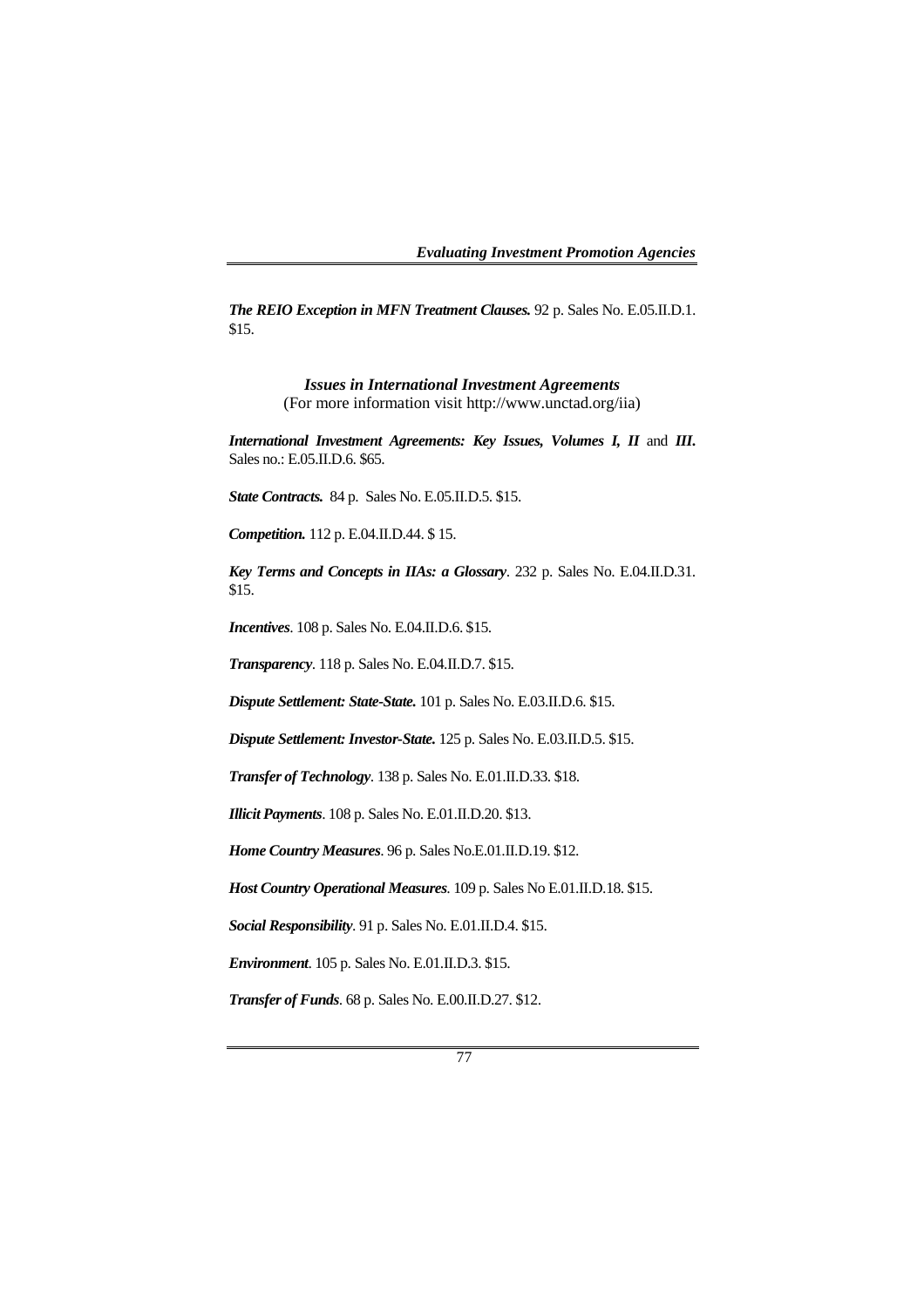# **Selected UNCTAD publications on TNCs and FDI**

*Flexibility for Development*. 185 p. Sales No. E.00.II.D.6. \$15.

*Employment*. 69 p. Sales No. E.00.II.D.15. \$12.

*Taxation*. 111 p. Sales No. E.00.II.D.5. \$12.

*Taking of Property*. 83 p. Sales No. E.00.II.D.4. \$12.

*National Treatment*. 94 p. Sales No. E.99.II.D.16. \$12.

*Admission and Establishment*. 69 p. Sales No. E.99.II.D.10. \$12.

*Trends in International Investment Agreements: An Overview*. 133 p. Sales No. E.99.II.D.23. \$12.

*Lessons from the MAI*. 52 p. Sales No. E.99.II.D.26. \$10.

*Fair and Equitable Treatment.*. 85 p. Sales No. E.99.II.D.15. \$12.

*Transfer Pricing*. 71 p. Sales No. E.99.II.D.8. \$12.

*Scope and Definition.* 93 p. Sales No. E.99.II.D.9. \$12.

*Most-Favoured Nation Treatment*. 57 p. Sales No. E.99.II.D.11. \$12.

*Investment-Related Trade Measures.* 57 p. Sales No. E.99.II.D.12. \$12.

*Foreign Direct Investment and Development*. 74 p. Sales No. E.98.II.D.15. \$12.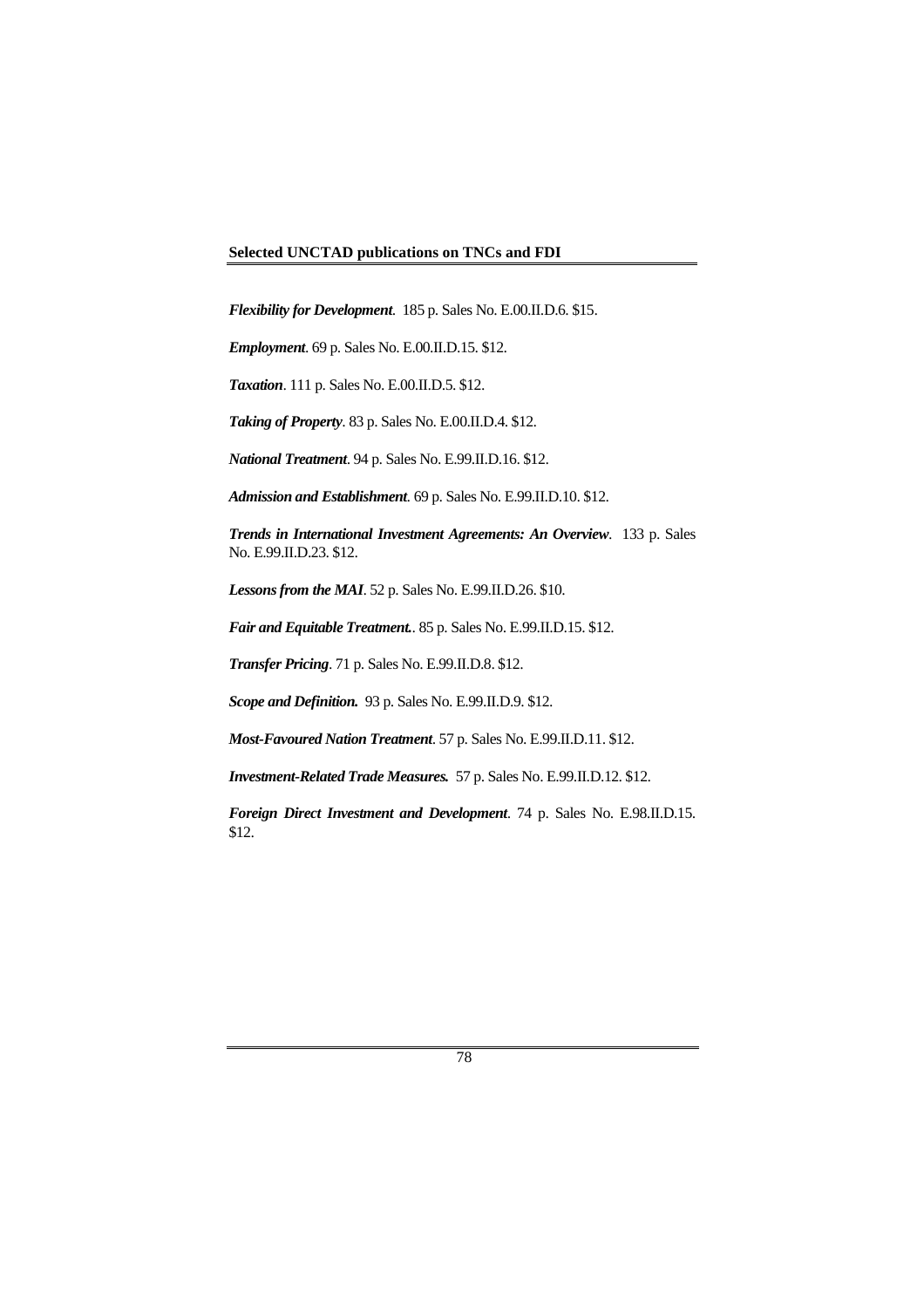*Evaluating Investment Promotion Agencies* 

### *Investment Advisory Series A*

No. 1. *Aftercare: A Core Function in Investment Promotion.* 82 p. UNCTAD/ITE/IPC/2007/1 http://www.unctad.org/en/docs/iteipc20071\_en.pdf.

No. 2. *Investment Promotion Agencies as Policy Advocates.* 112 p. UNCTAD/ITE/IPC/2007/6 http://www.unctad.org/en/docs/iteipc20076\_en.pdf.

#### **B. Individual studies**

*Investor-State Dispute Settlement and Impact on Investment Rulemaking*. 110 p. Sales No. E.07.II.D.10. \$30.

*Bilateral Investment Treaties 1995—2006: Trends in Investment Rulemaking.*  172 p. Sales No. E.06.II.D.16. \$30.

*Investment Provisions in Economic Integration Agreements.* 174 p. UNCTAD/ITE/IIT/2005/10.

*Globalization of R&D and Developing Countries.* 242 p. Sales No. E.06.II.D.2. \$35.

*Prospects for Foreign Direct Investment and the Strategies of Transnational Corporations, 2005-2008.* 74 p. Sales No. E.05.II.D.32. \$18.

*World Economic Situation and Prospects 2005*. 136 p. Sales No. E. 05.II.C.2. \$15. (Joint publication with the United Nations Department of Economic and Social Affairs.)

*Foreign Direct Investment and Performance Requirements: New Evidence from Selected Countries*. 318 p. Sales No. E.03.II.D.32. \$35. http://www.unctad.org/ en/docs//iteiia20037\_en.pdf.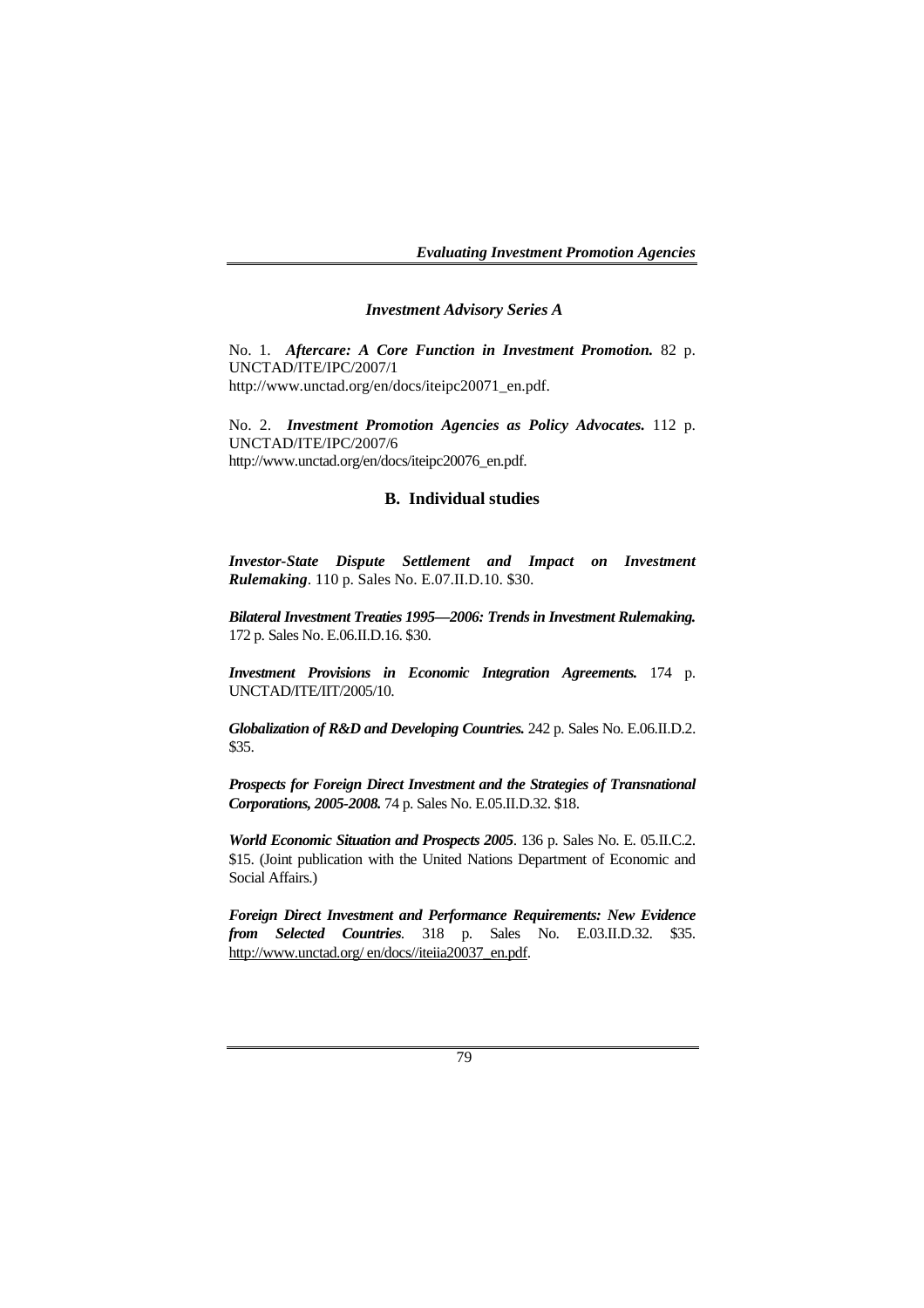*FDI in Land-Locked Developing Countries at a Glance.* 112 p. UNCTAD/ITE/IIA/2003/5.

*FDI in Least Developed Countries at a Glance: 2002.* 136 p. UNCTAD/ITE/IIA/6. http://www.unctad.org/en/docs// iteiia6\_en.pdf.

*Foreign Direct Investment in Africa: Performance and Potential*. 89 p. UNCTAD/ITE/IIT/Misc.15. Free of charge. Also available from http://www.unctad.org/en/docs/poiteiitm15.pdf.

*TNC-SME Linkages for Development: Issues–Experiences–Best Practices*. *Proceedings of the Special Round Table on TNCs, SMEs and Development, UNCTAD X, 15 February 2000, Bangkok, Thailand.*113 p. UNCTAD/ITE/TEB1. Free of charge.

*Measures of the Transnationalization of Economic Activity*. 93 p. Sales No. E.01.II.D.2. \$20.

*The Competitiveness Challenge: Transnational Corporations and Industrial Restructuring in Developing Countries*. 283p. Sales No. E.00.II.D.35. \$42.

*FDI Determinants and TNC Strategies: The Case of Brazil*. 195 p. Sales No. E.00.II.D.2. \$35. Summary available from http://www.unctad.org/en/pub/ psiteiitd14.en.htm.

### *Studies on FDI and Development*

*TNCs and the Removal of Textiles and Clothing Quotas.* 78 p. Sales No. E.05.II.D.20.

*Measuring Restrictions on FDI in Services and Transition Economies,* 56 p. Sales No. 06.II.D.13.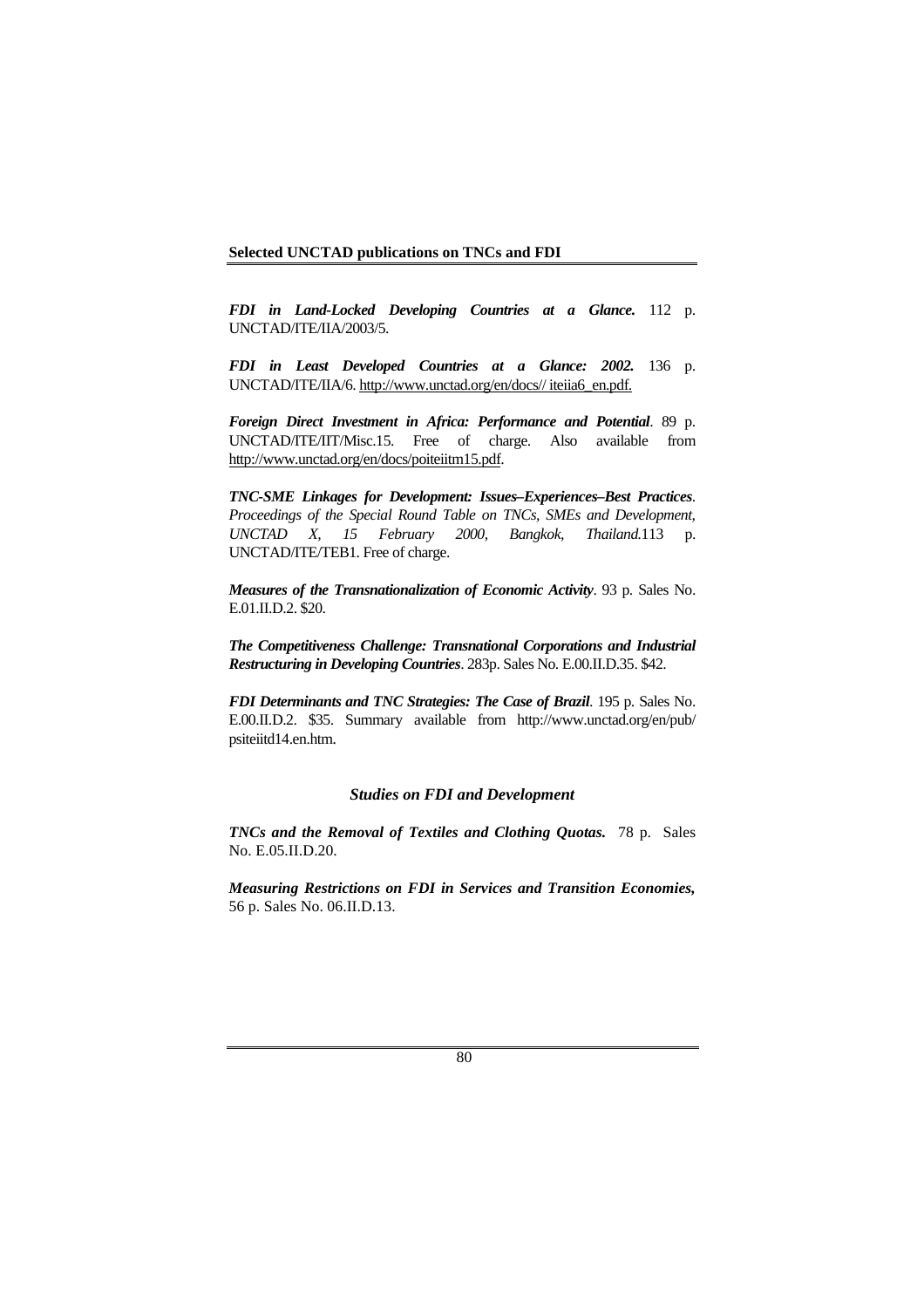*Evaluating Investment Promotion Agencies* 

### **C. Journals**

*Transnational Corporations Journal* (formerly *The CTC Reporter*). Published three times a year. Annual subscription price: \$45; individual issues \$20. http://www.unctad.org/en/subsites/dite/1\_itncs/1\_tncs.htm.

United Nations publications may be obtained from bookstores and distributors throughout the world. Please consult your bookstore or write:

For Africa, Europe and the Middle East to:

Sales Section United Nations Office at Geneva Palais des Nations CH-1211 Geneva 10 Switzerland Tel: (41-22) 917-1234 Fax: (41-22) 917-0123 E-mail: unpubli@unog.ch

For Asia and the Pacific, the Caribbean, Latin America and North America to:

> Sales Section Room DC2-0853 United Nations Secretariat New York, NY 10017 United States Tel: (1-212) 963-8302 or (800) 253-9646 Fax: (1-212) 963-3489 E-mail: publications@un.org

All prices are quoted in United States dollars.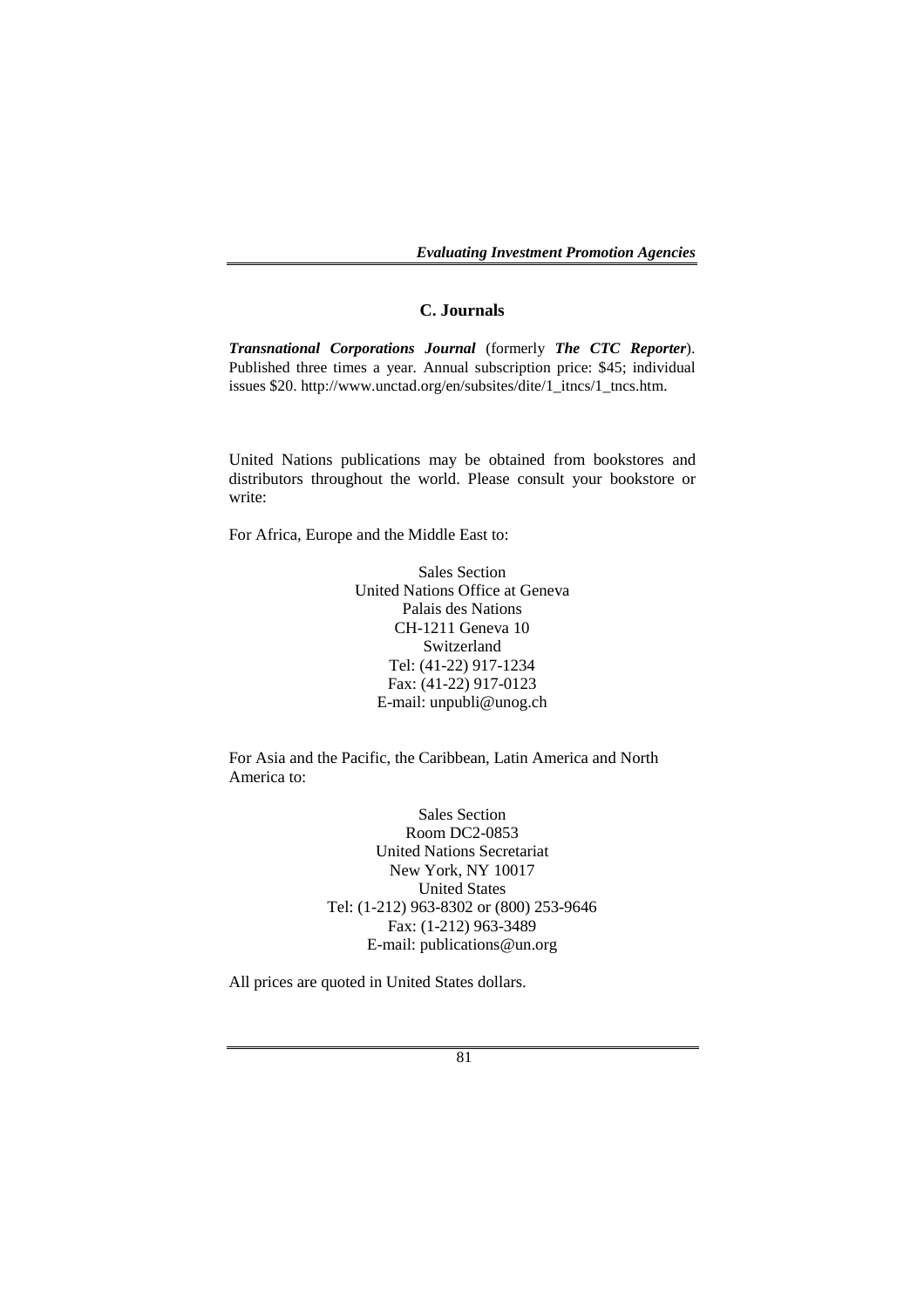### **Selected UNCTAD publications on TNCs and FDI**

For further information on the work of the Division on Investment and Enterprise, UNCTAD, please address inquiries to:

United Nations Conference on Trade and Development Division on Investment and Enterprise Palais des Nations, Room E-10054 CH-1211 Geneva 10, Switzerland Telephone: (41-22) 917-5651 Telefax: (41-22) 917-0498 http://www.unctad.org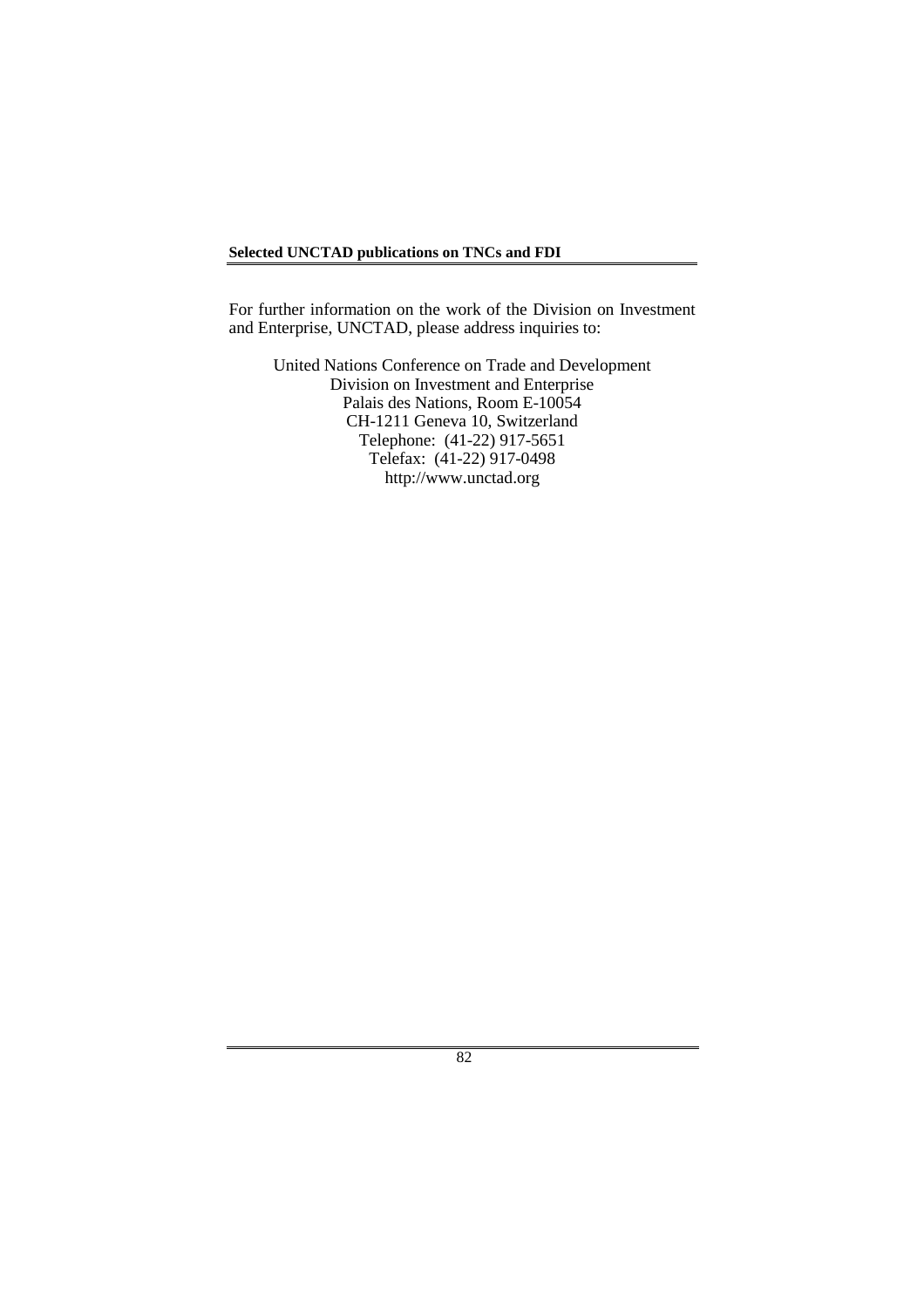# **Questionnaire**

### **Evaluating Investment Promotion Agencies**  Sales No. E.08.II.D.

 In order to improve the quality and relevance of the work of the UNCTAD Division on Investment and Enterprise, it would be useful to receive the views of readers on this publication. It would therefore be greatly appreciated if you could complete the following questionnaire and return it to:

> Readership Survey UNCTAD Division on Investment and Enterprise United Nations Office at Geneva Palais des Nations, Room E-9123 CH-1211 Geneva 10, Switzerland Fax: 41-22-917-0194

- 1. Name and address of respondent (optional):
- 2. Which of the following best describes your area of work?

| Government<br>Private enterprise                | Public enterprise<br>Academic or research<br>institution |  |
|-------------------------------------------------|----------------------------------------------------------|--|
| International<br>organization<br>Not-for-profit | Media                                                    |  |
| organization                                    | Other (specify)                                          |  |

3. In which country do you work?

\_\_\_\_\_\_\_\_\_\_\_\_\_\_\_\_\_\_\_\_\_\_\_\_\_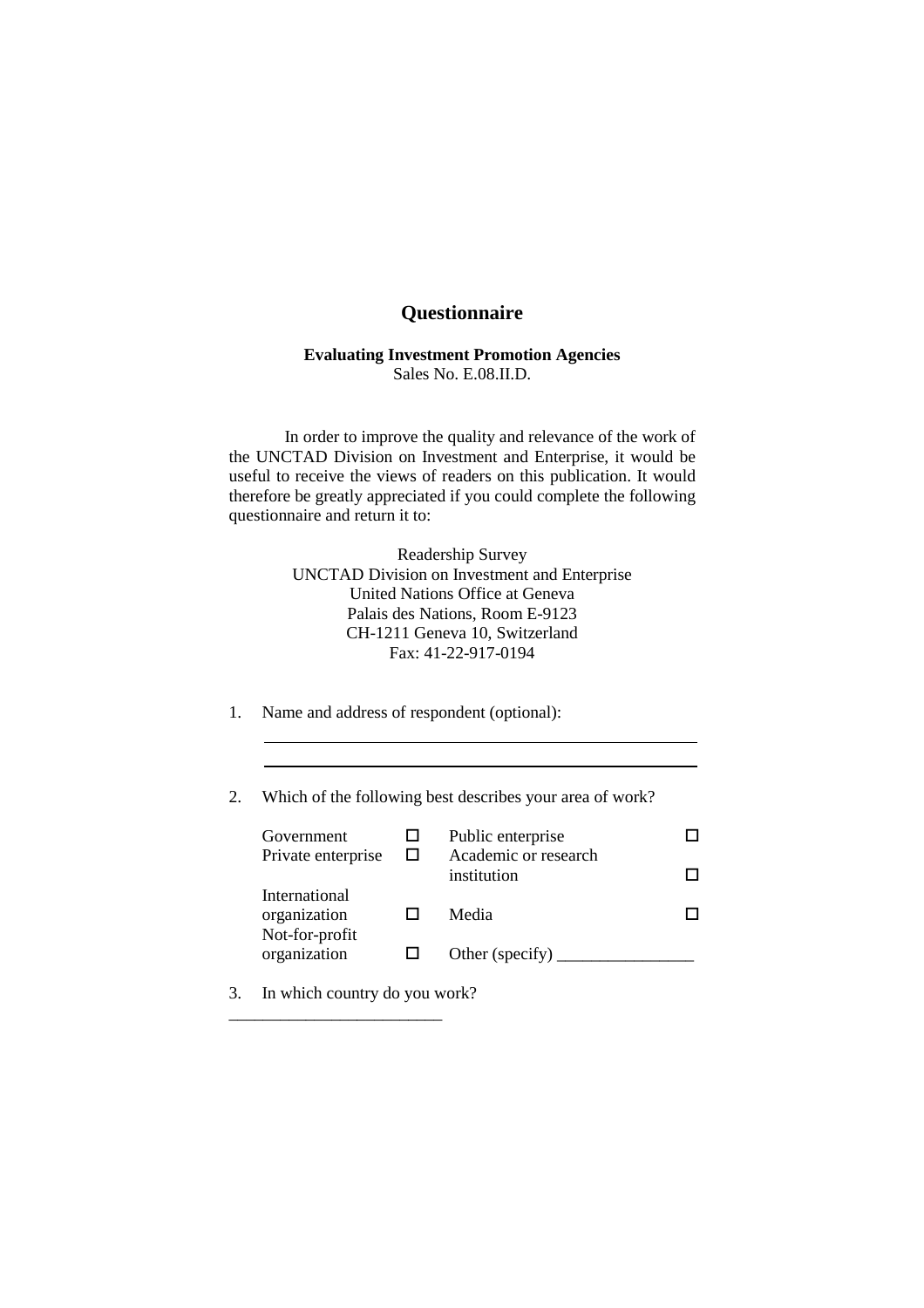| Questionnaire |  |
|---------------|--|
|               |  |

| 4. |                                              |   | What is your assessment of the contents of this publication?                                                                |        |
|----|----------------------------------------------|---|-----------------------------------------------------------------------------------------------------------------------------|--------|
|    | Excellent<br>Good                            | п | Adequate<br>Poor                                                                                                            | П<br>п |
| 5. | How useful is this publication to your work? |   |                                                                                                                             |        |
|    | Very useful<br>Irrelevant                    |   | Somewhat useful                                                                                                             | LΙ     |
| 6. | publication:                                 |   | Please indicate the three things you liked best about this                                                                  |        |
|    |                                              |   |                                                                                                                             |        |
| 7. | publication:                                 |   | Please indicate the three things you liked least about this                                                                 |        |
| 8. | of them?                                     |   | If you have read other publications of the UNCTAD Division<br>on Investment and Enterprise, what is your overall assessment |        |
|    | Consistently good                            | П | Usually good, but with<br>some exceptions                                                                                   |        |
|    | Generally mediocre                           | П | Poor                                                                                                                        |        |
| 9. | work?                                        |   | On average, how useful are those publications to you in your                                                                |        |
|    | Very useful                                  | П | Somewhat useful                                                                                                             | П      |